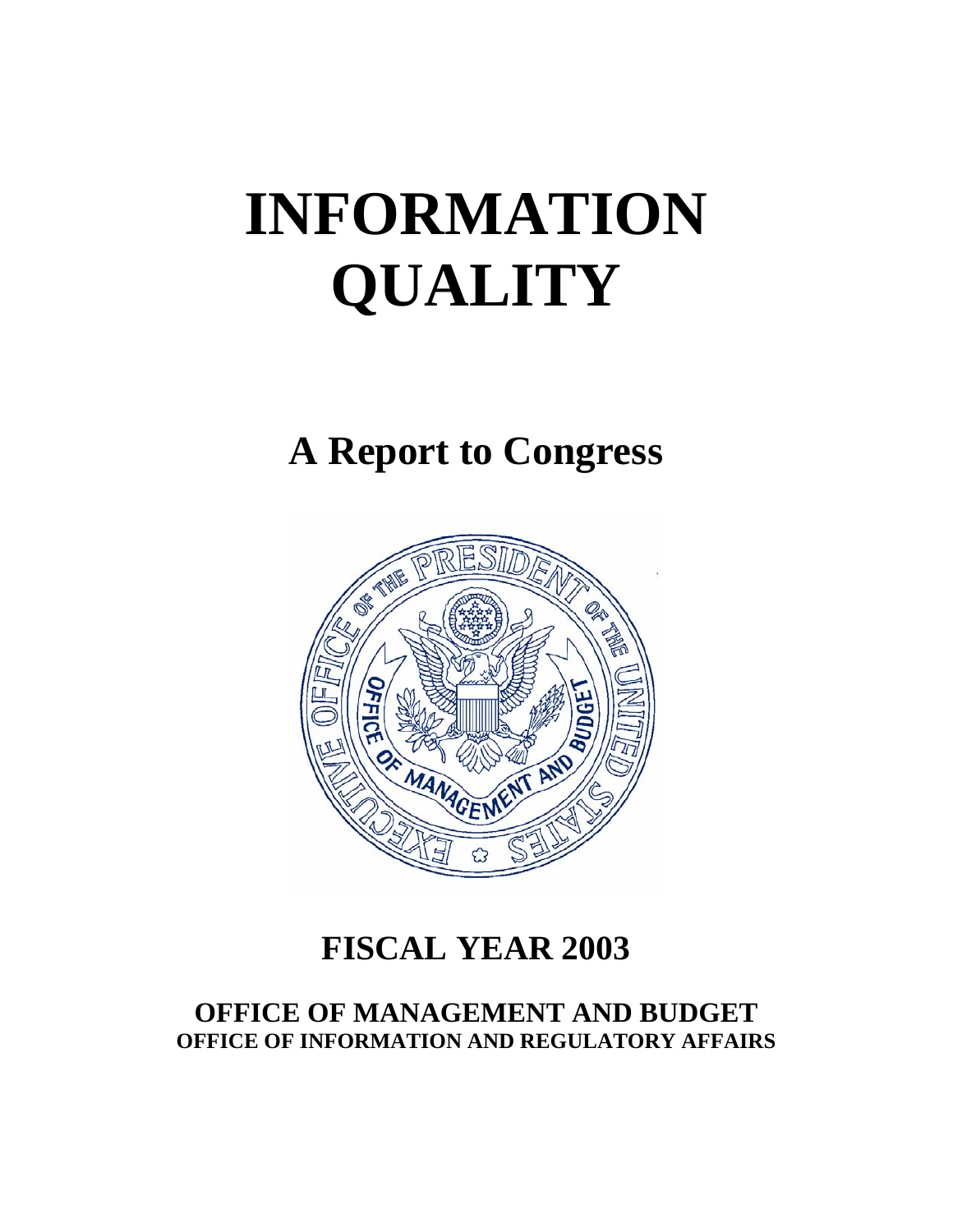Additional copies of this report are available on the Internet via the World Wide Web at:

http://www.whitehouse.gov/omb/inforeg/infopoltech.html#iq

or by writing to: Records Management Center Office of Information and Regulatory Affairs New Executive Office Building, Room 10102 Washington, D.C. 20503

Fax: (202) 395-5806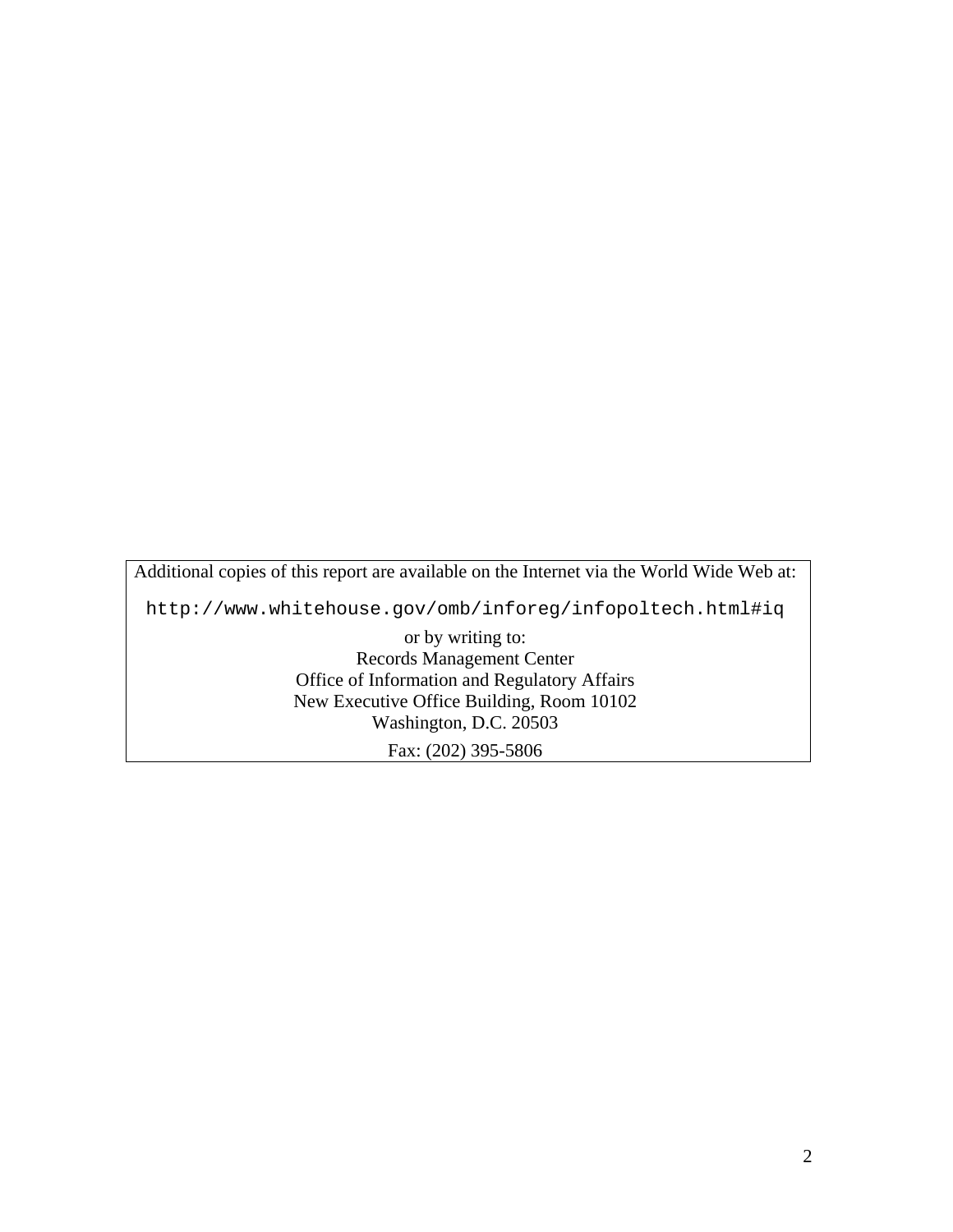# **INFORMATION QUALITY**

# **A Report to Congress**



# **FISCAL YEAR 2003**

# **OFFICE OF MANAGEMENT AND BUDGET OFFICE OF INFORMATION AND REGULATORY AFFAIRS**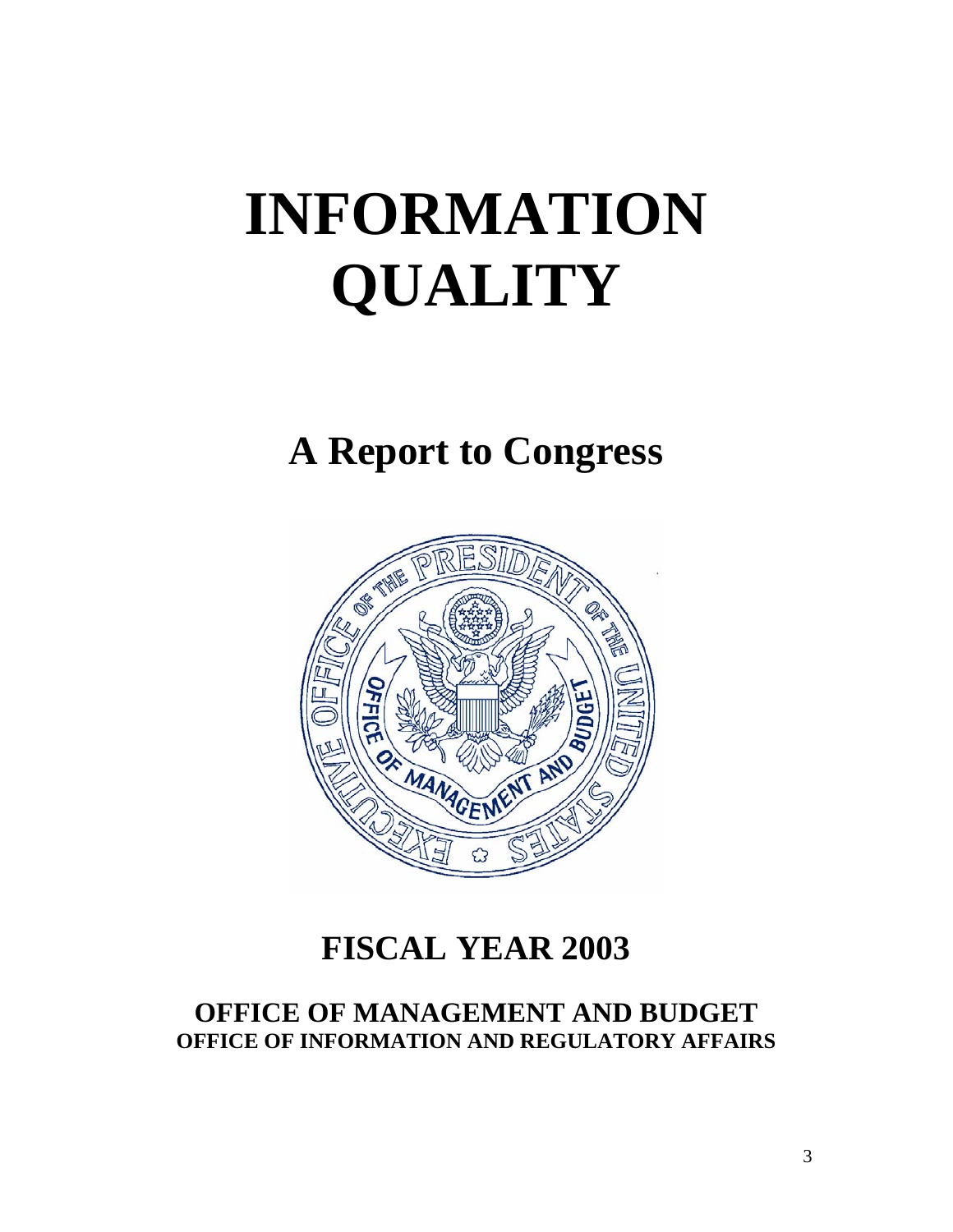# **Information Quality: A Report to Congress**

# **Table of Contents**

|              | Appendix: FY03 Information Quality Reports from the Departments and Agencies |  |
|--------------|------------------------------------------------------------------------------|--|
| $\mathbf{1}$ |                                                                              |  |
| 2            |                                                                              |  |
| 3            |                                                                              |  |
| 4            |                                                                              |  |
|              |                                                                              |  |
| 6            |                                                                              |  |
| 7            |                                                                              |  |
| 8            |                                                                              |  |
| 9            |                                                                              |  |
| 10           |                                                                              |  |
|              |                                                                              |  |
| 12           |                                                                              |  |
|              |                                                                              |  |
|              |                                                                              |  |
| 15           |                                                                              |  |
| 16           |                                                                              |  |
| 17           |                                                                              |  |
| 18           |                                                                              |  |
|              |                                                                              |  |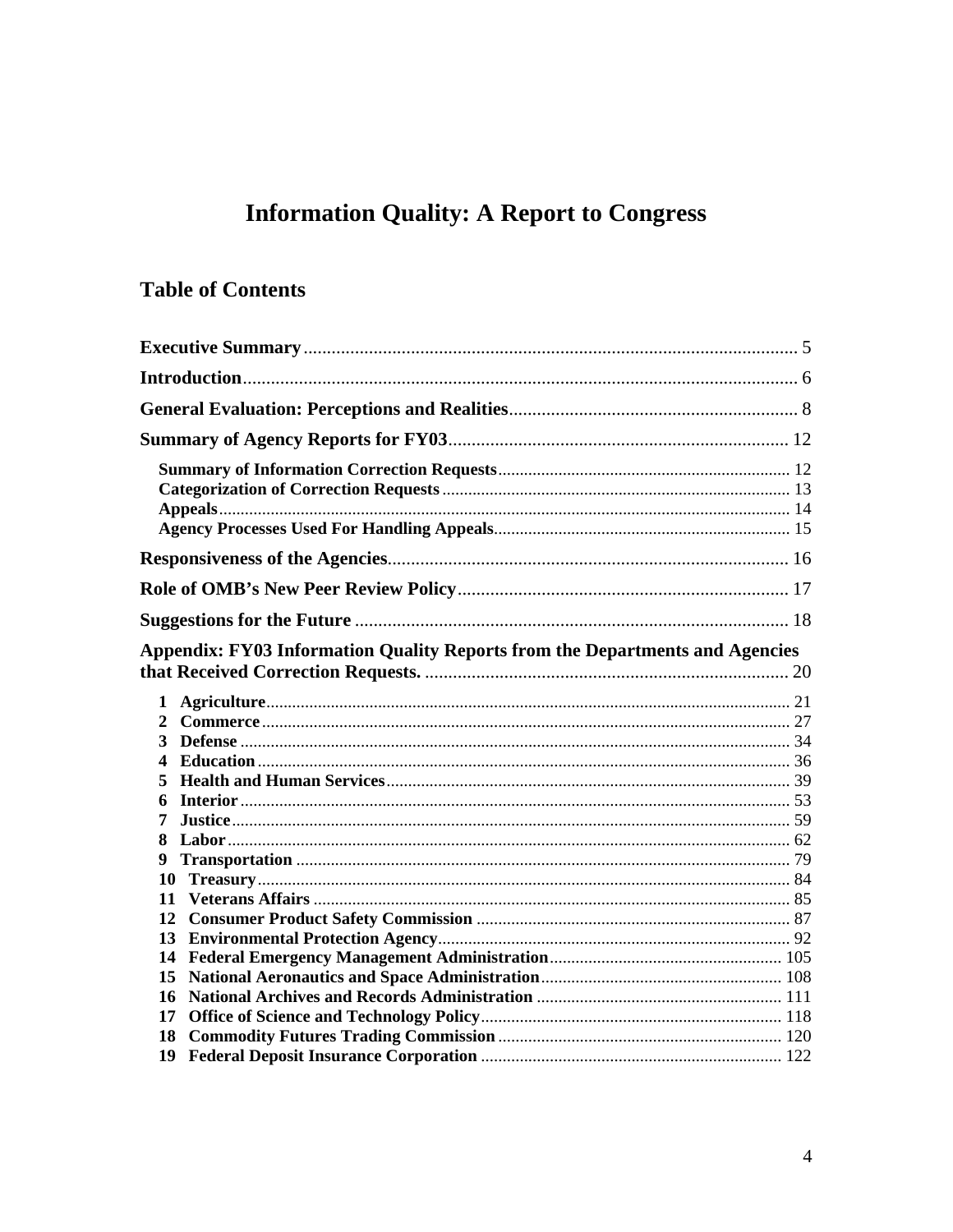#### <span id="page-4-0"></span>**Executive Summary**

1

This report from the Office of Management and Budget (OMB) responds to a request from the Congress to provide information "on whether agencies have been properly responsive to public requests for correction of information pursuant to the FDQA [Federal Data Quality Act, commonly referred to as the Information Quality Act], and suggest changes that should be made to the FDQA or OMB guidelines to improve the accuracy and transparency of agency science."

The report is based on two distinct types of information. The first category of information consists of the FY03 Information Quality Reports that the agencies provided to OMB. These agency reports document the breadth of correction and appeal requests that agencies have received in the first year of implementation of the Information Quality Act. The reports from all agencies that have received information correction requests are provided in the appendix to this report. The second category of information comprises the experiences and insights from OMB staff who have worked with the agencies to oversee the implementation of the government-wide Information Quality Guidelines. It is from these experiences that OMB offers suggestions for improving the accuracy and transparency of government science.

The number of substantive correction requests that were responded to by the agencies in FY03 was relatively small. Thus, it is premature to make broad statements about both the impact of the correction request process and the overall responsiveness of the agencies. Implementing a new process has not been without challenges as the agencies endeavor to create oversight mechanisms that are responsive, yet not overly bureaucratic.

Although OMB is not prepared to make suggestions for legislative changes at this point in time, we do recommend a few action items that will help improve the process. These recommendations include: increasing transparency, increasing timeliness of agency responses, increasing engagement of agency scientific and technical staff, and earlier consultation with OMB.

<span id="page-4-1"></span><sup>&</sup>lt;sup>1</sup> Conference Report on H.R. 2673, Consolidated Appropriations Act of 2004. 149 Cong. Rec. H12699 (daily ed., Nov. 25, 2003).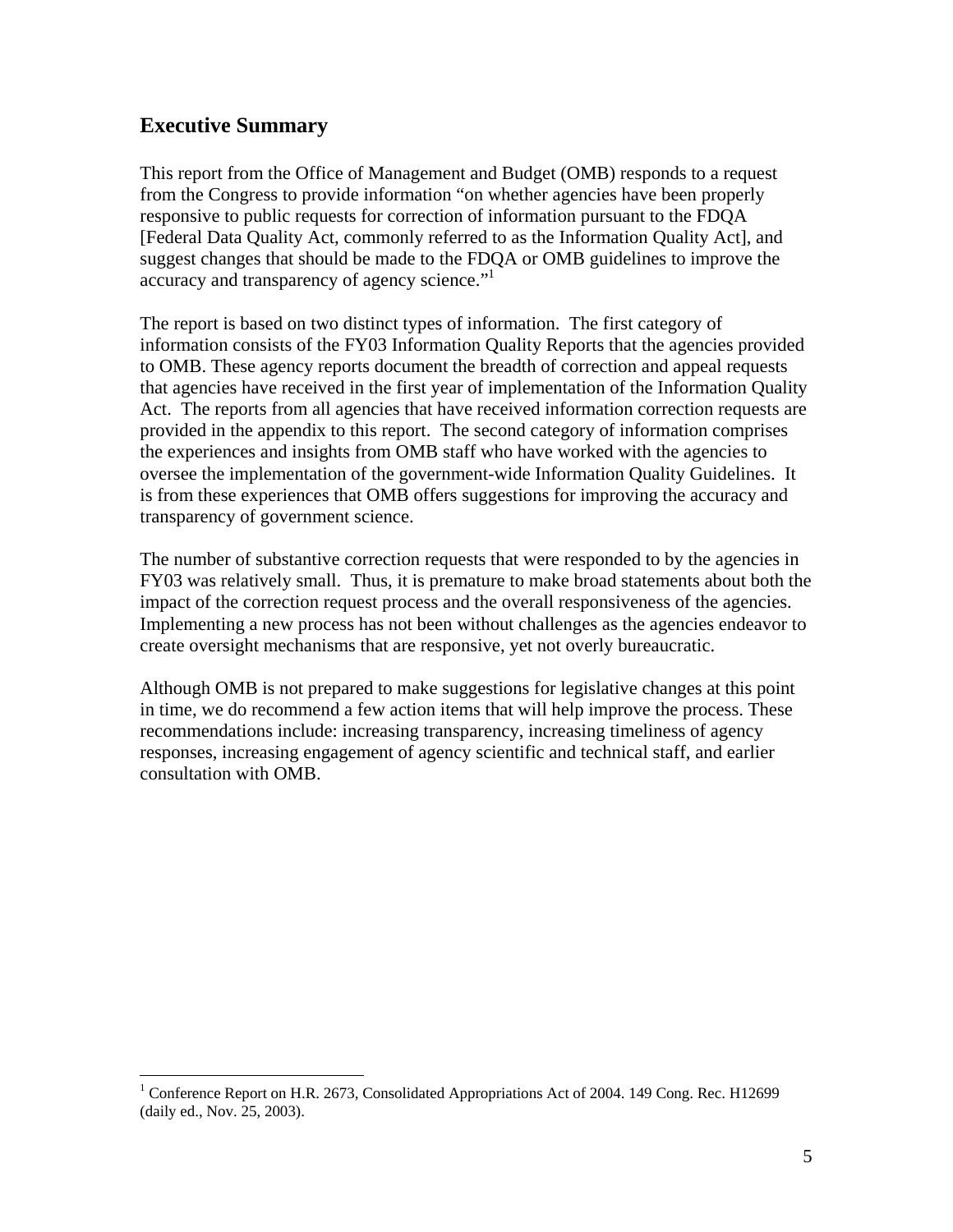#### <span id="page-5-0"></span>**Introduction**

In late 2000, Representative Jo Ann Emerson sponsored an amendment to OMB's appropriations bill that required OMB to develop government-wide standards "for ensuring and maximizing" the quality of information disseminated by Federal agencies. The law is Section 515 of the Treasury and General Government Appropriations Act for Fiscal Year 2001. Informally known as the "Information Quality Act," the law provides few limitations on the scope or types of information that are included.

In response to the Information Quality Act, OMB issued final government-wide guidelines on February 22, 2002 (67 FR 8452). Each Federal agency was also charged with promulgating its own Information Quality Guidelines. OMB facilitated the development of these guidelines, and worked with the agencies to ensure consistency with the principles set forth in the government-wide guidelines. By October 1, 2002, almost all the Federal agencies released their final agency guidelines, which became effective immediately.

The OMB government-wide guidelines impose three core responsibilities on the agencies. First, the agencies must embrace a basic standard of "quality" as a performance goal, and agencies must incorporate quality into their information dissemination practices. OMB's guidelines explain that "quality" encompasses "utility" (usefulness to its intended users), "integrity" (security), and "objectivity." "Objectivity" focuses on whether the disseminated information is accurate, reliable and unbiased as a matter of presentation and substance. Second, the agencies must develop information quality assurance procedures that are applied *before* information is disseminated. We believe that the practice of peer review plays an important role in the guidelines, particularly in establishing a presumption that peer-reviewed information is "objective." Third, the OMB government-wide guidelines require that each agency develop an administrative mechanism whereby affected parties can request that agencies correct poor quality information that has been or is being disseminated. Furthermore, if the public is dissatisfied with the initial agency response to a correction request, an administrative appeal opportunity is provided.

The scope of the Information Quality Guidelines is broad. It spans information related to regulatory, statistical, research, and benefits programs. It covers all Federal agencies subject to the Paperwork Reduction Act, including the independent regulatory commissions. OMB's guidelines define "information" as "any communication or representation of knowledge such as facts or data" in any medium. OMB did provide a variety of exemptions from the guidelines to protect individuals' privacy and commercial secrets, and to facilitate press releases, third party submissions in public filings, archival records, personal articles by agency employees, testimony, and subpoenas and adjudicative determinations. OMB also provided agencies discretion to reject correction requests that are groundless or made in bad faith, or boil down to a difference of opinion.

OMB recognized that information quality can be costly and encouraged agencies to consider the social value of better information in different contexts. Ordinary information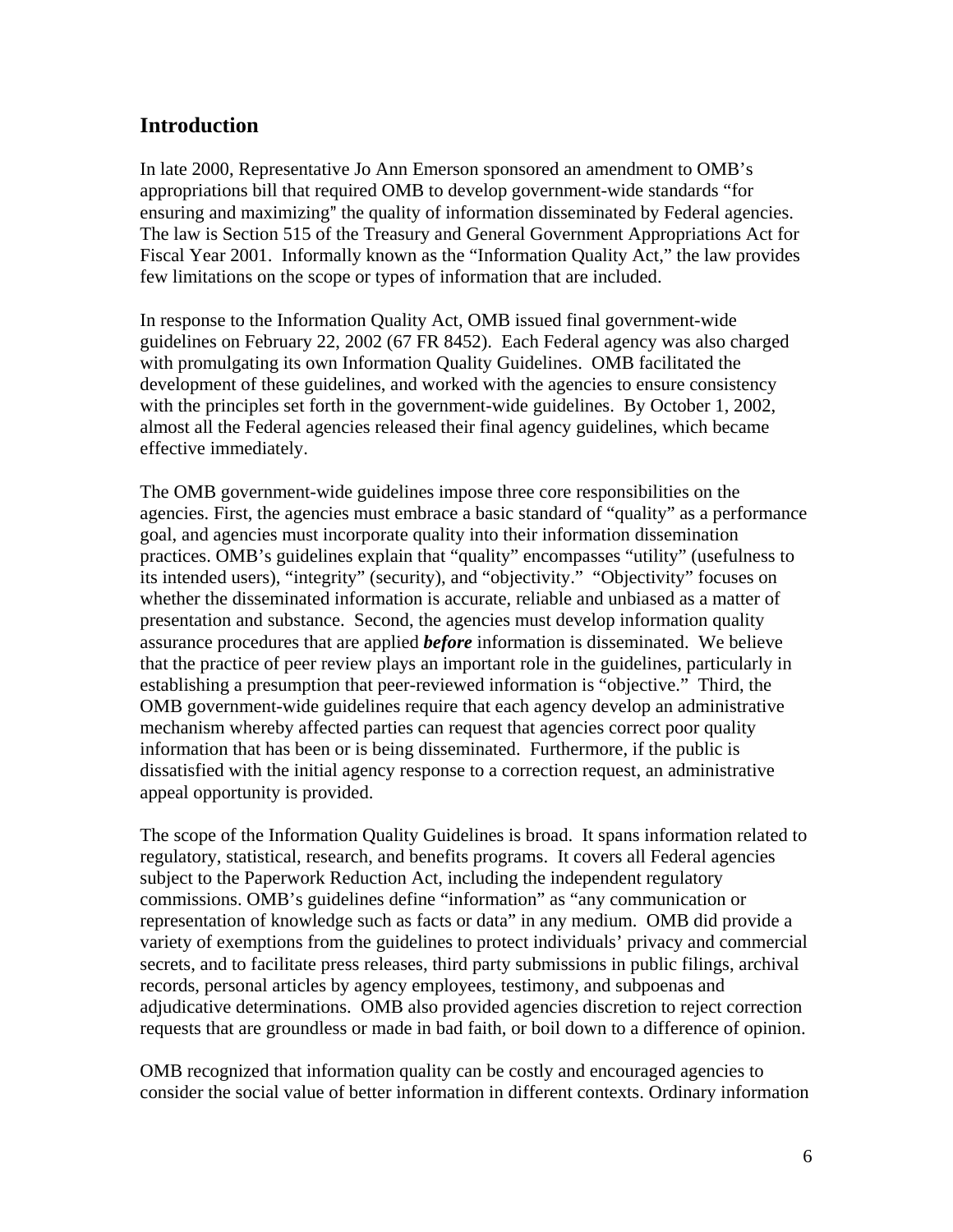is distinguished from "influential" information -- that is, scientific, financial and statistical information having a clear and substantial impact on important public policies or important private sector decisions. "Influential" information is subject to higher standards of quality. With several important exceptions and qualifications (e.g., privacy, intellectual property rights, and other confidentiality protections) influential information should be reproducible by qualified third parties.

The government-wide guidelines also require that the agencies report annually to OMB on the number and nature of requests received and how such correction requests were handled by the agency. The first annual reports, the FY03 agency Information Quality Reports, were due to OMB on January 1, 2004. These reports are summarized, discussed, and evaluated throughout this document.

The Bush Administration is committed to vigorous implementation of the Information Quality Act. We believe it provides an excellent opportunity to enhance both the competence and accountability of government.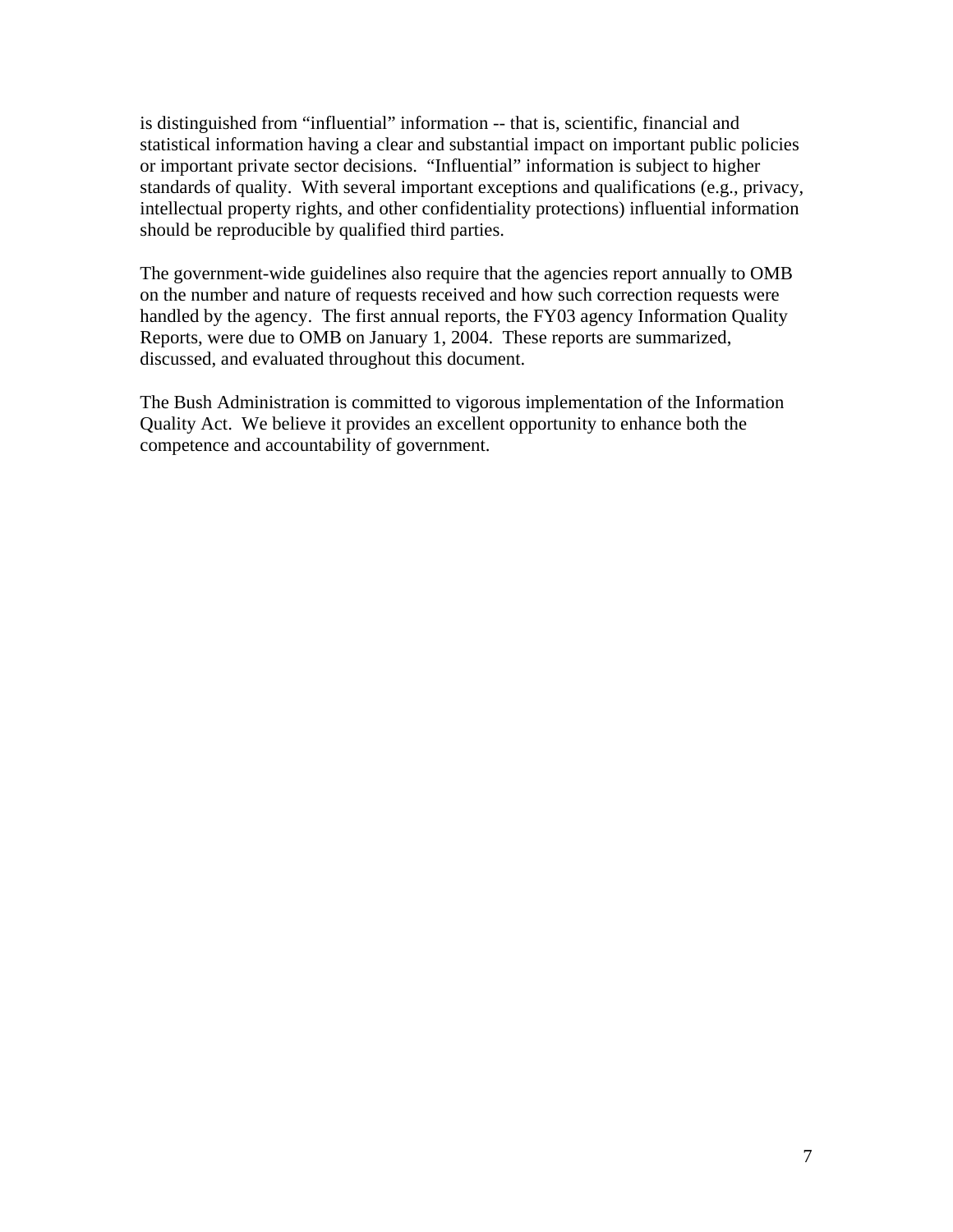#### <span id="page-7-0"></span>**General Evaluation: Perceptions and Realities**

At OMB, we have learned that implementing a new law, such as this one, has some complications. For instance, we have learned that the notion of what constitutes a "dissemination" is not straightforward. Agencies have had to figure out if an oral statement made by a regional employee at a public meeting, or if statements in an email to a citizen, constitute a dissemination. Similarly, determining when an agencycommissioned study becomes subject to the Information Quality Guidelines raises complex questions.

When one agency's dissemination is used by another agency, determinations become more complicated. The Department of Education grappled with this issue when it received a correction request regarding one of the Secretary's commission reports that claimed the report relied on a study that was flawed. The study in question was produced by the United States General Accounting Office (GAO). Deciphering the 'correct' or best answer to questions such as these has been challenging.

In contrast to the Department of Education example, many of the 'non-influential' Information Quality correction requests have identified and described clear corrections for specific information disseminations. These corrections usually have been made by the agencies.

OMB has also learned that improving the quality of information may involve multiple judgments. Often correction requests hinge on the interpretations of science or analyses. When dealing with uncertain scientific issues, it is possible to draw several reasonable inferences depending on the perspective of the reviewer. Thus, more than one plausible answer or methodology may exist. We are learning that it is possible for neither the agency nor the requestor to be incorrect. Thus far, the majority of non-frivolous correction requests have been denied, usually on the basis that a reasonable scientist could interpret the available information in the way that the agency had. Such correction requests might have been better focused if they had addressed the inadequate treatment of uncertainty rather than the accuracy of information.

OMB has heard many concerns about the Information Quality Act and the implementation process. Some of those concerns, as well as the perceptions and the realities that have come to be associated with them, are presented below.

#### *Perception #1: "Agencies might be inundated with requests for corrections."*

The assumption that certain agencies would be overwhelmed by the volume of correction requests was one of the most common early perceptions. To the surprise of many, that has not been the case. In total, the agencies have received about 35 correction requests that appear to be stimulated by the Information Quality Act. However, at some of the agencies, the Information Quality websites and email addresses have been used for correction requests for types of information that had previously been addressed through a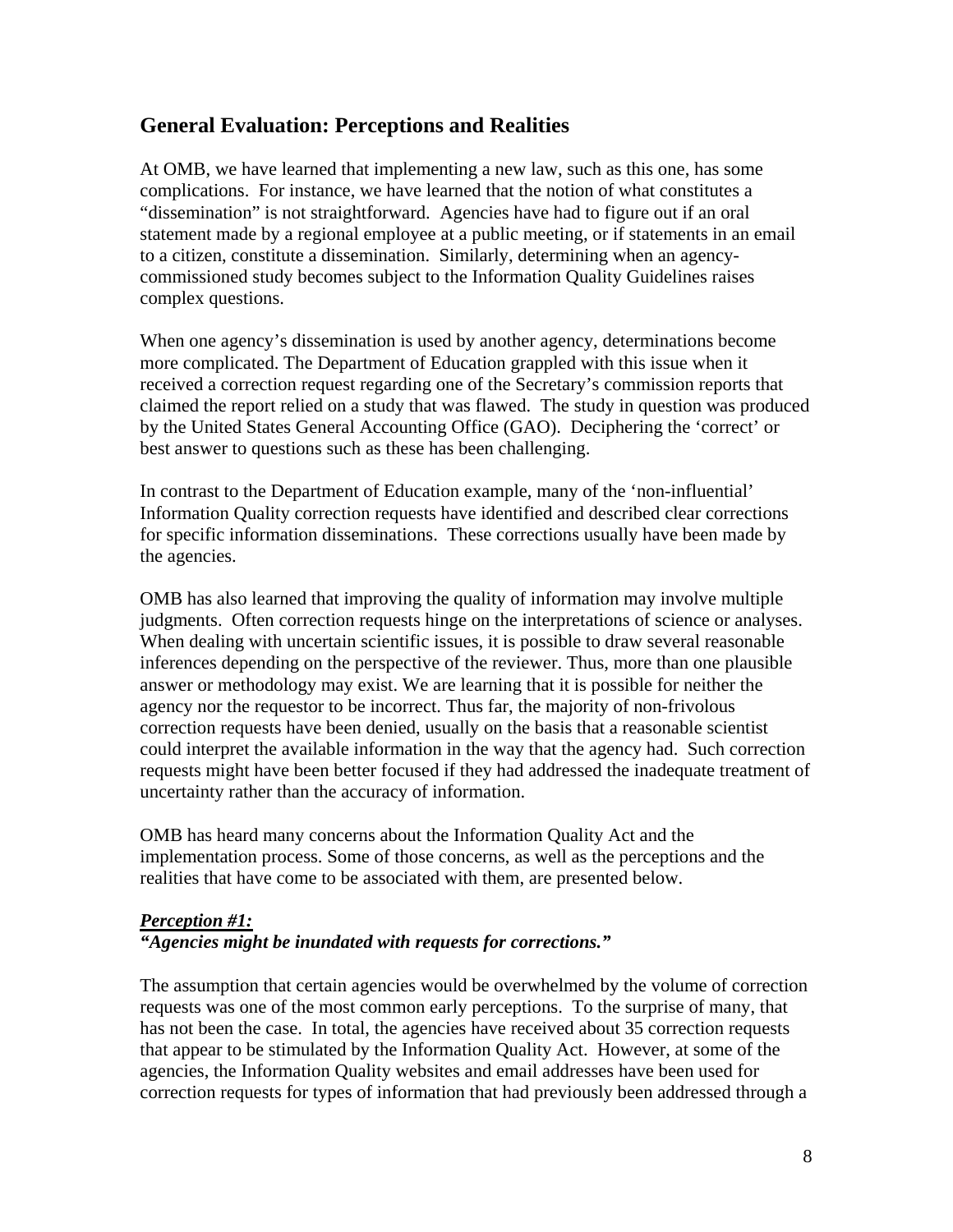different mechanism at the agency. Thus, although the use of the Information Quality process is novel, these types of correction requests are not new to the agencies and were not generated by the Information Quality Act. For instance, there have been a large volume of requests (over 24,000) to the Federal Emergency Management Agency (FEMA) regarding requests for map correction changes as part of the national flood insurance program, and a large volume of requests (about 90) to the Federal Motor Carrier Safety Administration (FMCSA) regarding the incorrect reporting of individual accidents. These types of correction requests were commonplace prior to the Information Quality Act. Of the approximately 35 distinctive correction requests, the Environmental Protection Agency (EPA), Health and Human Services (HHS), and Interior have received the majority of the requests.

#### *Perception #2:*

#### *"The Information Quality correction process is a review mechanism that would be used only by industry."*

OMB is pleased to report that the Information Quality Act has been used by virtually all segments of society. Correction requests have been filed by private citizens, corporations, farm groups, trade organizations, both liberal and conservative nongovernmental organizations (for example, the Competitive Enterprise Institute (CEI), Wrestling Coaches Association, Sierra Club, John Muir Society, and Public Employees for Environmental Responsibility), and even other government agencies (an Air Force correction request to the Fish and Wildlife Service). The Information Quality Act has even been used by four U.S Senators (a joint request by Senators Boxer, Jeffords, Lautenberg and Sarbanes to EPA).

#### *Perception #3:*

#### *"The Information Quality Act could result in slowing down the regulatory process at the agencies."*

We can also report that to date, neither OMB nor our engaged stakeholders has noticed or commented on any slowdown of the regulatory process. Twice a year the agencies provide OMB and the public with their regulatory agendas, a compendium of rules that the agencies intend to take action on within the next 12 months. This acts as a management tool for the agencies and lets OMB and stakeholders know what agencies are planning. Once a draft rulemaking arrives at OMB for review under Executive Order 12866, we know how quickly the draft rule moves through the review process. Additionally, on the Office of Information and Regulatory Affairs (OIRA) website the public can see when a draft rule arrives for OMB review and when OMB has concluded its review. To our knowledge, the Information Quality Act has not affected the pace or length of rulemakings.

Nonetheless, as is seen with many new administrative processes or laws, implementation of the Information Quality Act has been a learning experience. Agencies are finding that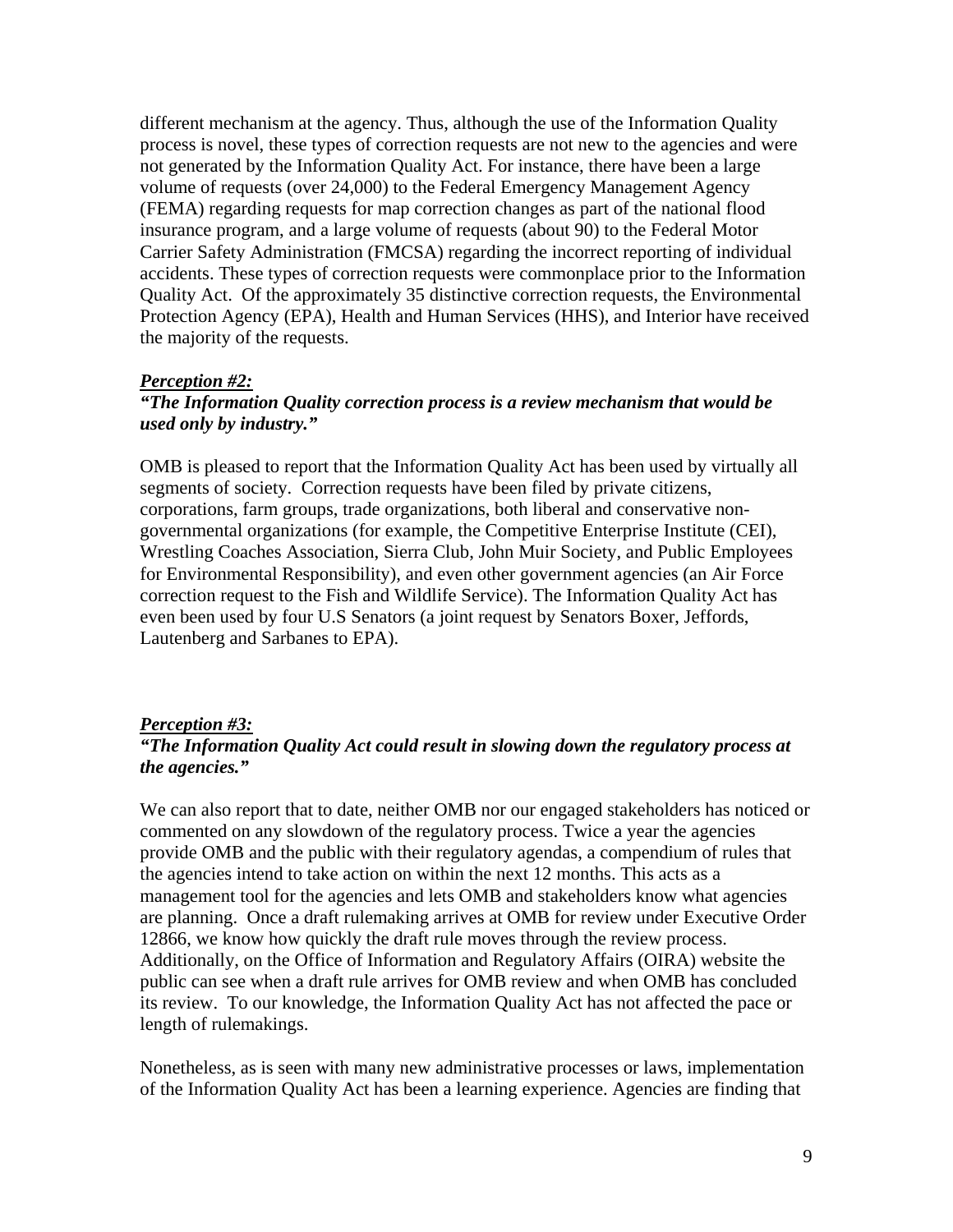it takes longer than they expected to respond to correction requests. Similarly, it is also taking longer than expected for agencies to implement the appeals processes. At some of the larger agencies, finding the correct specialist to respond to specific requests has not been an easy task. Furthermore, ensuring that the correct specialist has sufficient time to give priority to an information quality correction request has also been challenging.

#### *Perception #4: "Implementation of the guidelines could chill agency disseminations."*

This was a concern that was frequently brought to OMB's attention as the guidelines were being developed. We currently have no evidence that points to a reduced number of agency disseminations. Additionally, at least in the disseminations that OIRA has reviewed through the agencies' rulemaking processes, we do believe that the agencies are making efforts to ensure that information disseminated through this process meets the standards set forth in the Information Quality Act. In other words, we are seeing efforts made toward providing better quality disseminations, not less information.

#### *Perception #5:*

#### *"The appeals process, the public's opportunity to ask for reconsideration of a correction request, will not improve anything."*

Most of the Information Quality responses to requests for correction that were denied have subsequently been appealed. The appeals process requires an independent agency review of the reconsideration request, its justification, and its strength. The majority of the appeals are still in the process of being answered; thus, it is too early to assess the value added. However, this added step appears to have fostered corrections. We recently saw this process play out at HHS where, upon appeal, a correction request to the National Toxicology Program resulted in the discontinuation of the webpage dissemination of a draft abstract that contained results that were flawed (the compound tested contained a contaminant that was believed to have influenced the test results). In this situation, the appeals step was critical in order for the agency to recognize that a correction was needed.

#### *Perception #6:*

#### *"The Information Quality Act is aimed primarily at information in Federal rulemakings."*

Most requests that agencies have received have not been directly related to rulemakings. Rather, the correction requests have been directed toward information that is predominantly disseminated to the public as reports, notices, or as a means of sharing agency findings on webpages. These disseminations may eventually lead to regulations at Federal, State and local levels, but the disseminations themselves are not rules nor are they typically contained in rulemaking notices.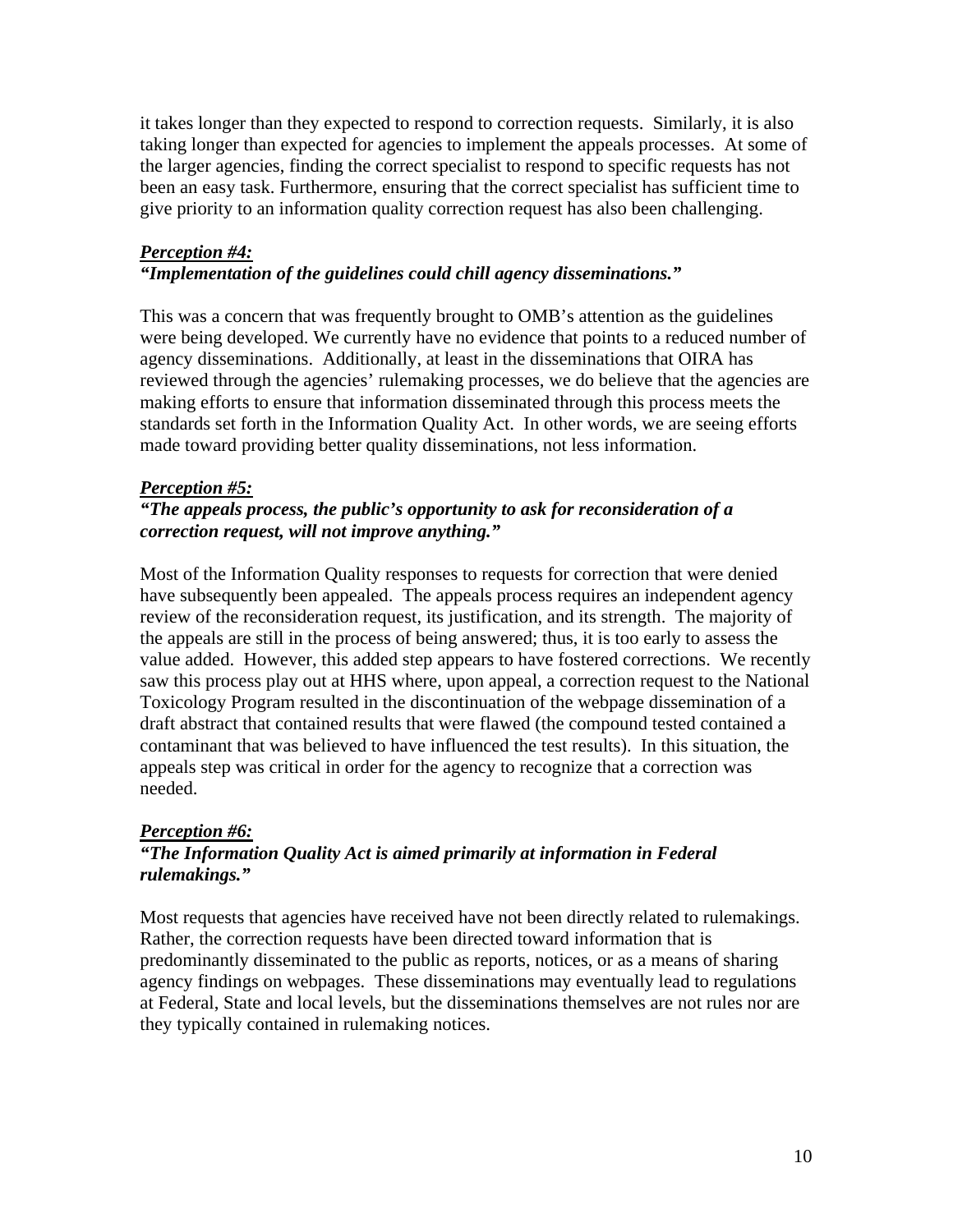#### *Perception #7: "The Information Quality Act is only about numerical data."*

If one thinks that the word 'data', as defined by Webster, includes "information organized for analysis or used as the basis for decision-making," then there has been no misperception.<sup>2</sup>However, if one believes that data covered by the Information Quality Act must be numerical information, that is incorrect. The Information Quality Act has been used to address complex issues and analyses that go beyond correcting errors entered into a spreadsheet. For instance, whether or not the Trumpeter Swans (native North American swans characterized by their unmistakable trumpet-like call) constitute a distinct population around the Yellowstone area, and whether or not the nickel section of the  $10<sup>th</sup>$  edition of the Report on Carcinogens is representative of the full body of scientific studies, are not questions that can be answered solely by looking at numerical inputs. These are just two examples of the types of correction requests OMB has seen that deal with the information and analyses used in the decision-making process.

#### *Perception #8: "Colleges and universities are regulated by the Information Quality Act."*

OMB has heard claims that college professors and their students, if funded by the Federal government, are covered by the Information Quality Act and agency guidelines. OMB believes this is a misreading of the law. The Information Quality Act covers only disseminations by Federal agencies, specifically those agencies covered by the Paperwork Reduction Act. The Act does not cover colleges and universities, even when Federal research funding is involved. More generally, the law covers only agency disseminations, not disseminations made by third parties (e.g., academics, stakeholders and the public). As a practical matter, it may nonetheless make sense for third parties to consider the quality of information that they disseminate or submit to the Federal government. If third-party submissions are to be used and disseminated by Federal agencies, it is the responsibility of the Federal Government, under the Information Quality Act, to make sure that such information meets relevant information quality standards. The agency guidelines establish performance goals and procedures to assist in the agency's evaluation of all information for which agency dissemination is under consideration, whether that information was generated by the agency or by third parties.

 $\overline{a}$ 

<span id="page-10-0"></span><sup>&</sup>lt;sup>2</sup> Websters II New Riverside Dictionary, Houghton Mifflin Company, Boston MA, 1984.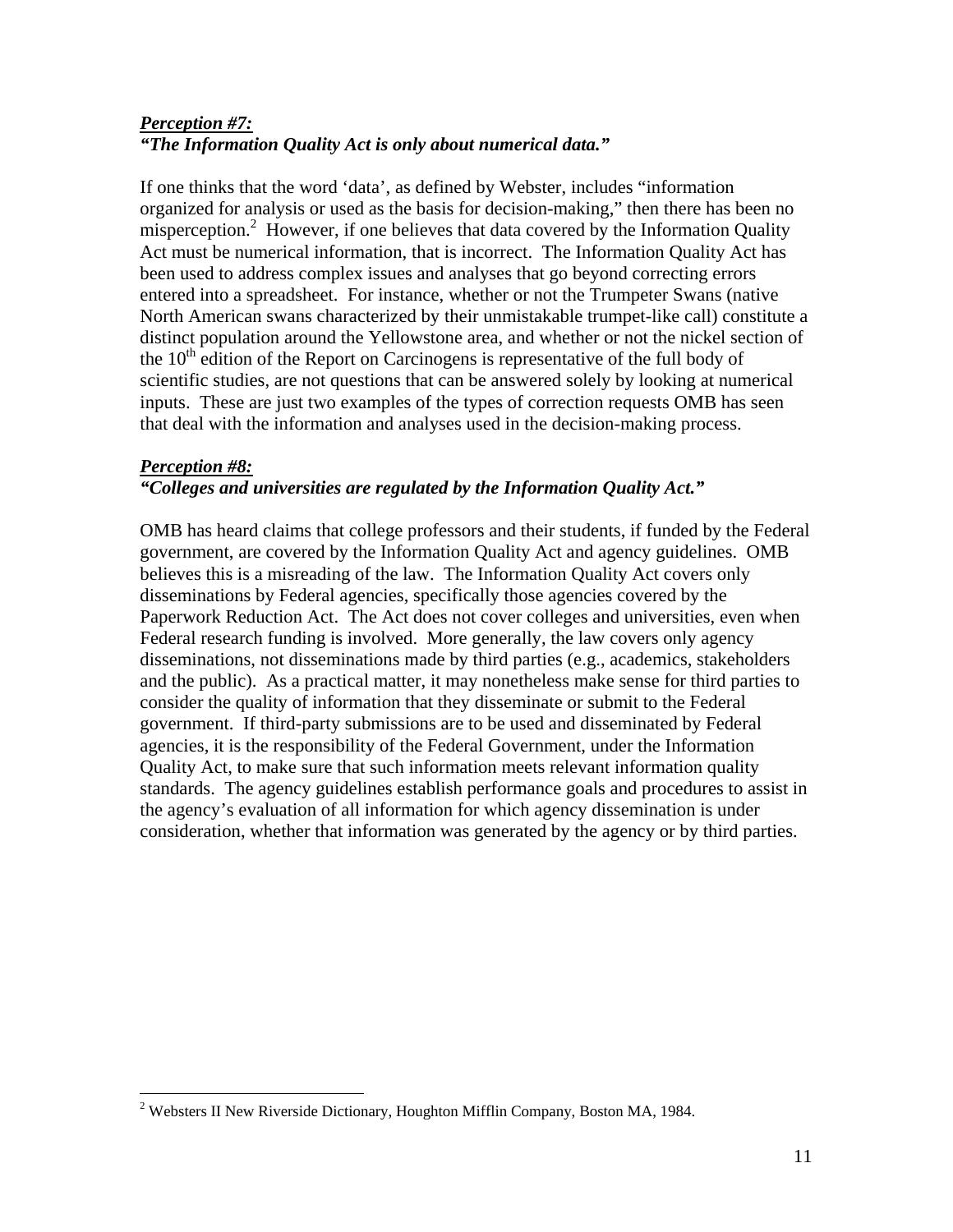### <span id="page-11-0"></span>**Summary of Agency Reports for FY03**

#### **Summary of Information Correction Requests**

As directed by the OMB Information Quality Guidelines, all of the Federal agencies and departments that have Information Quality Guidelines submitted an FY03 Information Quality Report to OMB.The 19 departments and agencies that received requests for correction in FY03 are listed in Table 1 shown below.

| Agriculture (5)                | Veterans Affairs (1)                              |
|--------------------------------|---------------------------------------------------|
| Commerce $(4)$                 | <b>Consumer Product Safety Commission (4)</b>     |
| Defense $(1)$                  | Environmental Protection Agency (13)              |
| Education $(1)$                | Federal Emergency Management Agency (24,433)      |
| Health and Human Services (10) | National Aeronautics and Space Administration (1) |
| Interior $(6)$                 | National Archives and Records Administration (8)  |
| Justice $(3)$                  | Office of Science and Technology Policy (1)       |
| Labor $(18)$                   | Commodity Futures Trading Commission (1)          |
| Transportation (89)            | Federal Deposit Insurance Corporation (1)         |
| Treasury (19)                  |                                                   |

**Table 1. Departments and Agencies that Received Information Quality Correction Requests in FY03.** The numbers in parentheses represent the total number of correction requests received by each organization.<sup>[3](#page-11-1)</sup>

As Table 1 shows, the number of correction requests received by each department and agency varied greatly. This reflects the way in which the correction requests were categorized by the agencies. For instance, each year FEMA receives thousands of requests for revisions and amendments to flood insurance rate maps. Since the FEMA Information Quality Guidelines have come into effect, the agency has been handling the requests through its Information Quality process, but these requests were not stimulated by the Information Quality Act. Similarly, 87 of the 89 requests received by the Department of Transportation were requests to correct individual data items on Federal Motor Carrier Safety Administration (FMCSA) reports.

The details of the correction requests received by the agencies are available in the Appendix to this document. This appendix includes all FY03 reports submitted from the

 $\overline{a}$ 

<span id="page-11-1"></span> $3$  The Federal Emergency Management Agency (FEMA) is now a part of the Department of Homeland Security (DHS), which was established in March 2003 pursuant to the Homeland Security Act of 2002. DHS did not exist in FY02 when Federal agencies were developing and issuing their information quality guidelines. FEMA, which was a separate agency before being transferred to DHS, does have information quality guidelines, and the FY03 Information Quality report from FEMA is included in the Appendix of this report. OMB is working with DHS to help the department develop guidelines that will apply department wide.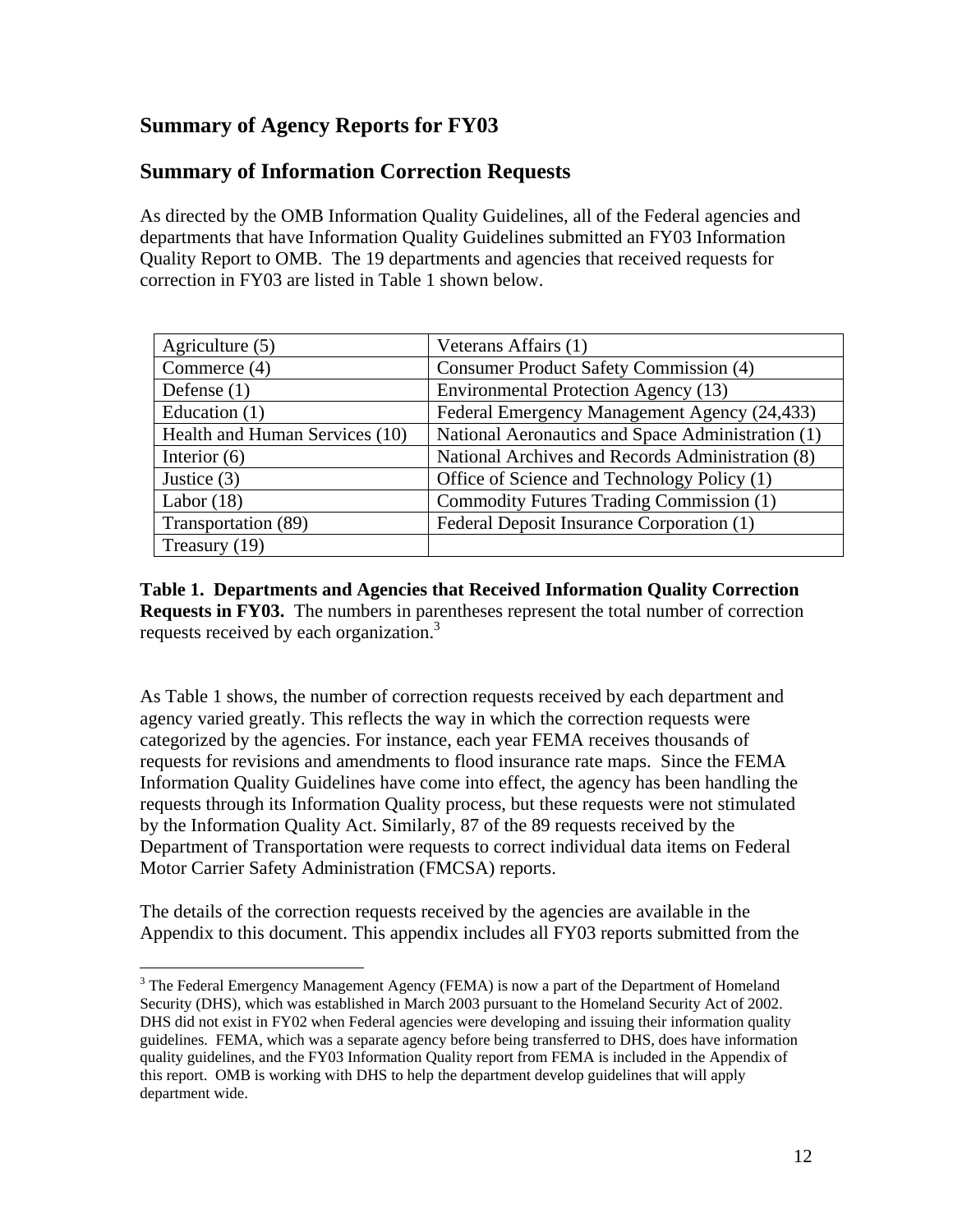<span id="page-12-0"></span>agencies that received correction requests. Reports from departments and agencies that did not receive correction requests are not included in this report, as each report simply stated that no correction requests were received by the agency.

#### **Categorization of Correction Requests**

Classifying correction requests as to whether or not they were influential has not been easy for the agencies. Of all the correction requests received, OMB believes that between 30-40 of these requests were of a substantiative nature, as they sought something more than a straightforward webpage or data fix. Of all the correction requests received, only 8 were classified as being 'influential' by the agencies. The classification regarding the influential status of 12 requests was designated as 'undetermined' as some agencies have been reluctant to classify requests as influential. Reasons for this include concerns from legal staff, lack of clarity throughout the department or agency regarding the influential definition, and potential implications of classifying a correction request as influential.

At least some agencies have told OMB that the lack of 'influential' designation does not influence how the agency actually treats the correction request. For example, although HHS only categorized 1 of its 10 correction requests as 'influential', HHS has told OMB that HHS treats all of its correction requests with the same high level of attention and standards of quality, regardless of the classification. Similarly, although EPA only categorized one correction request as influential, it appears that EPA treated each request and appeal with a similar high level of rigor.

The large majority of 'non-influential' requests for correction did lead to corrections by the agencies. These requests were typically straightforward, regarding questions pertaining to non-working weblinks, map correction changes, missing data, or other similar requests. Of the 'influential' correction requests received by the agencies, 1 was partially addressed through a process change, 4 were denied, and 3 are pending. The status of these correction requests is depicted in Figure 1. Of the 12 'undetermined' requests, 1 was corrected, 3 were addressed through other mechanisms (e.g., treated as comments), 6 were denied and 2 are still pending. Figure 2 shows the status of these requests.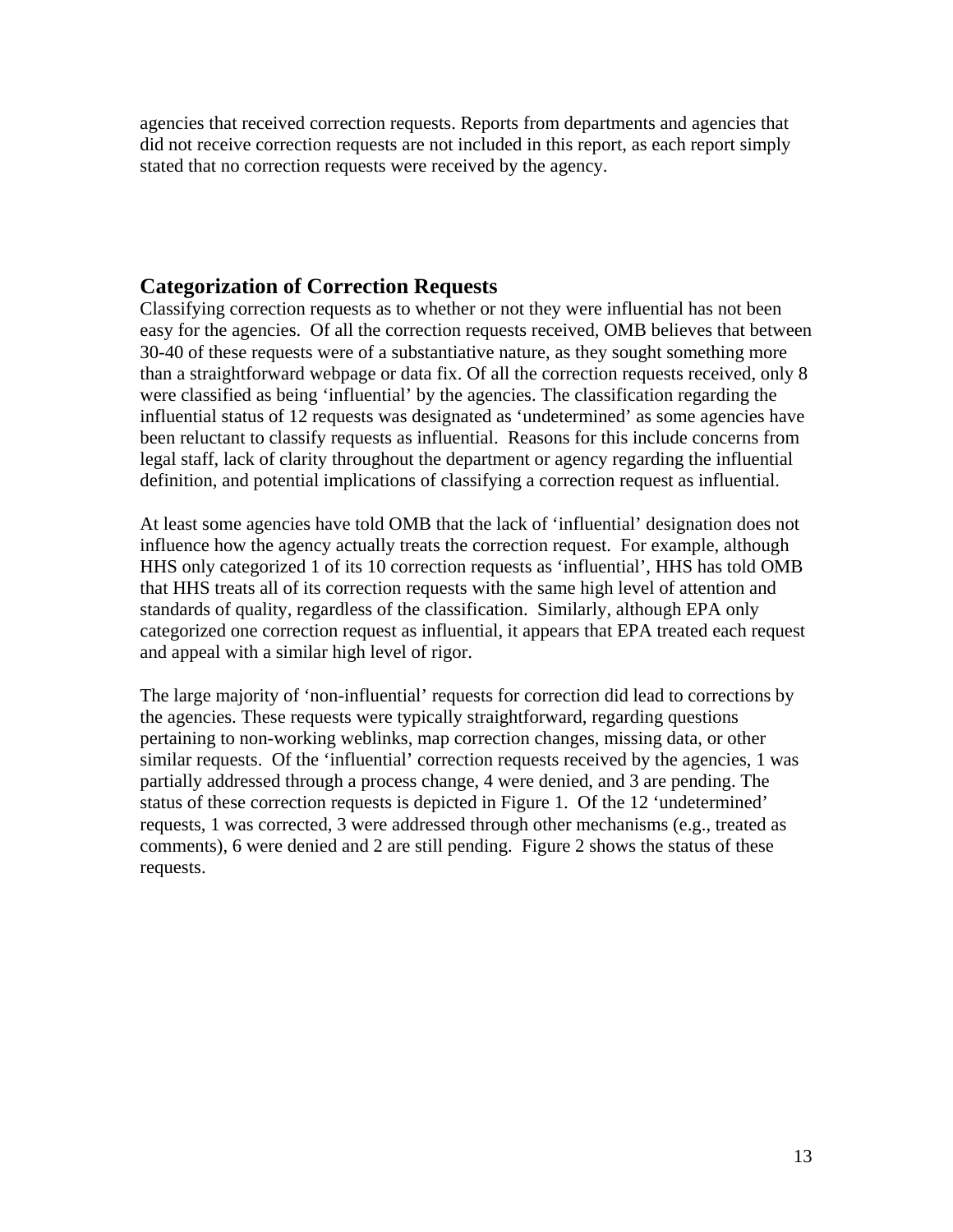<span id="page-13-0"></span>

**Figure 1. The status of the FY03 correction requests classified as 'Influential'.** 



**Figure 2. The status of the FY03 correction requests classified as 'Undetermined'.** 

#### **Appeals**

A total of 16 correction requests were appealed. Of these appeals, 8 of the requests were classified as 'non-influential', 3 were 'undetermined', 4 were 'influential' and 1 was defined as 'not-applicable'. Six of those appeals were still pending at the end of FY03. Of the appeals that were responded to, 4 resulted in either full or partial corrections, 4 were denied and 2 were withdrawn. The status of the 16 appeals is shown graphically in Figure 3.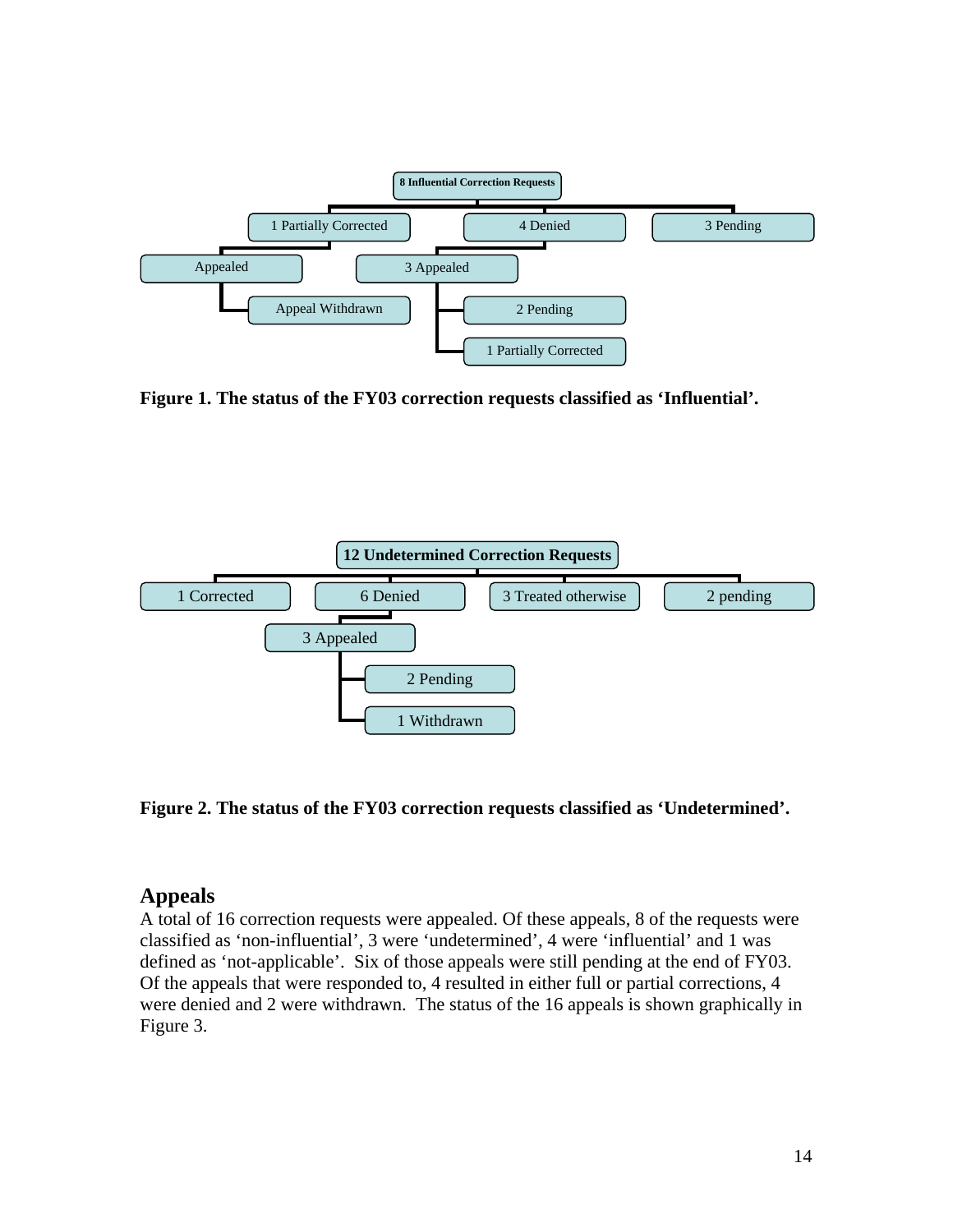<span id="page-14-0"></span>

**Figure 3. The Status of the 16 FY03 Appeals.** 

#### **Agency Processes Used For Handling Appeals**

Agencies have implemented varying processes for handling appeal requests. The Occupational Health and Safety Administration (OSHA) and HHS have used a single senior official to review each appeal. The Department of the Interior (DOI) has used a panel approach involving several senior managers from two agencies within DOI. For the appeal that went to Education, three subject matter experts and an attorney reviewed the appeal. The Department of Agriculture (USDA) has used independent panel review and EPA has used executive panel review.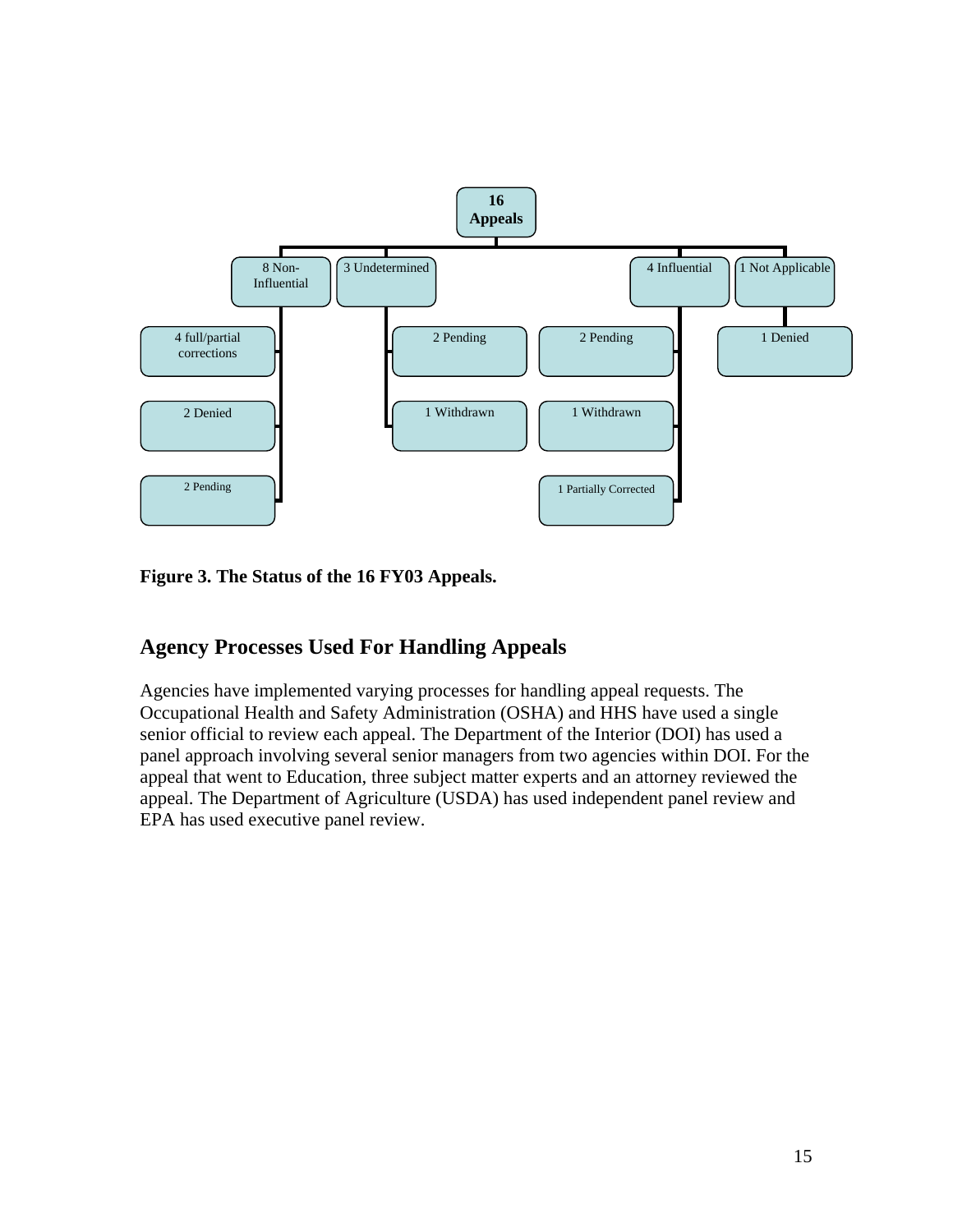#### <span id="page-15-0"></span>**Responsiveness of the Agencies**

Approximately 35 substantive correction requests have gone to the departments and agencies. As the agency FY03 reports show (see Appendix of this report), the types of correction requests received are extremely diverse. Within the departments and agencies, many different program offices have received correction requests. For instance, 7 distinct programs within HHS and 6 distinct programs within EPA have received correction requests.

Implementing a new process has not been without challenges as the agencies endeavor to create oversight mechanisms that are responsive, yet not overly bureaucratic and time consuming. Whereas most of the departmental and agency guidelines state that correction requests will typically be responded to within 60 to 90 days, OMB has noticed that many of the agencies are taking significantly longer to respond. In fact it took the agencies over 5 months to respond to 8 different correction requests. HHS, EPA, USDA, and the Department of Transportation (DOT) are agencies which have had difficulties responding within 60-90 days. OMB anticipates that once the program offices have worked through their first correction requests and appeals, they will be able to process and respond to future requests much more rapidly.

It is also too early to make a determination as to whether or not the agencies are making the correct judgment calls regarding their handling of substantive correction requests. Of the 8 'influential' correction requests received, 3 are still pending. Of the 7 appeals received on 'influential' and 'undetermined' correction requests, 4 are still pending. With the numbers of completed responses being low, it is premature to make broad statements about both the impact of the correction request process and the overall responsiveness of the agencies.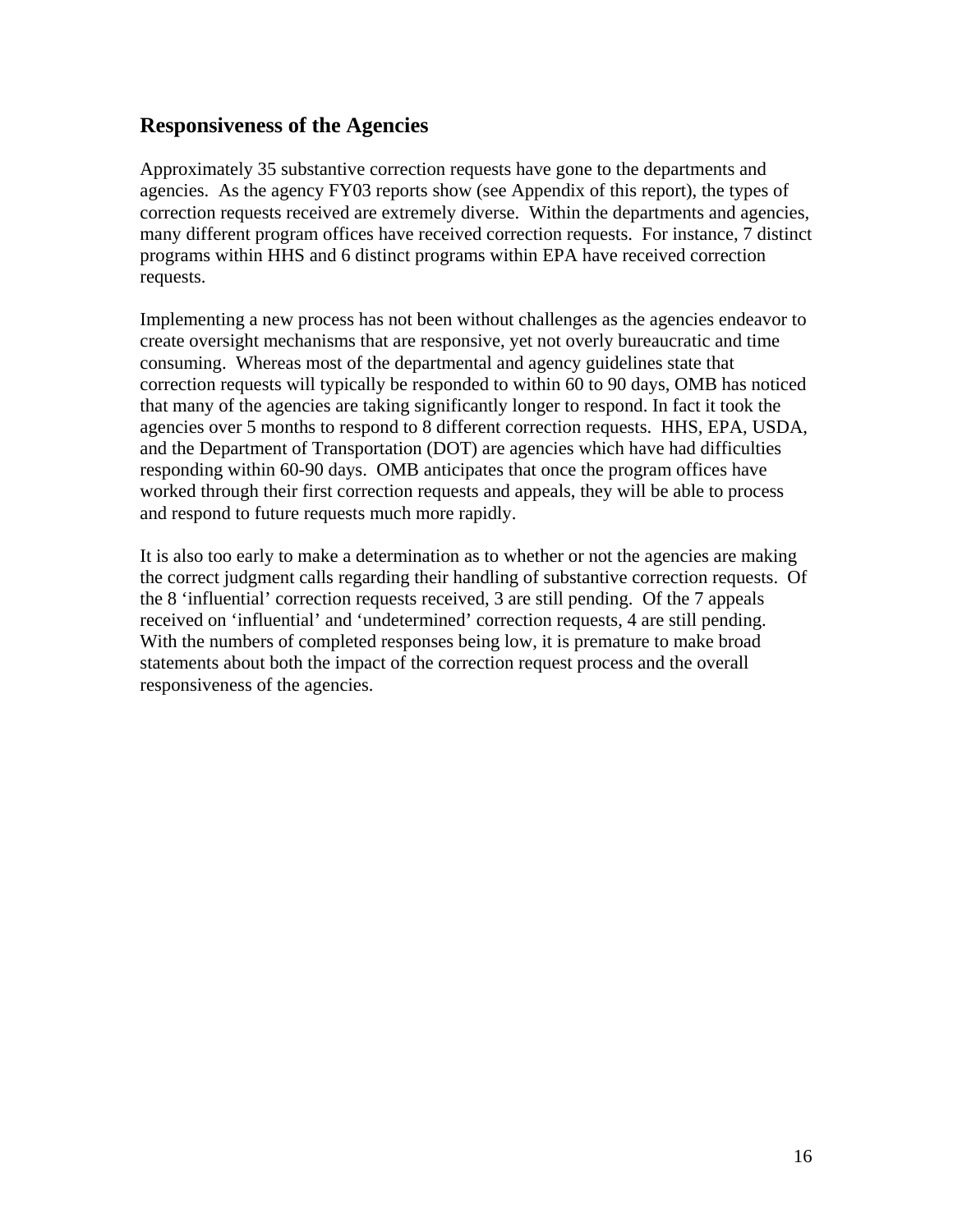#### <span id="page-16-0"></span>**Role of OMB's New Peer Review Policy**

Peer review is a highly regarded quality assurance measure used in the scientific community to promote independent review and critique by qualified experts. In keeping with the goal of improving the quality of government information, on September 15, 2003, OIRA issued a draft Peer Review Bulletin for public comment. On April 15, 2004, OIRA issued a revised draft of this guidance. This is available at: <http://www.whitehouse.gov/omb/inforeg/infopoltech.html#iq>.

The revised Peer Review Bulletin requires agencies to undertake a peer review of influential scientific information before they disseminate the information to the public. The revised Bulletin establishes minimum standards for when peer review is required for scientific information and the types of peer review that should be considered by agencies in different circumstances. It also establishes a transparent process for public disclosure of peer review planning, including the establishment of an agenda that describes the peer review process that the agency has chosen for each of its forthcoming influential scientific information products. Under the revised Bulletin, agencies are granted discretion to weigh the benefits and costs of using a particular peer review mechanism for a particular information product. The revised Bulletin leaves the selection of a peer review mechanism for influential scientific information to the agency's discretion.

The proposed and revised Peer Review Bulletins were issued under the Information Quality Act and OMB's general authorities to oversee the quality of agency information, analyses, and regulatory actions. As mentioned earlier in this report, in the Information Quality Act, Congress directed OMB to issue guidelines to "provide policy and procedural guidance to Federal agencies for ensuring and maximizing the quality, objectivity, utility and integrity of information" disseminated by Federal agencies. Whereas the correction request and appeals processes help to fix problems after dissemination occurs, the peer review bulletin focuses on ensuring the highest quality of scientific information *before* the dissemination of the information by the agencies. OMB is confident that the requirements of the revised Peer Review Bulletin will assist in improving the accuracy and transparency of agency science.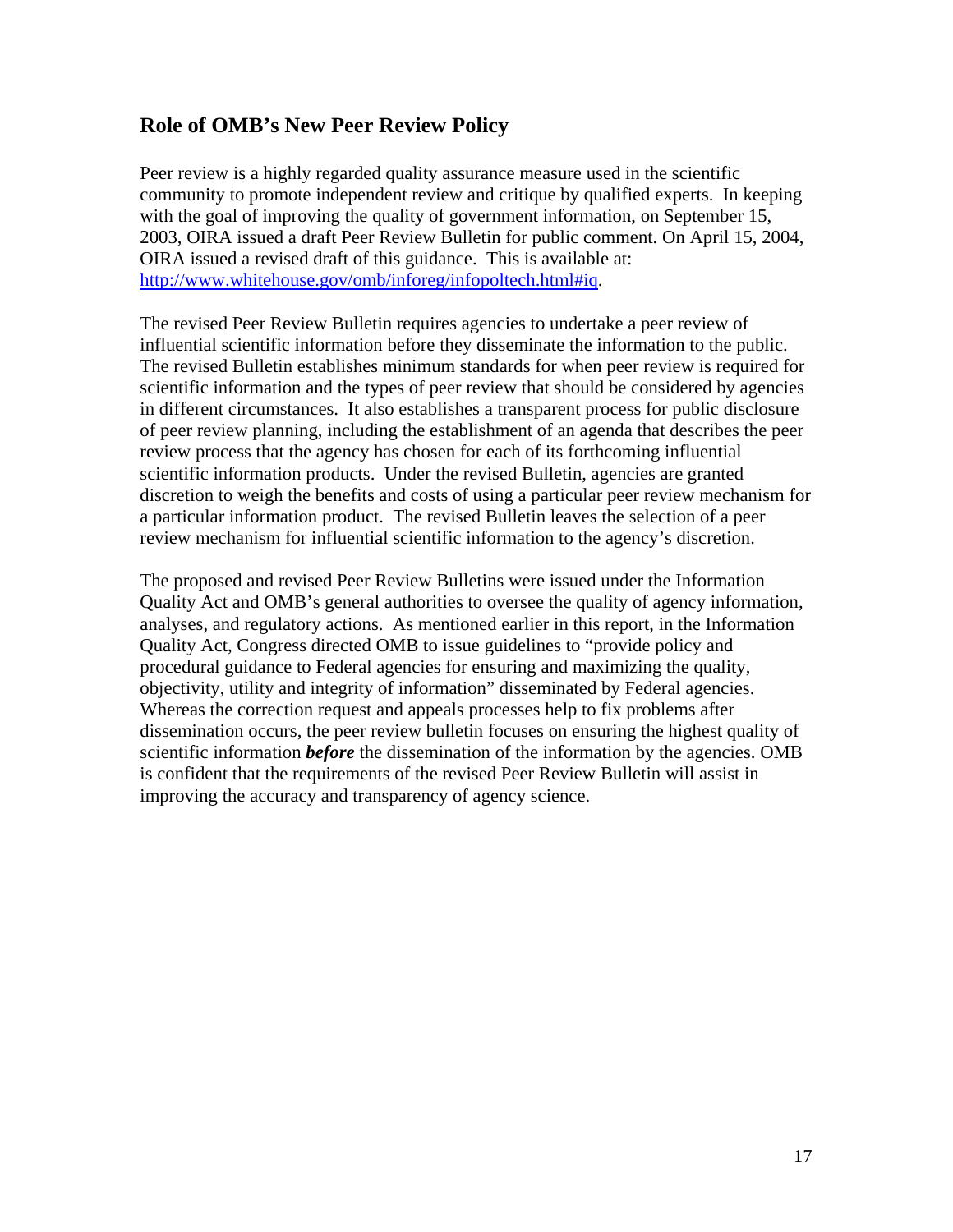#### <span id="page-17-0"></span>**Suggestions for the Future**

Agencies are aware that ensuring the high quality of information disseminations is a high priority of the Bush Administration. We are still in the early phases of implementation of the Information Quality Act, and we expect that the process will evolve as agencies look back and learn from their accomplishments and setbacks. The importance of information quality justifies a strong commitment, and at this point in time OMB plans to continue giving priority to this agenda.

Due to the relatively small number of substantive correction requests received by the agencies in FY03, at this point in time OMB is not prepared to make suggestions for legislative changes. The types of correction requests received by agencies have been extremely diverse. We believe that the agencies have not yet received and responded to a sufficient number of correction requests to allow us to confidently suggest changes that would improve implementation of the Information Quality Act. Agencies are still learning from their early experiences in FY03, and OMB plans to continue working with the agencies in FY04 to help them improve their processes.

Based on our experiences in FY03, OMB suggests the following recommendations for improvement:

- 1) To facilitate transparency, all agencies should consider putting their information quality correction requests on publicly available webpages. These agency webpages should include: all correction requests, all appeal requests, all agency responses to correction requests and appeals, and the agencies' annual reports. A few agencies have taken this extra step. EPA, DOT, the Forest Service, and the Commodity Futures Trading Commission have been posting all their correction requests, responses, and subsequent appeals correspondence on web sites dedicated to Information Quality. These web sites provide examples of the types ofbest practices that we would like to see across the government.<sup>4</sup>
- 2) Agencies should work harder to improve the timeliness of their responses to the public. Some agencies automatically inform requestors that more time will be needed to answer their request. Although an interim response lets the requestor know about the additional time required, the agencies should be working harder to respond in the time-frame suggested in their Information Quality Guidelines. Alternatively, if agencies believe that the timeline in their guidelines is not practical, they should work with OMB to modify their guidelines.

<span id="page-17-1"></span> $\overline{4}$  The links for these agencies are: EPA: http://www.epa.go/vquality/informationguidelines/iqg-list.html DOT: http://dms.dot.gov/cfreports/dataQuality.cfm FS:<http://www.fs.fed.us/qoi/disclosure.shtml> CFTC:<http://www.cftc.gov/cftc/cftcquality.htm>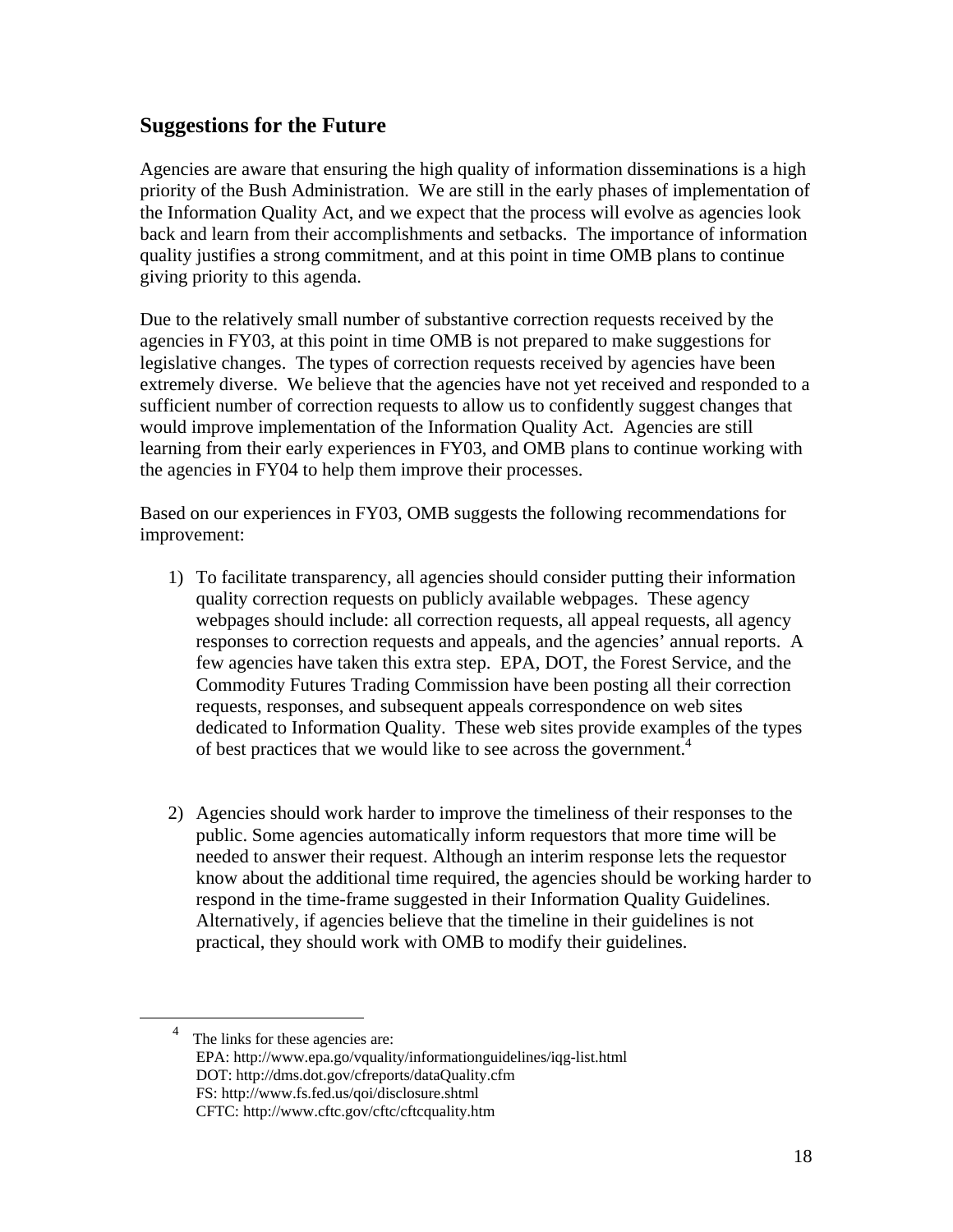- 3) Agencies should ensure that they have sufficient scientific and technical staff committed to responding to correction requests. This should help to improve not only the timeliness of the agency responses, but also their scientific and technical quality.
- 4) Agencies should consult with OMB earlier in the process of responding to correction requests. When agencies did engage OMB early in the process, OMB staff was able to provide assistance that enabled agencies to respond to correction requests on a more timely basis. For instance, OMB is accumulating a bank of knowledge regarding ways in which agencies have been responding to certain types of correction requests. Sharing this type of 'lessons learned' information has proven very useful to agencies that have not previously received a certain type of correction request or appeal.
- 5) Agencies should be working on guidance that they will use to help classify the 'influential' status of correction requests. Based on what we have learned from the agencies' FY03 reports, OMB will work with agencies to clarify how these designations should be made. At this point in time, it is difficult to generalize about whether or not the classification of incoming correction requests is having an effect on the way agencies have been handling their responses.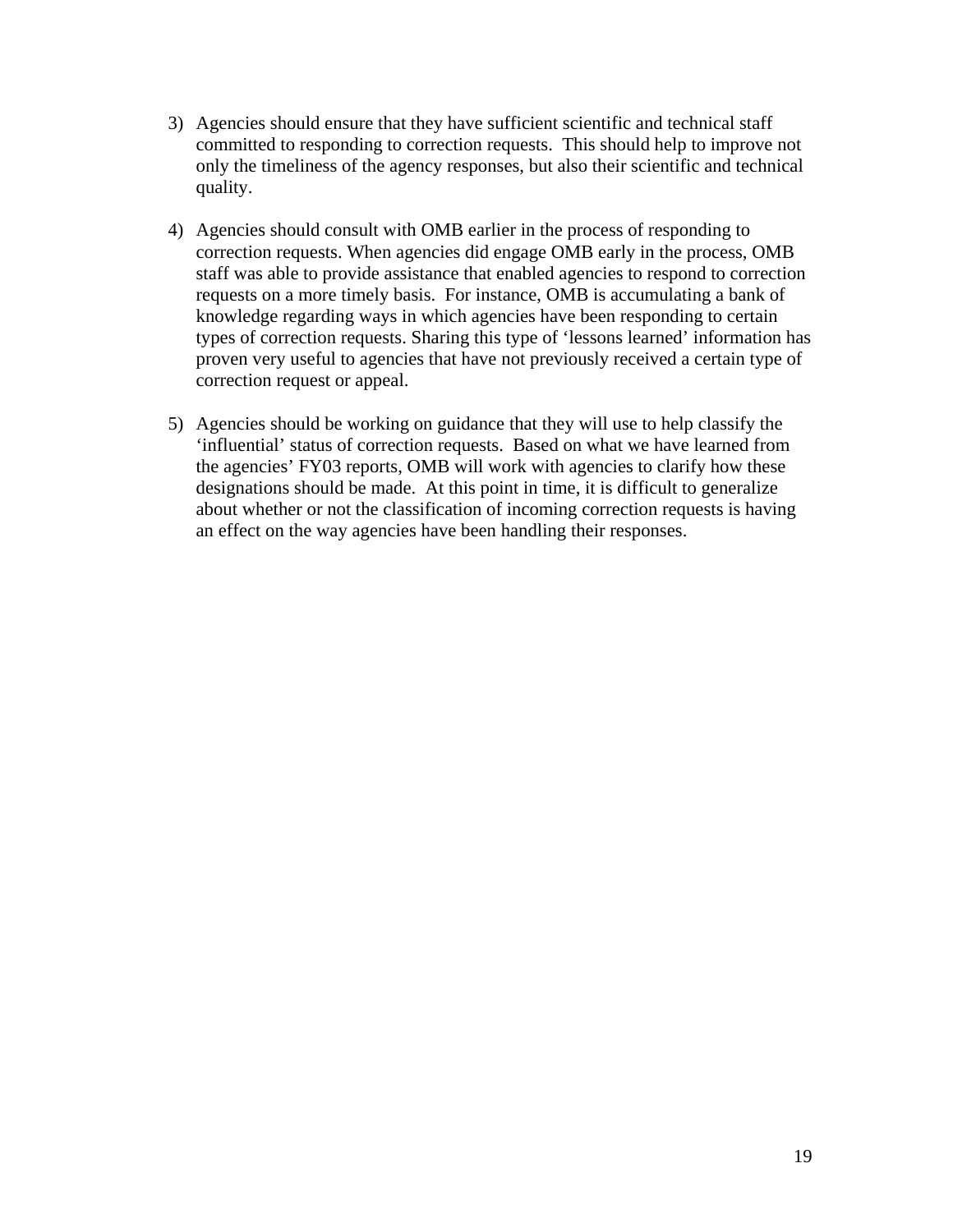# <span id="page-19-0"></span>**Appendix: FY03 Information Quality Reports from the Departments and Agencies that Received Correction Requests.**

This appendix contains the FY03 Information Quality Reports received from the 19 departments and agencies that received information quality correction requests and appeals. Except for minor formatting changes, the FY03 reports have not been modified by OMB. Each report reflects the interpretations, experiences, and actions of the agency which submitted the report.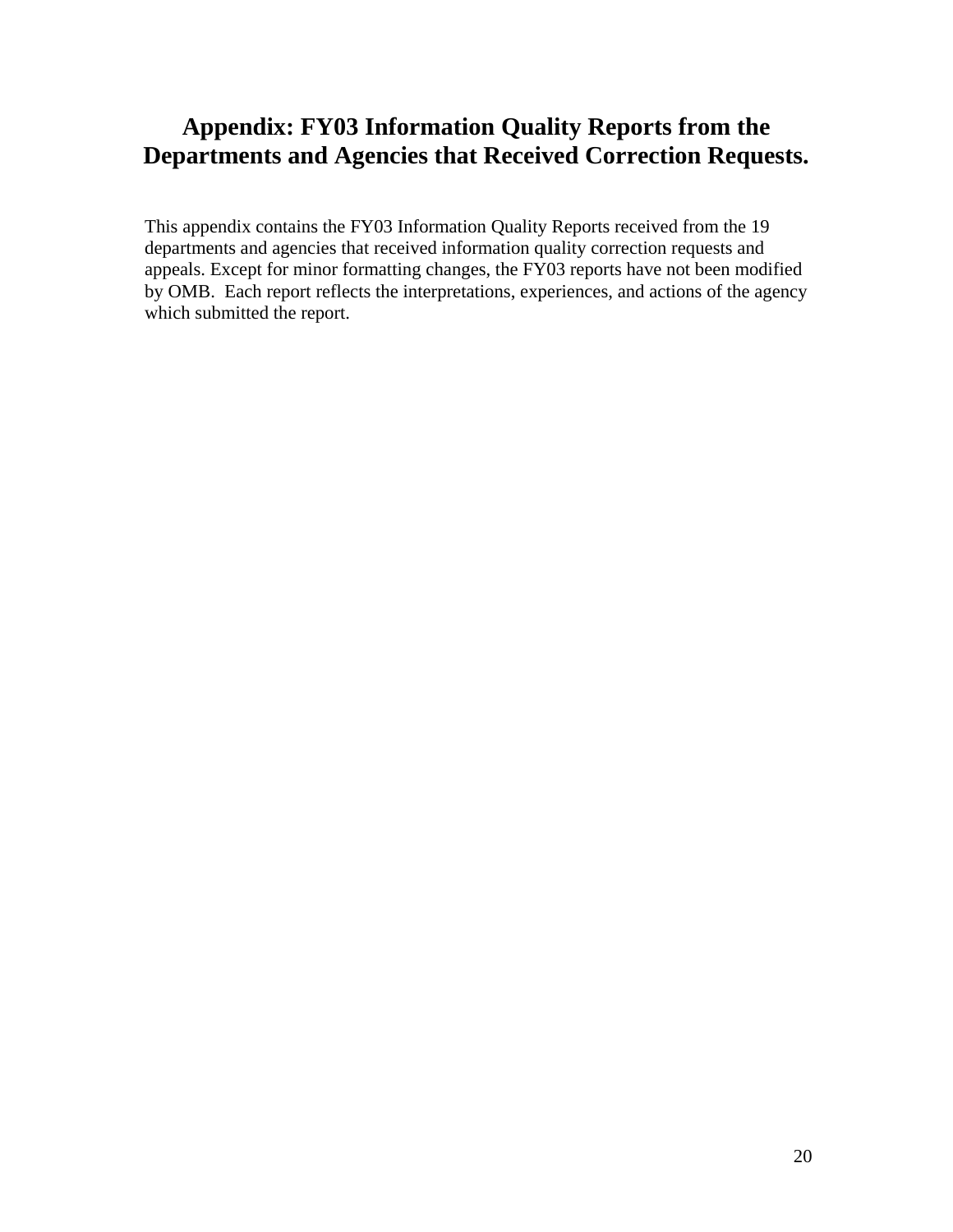# <span id="page-20-0"></span>**1 Agriculture**

### *Year-End Information Quality Report*

Requests for Correction Received FY 2003 U.S. Department of Agriculture FY 2003

| <b>Agency Name</b> |                                                                   | Number of<br>Requests<br>Received | Number<br>Designated as<br>Influential |
|--------------------|-------------------------------------------------------------------|-----------------------------------|----------------------------------------|
|                    | Farm and Foreign Agriculture Service                              |                                   |                                        |
| ٠                  | Farm Service Agency (FSA)                                         | <b>None</b>                       | None                                   |
| ٠                  | Foreign Agriculture Service (FAS)<br>Risk Management Agency (RMA) | <b>None</b><br>None               | <b>None</b><br>None                    |
|                    | <b>Food Safety</b>                                                |                                   |                                        |
|                    |                                                                   |                                   |                                        |
|                    | Food Safety Inspection Service (FSIS)                             | None                              | None                                   |
|                    | Natural Resources and Environment                                 |                                   |                                        |
|                    | Forest Service (FS)                                               | $-4-$                             | None                                   |
|                    | Natural Resources Conservation Service (NRCS)                     | <b>None</b>                       | <b>None</b>                            |
|                    | Rural Development                                                 |                                   |                                        |
| ٠                  | Rural Business Coop Service (RBS)                                 | None                              | <b>None</b>                            |
| $\bullet$          | Office of Community Development (OCD)                             | None                              | None                                   |
| $\bullet$          | Rural Housing Service (RHS)<br>Rural Utilities Service (RUS)      | None<br>None                      | None<br>None                           |
|                    | Food, Nutrition and Consumer Service                              |                                   |                                        |
|                    | Food and Nutrition Service (FNS)                                  | $-1-$                             | <b>None</b>                            |
| ٠                  | Center for Nutrition Policy and Promotion (CNPP)                  | None                              | None                                   |
|                    | Marketing and Regulatory                                          |                                   |                                        |
|                    | Ag. Marketing Service (AMS)                                       | None                              | None                                   |
|                    | Animal and Plant Health Inspection Service (APHIS)                | None                              | None                                   |
|                    | Grain Inspection, Packers, and Stockyards Admin (GIPSA)           | None                              | None                                   |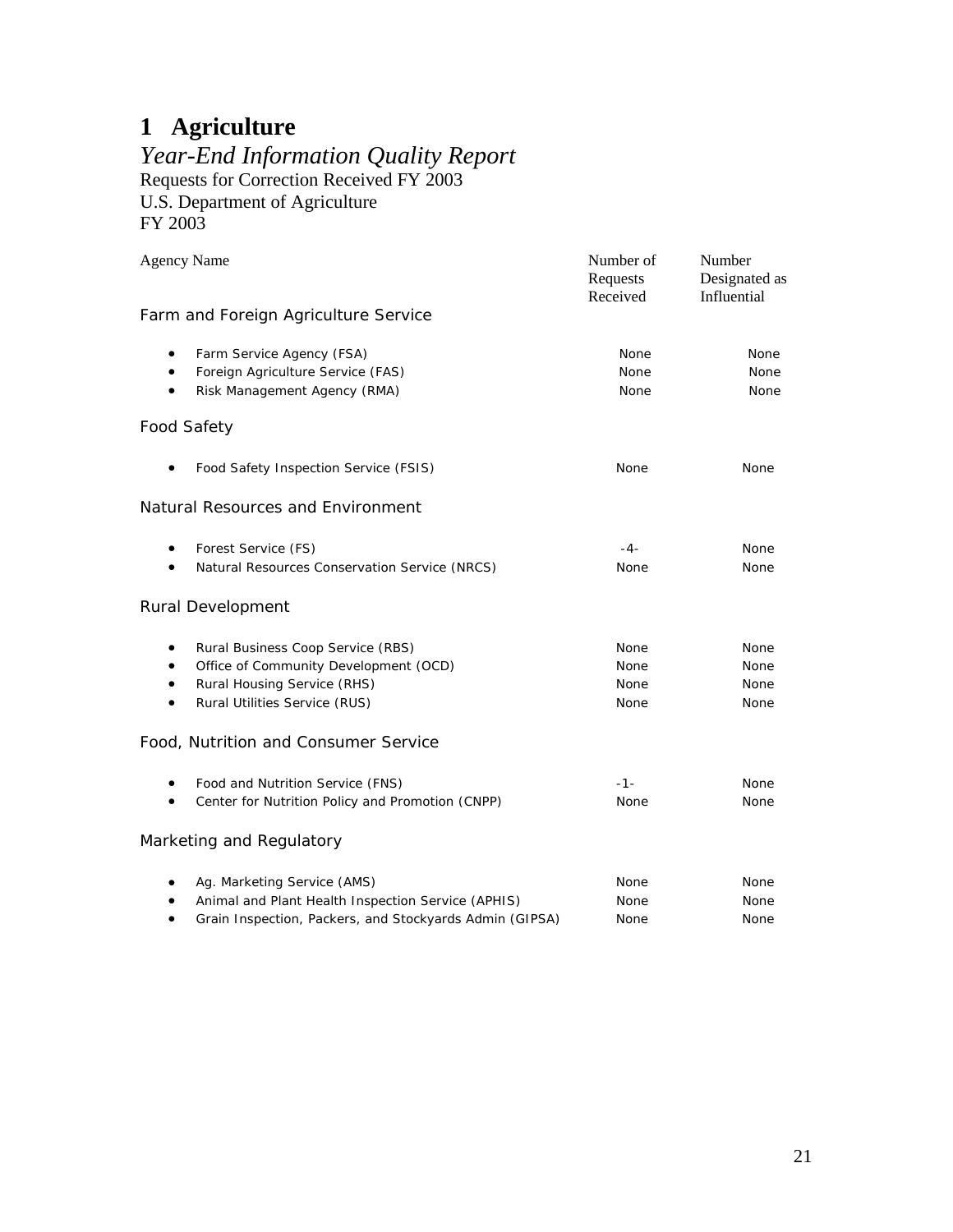|                                 | <b>Agency Name</b>                                                                                                                                                                                                                                                                                                                                            |       | Number of<br>Requests<br>Received                                                                                | Number<br>Designated as<br>Influential                                                                                                              |
|---------------------------------|---------------------------------------------------------------------------------------------------------------------------------------------------------------------------------------------------------------------------------------------------------------------------------------------------------------------------------------------------------------|-------|------------------------------------------------------------------------------------------------------------------|-----------------------------------------------------------------------------------------------------------------------------------------------------|
|                                 | Research, Education, and Economics                                                                                                                                                                                                                                                                                                                            |       |                                                                                                                  |                                                                                                                                                     |
| ٠<br>٠<br>٠                     | Ag. Research Service (ARS)<br>COOP State Research Education and Extension service (CSREES)<br>Economic Research Service (ERS)<br>National Ag. Statistics Service (NASS)<br>National Agricultural Library                                                                                                                                                      |       | None<br>None<br>None<br><b>None</b><br>None                                                                      | <b>None</b><br>None<br><b>None</b><br><b>None</b><br>None                                                                                           |
| Offices                         |                                                                                                                                                                                                                                                                                                                                                               |       |                                                                                                                  |                                                                                                                                                     |
| ٠<br>٠<br>٠<br>٠<br>٠<br>٠<br>٠ | Departmental Administration<br>Civil Rights<br>Office of Chief Financial Officer<br>Office of Chief Information Officer<br>Office of Communications<br>Office of Congressional Relations<br>Office of Budget and Program Analysis<br>Office of Chief Economist<br>Office of Executive Secretariat<br>National Appeals Division<br>Office of Inspector General |       | <b>None</b><br>None<br><b>None</b><br>None<br><b>None</b><br>None<br><b>None</b><br>None<br>None<br>None<br>None | <b>None</b><br>None<br><b>None</b><br><b>None</b><br><b>None</b><br><b>None</b><br><b>None</b><br><b>None</b><br><b>None</b><br><b>None</b><br>None |
|                                 |                                                                                                                                                                                                                                                                                                                                                               | TOTAL | -5-                                                                                                              | None                                                                                                                                                |

- **Agency Receiving Correction Request:** USDA/NRE/FS
- **Requestor:** W.K. Olsen and Associates, L.L.C. Washington Contract Loggers Assn. Northern Arizona Loggers Assn. Coalition of Arizona/New Mexico Counties
	- **Date Received:** 17-January-2003, via email
	- **Summary of Request:** The Complainant(s) submitted a five-part complaint contending that: (1) on March 25, 2002, the Forest Service had published *Management Recommendations for the Northern Goshawk in the Southwestern United States*, in error; and (2) four other Forest Service publications had cited the publication. The purported errors in the management recommendations placed "incorrect restrictions on forest and range management, recreation and other uses of U.S. Forest Service lands. These restrictions errantly reduce timber harvests, timber quality, forage utilization, recreational opportunities and forest access. The restrictions severely limit the availability and application of silvicultural tools that improve forest health, timber size and quality, forage production, and that reduce the risks of catastrophic stand-replacing fires." The effect of the errors would be "to harm local and regional economies and communities,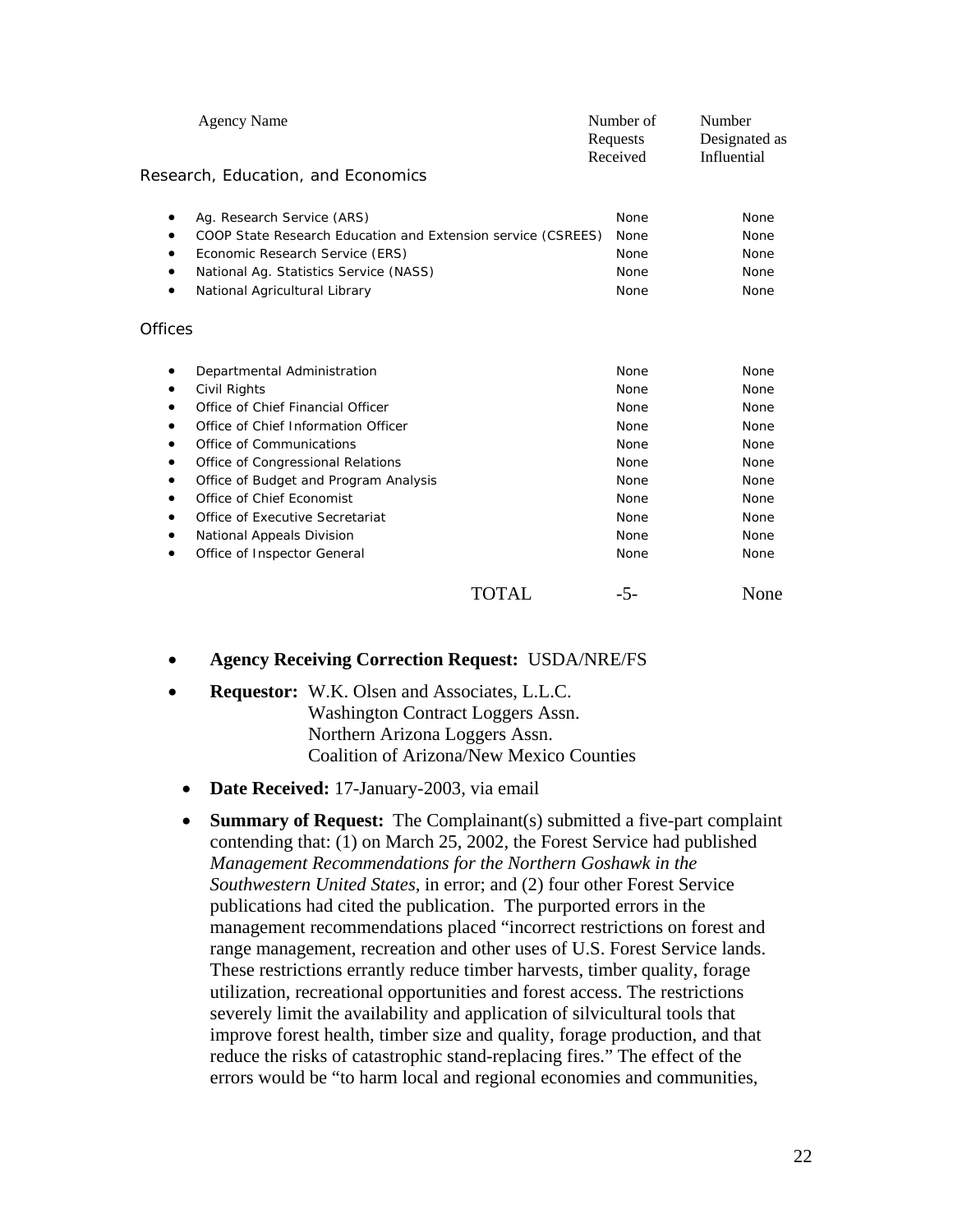including the natural resources sector as a whole, and to subsequently cause harm to the requestors."

- **Description of Requested Correction:** Complainant(s) requested that the Forest Service withdraw the initial publication, and the ensuing publications that had used the initial publication as a basis, in an expeditious manner.
- **Influential:** Yes \_\_\_\_ No \_X\_ Undetermined (unresolved as of 10-1-03)
- **First Agency Response** \_\_\_\_ in progress  $X$  completed

Forest Service responded July 25, 2003

- **Resolution:** The request for retraction was denied because significant errors were not found in the initial publication, or in the ensuing publications, and so substantive changes were not needed.
- **Appeal Request:** \_\_\_\_ none \_X\_\_\_ in progress \_\_ completed
- **Summary of Request for Reconsideration**

On September 4, 2003, the complainants filed for reconsideration, contending that the decision of the Forest Service was "arbitrary and capricious."

- **Type of Appeal Process Used**: In progress
- **Appeal Resolution**: In progress

#### **Agency Receiving Correction Request:** USDA/NRE/FS

- **Requestor:** John Muir, Project/Earth Island Institute; Sierra Club; Heartwood
	- **Date Received:** 10-March-2003, via email
	- **Summary of Request:** The Complainant(s) requested, "correction of data and information used to monitor timber sales," related to the Forest Service's proposed limited timber categorical exclusions.
	- **Description of Requested Correction:** Complainant(s) requested that the Forest Service correct its reliance on observation as a monitoring technique and instead rely on the use of measurement on all parameters and data points of monitoring soils, water quality, and measurable data for other resources where appropriate.
	- **Influential:** Yes \_\_\_\_ No <u>X</u> Undetermined (unresolved as of 10-1-03)
- **First Agency Response** \_\_\_\_ in progress  $X$  completed

Forest Service responded July 29, 2003

• **Resolution:** The request for correction was denied because the Forest Service "concluded that the documented on-site observations of Forest Service resource specialists provide sufficient precision to determine the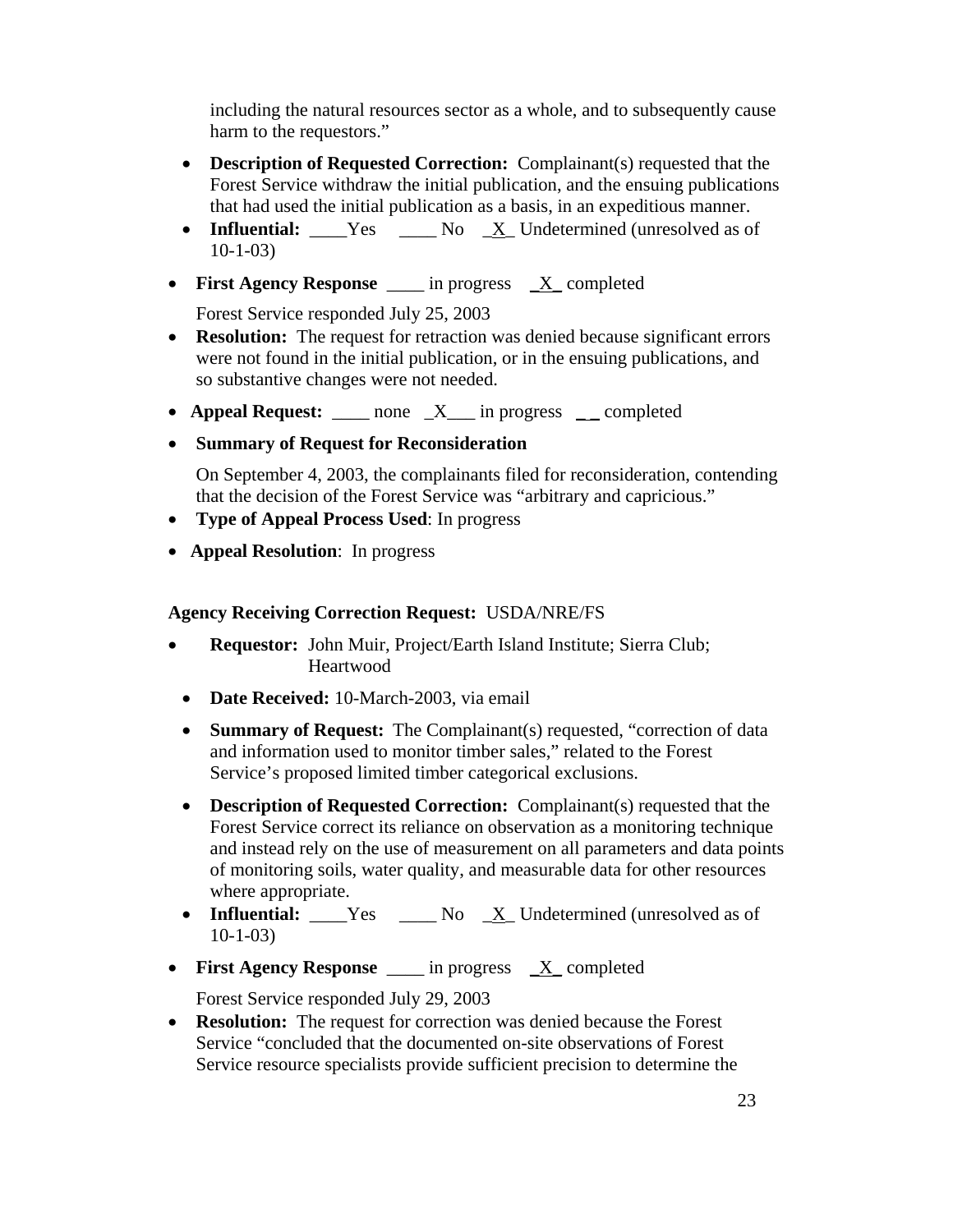individual and cumulative significance of effects of limited timber harvest activities on the human environment."

- **Appeal Request:** \_\_\_\_ none \_\_<u>X\_</u> in progress \_\_\_ completed
- **Summary of Request for Reconsideration**

On September 10, 2003, the Complainants filed for reconsideration, demanding the use of a 3-member panel, contending that the Forest Service response was "not conducted with due diligence." Complainants contend that the contested information is "influential" and "regulatory" under the Department of Agriculture's Quality of Information Guidelines.

- **Type of Appeal Process Used**: In progress
- **Appeal Resolution:** In process

#### **Agency Receiving Correction Request:** USDA/NRE/FS

- **Requestor:** Bryan Bird, Sierra Club National Forest Campaign; John Muir Project of Earth Island Institute; Heartwood; Gifford Pinchot Task Force; National Forest Protection Alliance
	- **Date Received:** 7-April-2003, via email
	- **Summary of Request:** The Complainant(s) requested that the Forest Service reopen the comment period upon the proposed rulemaking for *National Forest System Land and Resource Management Planning*, which had been published in the Federal Register on December 6, 2002. Complainant(s) contend that the review conducted by the Forest Service as the basis for the proposed rulemaking was not "available to the public in a format that was readily accessible and understandable."
	- **Description of Requested Correction:** Complainant(s) requested that the Forest Service reopen the comment period upon the rulemaking, providing the proceedings of an April 2001 workshop with field level planners as referred to the Federal Register notice as "justification for the changes to the National Forest System Land and Resource Management Planning."
	- **Influential:** Yes X No Undetermined (USDA Information Quality Guidelines do not apply)
- **First Agency Response** \_\_\_\_\_ in progress \_X\_ completed

Forest Service responded June 9, 2003

- **Resolution:** Forest Service provided a letter of acknowledgement, stating that: (1) the information requested was enclosed for the Complainants' use and was available to the public at [http://www.fs.fed.us/emc/nfma/index3.html;](http://www.fs.fed.us/emc/nfma/index3.html) and (2) the Forest Service was still in the process of considering all responses received on the proposed rule.
- **Appeal Request:** <u>X</u> none \_\_\_ in progress \_\_ completed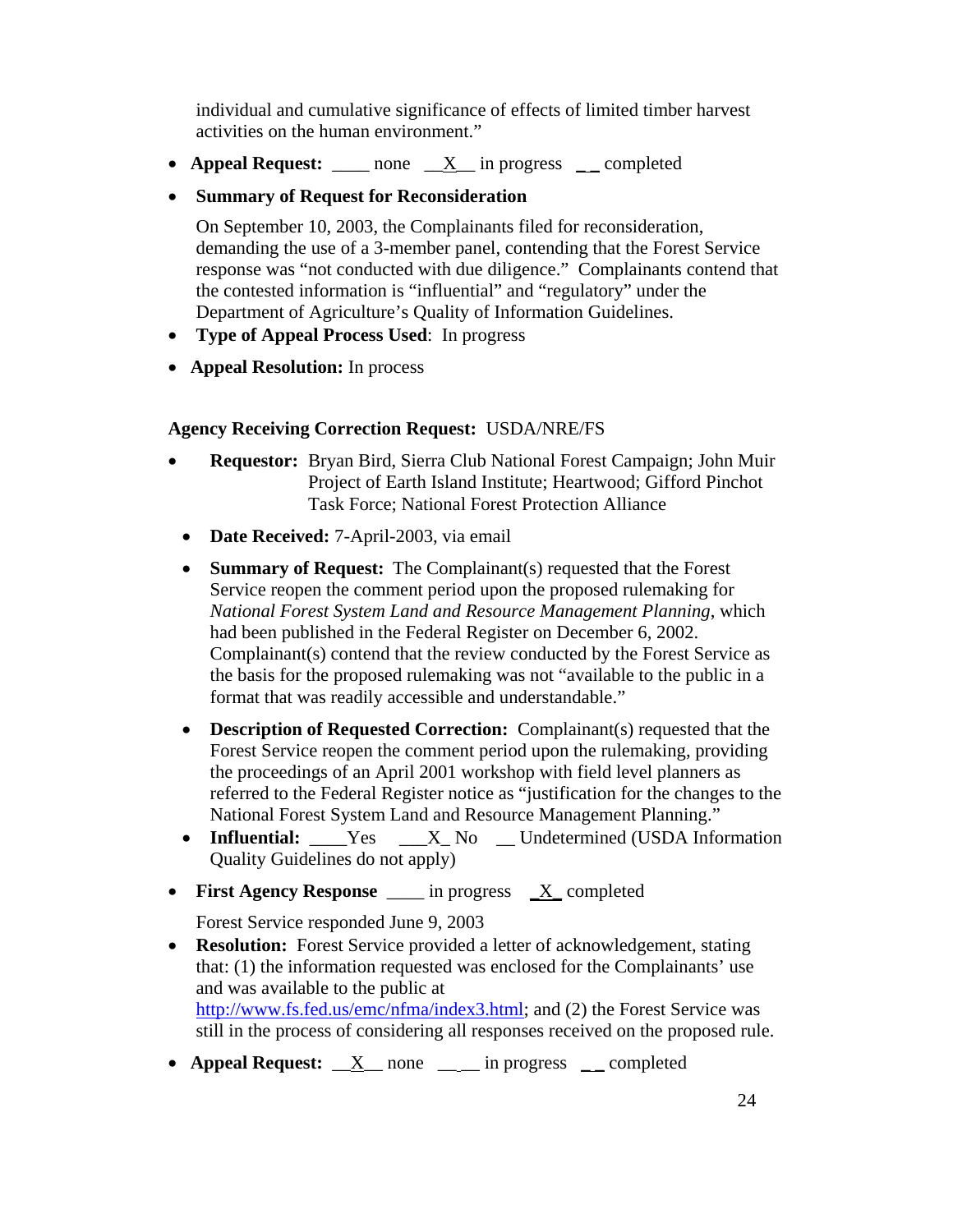• **Summary of Request for Reconsideration**

Not applicable.

- **Type of Appeal Process Used**: Not applicable.
- **Appeal Resolution:** Not applicable.

#### **Agency Receiving Correction Request:** USDA/NRE/FS

- **Requestor:** Dennis Parker, Attorney at Law for client Eddie Johnson
	- **Date Received:** March 21, 2003, via email
	- **Summary of Request:** The Complainant requested correction of "Guidance Criteria for Determining the Effects of On-Going Grazing and Issuing Term Grazing Permits on Selected Threatened and Endangered Species, and Species Proposed for Listing and Proposed and Designated Critical Habitat," Region 3, Wildlife, Fisheries and Rare Plants, USDA Forest Service, April 15, 2002. Relied upon by District Ranger to select an E.A. alternative for the Johnson Ranch, February 27, 2003. Complainant contends that the information presented at pages 64-70 of the guidance criteria was not accurate, clear, complete, and unbiased, because of its failure "to incorporate substantial, highly relevant information published by the Forest Service that was readily available to the Forest Service when this Criteria was developed."
	- **Description of Requested Correction:** Complainant requested that the Forest Service correct the information challenged to reflect the current state of knowledge.
- **Influential:** Yes \_\_\_\_ No \_X\_ Undetermined (not necessary to reach the issue because information is unpublished and guidelines do not apply)
- **First Agency Response** \_\_\_\_ in progress  $X$  completed
- **Resolution:** Forest Service responded on August 22, 2003, denying the request. The data did not meet the definition of "disseminated" under either the Department of Agriculture or the Office of Management and Budget information quality guidelines.
- **Appeal Request:**  $X$  none \_\_\_\_ in progress \_\_ completed
- **Summary of Request for Reconsideration**
- **Type of Appeal Process Used**
- **Appeal Resolution: In process.**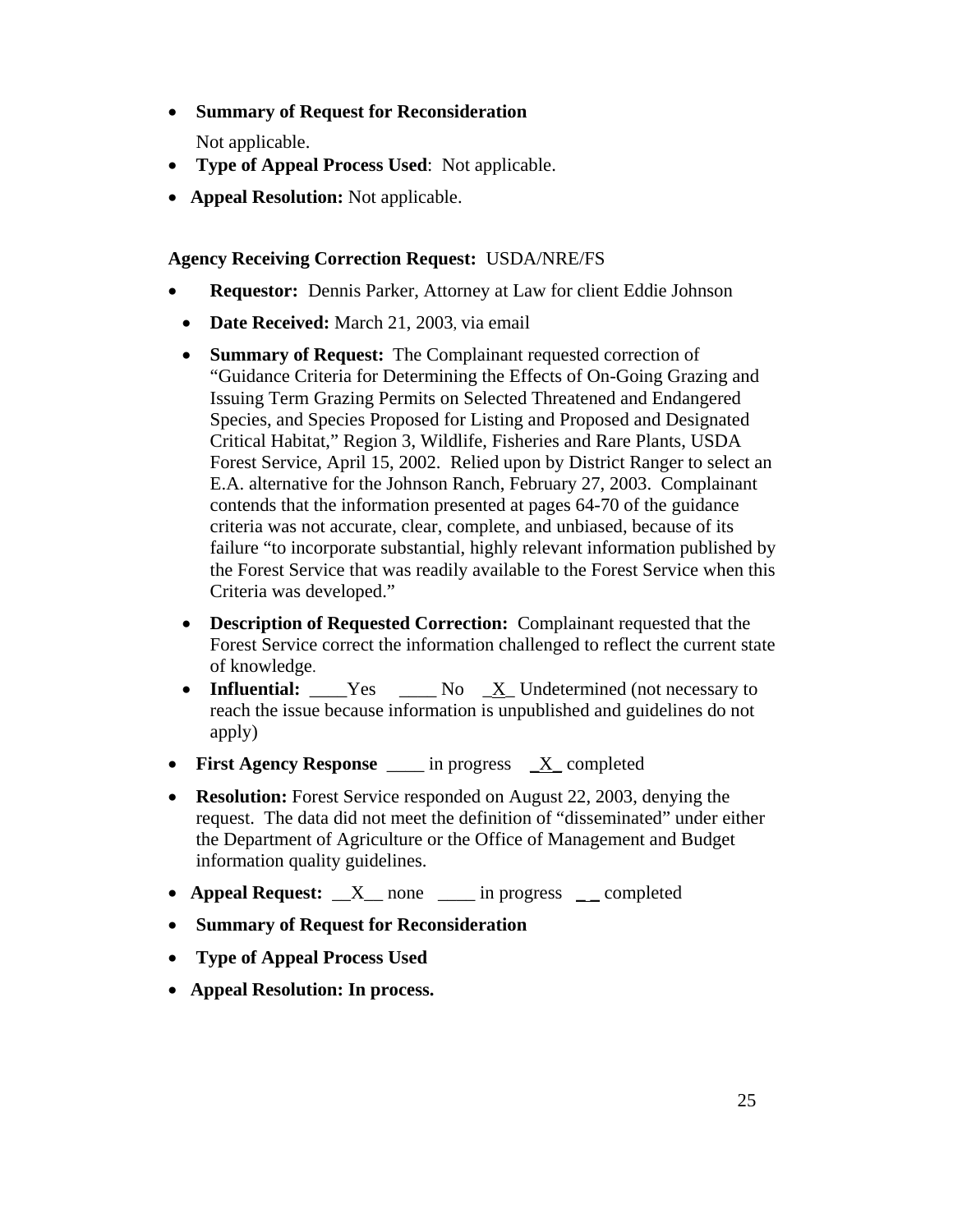#### **Agency Receiving Correction Request:** USDA/FNCS/FNS

- **Requestor:** The Center for Regulatory Effectiveness
- **Date Received:** September 9, 2003
- **Summary of Request:** The Center for Regulatory Effectiveness informed the Under Secretary for Food, Nutrition, and Consumer Service, U.S. Department of Agriculture (USDA) that it will be necessary for either USDA or the Department of Health and Human Services (HHS) to carry out a predissemination review of the information contained in the World Health Organization's Technical Report 916, *Diet, Nutrition and the Prevention of Chronic Diseases*, prior to basing the 2005 Dietary Guidelines upon that report. Complainant contends that the U.S. Government had previously expressed concerns to the World Health Organization (WHO) about the "quality of facts and analyses supporting the scientific recommendations in the WHO report."
- **Description of Requested Correction:** Conduct a predissemination review; retract the joint USDA-HHS press release regarding the 2005 Dietary Guidelines; and inform WHO of non-compliance with scientific standards.
- **Influential:** Yes No X Undetermined
- **First Agency Response**  $X$  in progress \_ completed

USDA is working with HHS in the development of the response.

- **Resolution:**
- **Appeal Request:**  $\_\_X\_\_$  none  $\_\_$  in progress  $\_\_$  completed
- **Summary of Request for Reconsideration**

Not applicable.

- **Type of Appeal Process Used**: Not applicable.
- **Appeal Resolution:** Not applicable.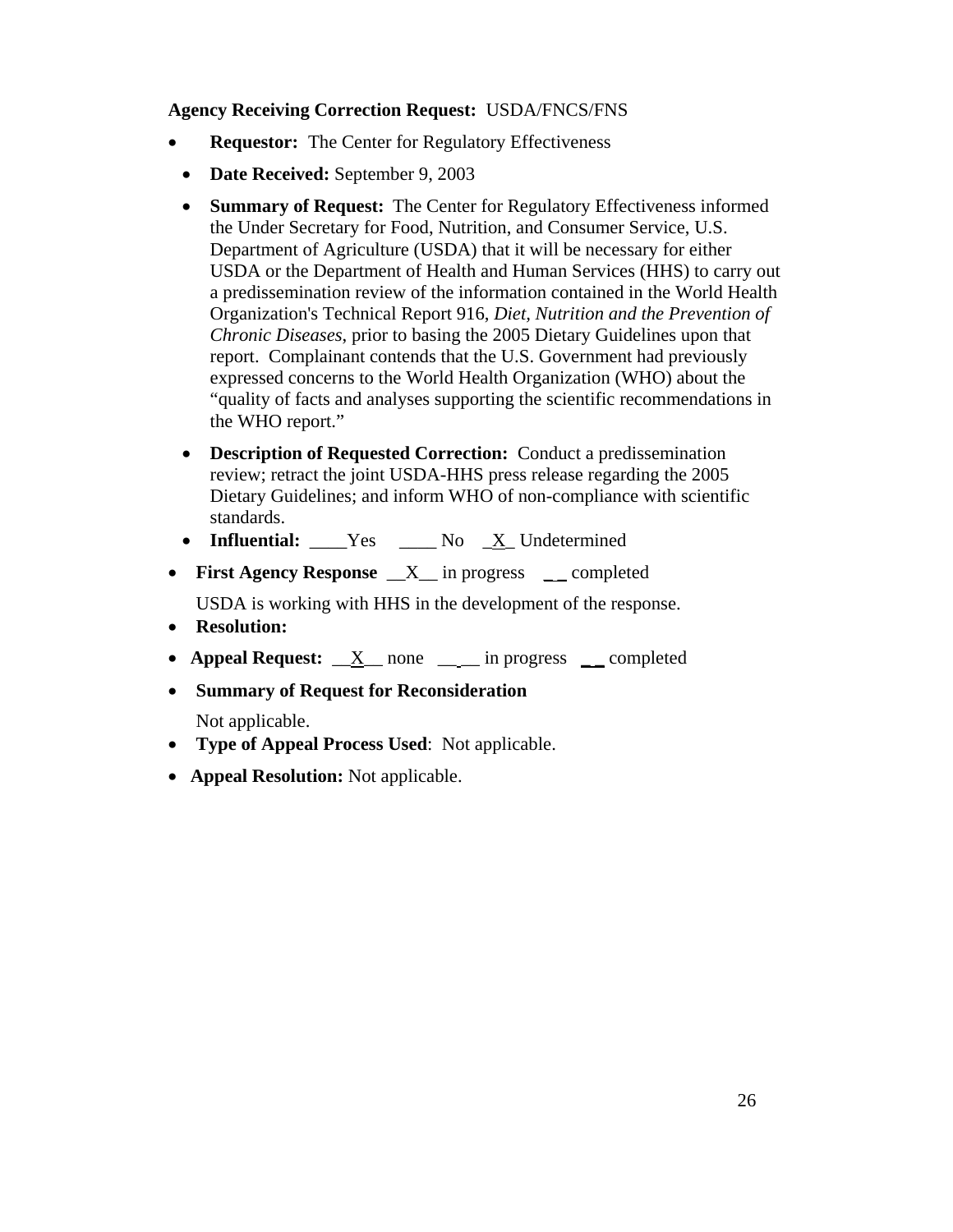# <span id="page-26-0"></span>**2 Commerce**

*Year-End Information Quality Report*  Requests for Correction Received FY 2003 Department of Commerce Period Covered: 10-1-02 through 9-30-03

| <b>Agency Name</b>                                           | Number of Requests Received | Number Designated as<br>Influential |
|--------------------------------------------------------------|-----------------------------|-------------------------------------|
| <b>National Oceanic</b><br>and Atmospheric<br>Administration | $\mathcal{D}_{\mathcal{A}}$ |                                     |
| <b>National</b><br>Telecommunications<br>and Information     |                             |                                     |
| Administration                                               |                             | 0                                   |
| <b>USPTO</b>                                                 |                             |                                     |
| <b>Total</b>                                                 |                             | <b>Total</b><br>0                   |

#### **Agency Receiving Correction Request:** DOC/NOAA

- **Requestor:** Steven P. Quarles & Richard J. Mannix, of Crowell and Moring, Attorneys for Atlantic Salmon of Maine (ASM), an aquaculture business.
- **Date Received:** The date of ASM's request for correction is March 28, 2003. However, the request was received by NOAA's 515 Officer on March 31, 2003.
- **Summary of Request:** ASM requested correction of data used by the U.S. Fish and Wildlife Service (FWS) and NOAA National Marine Fisheries Service (referred to collectively by ASM as "the Services"), in a draft Biological Opinion ("draft Corps BO") prepared pursuant to Section 7(b) of the ESA, to propose the imposition of conditions upon existing Section 10 permits issued by U.S. Army Corps of Engineers ("Corps") for the installation and maintenance of fish pens on the coast of Maine. ASM stated that the Services relied, in part, upon a conclusion contained in a 1999 genetic study conducted by Dr. T.L. King and others. The Services found Atlantic salmon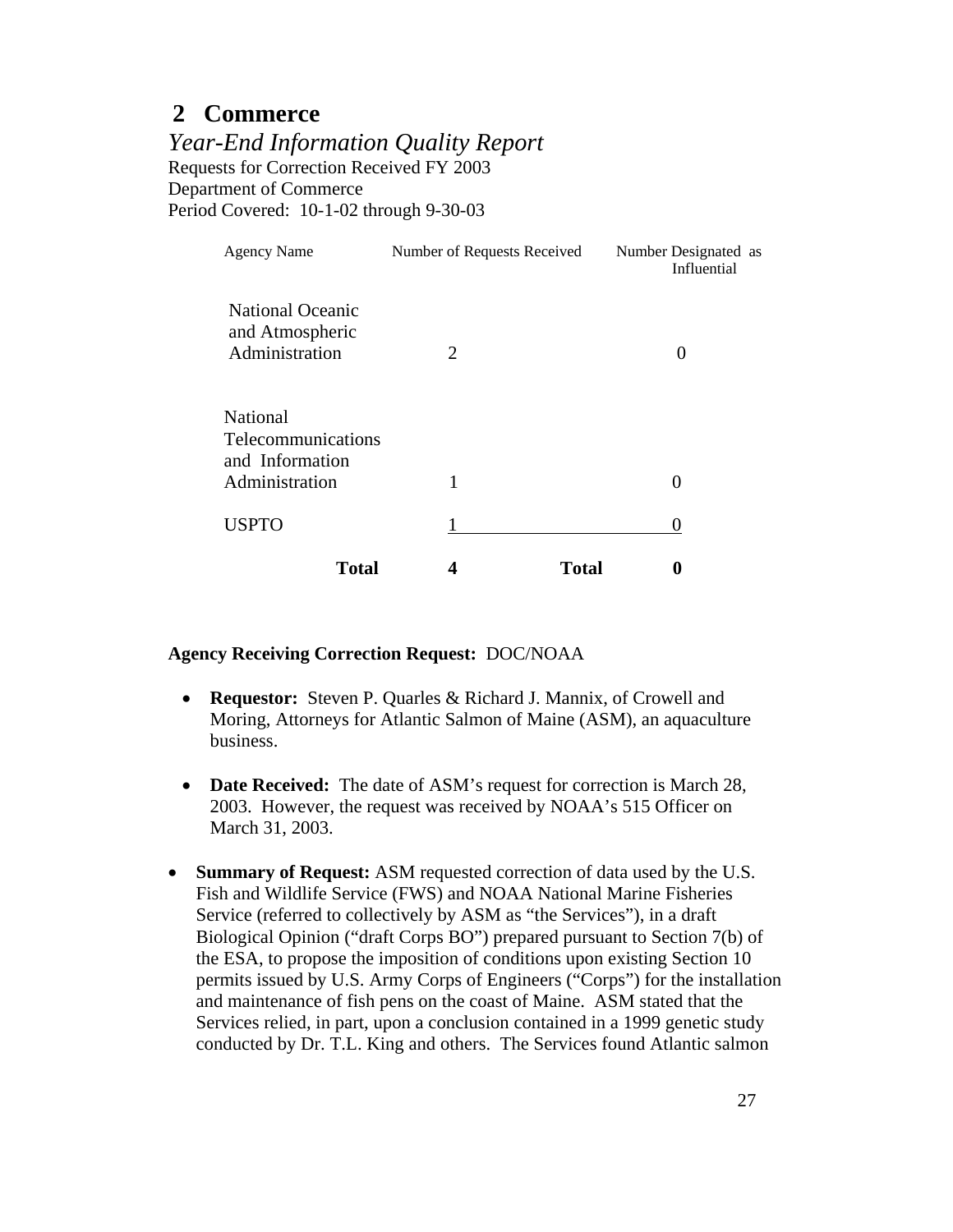to be a Distinct Population Segment (DPS), based in part upon genetics, and declared the DPS to be in danger of extinction.

The services also issued a final Biological Opinion ("final EPA BO") related to the U.S. Environmental Protection Agency's ("EPA's") approval of the State of Maine's application to administer the National Pollutant Discharge Elimination System ("NPDES") permit program under the Clean Water Act. As in the draft Corps BO, the Services relied in the final EPA BO upon the same conclusion contained in the King Study, together with follow-on studies, to specify conditions under which permits will be issued for aquaculture projects engaged in the rearing of salmon and operating in or discharging to Maine waters that are virtually identical to the conditions contained in the draft Corps BO.

The major issues identified by ASM in the request included:

- o "The King study data have not been made available to affected parties, but dissemination of its conclusions is the basis for ongoing regulatory decision making"
- o "The conclusion adopted from the King study and disseminated by the Services does not meet the objectivity standards of the Services' guidelines."
- o "Reliance by the Services on the conclusion of the King study did not satisfy the DQA requirements of transparency and reproducibility."
- o "The failure of the King study conclusion to meet the DQA standards for objectivity, transparency, and reproducibility was confirmed in the context of a request for injunctive relief sought by the State of Maine."
- **Description of Requested Correction:** "ASM respectfully requests that the Services undertake appropriate corrective action with respect to their reliance on the King Study as a basis for imposing conditions on Corps' permitting of salmon penning operations in Maine waters as well as on other agency actions. This should include, at a minimum, suspension of the issuance of a final Biological Opinion to the Corps, notification to the State of Maine of reevaluation of a critical premise in the final EPA BO, evaluation of the King Study under DQA standards and the principles espoused by the Services' in their Guidelines, and the solicitation and review of additional scientific study and opinion currently available on the genetic conclusion reached in the King Study and the theory of outbreeding depression."
	- **Influential:** Yes  $X$  No  $\qquad$  Undetermined
- **First Agency Response:** \_\_\_\_ in progress \_\_X\_\_ completed; July 3, 2003. [NOTE: The request for correction was filed by ASM jointly to NOAA and FWS. On May 30, 2003, NOAA informed ASM that the response would be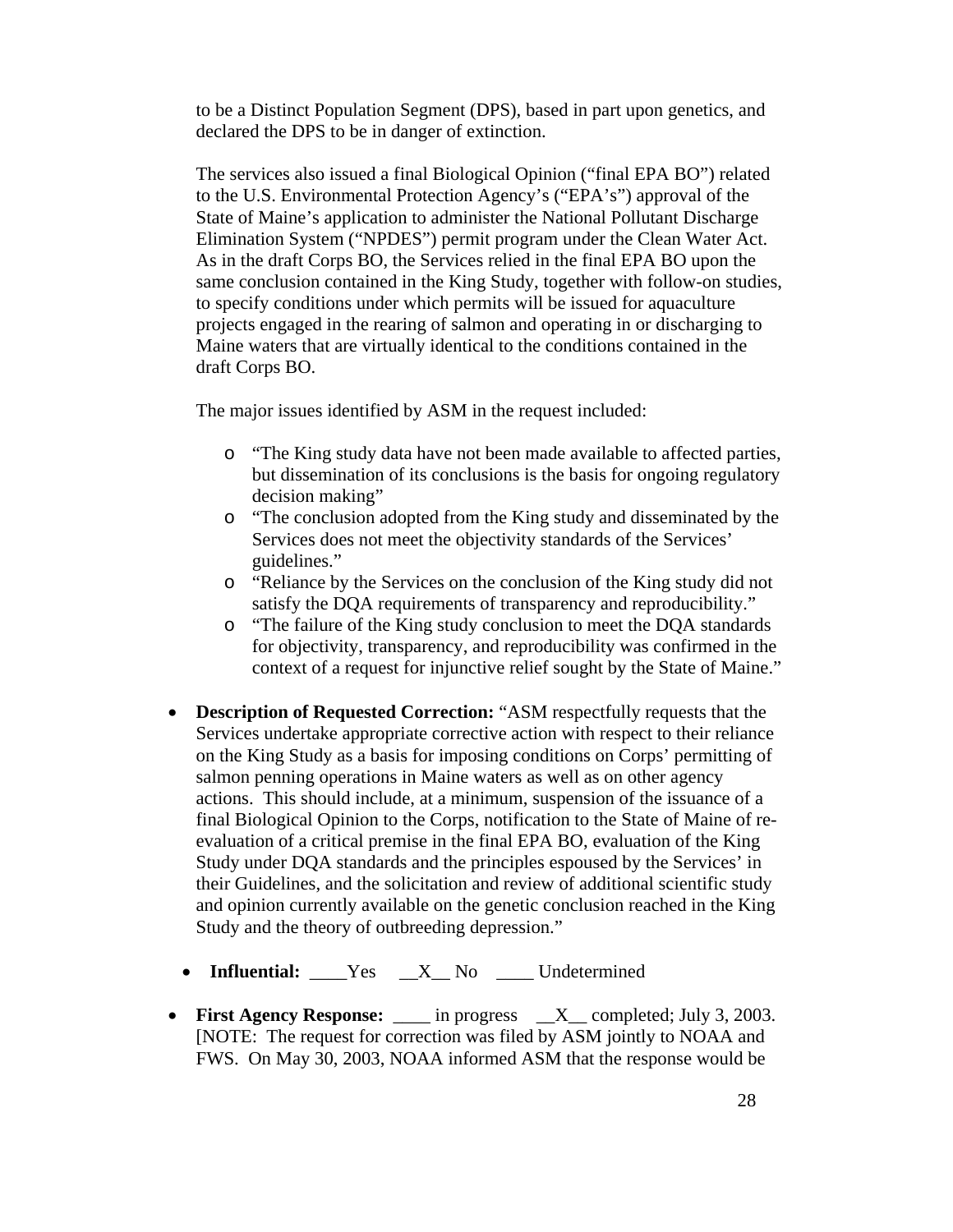sent by July 3, 2003, so that NOAA and FWS could coordinate their responses.]

• **Resolution:** NOAA denied the request for correction. NOAA explained that the Final EPA BO was developed according to published standards, which include Section 7 of the ESA, its case law and legislative history, and the consultation regulations at 50 CFR part 402. Those studies in the Final EPA BO with which ASM took issue are of known quality and from sources acceptable to the relevant scientific and technical communities. It is NOAA Fisheries' policy and a requirement of the ESA to use the best available scientific and commercial information when writing a BO. As to the draft Corps BO, the response noted that a request for correction under Section 515 cannot be used as a means to secure a particular decision from NOAA Fisheries regarding the final outcome of the BO prior to the completion of the deliberative process generating the document. Nor does Section 515 amend or repeal any other statutory or regulatory mandates governing the production of the Corps BO.

• **Appeal Request:**  $X$  none <u>\_\_\_\_</u> in progress \_\_\_\_ completed On July 23, 2003, ASM hand delivered to the Assistant Administrator for Fisheries for NOAA a notice of appeal and request for extension of time for filing the appeal. ASM did not agree with NOAA's denial and indicated a desire to file an appeal. ASM also wanted an extension of time on the deadline for filing an appeal, since FWS had not yet responded to ASM's request for correction. However, this filing was not accepted as a formal appeal by NOAA because the request was not submitted in the manner required under the NOAA Information Quality Guidelines. On July 25, 2003, NOAA responded to ASM and explained the appeal process, pointing out the correct procedure for filing a request for appeal. Also, on July 25, ASM hand delivered another notice of appeal and extension of time to the same office, not following the NOAA Information Quality Guidelines. FWS responded to ASM's request for correction on August 7, 2003. The NOAA and FWS responses had been coordinated and were substantively similar. Finally, on August 18, 2003, ASM sent a final letter to the program office indicating that they would not appeal the initial agency response. In the letter, ASM stated: "Our concerns about quality control/quality assurance have apparently been addressed and independent laboratories may now be able to reproduce the genetic scoring of Dr. King's protocol. This has been one of the more mutually beneficial outcomes of this process, and we do appreciate the Services' responsiveness on these matters."

- **Summary of Request for Reconsideration:** N/A
- **Type of Appeal Process Used:** N/A
- **Appeal Resolution:** N/A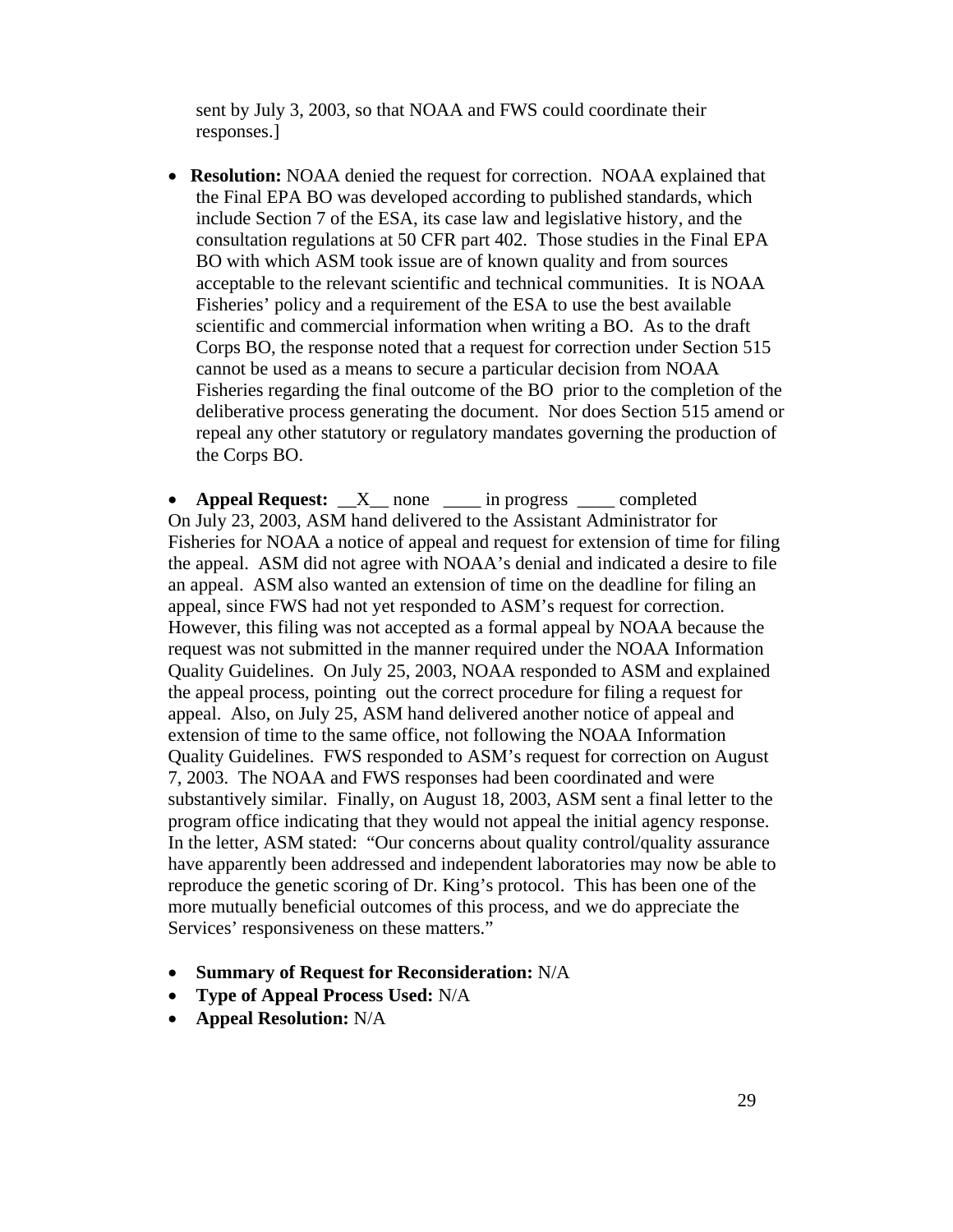#### **Agency Receiving Correction Request:** DOC/NOAA

- **Requestor:** Christopher C. Horner; Competitive Enterprise Institute (CEI); public interest group
- **Date Received:** Dated February 19, 2003, but received by mail at NOAA on February 26, 2003
- **Summary of Request:** CEI alleged that NOAA disseminated the "National Assessment on Climate Change" (NACC) because "the entirety of the relevant USGCRP is now effectively located in and out of NOAA's Global and Climate Change Program." CEI also alleged that the NACC violates requirements of "objectivity" and "utility" by the "inappropriate use of and reliance upon computer models and data that upon scrutiny are demonstrably meaningless" and that USGCRP "failed to perform the necessary science underlying regional and sectoral analyses."
- **Description of Requested Correction:** CEI suggested that the NACC's fatal data flaws are such that NOAA should cease dissemination.
- **Influential:** \_\_\_\_Yes \_\_\_\_ No \_X\_ Undetermined. [NOTE: NOAA did not reach the point of determining whether the NACC was "influential" because NOAA denied the request as "it does not involve 'information' that is 'disseminated' pursuant to NOAA information Quality Guidelines."]
- **First Agency Response:** \_\_\_\_ in progress \_\_X\_\_ completed; response was sent on April 25, 2003
- **Resolution:** This request concerned an information product that was developed by a FACA committee. NOAA denied the request for the reasons stated above under "**Influential**." Effectively identical requests were submitted to EPA and OSTP. OSTP acknowledged that it was the appropriate agency to consider the request, but denied it on the ground that the NACC, as a product of a FACA committee and not relied upon by OSTP, was not "information" under their guidelines.

**Appeal Request:** \_\_X\_\_ none \_\_\_\_ in progress \_\_\_\_ completed

- **Summary of Request for Reconsideration:** N/A
- **Type of Appeal Process Used:** N/A
- **Appeal Resolution:** N/A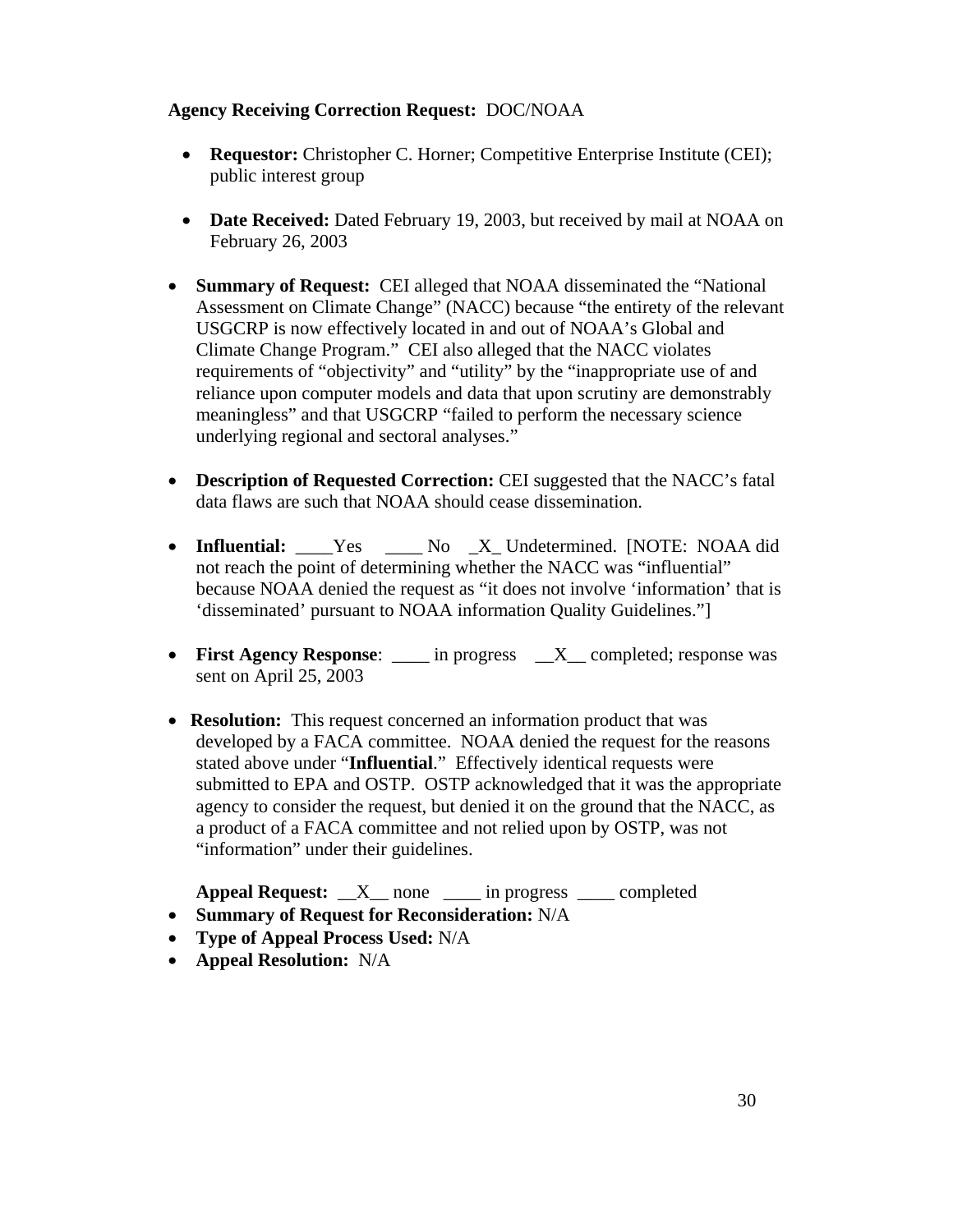#### **Agency Receiving Correction Request:** DOC/NTIA

- **Requestor:** N2H2, Inc. 900 Fourth Avenue, Suite 3600 Seattle, WA 98164
- **Date Received:** August 16, 2003 telephone request
- **Summary of Request:** The Children's Internet Protection Act (CIPA) requires schools and libraries that receive federal funds for discounted telecommunications, Internet access, or internal connections services to adopt an Internet safety policy and employ technological protections that block or filter certain visual depictions deemed obscene, pornographic, or harmful to minors. The Act required the National Telecommunications and Information Administration (NTIA) to prepare a report to Congress, evaluating whether available technology measures adequately addressed the needs of educational institutions, and whether Internet safety policies were effective. Among the outreach activities undertaken in this regard, NTIA published a Request for Comment. In response to NTIA's request, N2H2, Inc. provided written comments and an accompanying table of filtering effectiveness tests conducted on a number of currently available market products.

NTIA published its report entitled *Children's Internet Protection Act: Study of Protection Measures* on August 15, 2003. This version inadvertently excluded a portion of N2H2's table.

- **Description of Requested Correction:** On August 16, 2003, N2H2 requested that NTIA publish its table of filtering effectiveness tests in its entirety, as the version presented in the report appeared to have been truncated.
	- **Influential:** Yes X No Undetermined
- **First Agency Response:** \_\_\_\_ in progress \_\_X\_\_ completed. The Web site was corrected August 19, 2003 and the hardcopy on August 23, 2003.
- **Resolution:** NTIA reprinted hard copies of the report with the corrected table within one week. The agency also destroyed all remaining hard copies of the original report containing the erroneous table. Within three days of the request, NTIA also corrected the version of the report available on its website, posting an advisory that, as a result of a technical error, the complete table was not published in the earlier posted version of the report. A link to the corrected table and revised report was also made available.
- **Appeal Request:**  $X$  none \_\_\_\_ in progress \_\_\_\_ completed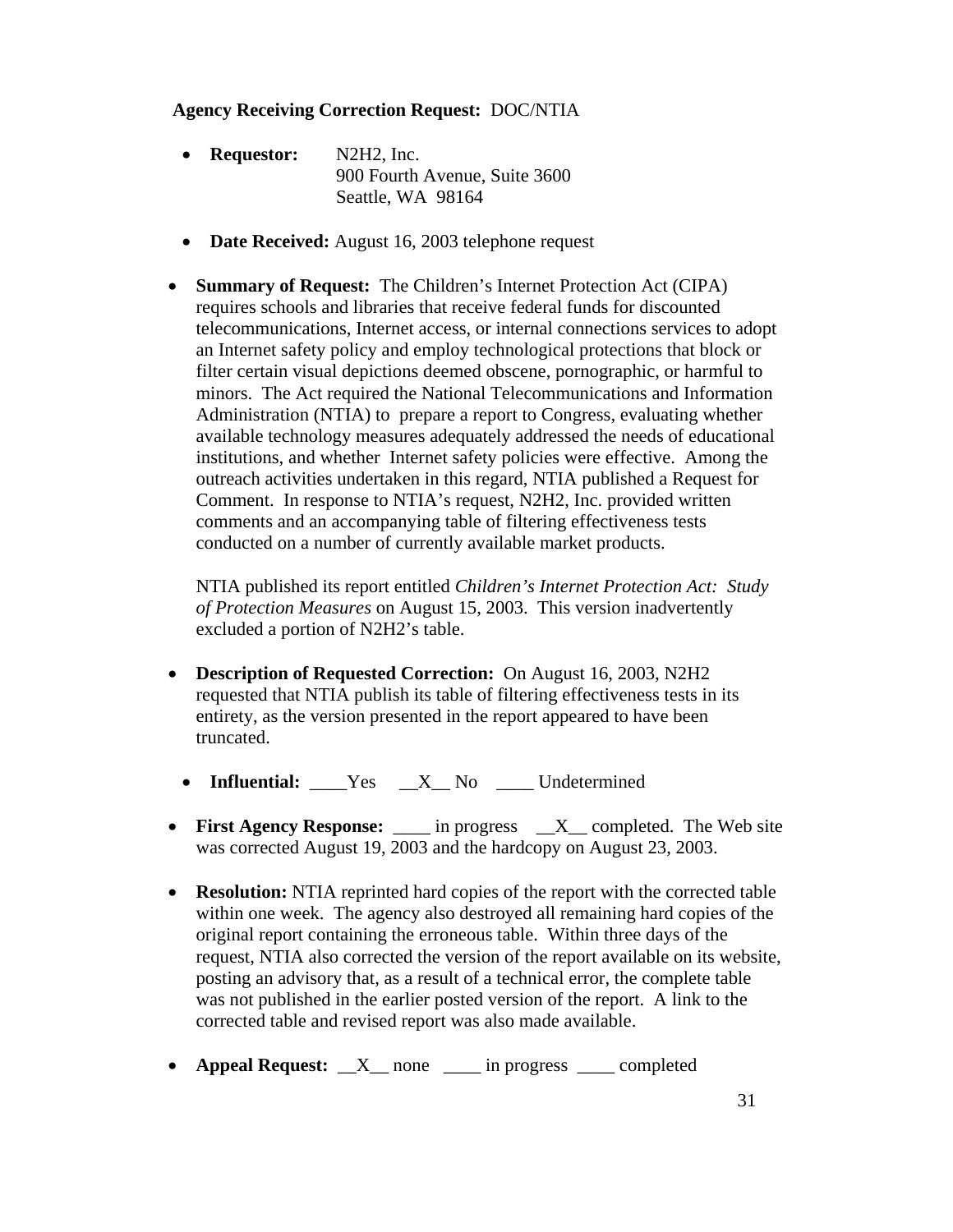- **Summary of Request for Reconsideration:** N/A
- **Type of Appeal Process Used:** N/A
- **Appeal Resolution:** N/A

#### **Agency Receiving Correction Request:** DOC/USPTO

- **Requestor:** Marcella D. Watkins Reg. No. 36,962 Conley Rose &Tayon, P.C. 600 Travis St., Suite 7100 Houston, TX 77002-2912 (713) 238-8043 [mwatkins@crtlaw.com](mailto:mwatkins@crtlaw.com)
- **Date Received:** October 2, 2002, received via electronic mail
- **Summary of Request:** US Patent No. 6,344,272 issued on February 5, 2002. When the patent was processed for publication, the contractor identified the wrong set of claims in the file wrapper, with the result that the patent was disseminated (posted on the PTO website etc.) with incorrect claims. The entire claim set, including Claim 1, is incorrect because it does not reflect amendments made during the latter half of the prosecution of the case. A Certificate of Correction has been granted, but Applicant requests that the patent be re-disseminated with the corrected claims.
- **Description of Requested Correction:** Applicant requests that the PTO redisseminate U.S. Patent No. 6,344,272 after replacing the incorrect claim set with the correct claim set.

Specifically, Applicant requests that the PTO, WIPO, and other websites containing text-searchable versions of the patent be corrected to contain the claim set that was ultimately allowed. Because Applicant has already identified the error to the USPTO and has received a Certificate of Correction, Applicant believes that no further review of the underlying error is required.

Furthermore, Applicant believes that the necessary electronic file, containing the corrected claims, has already been generated and exists in the PTO as a result of the generation of the Certificate of Correction.

- **Influential:** Yes <u>X</u> No \_\_\_ Undetermined
- **First Agency Response:** \_\_\_\_ in progress \_\_<u>X\_</u> completed USPTO responded November 21, 2002
- **Resolution:** The requestor was provided a letter response as follows:

In your correspondence you indicate that your client has obtained a certificate of correction for errors that existed in the patent at the time it was issued. Your concerns are that the certificate of correction can only be found by going to the last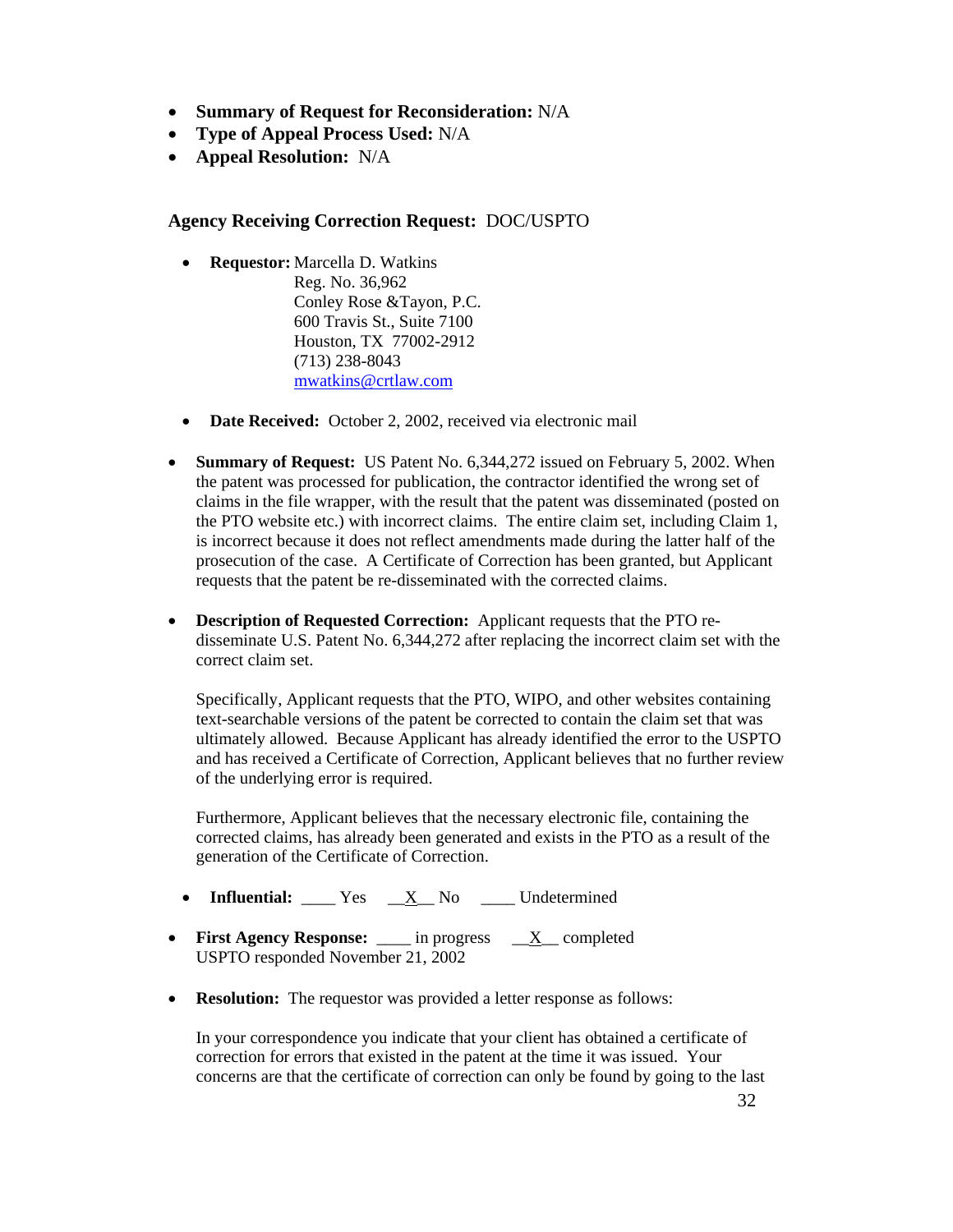pages of the USPTO image search files, and that the corrections cannot be found by searching the text search database. You also express concerns that other countries cannot find the changes in a text search database.

Your understanding of the certificate of correction practice for the USPTO is correct. No text searching of corrections can be done at the current time. When the system was developed the procedures you have described were decided upon as the most economical way in which to provide data searching capabilities to the public in the shortest amount of time. To make changes to the existing system to allow for text searching of the corrections that are made would be both costly, and time consuming. As I am sure you are aware, the USPTO is currently working on an electronic filing system in which all applications will be presented to the USPTO in an electronic format and in which all prosecution can be done electronically. The majority of the financial resources available for automation improvement are being channeled into the development of the new system. Hopefully the types of changes that you would like to see will be possible as the new system evolves.

You might find it encouraging to know that later this fiscal year changes are being made to the existing system to allow for changes to the bibliographic information, and these data changes will be able to be searched using the existing text search database.

With regard to your concerns about other countries databases not being able to search corrections that have been made, the USPTO does not have any control over the type of system that other countries utilize for searching, or what data they add to their system. We have contracts with other countries to provide them copies of patents that we grant but it is the decision of each individual country receiving that data as to whether or not they add it to their respective database. Thus the USPTO cannot require other countries to make changes in their system for any corrections that we make by certificate of correction.

I have spoken with sources inside the USPTO who are responsible for the development of the software that is used to provide the text searches you have requested. They have assured me that the concerns you have expressed are known, and that future modifications to allow for changes to the text search database are being considered.

Thank you for bringing your concern to our attention. While I recognize that the above might not provide the type of answer that you are seeking, it sets forth the policy and procedures that are currently available.

- **Appeal Request:** <u>X</u> none \_\_\_ in progress \_\_\_ completed
- **Summary of Request for Reconsideration:** Not Applicable (N/A)
- **Type of Appeal Process Used:** Not Applicable (N/A)
- **Appeal Resolution:** Not Applicable (N/A)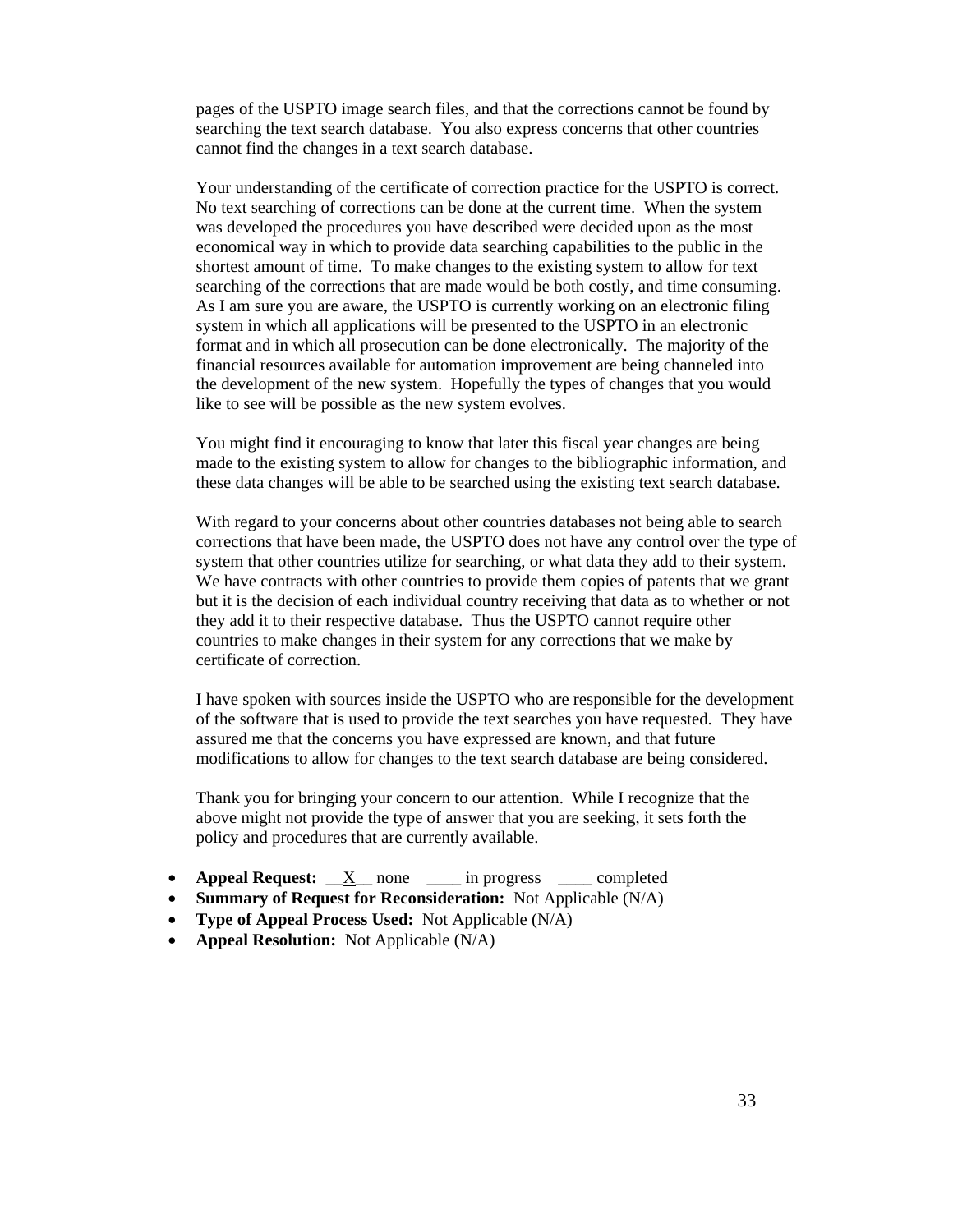## <span id="page-33-0"></span>**3 Defense**

Year-End Information Quality Report *Requests for Correction Received Fiscal Year 2003* Department of Defense Period Covered: Fiscal Year 2003

| Agency Name                 | <b>Number of Requests Received</b><br>Number Designated as Influential |
|-----------------------------|------------------------------------------------------------------------|
| <b>I</b> Inited States Army |                                                                        |

United States Army Corps of Engineers, Headquarters 1 1

Total 1 Total 1

**Agency Receiving Correction Request**: United States Army Corps of Engineers (USACE),

Headquarters

**Requestor:** Jeff Ruch, Executive Director Dan Meyer, General Counsel Public Employees for Environmental Responsibility (PEER) Public Interest Group

**Date Received:** August 20, 2003, by fax

**Summary of Request:** PEER challenges the information, data, analyses and conclusions drawn in the document entitled *Monthly Status Report, July 2003, Upper Mississippi River and Illinois Waterway System Navigation Study,* published August 7, 2003, by the USACE Rock Island District on the World Wide Web at http:www2.mvr.usace.army.mil/umr-iwwsns. PEER requests that until USACE completes an independent peer review of the information, data, analyses, and conclusions of the subject document before it is disseminated, the Department of Defense "immediately disavow and withdraw" from distribution the subject publication.

**Description of Requested Correction:** "PEER requests that, until the Army Corps of Engineers complies with the provisions of the DQA and the OMB Guidelines by completing an independent peer review of the information, data, analyses, and conclusions of the subject "before it is disseminated," the Department of Defense immediately disavow and withdraw from distribution the published *Monthly Status Report, July 2003, Upper Mississippi River and Illinois Waterway System Navigation Study.*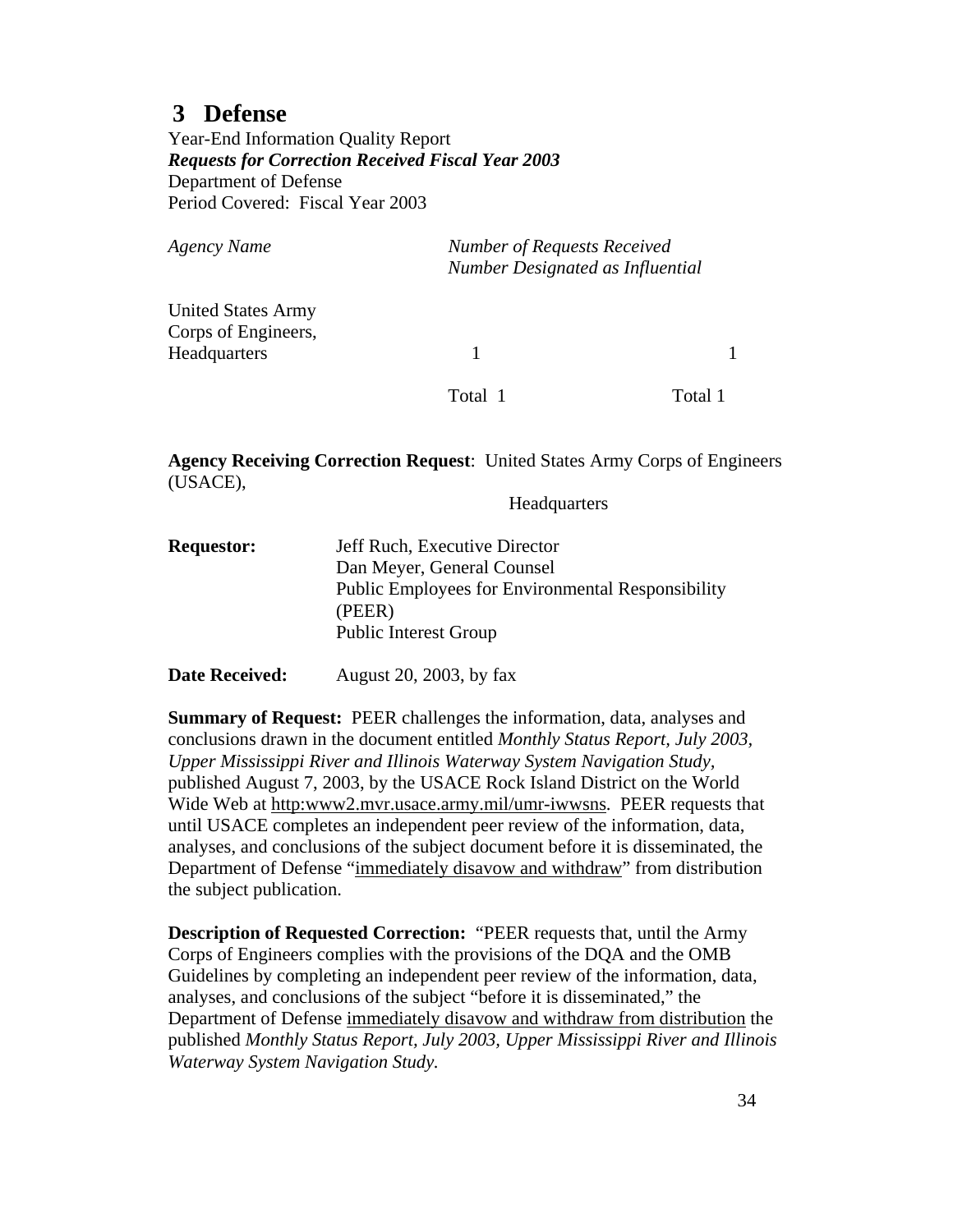**Influential:** <u>X</u> Yes \_\_\_\_\_ No \_\_\_\_\_ Undetermined

**First Agency Response:** \_\_<u>X\_\_</u> in progress \_\_\_\_\_ completed

**Resolution:** USACE currently reviewing their response

**Appeal Request:** \_\_\_\_\_\_ none \_\_\_\_\_\_ in progress \_\_\_\_\_\_ completed

**Summary of Request for Reconsideration:** N/A

**Type of Appeal Process Used:** N/A

**Appeal Resolution:** N/A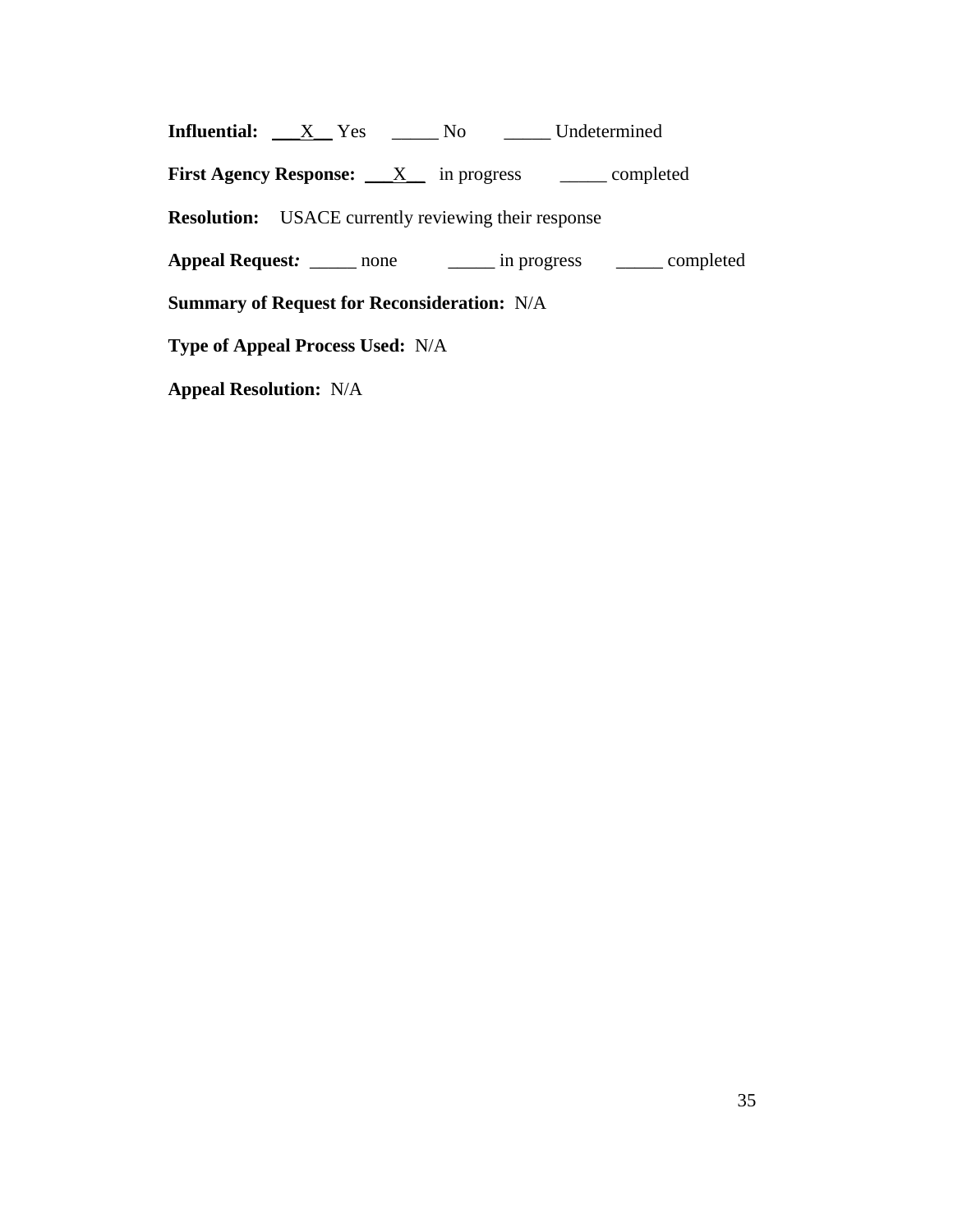## <span id="page-35-0"></span>**4 Education**

*Information Quality Report for FY 2003* **Requests for Correction Received during FY 2003**  U.S. Department of Education **Period Covered:** October 1, 2002 – September 30, 2003

| <b>Agency Name</b>      |               | <b>Number of Requests Received Number Designated as</b><br><b>Influential</b> |
|-------------------------|---------------|-------------------------------------------------------------------------------|
| Office for Civil Rights |               |                                                                               |
| Total:                  | <b>Total:</b> |                                                                               |

- **Agency Receiving Correction Request:** U.S. Department of Education Office for Civil Rights
- **Requestor:** Michael Moyer, National Wrestling Coaches Association (NWCA) and

 Jamie V. Moffat, College Sports Council (CSC) Collegiate sports interest group

- **Date Received:** Request letter was dated February 26, 2003. It was received by regular mail, and acknowledged on March 14, 2003
- **Summary of Request:** The requesters allege that the Report of the Secretary's Commission on Title IX, *Title IX at Thirty*, does not comply with the Department's Information Quality (IQ) Guidelines because it (1) fails to document the shortcomings and limitations of the data cited in the report (i.e., shortcomings they allege are contained in General Accounting Office Reports (GAO) from December 2000 and March 2001), (2) fails to use representative or complete survey populations, and (3) fails to identify conflicting information and to caution against inappropriate conclusions.
- **Description of Requested Correction:** NCWA and CSC request that the Department "either conduct or commission a demographic analysis of changes in men's and women's sports opportunities, or at least qualify the Commission report to note the shortcomings of this data, either through a revised publication or errata sheets."
- **Influential:** Yes X No Undetermined
- **First Agency Response:** in progress X completed The Department responded on May 19, 2003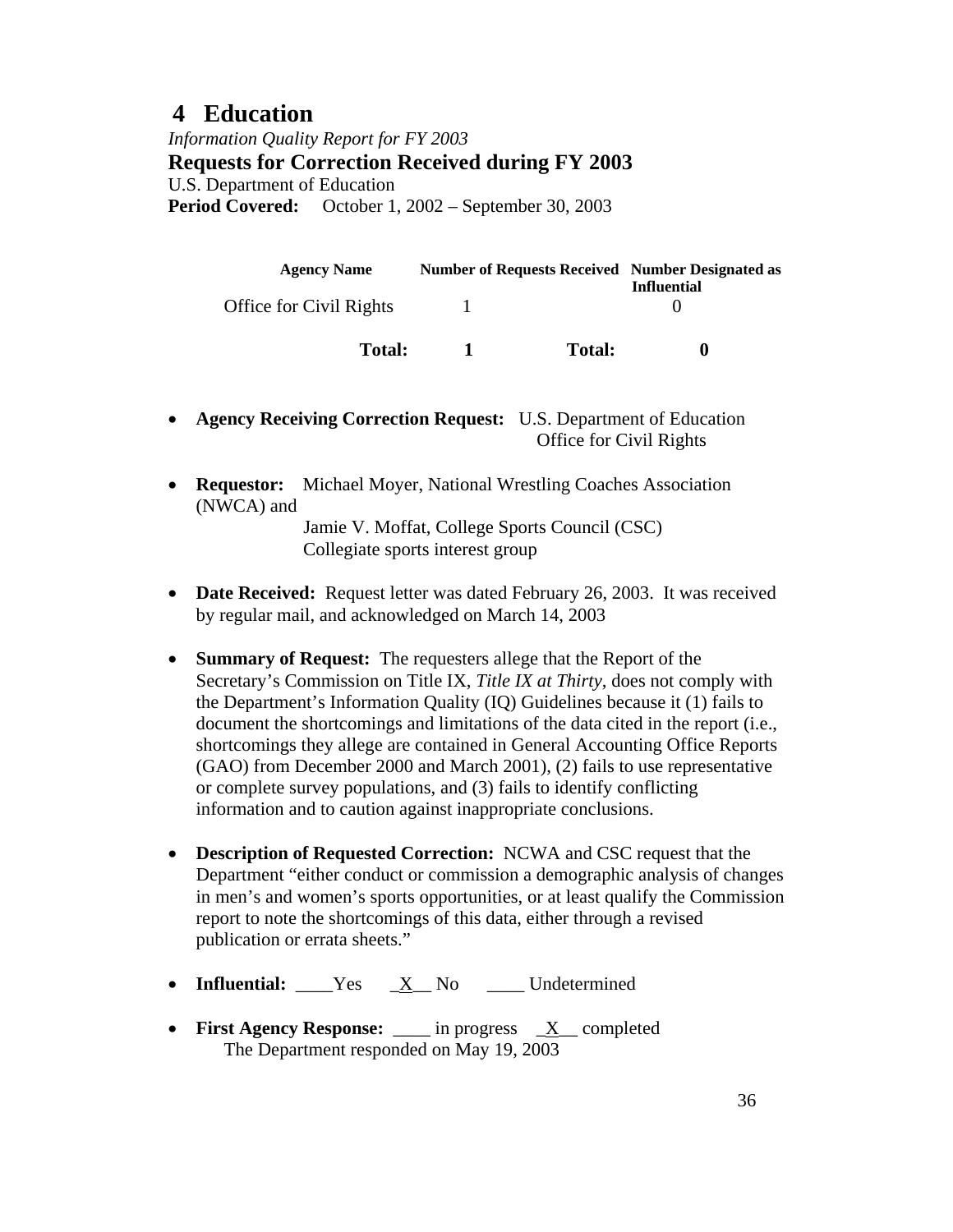- **Resolution:** No correction was made. In its Decision, the Department explained that the Commission's Report uses the data from the GAO reports essentially as "background information on the changes in athletic participation by men and women since Title IX was enacted. The substance and cumulative weight of the citations to the GAO data in the Commission's Report is, at most, a general statement in support of Title IX and its gains for women's sports. . . The Commission's Report also examines and presents other data that place the data from the GAO reports in a broader context. . . [so that the] GAO reports were only some of the information that was collected and reported, and do not, in and of themselves, for the basis for the recommendations of the Commission."
- **Appeal Request:** \_\_\_\_ none \_\_\_\_ in progress  $X$  completed Appeal letter was received on June 18, 2003. It was received by regular mail, and acknowledged on July 16, 2003. The Department's responded to the requesters on September 15, 2003.
- **Summary of Request for Reconsideration:** The NWCA and CSC stressed that "our Data Quality Act challenge does not address the GAO report *per se* or even the Commission's inclusion of that flawed GAO data in the Commission report …[rather] we challenge the Department's dissemination of a third-party report that contains false and misleading information . . . These data overstate the gains in women's athletic opportunities and understate the losses in men's opportunities during key periods relevant to Title IX."
- **Type of Appeal Process Used:** Panel of three subject matter experts and an attorney conducted an independent review and made recommendations to the Chief Information Officer (CIO). The official who issued the Department's decision did not participate in the appeal process.
- **Appeal Resolution:** No correction was made. The CIO determined that "[t]he Department has not relied on the allegedly flawed GAO report for decision-making purposes. While the Department has considered conclusions and recommendations in the Commission's Report, those conclusions and recommendations are not based on the details of the GAO data . . . [and e]ven if the Commission had relied to some limited degree on the GAO data in formulating its conclusions and recommendations, the Commission's Report comports with the requirements of the Department's *Information Quality Guidelines* because the Report itself adequately discloses the 'source of the information and any shortcomings and limitations of the data' . . . . The Report plainly reflects that there are substantial disputes regarding the quality of the data relating to increases and decreases in athletic opportunities and sets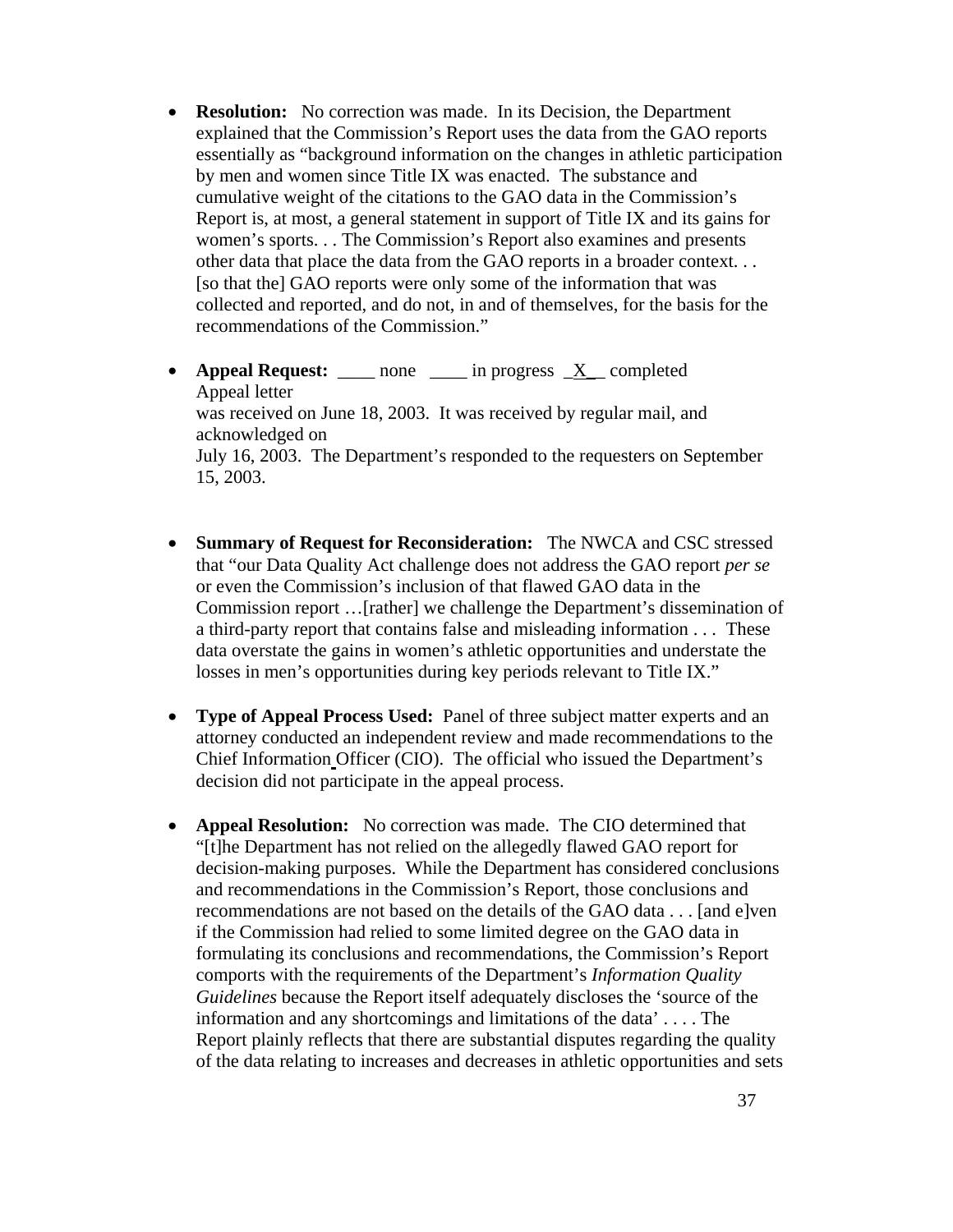out the reasons for any shortcomings and limitations in the data. . . ." Accordingly, the CIO determined that "the Commission Report comports with the purposes, principles, and standards of the Department's *Information Quality Guidelines*."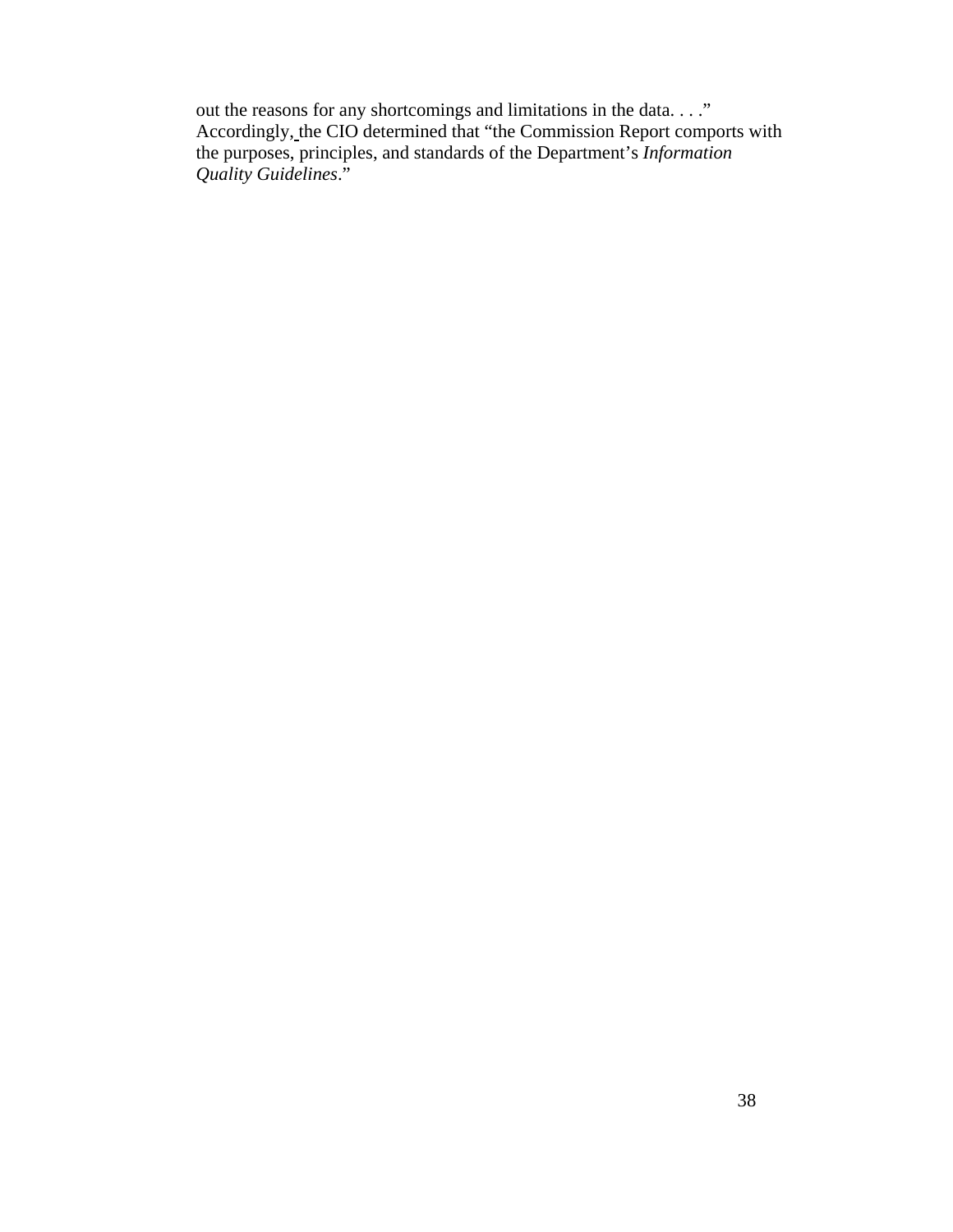# **5 Health and Human Services**

*Year-End Information Quality Report*  Department of Health and Human Services<br>Period Covered: October 2002 through October 2002 through September 2003

| <b>Agency Name</b> | <b>Number of Requests</b><br><b>Received</b> | Number Designated as<br>Influential [list agencies] |
|--------------------|----------------------------------------------|-----------------------------------------------------|
| <b>CDC</b>         |                                              |                                                     |
| <b>CMS</b>         |                                              |                                                     |
| <b>FDA</b>         |                                              |                                                     |
| <b>NIH</b>         |                                              |                                                     |
| <b>OPHS</b>        |                                              |                                                     |
| <b>TOTALS</b>      |                                              |                                                     |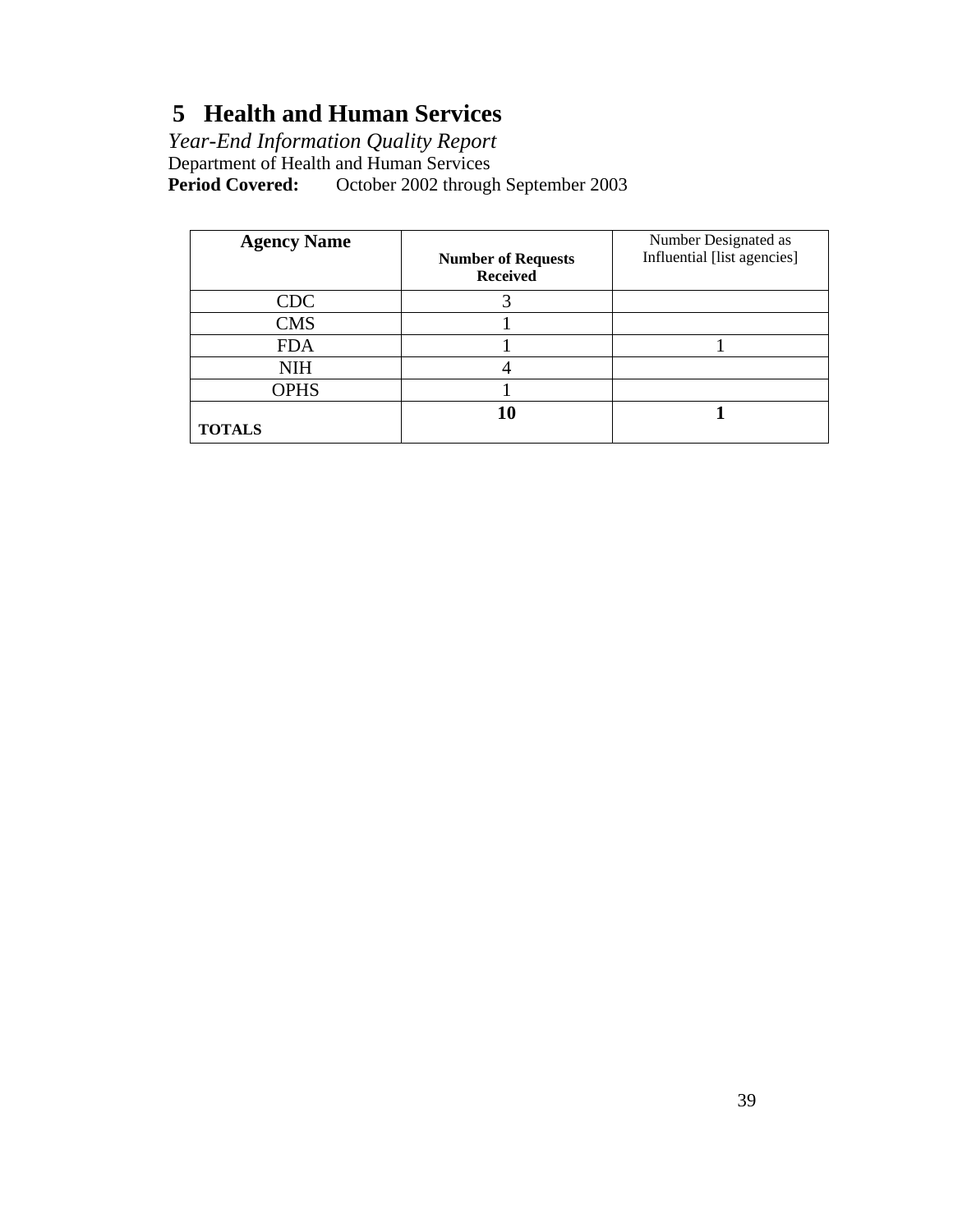- **Agency Receiving Petition:** Department of Health and Human Services, Office of the Secretary, Office of Public Health and Science **1.** 
	- **Petitioner:** The Center for Regulatory Effectiveness, an advocacy organization.
	- **Date Received:** Received by postal mail dated  $9/8/03$  and logged in on 9/17/03.
	- **Summary of Request**: The Center for Regulatory Effectiveness (CRE) states that the Secretaries of HHS and USDA announced an intent to base what they would include in the 2005 Dietary Guidelines for Americans on the World Health Organization (WHO) Technical Report on Diet, Nutrition and the Prevention of Chronic Diseases. CRE states the WHO report does not meet USDA, HHS and OPHS data quality standards and should be subject to a predissemination review
	- **Description of Requested Correction:** The CRE requests three corrections. The first is a pre-dissemination review of the WHO report with corrections made to the report before basing any policy guidance on the report. The second is a retraction of the HHS/USDA press release that announced the Dietary Guidelines Committee and mentioned the WHO report as one possible source of information for the Committee's recommendations. The third request is for a letter from the Secretaries of HHS and USDA to WHO and the U.N. Food and Agriculture Organization informing the latter that the report is subject to pre-dissemination review before it can be used by the Dietary Guidelines Committee.
	- **Influential:** <u>Yes X</u> No <u>equilibration</u> undecided/unsure [based on the Agency's definition of influential, as provided in your Information Quality Guidelines]
	- **First Agency Response:** \_X\_\_\_ in progress \_\_\_\_\_\_\_ completed
	- **Resolution:**
	- **Appeal Request:** \_\_\_\_ none \_\_\_\_in progress \_\_\_\_ completed
	- **Summary of Request for Reconsideration**:
	- **Type of Appeal Process Used:**
	- **Appeal Resolution**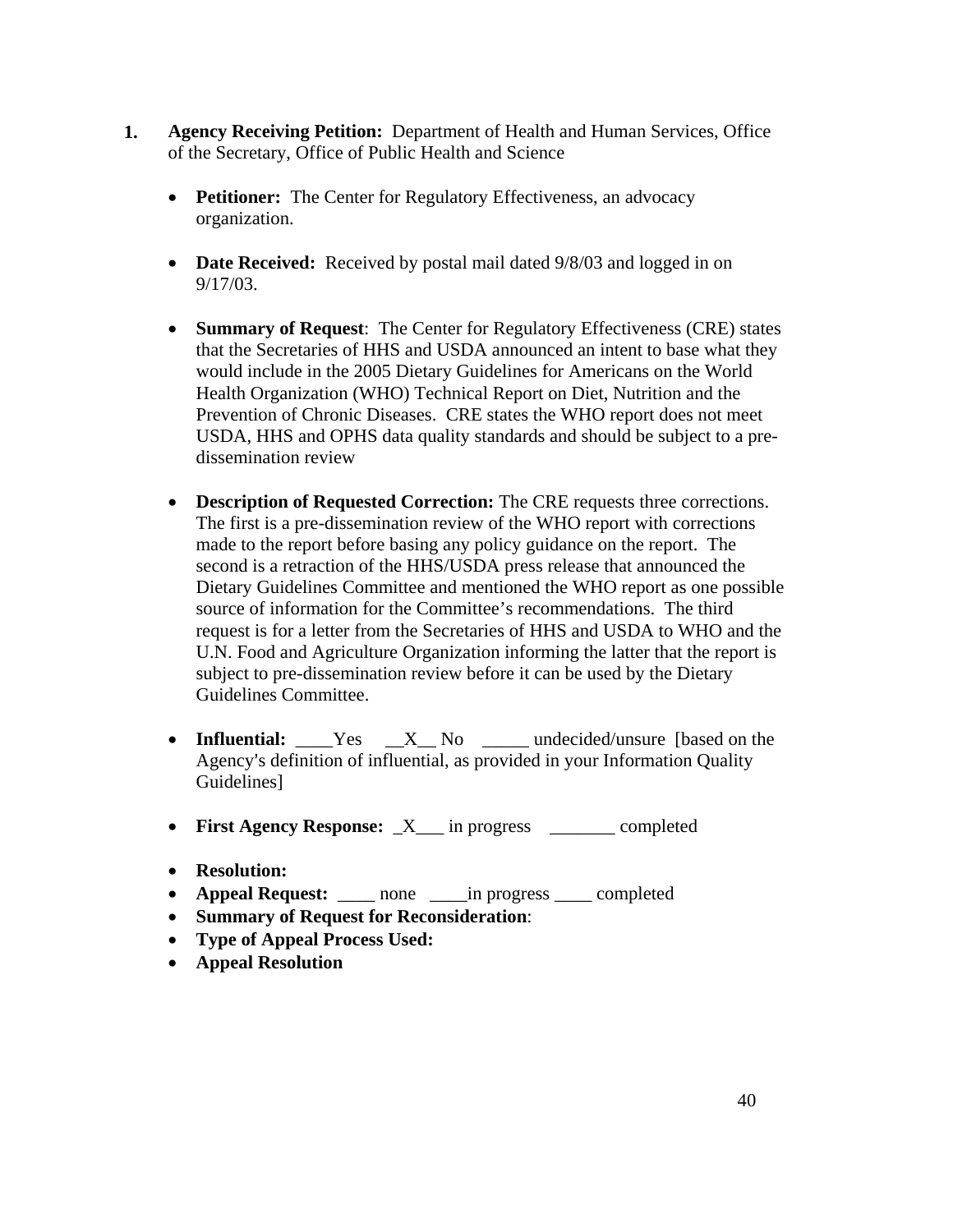**Agency Receiving Petition:** Department of Health and Human Services, Centers for Disease Control and Prevention (CDC)

- **Petitioner:** A private citizen
- **Date Received:** Received by email dated 11/19/02 and logged in on 11/19/02.
- **Summary of Request**: The request states that many cases of arthritis are misdiagnosed and are actually cases of chronic fluoride poisoning that exhibit symptoms of joint pain. "There has been no scientific method available in the United States which is capable of detecting the pre-crippling phases of chronic fluoride poisoning." "The myth of hundreds of legitimate safety studies (regarding water fluoridation) has denied me access to effective health care services because the vast majority of health care practitioners have been taught that no harm can come from typical daily doses of fluoride..."
- **Description of Requested Correction:** Documentation published by the CDC that make claims for the safety of fluoridation based on safety studies should be modified to indicate that "a) the methods used were not capable of detecting the arthritic pre-crippling phases of skeletal fluorosis, and b) there is no data available regarding the prevalence of fluoride-induced arthritis..."
- **Influential:** <u>\_\_\_Yes \_\_X</u>\_No \_\_\_\_ undecided/unsure
- **First Agency Response:** \_\_\_\_ in progress \_\_\_\_X\_\_\_\_ completed, CDC responded on 12/03/02.
- **Resolution:** The request was answered by the Associate Director for Science, National Center for Chronic Disease Prevention and Health Promotion, CDC. The response indicated that CDC has published statements regarding the fact that for over the past 50 years, fluoridation of public water supplies is a safe and effective way to reduce tooth decay for all community residents. This approach is supported by extensive peer-reviewed scientific research.
- **Appeal Request:** \_\_\_\_\_ none \_\_\_\_\_in progress \_\_X\_\_ completed, appeal received on 1/19/03 by email, CDC responded to the appeal on 3/16/03.
- **Summary of Request for Reconsideration**: The appeal stated that the CDC response to the information quality request for correction of scientific information is false. None of the documents cited in the response contain references or details about any fluoridation safety study using methods capable of distinguishing between a person whose arthritis was caused by fluoride and a person whose arthritis was caused by something else.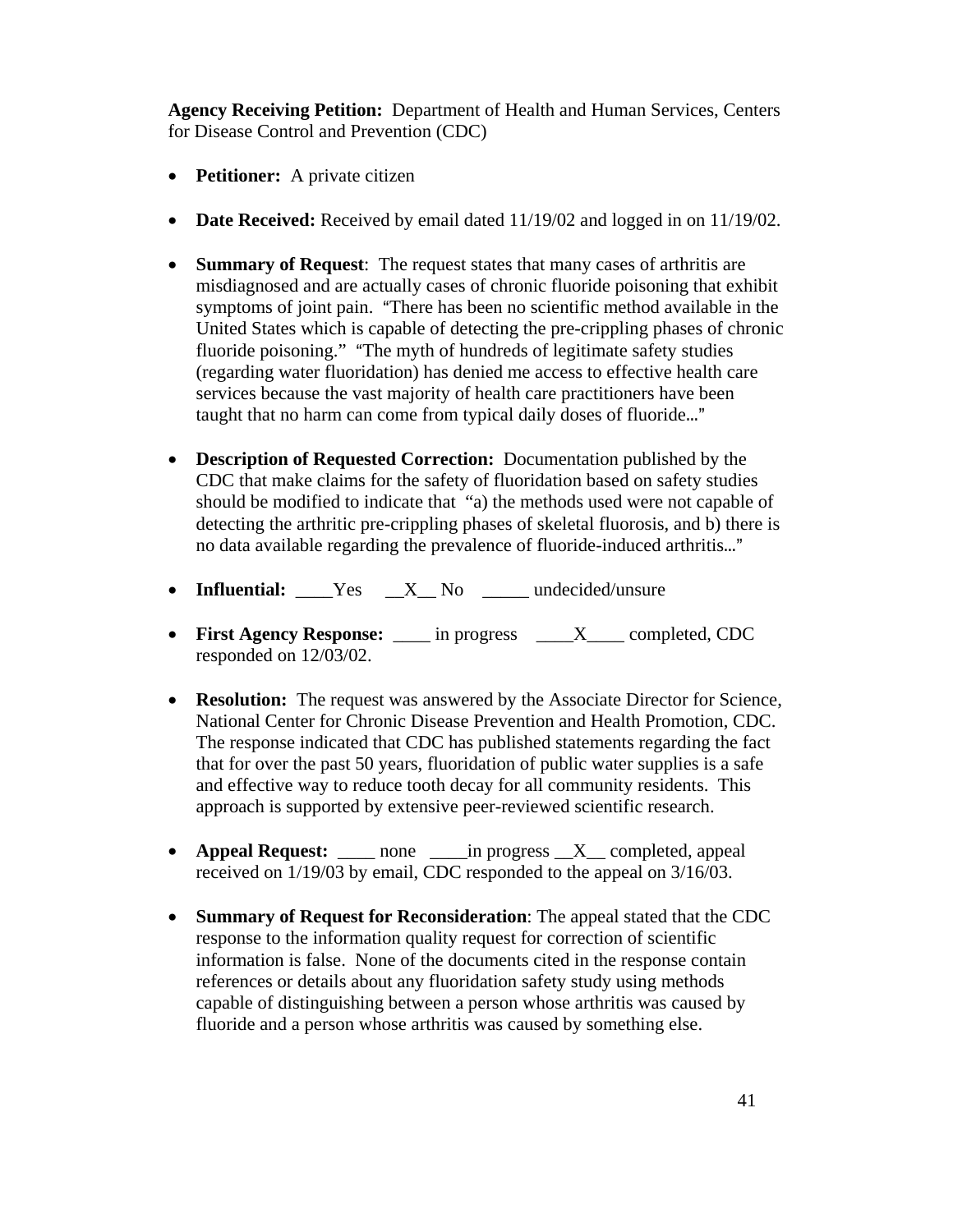- **Type of Appeal Process Used:** The appeal was responded to by the Acting Deputy Director for Science and Public Health, CDC.
- **Appeal Resolution:** The CDC response advised that "...the 1991 Department of Health and Human Services document *Review of Flouride: Benefits and Risks* discusses the topic of skeletal flourosis in more detail and provides references. Only 5 cases of skeletal flourosis have ever been reported in the U.S. In these cases, the total fluoride intake was 15 to 20 mg./fluoride per day for 20 years." The response also indicated that "...the 1997 Institute of Medicine (IOM) report on *Dietary Reference Intakes for Calcium, Phosphorus, Vitamin D, and Flouride* stated that: The development of skeletal flourosis and its severity is directly related to the level and duration of exposure … at least 10 mg. per day for 10 or more years is needed to produce clinical signs of the milder form (arthritis like symptoms ...). This daily intake level necessary to produce skeletal flourosis or even its early signs far exceeds that level of fluoride received by people on fluoridated community water systems even when factoring in other daily fluoride exposures typical in the U.S.

**Agency Receiving Petition:** Department of Health and Human Services, Centers for Disease Control and Prevention (CDC)

- **Petitioner:** Kent McClure, Animal Health Institute, a trade association.
- **Date Received:** Received by postal mail dated 12/06/02 and logged in on 12/13/02. The amendment to the request was received by postal mail on 1/08/03.
- **Summary of Request:** The Animal Health Institute (AHI) is requesting that CDC cease disemmination of views in opposition to the use of fluoroquinolones (antibiotics) in livestock feed in general, and in poultry in particular.
- **Description of Requested Correction:** The request states that CDC is mistakenly concerned that the widespread use of these antibiotics could lead to fluoroquinolone resistant food borne bacteria, such as Campylobacter making it more difficult to treat persons who developed campylobacteriosis as a result of eating undercooked poultry. CDC is incorrect in attributing human health effects to animal drugs. Reports in the media regarding CDC's position harm the poultry industry by the creation of an erroneous conclusion by the public that poultry may be unsafe. CDC should cease from stating its position on these antibiotics in public forums.
- **Influential:** Yes  $X$  No \_\_\_\_ undecided/unsure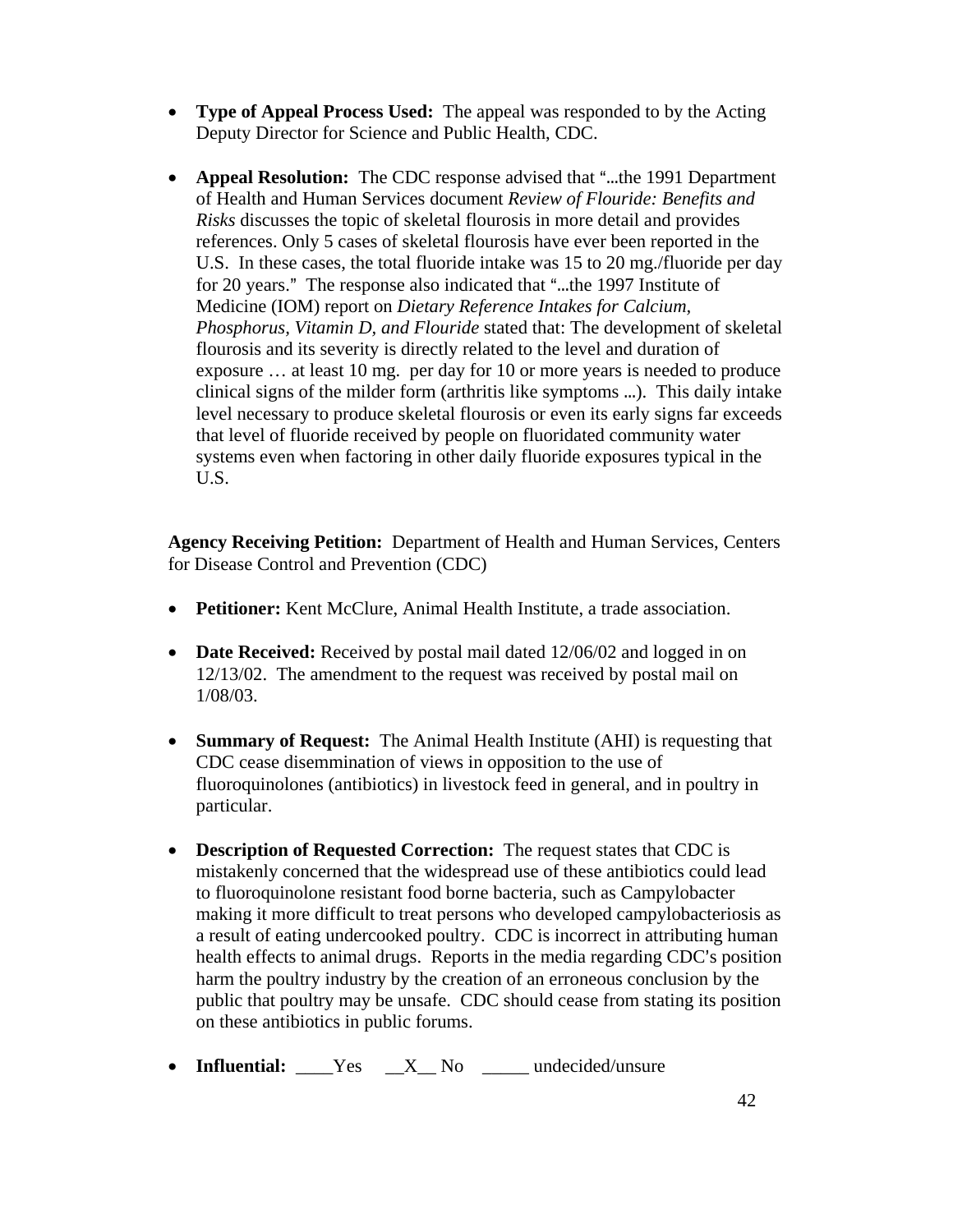- First Agency Response: **\_\_\_\_ in progress \_\_X\_\_ completed. The response was sent on 03/13/03.**
- **Resolution:** The Associate Director for Epidemiologic Science at the National Center for Infectious Diseases, CDC responded on March 13, 2003. The response advised that statements made by CDC are supported by the analysis of data from the National Antimicrobial Resistance Monitoring System for Enteric Bacteria (NARMS-EB) Further, CDC agrees that the presentation of results should clearly state that some data are preliminary and that final results may differ from preliminary reports. CDC plans to include a discussion of the limitations inherent to surveillance and to NARMS-EB in particular in future reports. CDC plans to review documents related to this issue on its website to ensure that they are accompanied by appropriate discussion of data limitations.
- **Appeal Request:** \_\_\_\_\_ none \_\_\_\_\_in progress \_\_X\_\_\_ completed. The appeal was received on 3/27/03. CDC responded to the appeal on 7/11/03
- **Summary of Request for Reconsideration:** The appeal indicated that the CDC assessment failed to take into account the effect of foreign travel as a confounder for the relation between flouroquinolone-resistance and excess days of illness in its data sets. Since CDC fails to take this element into consideration, CDC's analysis is flawed.
- **Type of Appeal Process Used:** The appeal was answered by the Acting Deputy Director for Science and Public Health, CDC.
- **Appeal Resolution:** The response stated that CDC does not find that the statements made in CDC abstracts or presentations misrepresent the available data or require corrective action. However, CDC agrees that presentations should clearly state what data are preliminary and that final results may differ from preliminary reports. CDC also agrees that the use of estimates of incidence published in 1999 should be noted as dating from that time, until they are replaced by a new set of estimates. Future CDC statements also should note the challenges of assessing trends in the absence of reliable information about amounts of flouroquinolone agents used in animal production.

**Agency Receiving Petition:** Department of Health and Human Services, Centers for Disease Control and Prevention, CDC

- **Petitioner:** An individual who works as a contractor for CDC.
- **Date Received:** Received by email dated 1/8/03 and logged in on 1/8/03.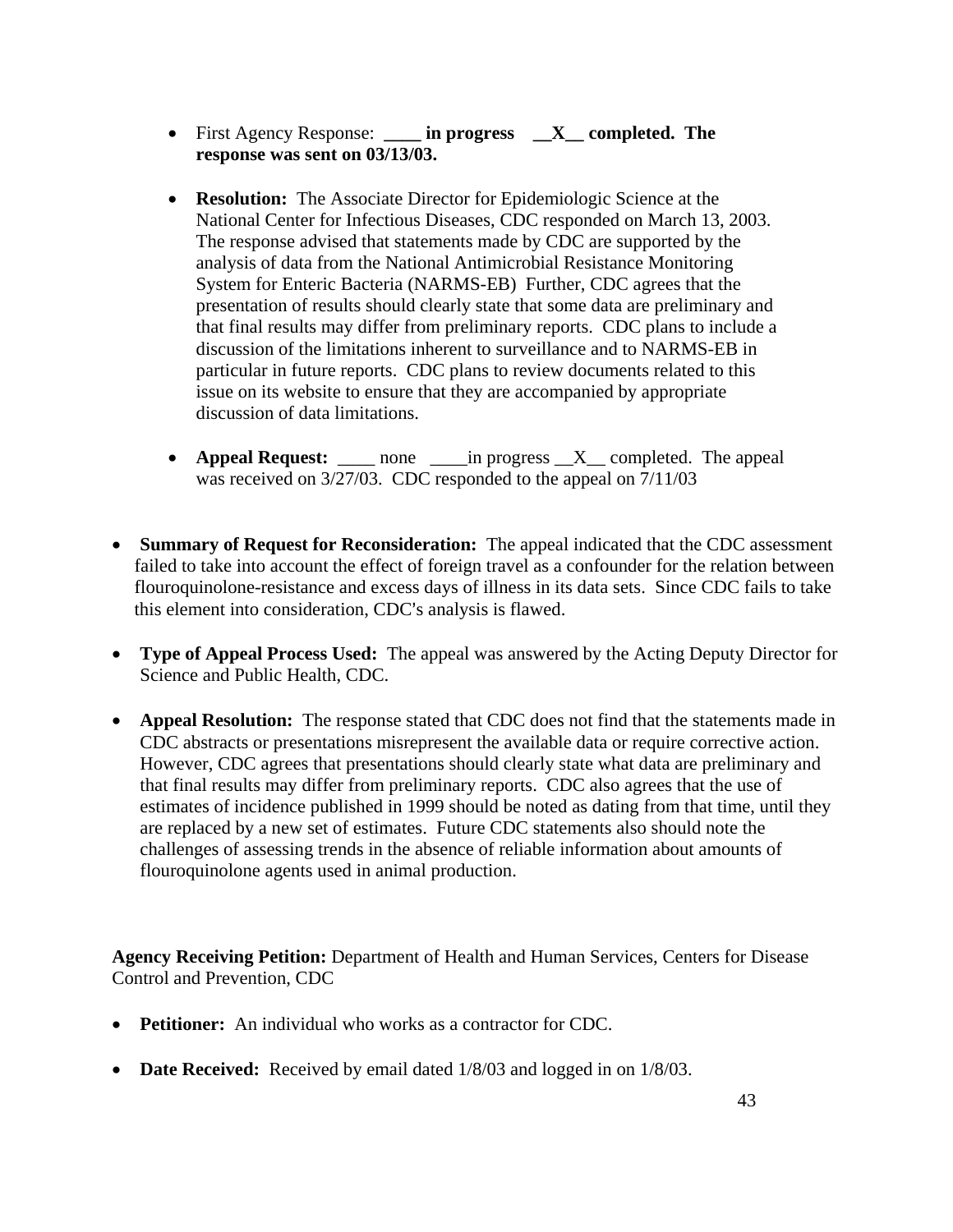- **Summary of Request:** The request asks for the re-direction of a link on the CDC website to make it easier for the public to obtain general information about gonorrhea.
- **Description of Requested Correction:** The health topic "gonorrhea" on the main CDC health topics web page should be re-directed to the fact sheet on the Division of STD Prevention website. Currently, it is linked to the page that deals with antimicrobial resistance diseases and the clinical aspects of gonorrhea. This re-direction will allow members of the public interested in obtaining general information on gonorrhea to do so easily.
- **Influential:** Yes X No \_\_\_\_ undecided/unsure
- **First Agency Response:** \_\_\_\_ in progress \_\_\_\_X\_\_\_ completed. CDC responded on 3/3/03.
- **Resolution:** The Deputy Associate Director for Science, National Center for HIV, STD, and TB Prevention responded. The response said that a new topic titled "Gonorrheal (Info)" would be added to the CDC Health Topics and would link to the Division of STD Prevention's website.
- **Appeal Request:** \_\_\_\_\_ none \_\_\_\_\_in progress \_\_X\_\_\_ completed. The appeal was received on 03/28/03. The CDC response was sent on 5/18/03.
- **Summary of Request for Reconsideration:** The appeal requested that the web link be redirected and that the new link be re-named Division of AIDS, STD, and TB Laboratory Research.
- **Type of Appeal Process Used:** The appeal was answered by the Acting Deputy Director for Science and Public Health, CDC .
- **Appeal Resolution:** The CDC response states that CDC review indicates that there is no need to re-name the link.

**Agency Receiving Correction Request:** Department of Health and Human Services, Centers for Medicare & Medicaid Services(CMS)

• **Requestor:** SafeBlood Technologies Debby Thetford Nye, Lawyer Mitchell, Williams, Selig, Gates, and Woodyard, P.L.L.C.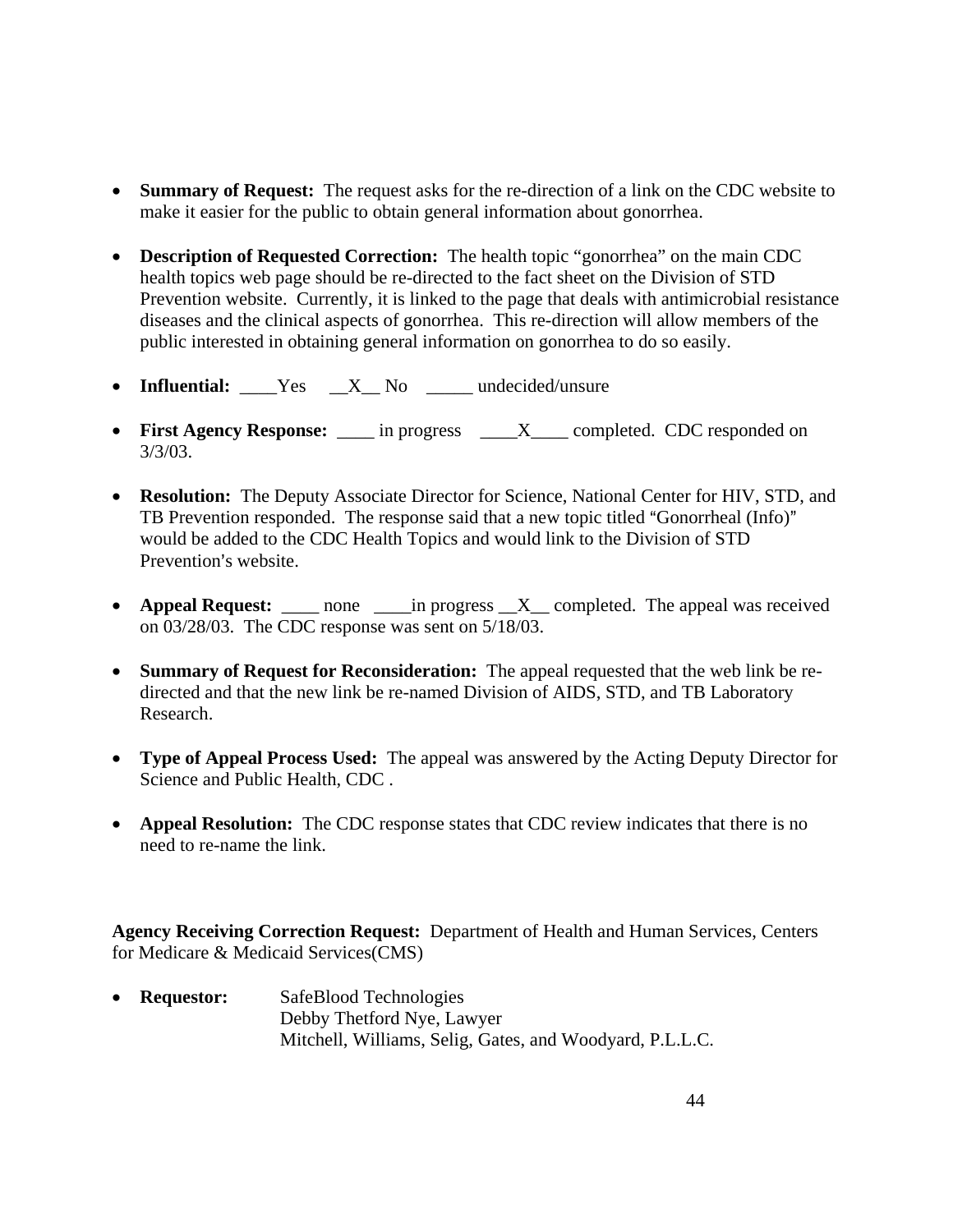- **Date Received:** The request was dated  $11/14/02$  and was delivered via express mail. The request was logged in on 11/18/02.
- **Summary of Request:** SafeBlood complained that Arkansas BlueCross and BlueShield, the CMS Fiscal Intermediary, in a Local Medical Review Policy (LMRP) addressed reimbursement for wound care inappropriately by categoring Autologous Tissue Grafting<sup>TM</sup>, a SafeBlood product, as a platelet derived formula.
- **Description of Requested Correction:** SafeBlood requested that the agency rescind the LMRP and reimburse providers for Autologous Tissue  $G$ rafting<sup>TM</sup> services provided to Medicare enrollees.
- **Influential:** Yes X No Undetermined
- **First Agency Response:** in progress X completed. The initial CMS response was sent on 1/14/03. The final CMS response was sent on 5/17/03.
- **Resolution:** On January 14, 2003, SafeBlood was advised that much of the relief they requested was outside the scope of the Information Quality Correction Process and that administrative procedures exist to address coverage policy and LMRP reconsiderations. They were directed to the appropriate contacts to initiate such requests. The original material was forwarded to the Arkansas Fiscal Intermediary Contractor Medical Director (CMD) for the purpose of reviewing the allegedly erroneous information.

On January 23, SafeBlood replied to this letter with a request to appeal the decision. SafeBlood stated that their original complaints were (a) that Autologous Tissue Grafting<sup>TM</sup> was not covered by the national coverage decision, so that reconsideration was beside the point, and (b) that the Arkansas CMD had failed to follow procedures in implementing the LMRP and should not be making a payment determination.

On February 13, CMS responded that an appeal was premature, given that a determination of the Information Quality issue had not been completed. The response noted that SafeBlood had met with national CMS officials to present further information and that a final decision would be given in 60 days.

On April 17, a final reply was sent to SafeBlood. It stated, in part, that to address "that portion of your request concerning posting of information regarding Autologous Tissue  $G$ rafting<sup>TM</sup>, now termed SafeBlood  $G$ raft<sup>TM</sup>, and platelet-derived wound healing formula (e.g. Procuren<sup>TM</sup>) in the Arkansas Fiscal Intermediary draft LMRP titled "Chronic Would Care  $-$ Draft" (the "LMRP") ... Upon reviewing the materials submitted, we have determined that sufficient clinical differences exist between SafeBlood and Procuren to justify correction of the information contained in the LMRP on the Arkansas Blue Cross and Blue Shield website.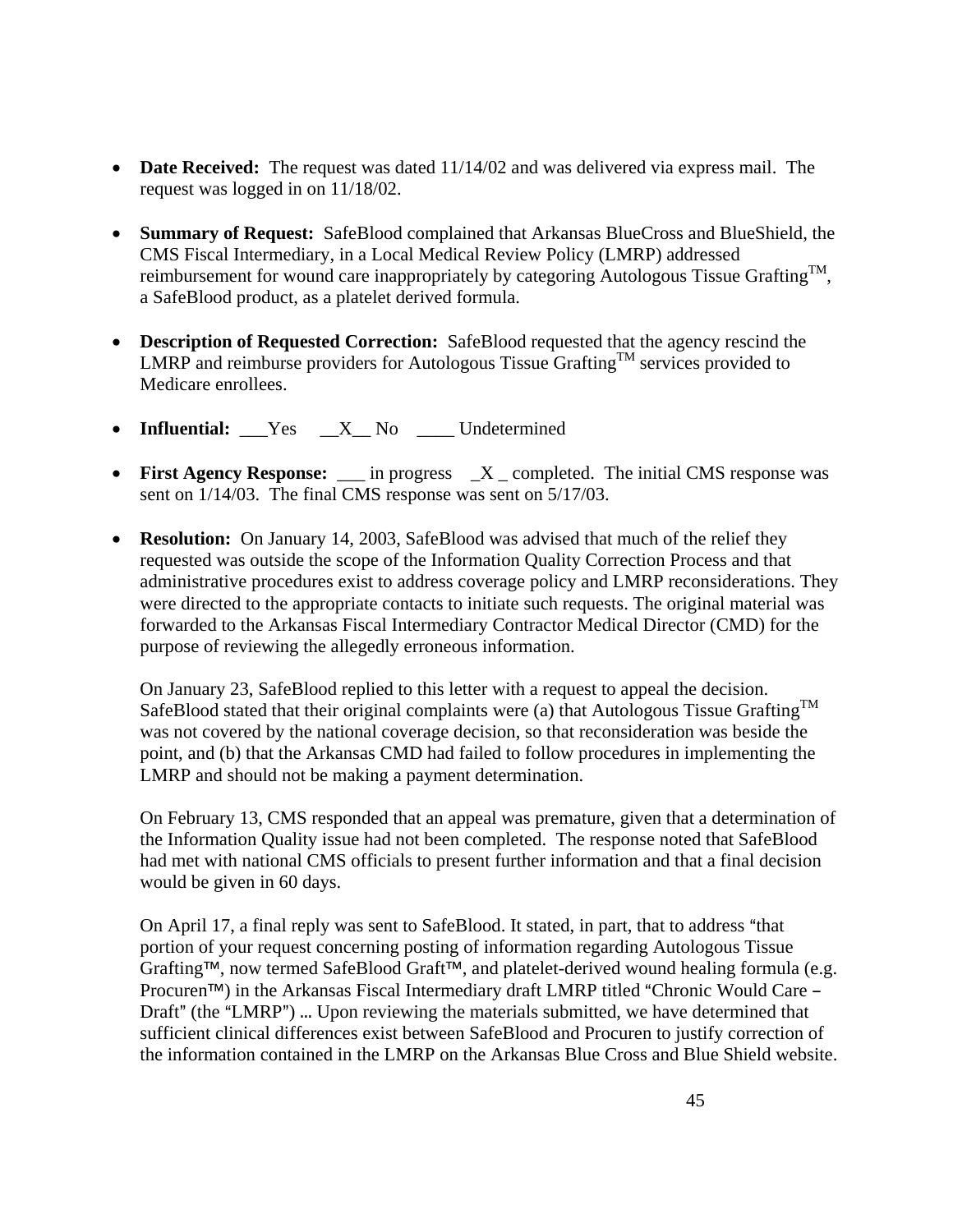We consequently have requested Arkansas Blue Cross and Blue Shield to remove immediately the incorrect information from their website, which they have done."

- **Appeal Request:** X none in progress completed
- **Summary of Request for Reconsideration:**
- **Type of Appeal Process Used:**
- **Appeal Resolution:**

**Agency Receiving Correction Request:** Department of Health and Human Services, the Food and Drug Administration (FDA)

- **Requestor:** Kent D. McClure Animal Health Institute, a trade association
- **Date Received:** January 22, 2003 and was delivered via messenger.
- **Summary of Request:** The Animal Health Institute (AHI) requests correction of a *Campylobacter* risk assessment titled, "The Human Health Impact of Flouroquinolone Resistant Campylobacter Attributed to the Consumption of Chicken" (Vose Risk Assessment). "The Vose Risk Assessment is methodologically flawed." "The Vose Risk Assessment and related materials are inaccurate and should be corrected."

The Vose Risk Assessment is available on the Center for Veterinary Medicine's (CVM) Website. "...[T]he Vose Risk Assessment has been widely relied upon, quoted, and otherwise referenced and disseminated many times in additional publications and presentations ..."

- **Description of Requested Correction:** AHI requests that a qualified and independent risk assessment expert should be appointed to review the Vose Risk Assessment.
- **Influential:** X\_Yes \_\_\_\_ No \_\_\_\_ Undetermined
- **First Agency Response:** \_\_\_\_\_ in progress \_\_X\_\_ completed. The FDA responded on 3/20/03.
- **Resolution:** Prior to receiving the AHI request for correction, the FDA had begun conducting a formal evidentiary hearing under 21 CFR Part 12 on CVM's proposal to withdraw approval of the new animal drug application (NADA) for the flouroquinolone enrofloxacin. The purpose of the Vose Risk Assessment was to assist in establishing the extent of the adverse human health impact of flouroquinolone use in poultry. The initial response letter was issued by the Director of the Center for Veterinary Medicine. The letter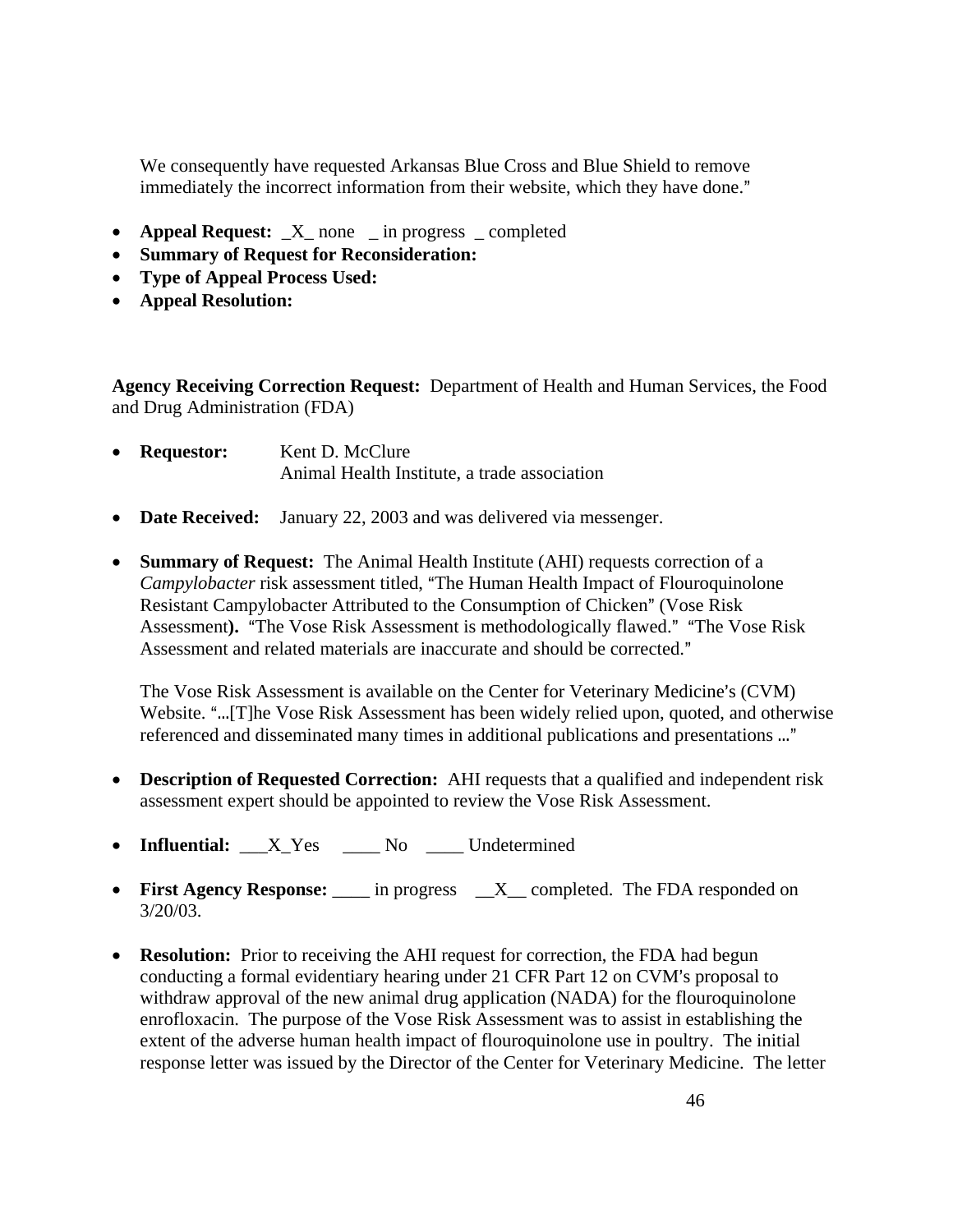stated that a decision on the request would be made within 60 days of the final decision in the hearing on the proposal to withdraw approval of the NADA for enrofloxacin.

- **Appeal Request:** none X in progress completed, AHI appealed the decision on 4/16/03 via hand delivery and e-mail. FDA sent a response on 9/16/03.
- **Summary of Request for Reconsideration:** AHI stated that a deferral of a decision until after the conclusion of the hearing to withdraw the NADA for enrofloxacin constitutes a denial of the request for correction. AHI also stated that a decision on the Request by the employee who made the initial decision (i.e., Director of CVM) constitutes a denial of the request and a failure to follow the FDA's regulation at 21 CFR 10.75.
- **Type of Appeal Process Used:** The FDA response indicated that the decision on the appeal of the request has been referred to the Administrative Law Judge who also will rule on the Part 12 Hearing to withdraw approval for enrofloxacin.
- **Appeal Resolution:**

**Agency Receiving Correction Request:** Department of Health and Human Services, National Institutes of Health (NIH), National Institute of Environmental Health Science (NIEHS), National Toxicology Program (NTP)

- **Requestor:** Jerry Cook Chemical Products Corporation
- **Date Received:** The request was received electronically on 11/15/02.
- **Summary of Request:** Chemical Products Corporation (CPC) " requests that the abstract of Draft Technical Report TR-494, be withdrawn from the NTP web site and all other locations where it is available to the public." "The Anthraquinone sample tested in the long term NTP studies reported in Draft TR-494 contains a mutagenic contaminant which has rendered the Draft TR-494 report and the peer review of that Draft report invalid."
- **Description of Requested Correction:** "CPC requests that the abstract of Draft Technical Report TR-494...be withdrawn from the NTP web site and all other locations where it is available to the public. We request that it be replaced with a statement explaining that a contaminant in the Anthraquinone sample tested by NTP confounded the results of the testing and that Draft TR-494 will be withdrawn, rewritten, and resubmitted for peer review."
- **Influential:** Yes <u>X</u> No \_\_\_\_ Undetermined/Unsure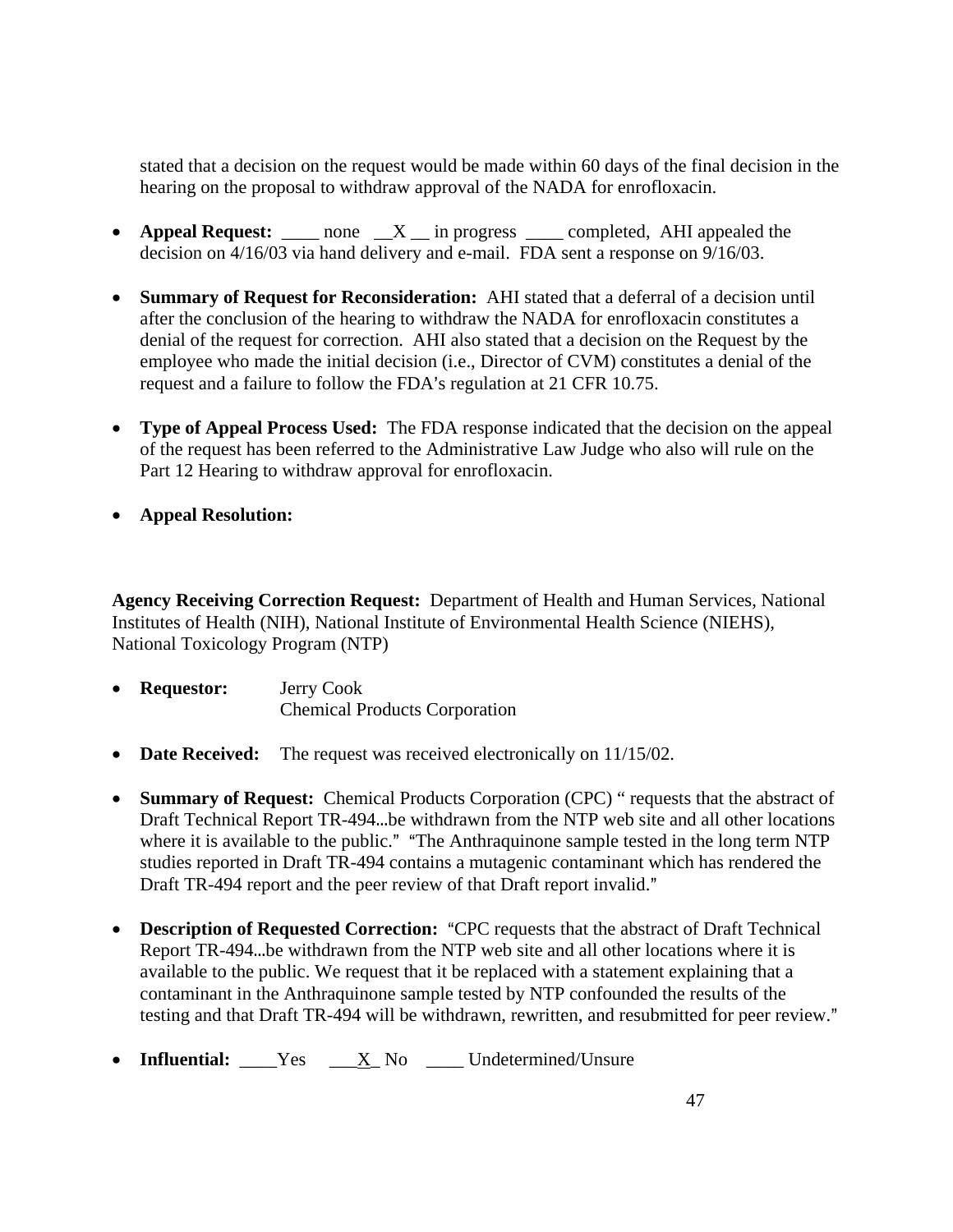- **First Agency Response:** \_\_\_\_ in progress \_X\_\_\_ completed NTP responded on 3/19/03.
- **Resolution:** NTP added the following information to the NTP web site: 1) a statement that the anthraquinone sample used in our two-year study and in the Salmonella mutagencity test giving positive results contained 0.1% contamination by 9-nitroanthracene and 2) a description of follow-up mutagenicity and metabolism studies. NTP's response stated that the findings from those studies would be added to the web site after they are finalized."

**Appeal Request: \_\_\_\_** none **\_\_\_\_** in progress **\_\_\_**X**\_** completed. The appeal was received on 3/27/03. NIEHS responded on 9/8/03.

- Summary of Request for Reconsideration: "Anthraquinone, was itself not mutagenic, but instead was contaminated with a strong mutagen. Incorrect information concerning Anthraquinone has been offered to the public on the NTP website for over 3 years... We have asked, once again, that the abstract of draft TR494 be removed from the NTP website and replaced with an explanation of the non-mutagenic nature of Anthraquinone and contamination of the test material with a mutagen..."
- **Type of Appeal Process Used:** The appeal was answered by the Deputy Director, NIEHS.
- **Appeal Resolution:** The response to the appeal stated that "The abstract of draft TR-494" will immediately be removed from the NTP website. Further studies are underway on the metabolism of anthraquinone in rodents and on the relative mutagenic potency of this compound, its major metabolites, the contaminant 9-nitroanthracene, and two isomers of 9 nitroanthracene. Additional information from this work will eventually be incorporated into a revised abstract and technical report which will be submitted for peer review and subsequent publication."

**Agency Receiving Correction Request:** Department of Health and Human Services, National Institutes of Health (NIH), National Institute of Environmental Health Science (NIEHS), National Toxicology Program (NTP)

• **Requestor:** Nickel Development Institute (NiDi), Nickel Producers Environment Research Association (NiPERA), and Inco,United States Neil J. King, Lawyer Wilmer, Cutler & Pickering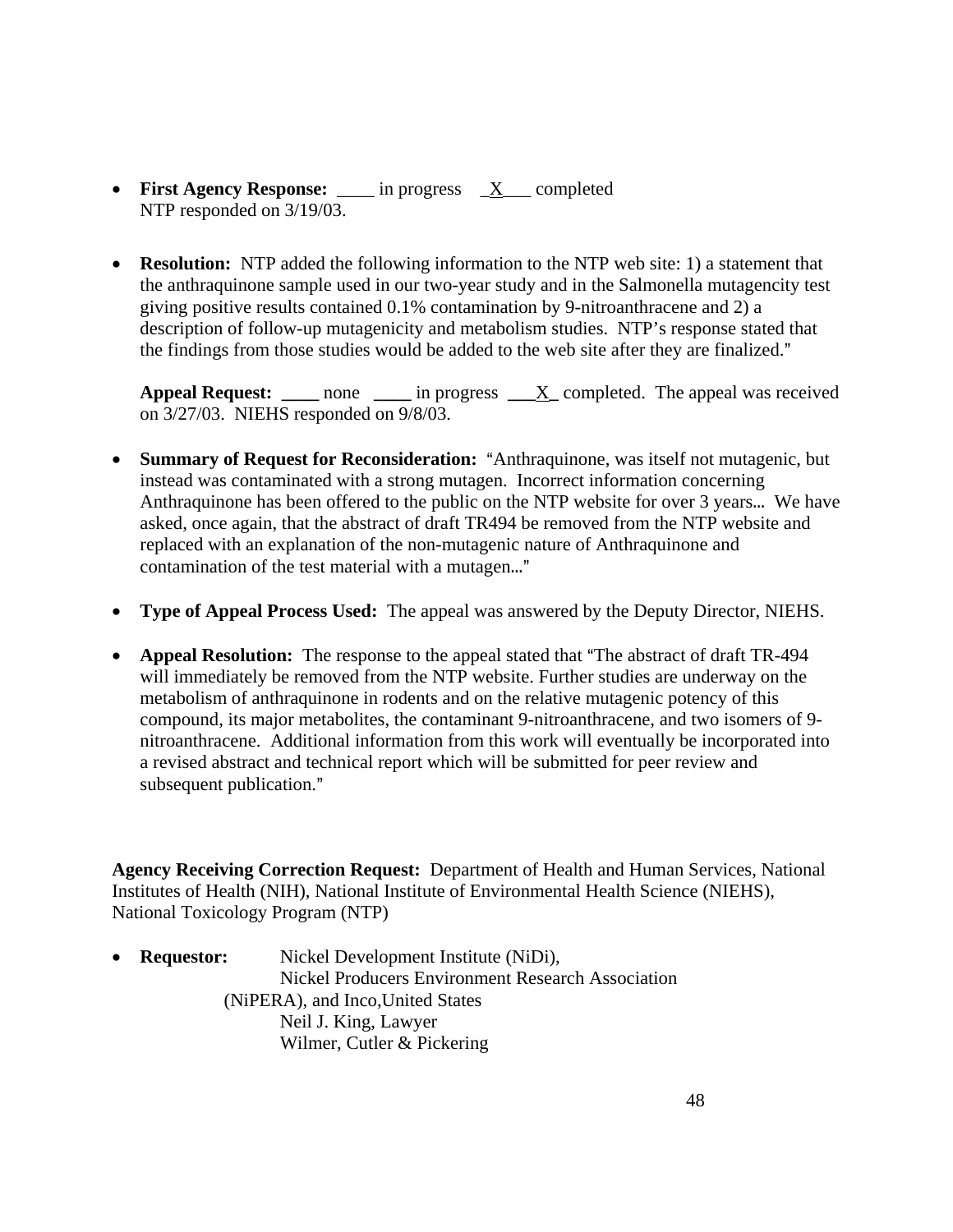- **Date Received:** The request was dated 4/9/03 and received electronically on 4/18/03.
- **Summary of Request:** The request indicates that the discussion accompanying the 10<sup>th</sup> Report on Carcinogens (RoC) listings of Nickel Compounds and Metallic Nickel does not comply with the Information Quality Guidelines in the following respects:

"1. It does not comply with the "objectivity" requirement of the OMB Guidelines because: A) It is not 'presented in an accurate, clear, complete and unbiased manner'; and B) It does not present 'accurate, reliable, and unbiased information.' 2. Although the  $10^{th}$  RoC presents 'influential' scientific information relating to an analysis of risks to human health allegedly posed by exposure to nickel compounds and metallic nickel, it fails to comply with the scientific quality principles established by Congress in the Safe Drinking Water Act Amendments of 1996, as required by the OMB Guidelines, in that: A) It does not use the best available peer reviewed science; B) It does not identify studies that fail to support the carcinogenic effect; and C) It is not comprehensive, informative, and understandable."

- **Description of Requested Correction:** "NiDi, NiPERA, and Inco request that the material identified in the request be corrected (as indicated herein) and that an appropriately revised discussion of Nickel Compounds and Metallic Nickel be published and disseminated as a correction to the  $10^{th}$  RoC."
- **Influential:** Yes X No Undetermined/Unsure
- **First Agency Response:**  $X$  in progress\* \_\_\_\_ completed The NTP response was sent on 10/24/03 but was still in progress by 09/30/03, the end of the reporting year for this report.
- **Resolution:** The NTP response was not sent in FY03.
- **Appeal Request:** \_\_\_\_ none \_\_\_\_ in progress \_\_\_\_ completed
- **Summary of Request for Reconsideration:**
- **Type of Appeal Process Used:**
- **Appeal Resolution:**

**Agency Receiving Correction Request:** Department of Health and Human Services, National Institutes of Health (NIH), National Institute of Environmental Health Science (NIEHS), National Toxicology Program (NTP)

• **Requestor:** John O. Snyder **Styrene Information and Research Center, a trade association.**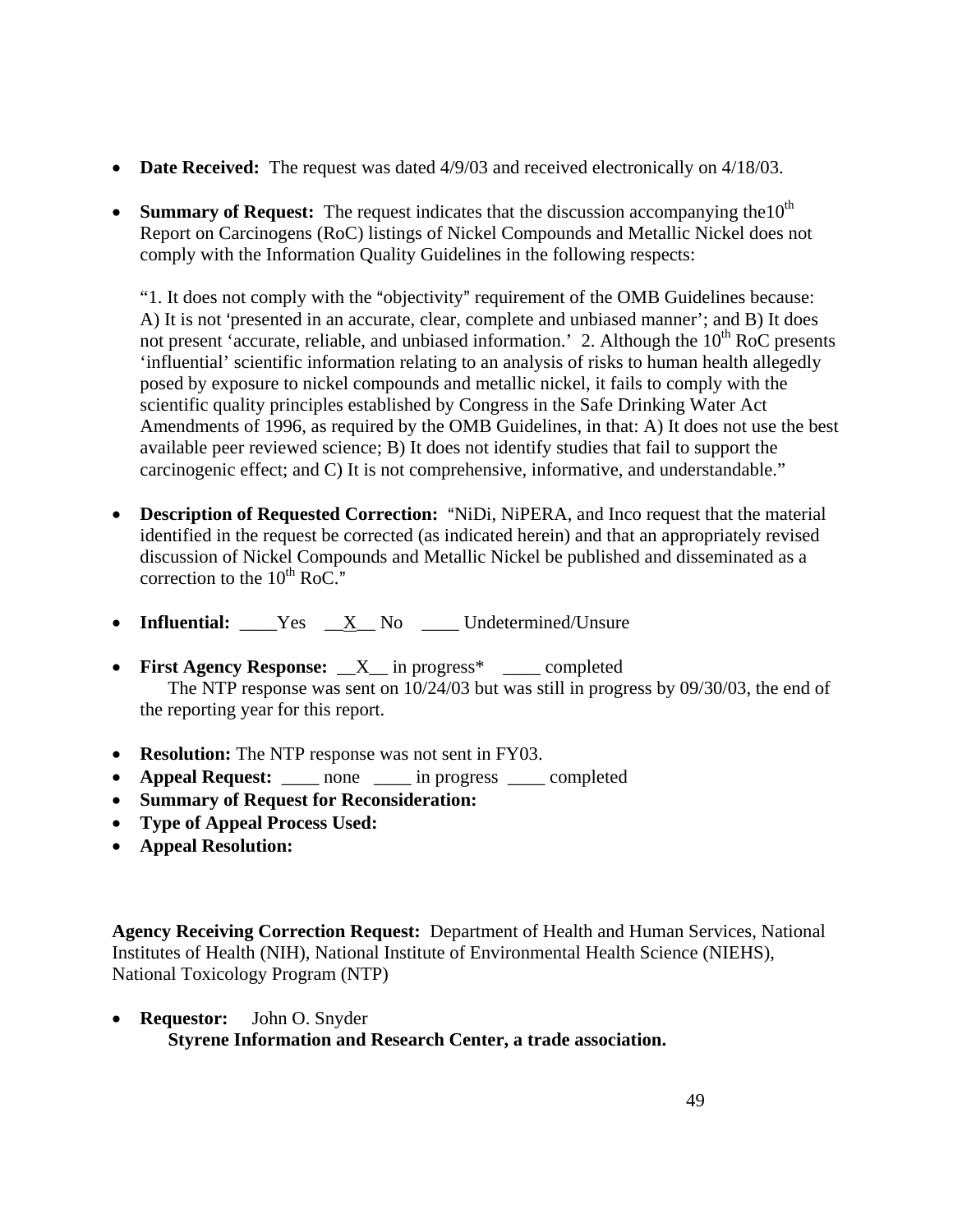- **Date Received:** The request was dated  $6/10/03$  and received electronically on  $6/12/03$ .
- **Summary of Request: "The Styrene Information and Research Center, Inc. (SIRC) requests** that the National Toxicology Program (NTP) make an important technical correction to the press release and fact sheet, currently on NTP's website, announcing the publication of the tenth edition of the National Toxicology Program's (NTP's) Report on Carcinogens (ROC)."
- **Description of Requested Correction:** "SIRC requests that the NTP delete this sentence from the fact sheet and press release. The sentence to be deleted is: "Styrene  $-7,8$ -oxide is used in producing reinforced plastics and as a chemical intermediate for cosmetics, surface coatings, agricultural and biological chemicals. "In the alternative, NTP could state that Styrene oxide may be present in reinforced plastic operations."
- **Influential:** <u>yes X</u> No \_\_\_ Undetermined/Unsure
- **First Agency Response:** \_\_\_\_ in progress \_\_X\_\_ completed. NTP sent a response on 8/14/03.
- **Resolution:** The NTP agreed that information in the press release and fact sheet is incorrect and corrected both documents to read as follows: "Styrene-7,8-oxide, is used primarily in the production of styrene glycol and its derivatives, as a reactive diluent in epoxy resins, as a treatment for textiles and fibers, and as a chemical intermediate in the manufacture of such materials as perfumes and surface coatings."
- **Appeal Request:** <u>X</u> none \_\_\_\_ in progress \_\_\_\_ completed
- **Summary of Request for Reconsideration:**
- **Type of Appeal Process Used:**
- **Appeal Resolution:**

**Agency Receiving Petition:** Department of Health and Human Services, National Institutes of Health, National Heart, Lung and Blood Institute (NHLBI)

- **Requestor:** William L. Kovacs, Chamber of Commerce of the United States of America, an advocacy organization and Richard L. Hanneman, Salt Institute, a trade association.
- **Date Received:** The request was received on  $\frac{5}{15}$ /03.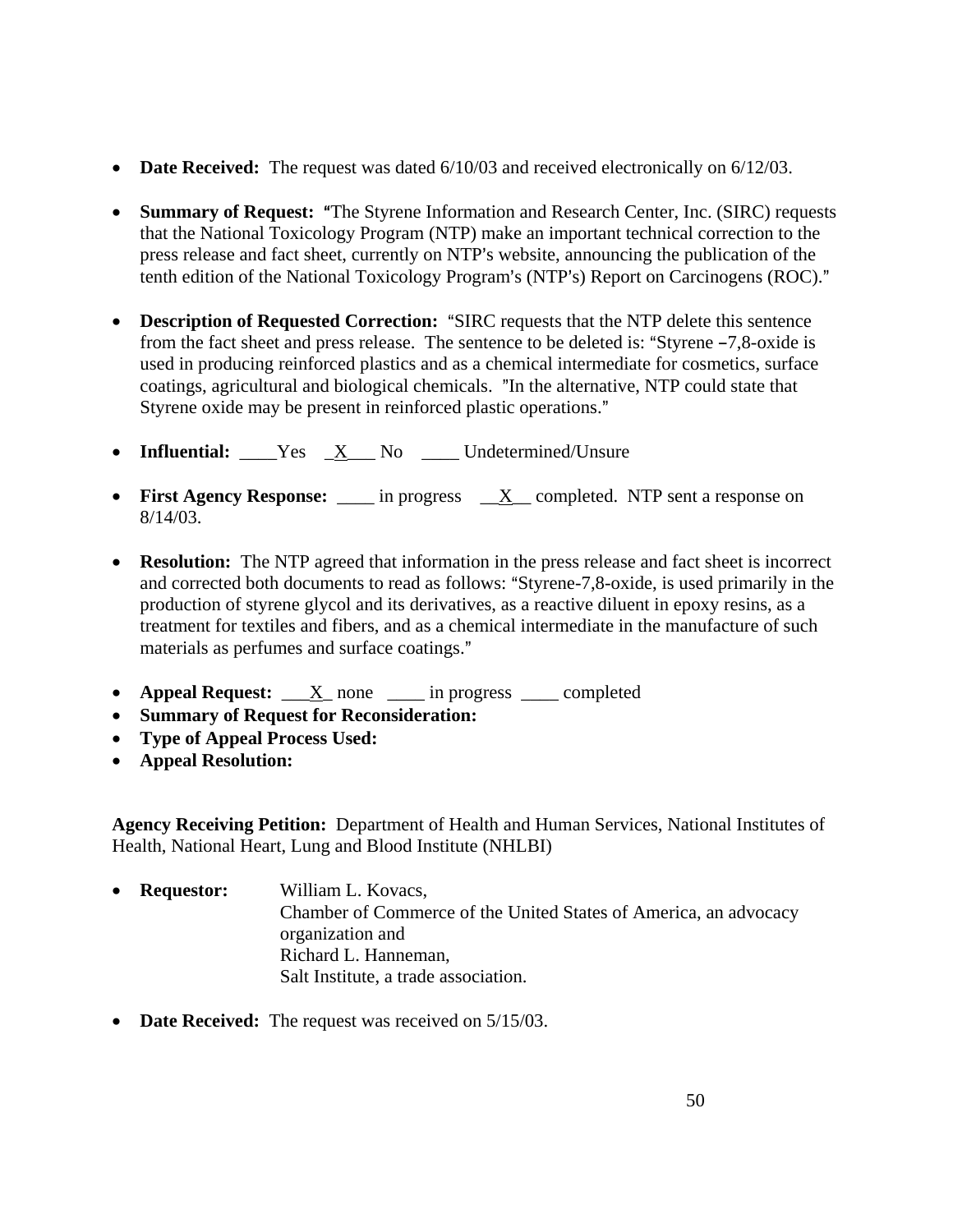- **Summary of Request:** The request challenges information contained in six documents that discuss the effect of salt intake on human blood pressure that, "directly states and otherwise suggests that reduced sodium consumption will result in lower blood pressure in *all* individuals." The documents are: (a) two clinical practice guidelines released by the National High Blood Pressure Education Program (NHBPEP), both of which were published in the *Journal of the American Medical Association* (JAMA); (b) two consumer-oriented materials that NHLBI developed from the practice guidelines; and (c) two press releases.
- Description of Requested Correction: The request was "based solely on the agency's failure to make study data publicly available," and the complainants did not "request or recommend that the challenged information be removed from public view." Instead, they asked NIH to release copies of data from the grant-funded DASH-Sodium trial concerning "all DASH-Sodium blood pressure data for each subgroup... at each of the three levels of dietary sodium intake, including the missing 2,400 mg/day intake level, on both the control diet and the DASH diet."
- **Influential:** Yes <u>X</u> No \_\_\_\_ undecided/unsure
- **First Agency Response** \_\_\_\_\_ in progress \_\_X\_\_ completed. NHLBI responded on 8/19/03. The NIH FOIA Office responded on 9/3/03.
- **Resolution:** Because the request did not seek the correction of any agency-disseminated information, but instead sought copies of data produced in grant-funded research, NHLBI found that the Freedom of Information Act (FOIA) is the appropriate administrative mechanism for handling the request and stated that it would refer the request to the FOIA office for review. In addition, NHLBI noted that the grantees had already provided the data to two public requestors and would be making a public access data set available in January 2004.

Although NHLBI found that a request for underlying grantee data is properly handled under FOIA, the agency also addressed the Request under NIH's Information Quality Guidelines. NHLBI said that the two press releases fell outside the scope of the Guidelines. In the case of the remaining documents, NHBLI noted that the NIH Guidelines presume that analytic information that is "subject to formal, independent external peer review" is of "reasonable quality" and sufficiently objective: "[f]or scientific and technical documents," the "the scientific community recognizes peer review as the primary means of quality control" and NIH follows this standard. The two practice guidelines were published in JAMA. They were subjected to rigorous and independent peer review as well as to an NHLBI internal peer review. The consumer materials received similar rigorous peer review and they were based upon a wide range of research.

**Appeal Request:** \_\_\_\_ none \_\_X\_in progress<sup>\*</sup> \_\_\_ completed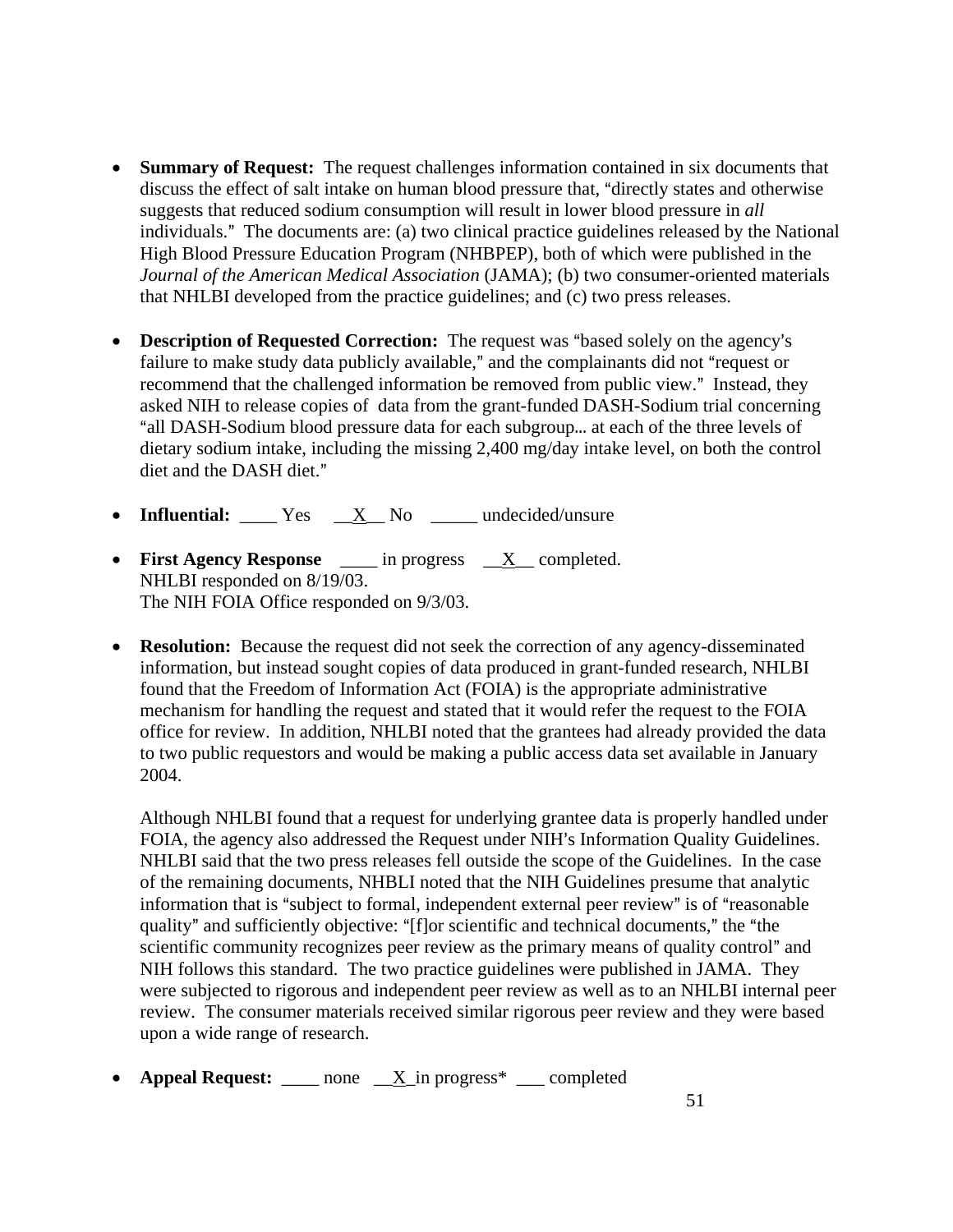\*An appeal was received on 10/22/03, after the 2003 FY period of this report.

- **Summary of Request for Reconsideration:**
- **Type of Appeal Process Used**:
- **Appeal Resolution:**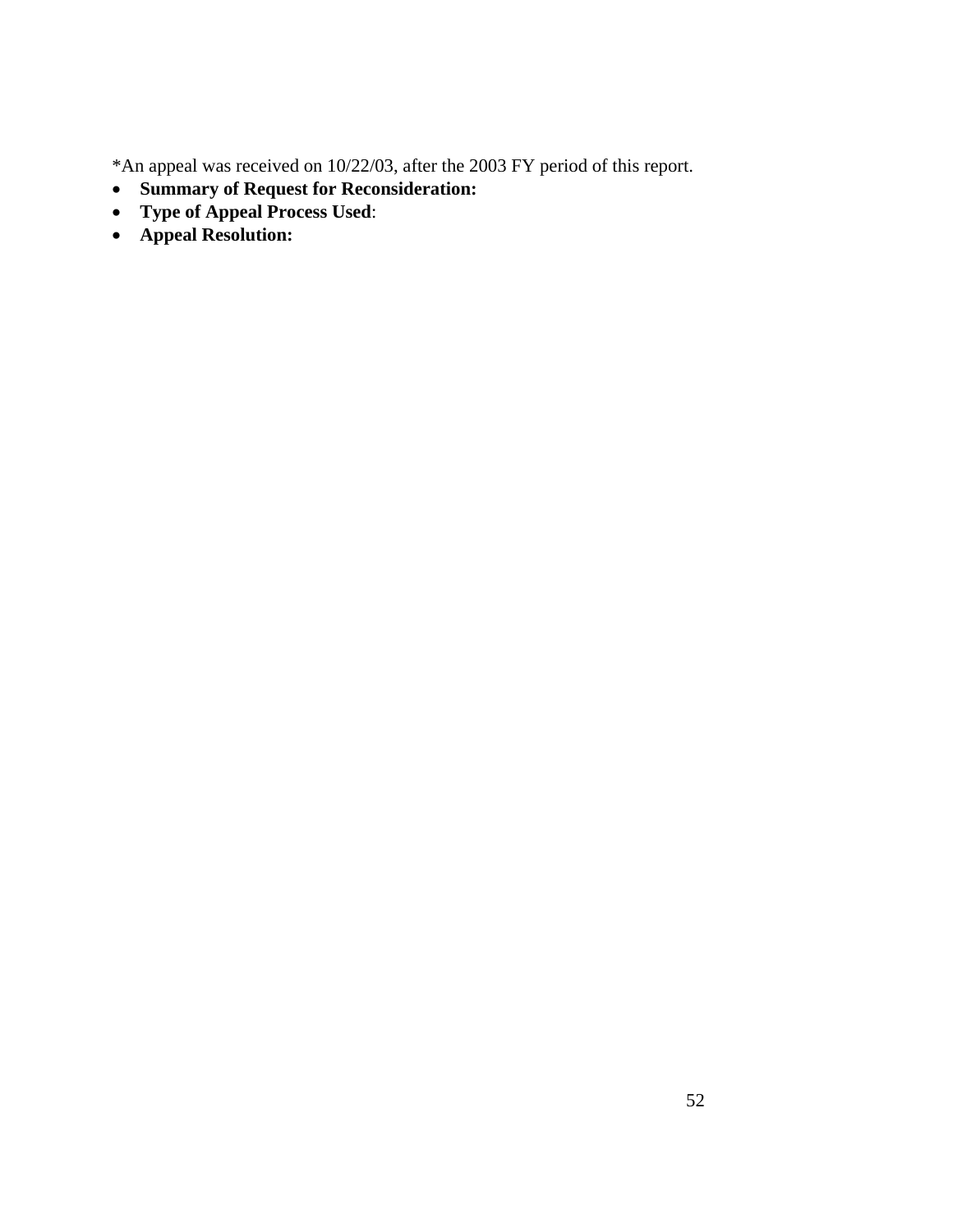## **6 Interior**

*Year-End Information Quality Report*  Requests for Correction Received FY 2003 Department of the Interior Period Covered: October 1, 2002---September 31, 2003

| Agency Name                    | Number of Requests Received |     | Number Designated as<br>Influential |
|--------------------------------|-----------------------------|-----|-------------------------------------|
| U.S. Fish and Wildlife Service |                             | S1X | five                                |

## **1. Atlantic salmon**

- **Agency Receiving Correction Request:** Department of the Interior, U.S. Fish and Wildlife Service.
- **Requestor:** Atlantic Salmon of Maine (ASM).
- **Date Received:** March 31, 2003, mail.
- **Summary of Request:** The Service received a request on behalf of Atlantic Salmon of Maine (ASM) for correction of: (1) The September 2002 draft biological opinion (BO) to the U.S. Army Corps of Engineers (Corps) on the proposed continuation of existing permits authorizing the installation and maintenance of fish pens within the State of Maine with conditions to protect endangered Atlantic salmon (draft Corps BO) and; (2) the January 2001 *Final Biological Opinion on the U.S. Environmental Protection Agency's (EPA) Proposed Approval of the State of Maine's Application to Administer the National Pollutant Discharge Elimination System (NPDES) Permit Program* (EPA BO).
- **Description of requested information:** ASM contended that the Service could not rely upon the King Study in the development of biological opinions because it did not meet the standards established by the IQA and that the Service needed to reexamine the applicability of outbreeding depression to wild salmon in Maine.
- **Influential:** Yes.
- **First Agency Response:** On July 2, 2003 the Service notified ASM that it was extending the date of resolution.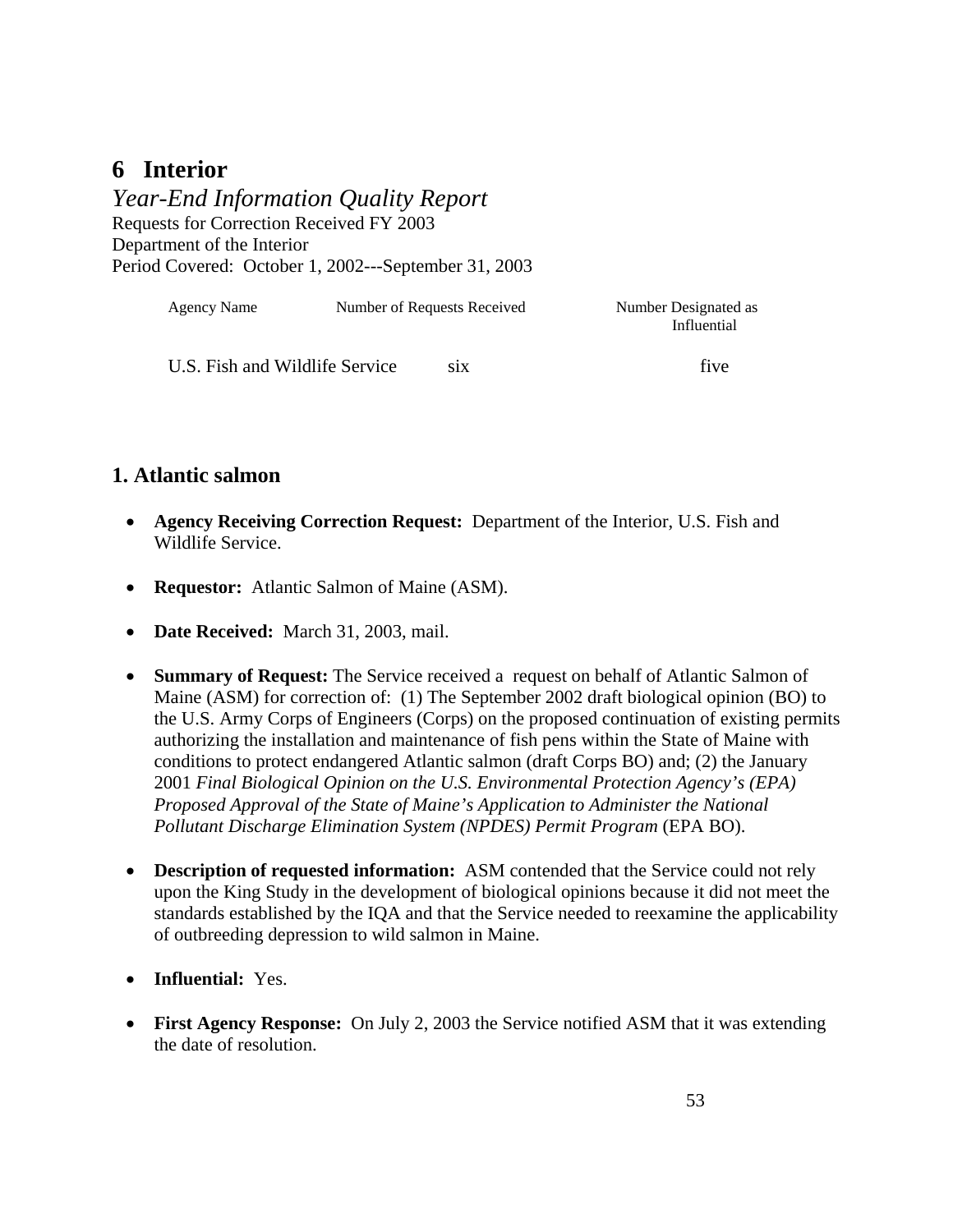- **Resolution:** On August 7, 2003, the Service completed its analysis of the issues raised in the ASM request and responded as follows, "as required by the ESA, the Service relies on the best available scientific and commercial information available when writing biological opinions. Our reliance on the best available science and information available at the time of the EPA BO has been confirmed and supported by the publication of additional peerreviewed scientific literature and the NRC report." As a result of the Service's analysis, the agency found that no correction of information was warranted.
- **Appeal Request:** ASM did not appeal.

### **2. Slickspot peppergrass.**

- **Agency Receiving Correction Request:** Department of the Interior, U.S. Fish and Wildlife Service.
- **Requestor:** Dr. Terry Bashore, U.S. Air Force.
- **Date Received:** March 31, 2003, mail.
- **Summary of Request:** Correction of information concerning the Service's proposed rule to list *Lepidium papilliferum* (slickspot peppergrass) as an endangered species.
- **Description of Requested Correction**: Rewrite the notice because there is a lack of scientific evidence to support or reject claims; lack of scientific peer review; questions on taxa; inaccurate, confusing, and misleading presentation of listing arguments; insufficient population surveys, and a total lack of scientific data to warrant listing.
- **Influential:** Yes.
- **First Agency Response:** On July 10, 2003 the Service notified Dr. Bashore that it was extending the date of resolution.
- **Resolution:** On July 18, 2003, the Service announced a 6-month extension of the deadline for a final determination of whether to list slickspot peppergrass under the Endangered Species Act (ESA) and reopened the public comment period on the proposed rule to list the species. We took that action because there was substantial disagreement regarding the sufficiency and interpretation of the available data relevant to the proposed listing rule, making it necessary for us to solicit additional information by reopening the public comment period. The date for submitting the agency's final determination on the proposed listing to the Federal Register has been extended to January 15, 2004.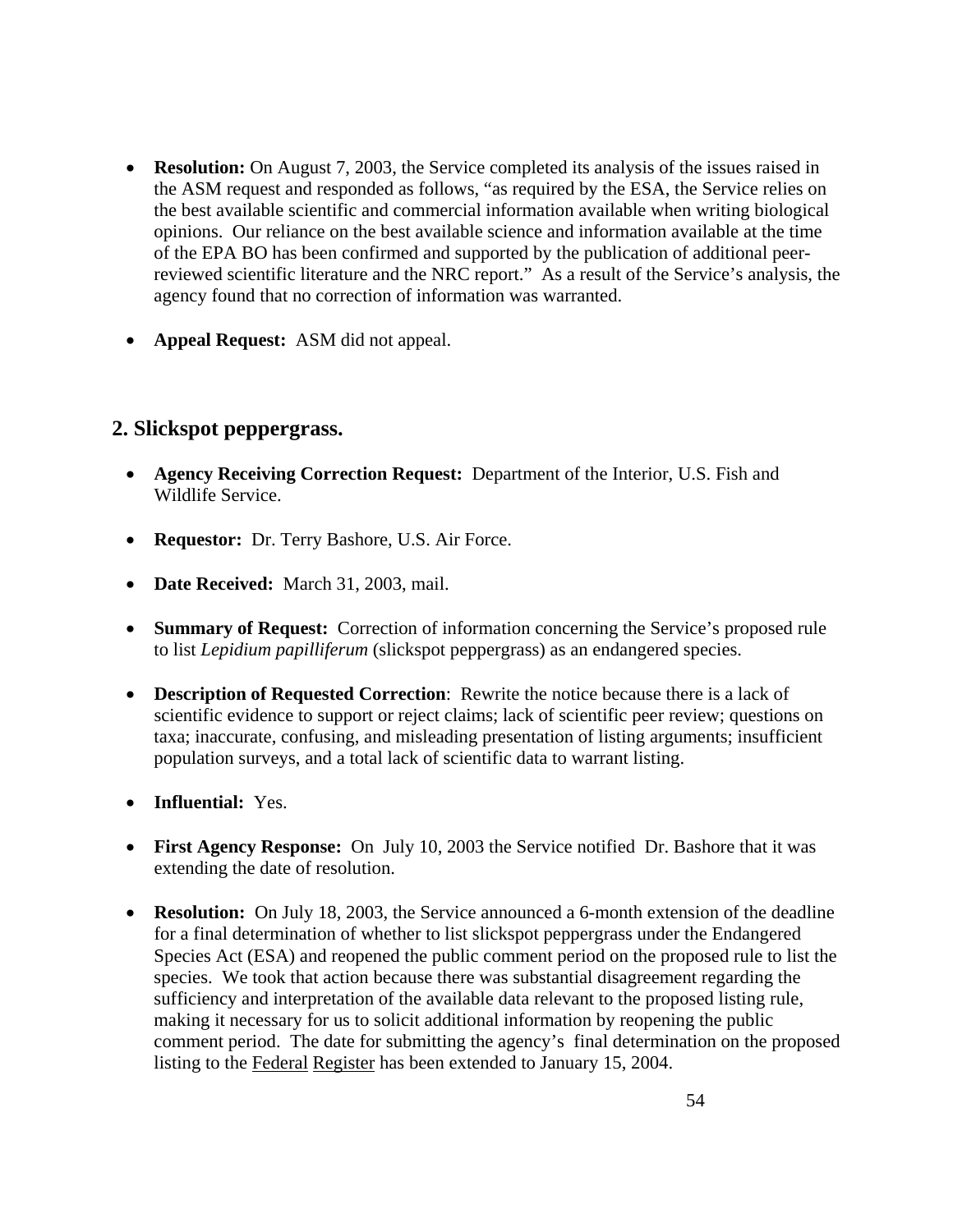- **Appeal Request:** August 1, 2003.
- **Summary of Request for Reconsideration:** Reopening the comment period does not correct the Notice to List.
- **Type of Appeal Process Used:** Subsequent communications took place between the Service and the Air Force.
- **Appeal Resolution:** A response to the Air Force's IQA request will be provided in the final rule. Although the delay in the listing action was not predicated by the IQA request, delaying the listing action, and implementing an open review process did in fact, respond to the request for correction. This process will be the venue in which the Service ensures that the final listing determination for slickspot peppergrass addresses comments regarding quality, utility, and objectivity standards, as outlined in the U.S. Fish and Wildlife Service's Information Quality Guidelines. On September 3, 2003, the Service notified the Air Force that no action would be taken on their appeal.

## **3. Pygmy owl, #1.**

- **Agency Receiving Correction Request:** Department of the Interior, U.S. Fish and Wildlife Service.
- **Requestor:** Mr. Jim Chilton, Chilton Ranch and Cattle Company and Dennis Parker, Attorney at Law.
- **Date Received:** April 2, 2003, mail.
- **Summary of Request:** Correction of information concerning: (1) *Cactus Ferruginous Pygmy Owl Draft Recovery Plan,* January 2003, Region 2 U.S. Fish and Wildlife Service, Albuquerque, New Mexico. (68 F.R. 1189) and (2) *Proposed Rule for Designation of Critical Habitat for the Arizona Distinct Population Segment (DPS) of the Cactus Ferruginous Pygmy Owl (Glaucidium brasilianum cactorum)*.
- **Description of Requested Correction**: The information is not presented in an accurate, clear, complete and unbiased manner and is unreliable because it misrepresents the authorities it cites.
- **Influential:** Yes.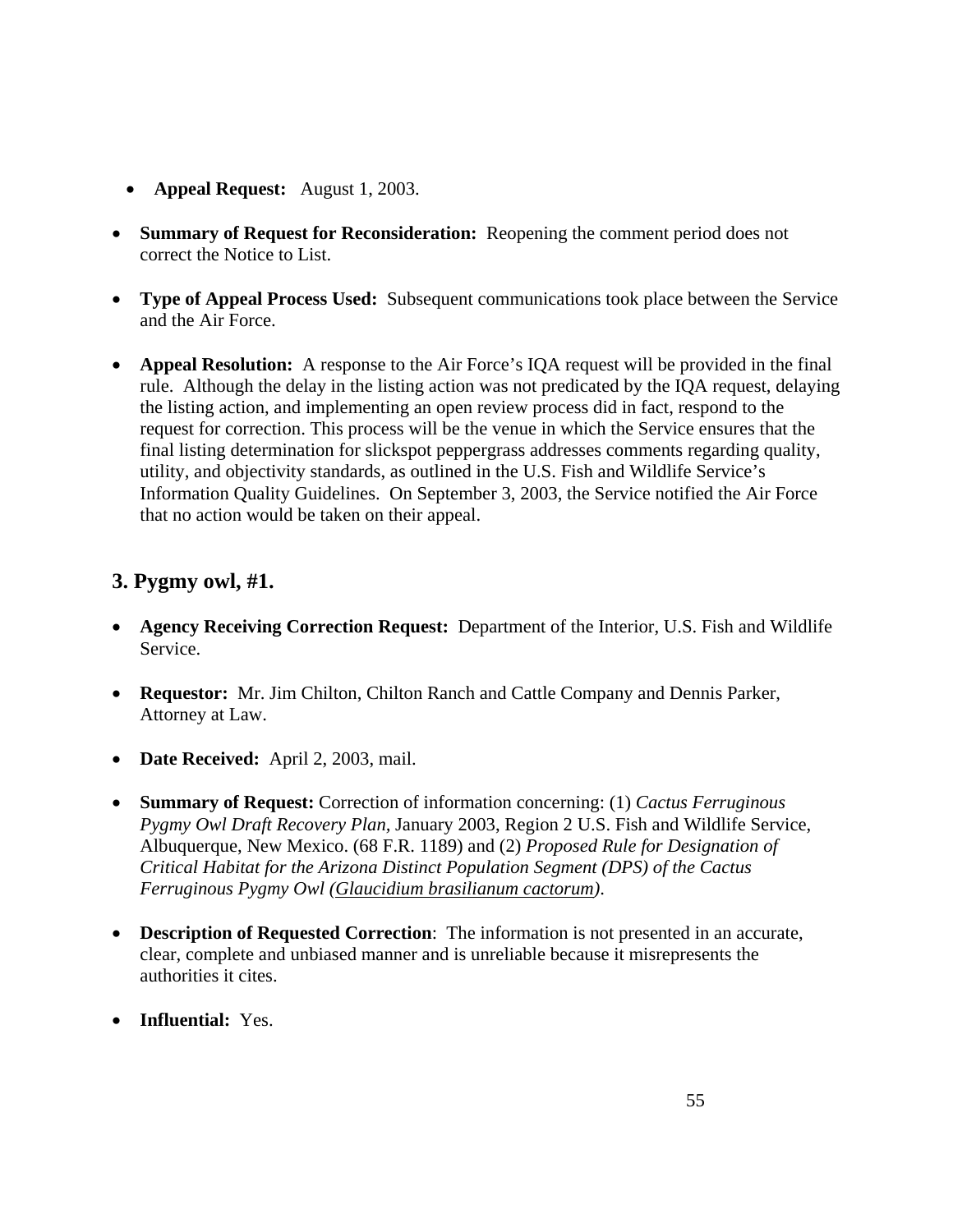- **First Agency Response:** July 25, 2003 notified Mr. Parker that it was extending the date of resolution.
- **Resolution:** On October 8, 2003 the Service responded that in August 2003, the United States Court of Appeals for the Ninth Circuit ruled that the Service had acted arbitrarily and capriciously in designating the Arizona pygmy-owl population as a Distinct Population Segment under our DPS Policy and remanded the case back to the district court for further proceedings. Because of this pending litigation and any action proceeding from it, the Service has delayed any response to the request. Once the court has acted, the Service will respond to the request accordingly.

### 4**. Trumpter swan.**

- **Agency Receiving Correction Request:** Department of the Interior, U.S. Fish and Wildlife Service.
- **Requestor:** Mr. Eric Wingerter, Public Employees for Environmental Responsibility (PEER).
- **Date Received:** May 28, 2003, mail.
- **Summary of Request:** To correct information in the Service's 90-day finding on a petition to list the Tri-state Area Flocks of the Rocky Mountain Population of trumpeter swans.
- **Description of Requested Correction**: An internal report used by the Service was not subject to peer-review, relied on unsupported statements, failed to utilize accepted methods for information collection and makes misleading selective use of data to support a predetermined outcome.
- **Influential:** Yes.
- **First Agency Response:** July 30, 2003.
- **Resolution:** The Service completed an analysis of the issues raised in the PEER IQA request. In brief, the request asked that the Service withdraw its 90-day finding. However, the Service did not find any new information in the request that would lead it to conclude that the Tri-state Area Flocks of trumpeter swan are either discrete or significant to the rest of the taxon within the meaning of the ESA. As a result of the agency's analysis, it found that no correction of information was warranted.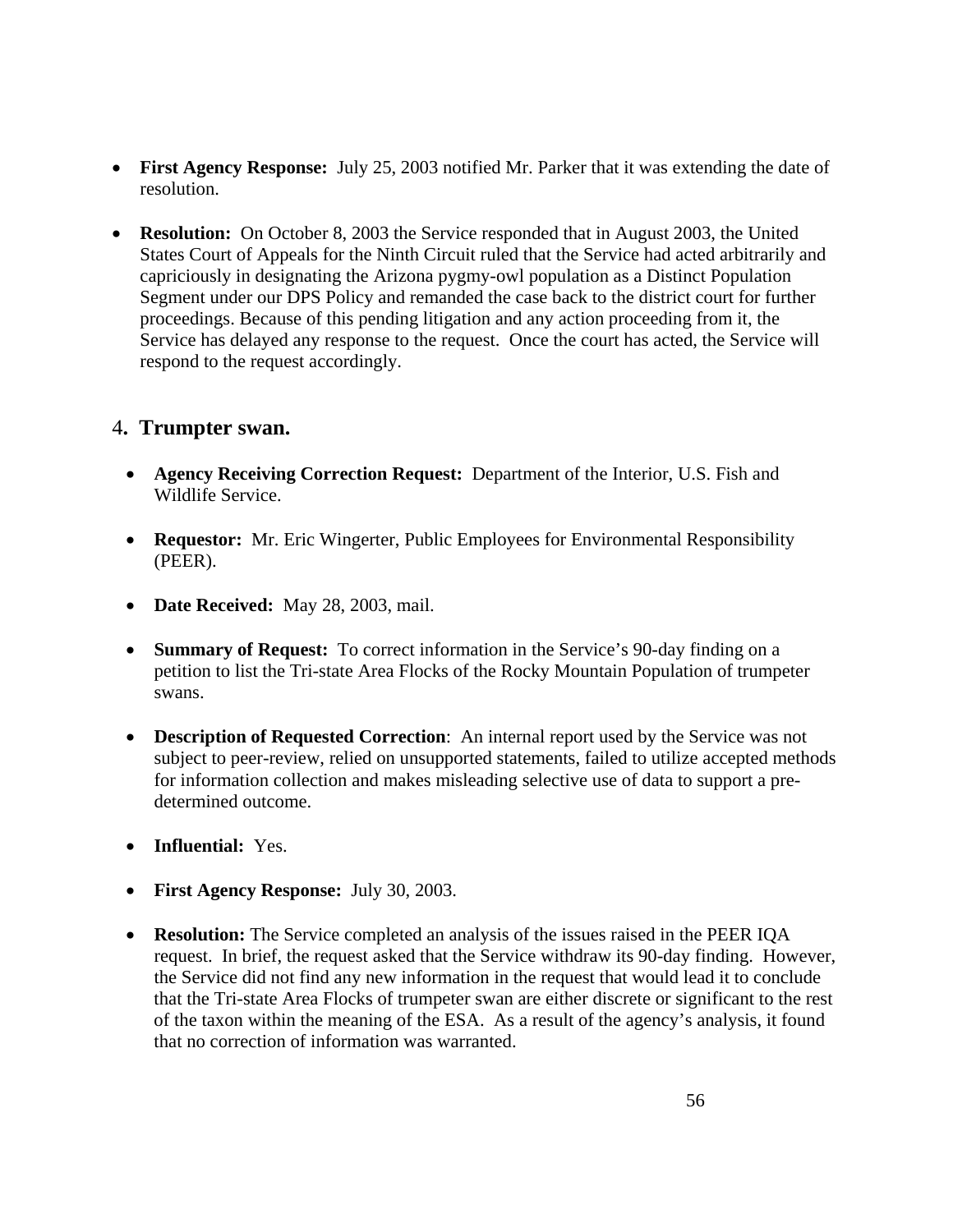- **Appeal Request:** August 9, 2003.
- **Summary of Request for Reconsideration:** The Service relied on selected, incomplete and non-peer reviewed data and should immediately withdraw its 90-day finding.
- **Type of Appeal Process Used:** A panel of Service and USGS senior managers.
- **Appeal Resolution:** As of October 1, 2003, the appeal was still under consideration.

## **5. Manatees**

- **Agency Receiving Correction Request:** Department of the Interior, U.S. Fish and Wildlife Service.
- **Requestor:** Steven E. Webster, Executive Director of Florida Marine Contractors Association.
- **Date Received:** May 29, 2003, public comments, mail.
- **Summary of Request:** The proposed rule is objected to on legal, scientific and economic impacts.
- **Description of Requested Correction**: The rule did not adequately consider economic impacts, used erroneous assumptions and inappropriate measurements in its analysis of boat speed zones and affect on manatees.
- **Influential:** No.
- **First Agency Response:** August 4, 2003.
- **Resolution:** The Service reviewed the comments submitted concerning the proposed rule within the context of the rulemaking process. No further action was necessary with this request.

## **6. Pgymy owl, #2.**

- **Agency Receiving Correction Request:** Department of the Interior, U.S. Fish and Wildlife Service.
- **Requestor:** Gerald M. Howard, National Association of Home Builders.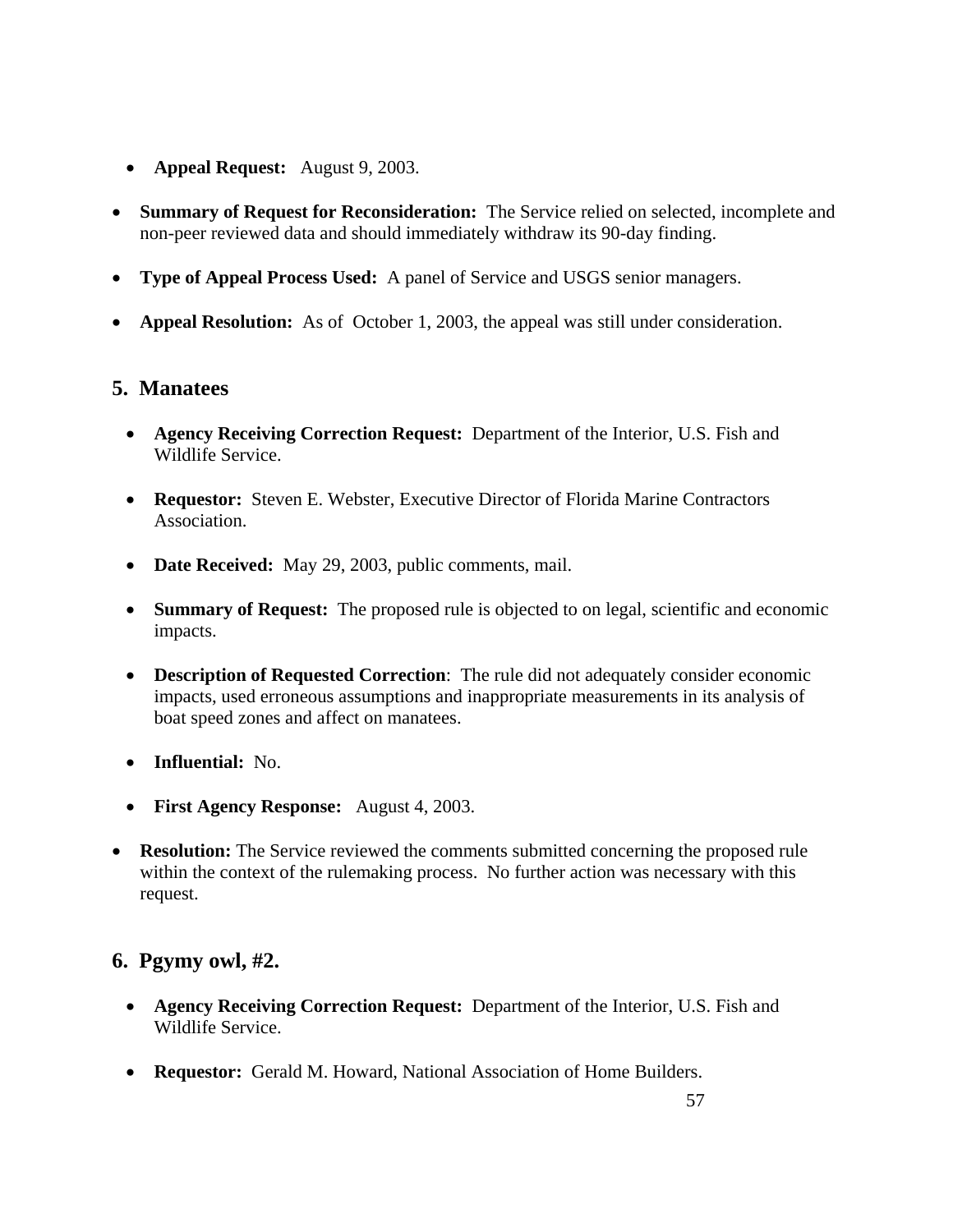- **Date Received:** June 27, 2003, mail.
- **Summary of Request:** Correction of information concerning the Service's *Proposed Rule for Designation of Critical Habitat for the Arizona Distinct Population Segment of the Cactus Ferruginous Pygmy Owl (Glaucidium brasilianum cactorum)*.
- **Description of Requested Correction**: Statements disseminated by the Service in its proposed rule are based on unpublished data and personal communications.
- **Influential:** Yes.
- **First Agency Response:** September 2, 2003.
- **Resolution:** On October 8, 2003, the Service responded that in August 2003, the United States Court of Appeals for the Ninth Circuit ruled that the Service had acted arbitrary and capricious in designating the Arizona pygmy-owl population as a Distinct Population Segment under our DPS Policy and remanded the case back to the district court for further proceedings. Because of this pending litigation and any action proceeding from it, the Service has delayed any response to the request. Once the court has acted, the Service will respond to the request accordingly.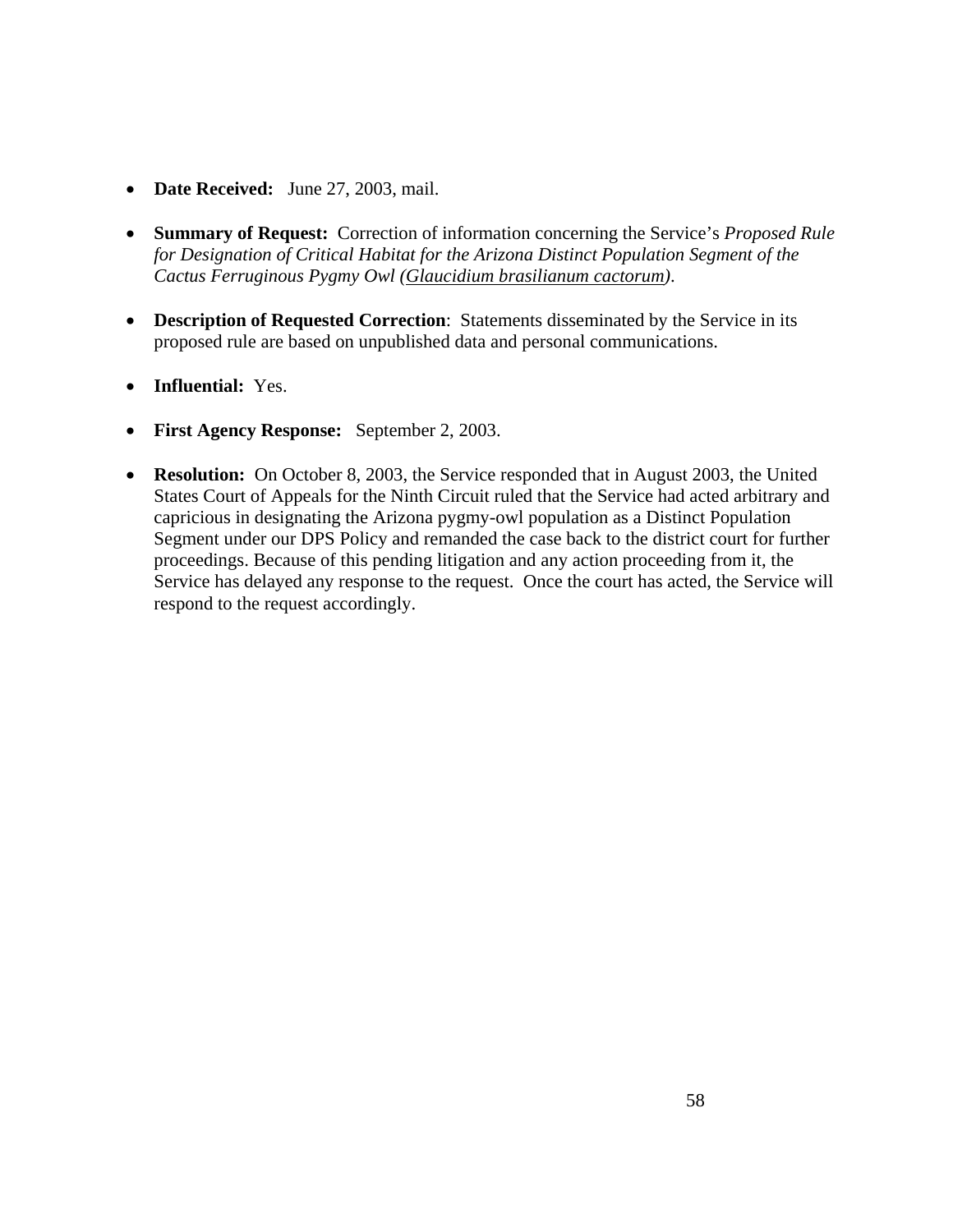## **7 Justice United States Department of Justice Fiscal Year 2003 Year-End Information Quality Law Report to the Office of Management and Budget**

Requests for Correction received by components of the United States department of justice during FY 2003 [October 1, 2002 through September 30, 2003]

| <b>Component Name</b>                     | Number of Requests Received | Number Designated as<br>Influential |
|-------------------------------------------|-----------------------------|-------------------------------------|
| Civil Rights Division                     |                             | Undetermined                        |
| <b>Federal Bureau</b><br>of investigation |                             | Undetermined                        |
| <b>TOTAL</b>                              | 2                           | $\theta$                            |

#### **Agency Receiving Correction Request:**

Department of Justice, Civil Rights Division, Voting Section.

#### **Requestor:**

 Lisa Hasegawa, Executive Director National Coalition for Asian Pacific American Community Development, Non-profit organization

**Date Received:** Fall 2002; received telephone call

#### **Summary of Request:**

 Requestor informed us that the character set used for the Vietnamese translation for the brochure "Minority Language Citizens - Section 203 of the Voting Rights Act" was incorrect. The organization noted the error when it received of copies of the brochure for distribution at their national conference.

#### **Description of Requested Correction:**

Requested correction of the brochure.

**Influential:** Yes X No Undetermined

**First Agency Response:** X in progress \_\_\_\_ completed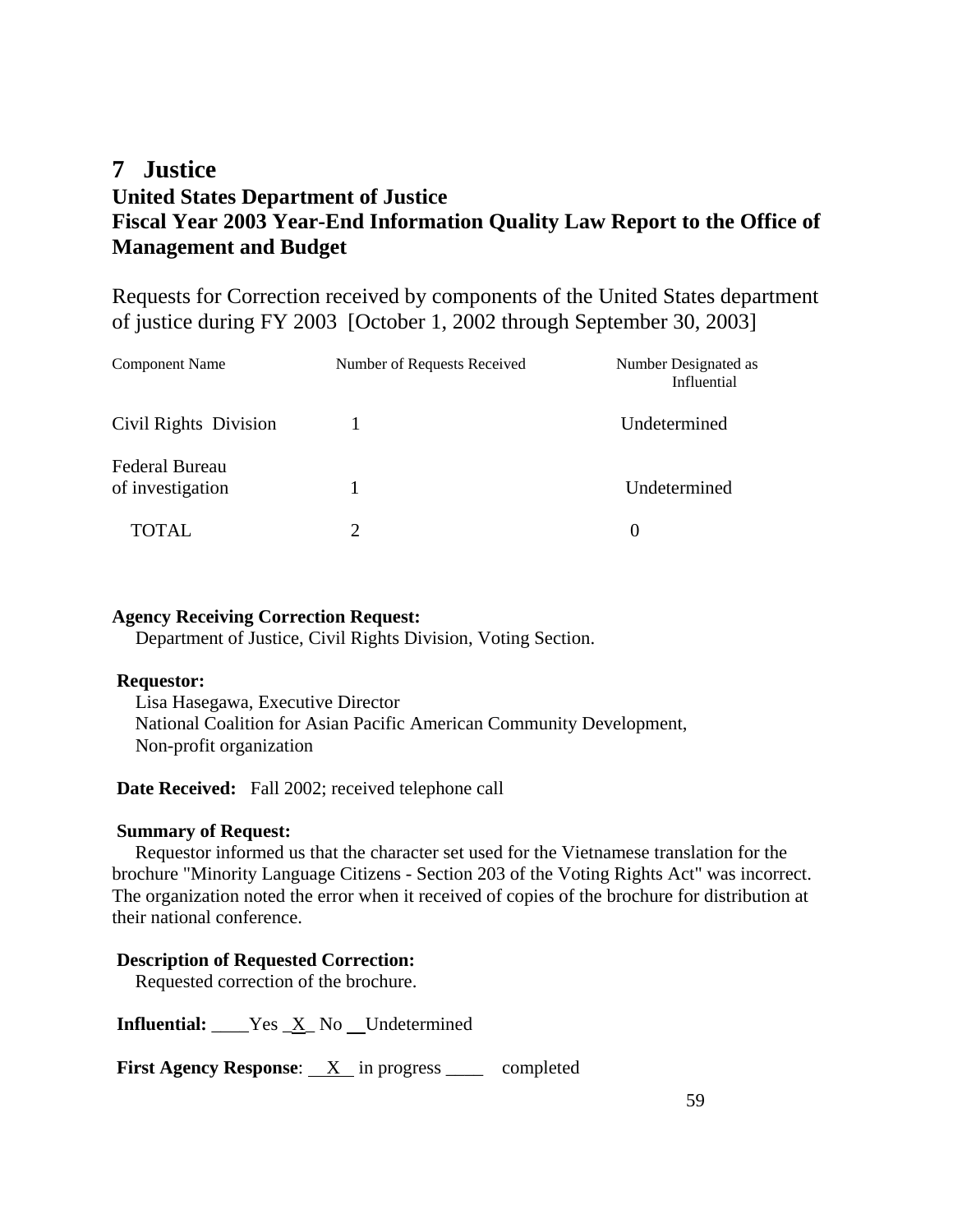The original brochure has been withdrawn from distribution and the retranslation has been completed.

#### **Resolution:**

 Printing of the corrected brochure is delayed pending determination on potential, unrelated revision of brochures for other languages in the same series.

**Appeal Request:** <u>X</u> none \_\_\_\_ in progress \_\_\_\_ completed **Summary of Request for Reconsideration:** N/A **Type of Appeal Process Used:** N/A **Appeal Resolution:** N/A

#### **Agency Receiving Correction Request:**

 Department of Justice, Federal Bureau of Investigation, Criminal Justice Information Services Division, Uniform Crime Reporting (UCR) Program

#### **Requestor:**

 Thomas Zelenock, Inter-university Consortium for Political and Social Research, University of Michigan

#### **Date Received:** 04/11/2003

#### **Summary of Request:**

 Dr. Zelenock requested the 2001 master files for the data presented in the Supplementary Homicide Report from the UCR Program. The original request was submitted in writing. The UCR Program provided Dr. Zelenock the data on a CD-ROM.

#### **Description of Requested Correction:**

 The UCR master files were not supposed to include data from the terrorist events of September 11, 2001. Including these data would render the files useless for researchers and for individuals interested in trend and rate calculations. Dr. Zelenock requested that the UCR Program remove the data from the master files.

**Influential:** \_\_\_\_Yes \_\_\_\_No \_\_X\_\_Undetermined

**First Agency Response:** \_\_\_\_in progress \_\_X\_\_completed

#### **Resolution:**

 Because the UCR Program had previously decided to remove the data from all affected master files, the Program realized that the data had not been removed and honored Dr.Zelenock's request to delete the 9/11 data as appropriate. Dr. Zelenock was contacted and informed that as soon as the data had been deleted, he would be sent the corrected files. Other data users who had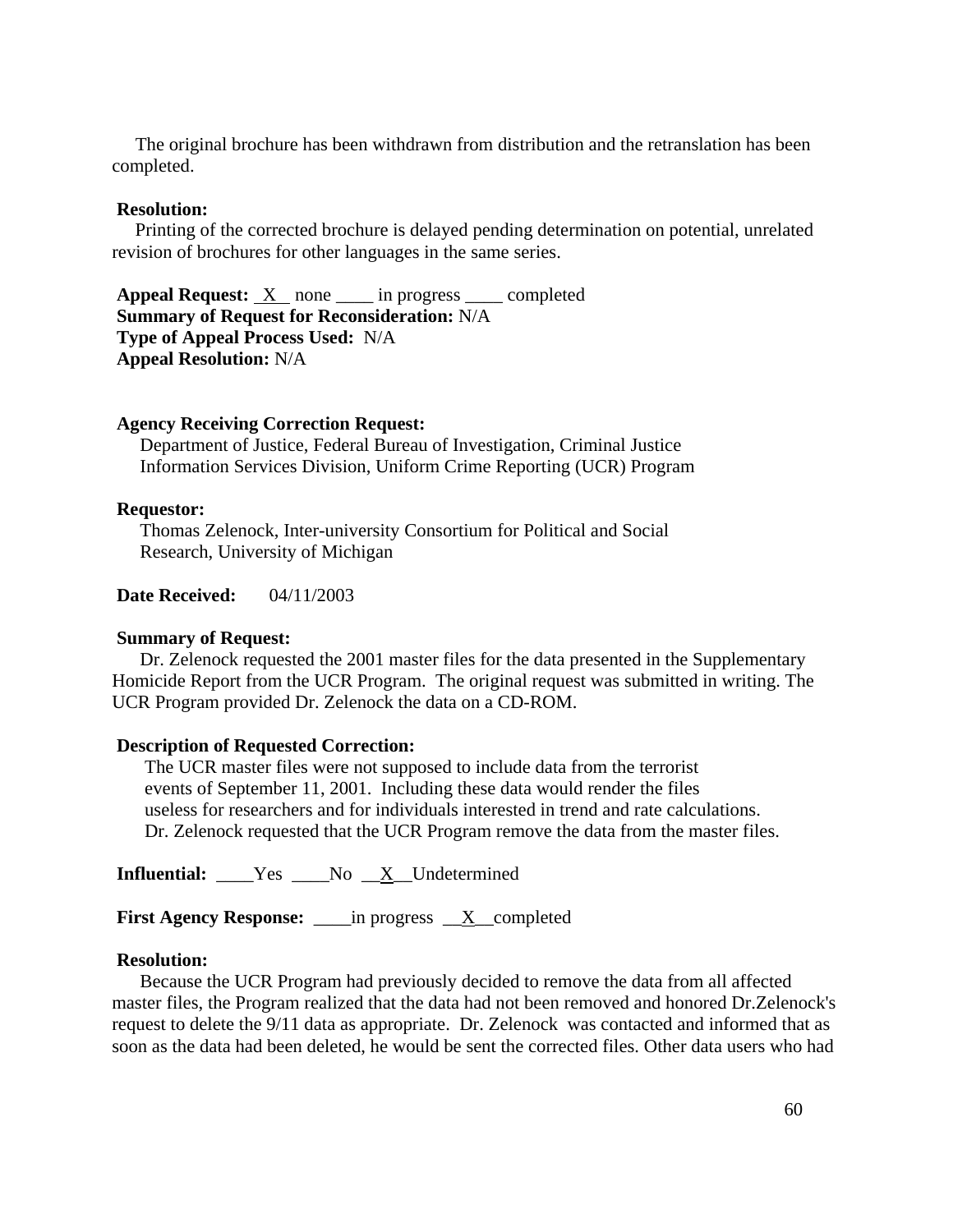received the problematic files were also contacted and offered replacement files with the corrected data.

**Appeal Request:** <u>X</u> none \_\_\_\_ in progress \_\_\_\_ completed  **Summary of Request for Reconsideration:** N/A **Type of Appeal Process Used:** N/A **Appeal Resolution:** N/A

#### **Agency Receiving Correction Request:**

Department of Justice, Federal Bureau of Investigation, Director's Office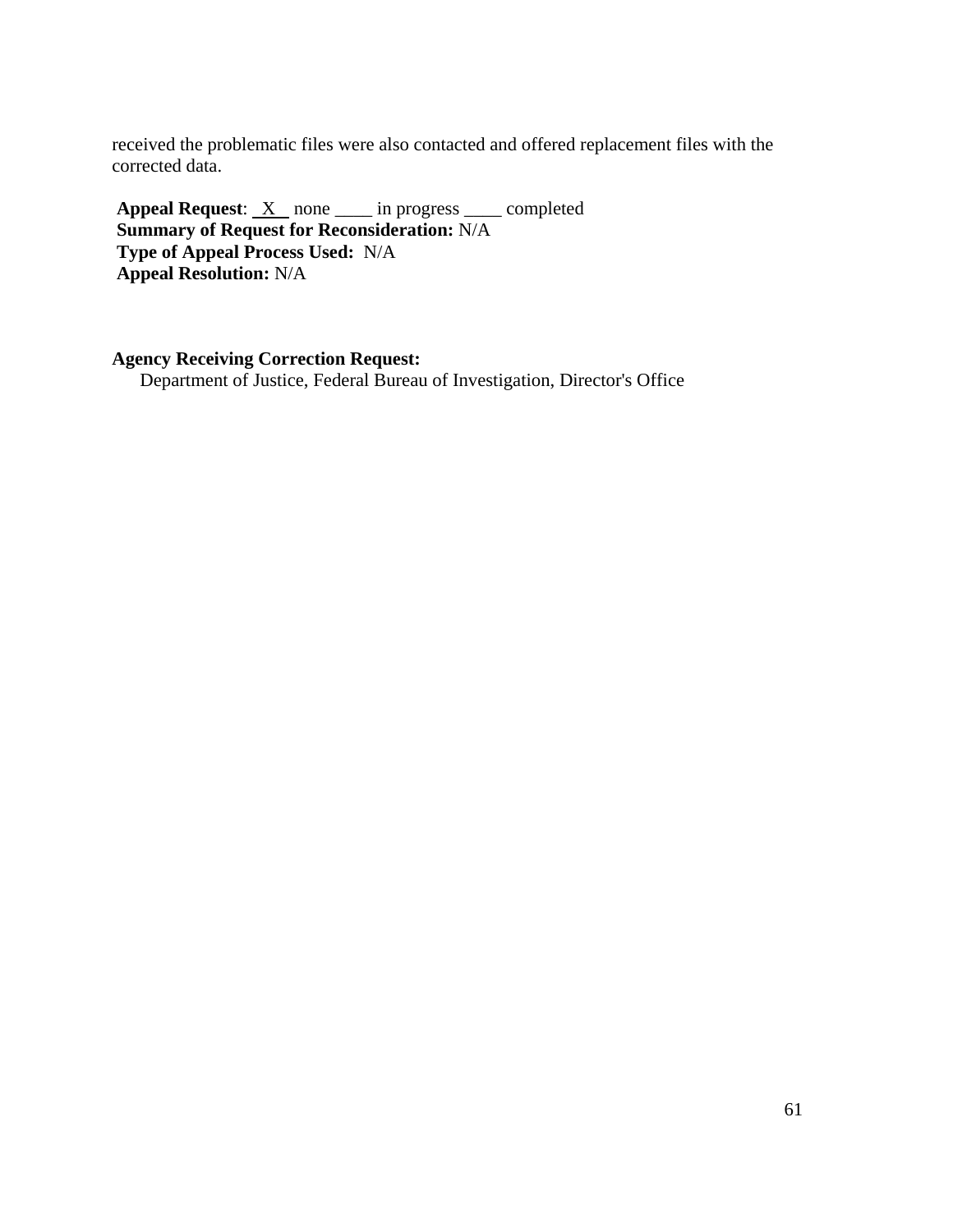## **8 Labor**

*Year-End Information Quality Report*  Requests for Correction Received FY 2003 US Department of Labor Period Covered: October 1, 2002 – September 30, 2003

| <b>Agency Name</b> | Number of Requests Received | Number Designated as<br>Influential |
|--------------------|-----------------------------|-------------------------------------|
| <b>OSHA-DEA</b>    | 15 (21 not considered IQCR) |                                     |
| <b>MSHA</b>        |                             | 0                                   |
| VETS               |                             |                                     |
|                    |                             |                                     |
|                    |                             |                                     |

Request No. 43

- **Agency Receiving Correction Request:** DOL/OSHA-DEA
- **Requestor:** Amishi Ghandi ERG., Inc. Corporation
- **Date Received:** May 3, 2003, received electronically
- **Summary of Request:** On OSHA's web site, the following regulation (1910.124) is missing some text: [http://www.osha](http://www.osha-slc.gov/pls/oshaweb/owadisp.show_document?p_table=STANDARDS&p_id--74&p_text_versionuLSE)[slc.gov/pls/oshaweb/owadisp.show\\_document?p\\_table=STANDARDS&p\\_id--](http://www.osha-slc.gov/pls/oshaweb/owadisp.show_document?p_table=STANDARDS&p_id--74&p_text_versionuLSE) [74&p\\_text\\_versionuLSE](http://www.osha-slc.gov/pls/oshaweb/owadisp.show_document?p_table=STANDARDS&p_id--74&p_text_versionuLSE) 1910.124(j)(4) and (j)(5) are missing. See bottom of page.
- **Description of Requested Correction:** "Complete the text with the missing information."
	- **Influential:** Yes  $X$  No \_ Undetermined
- **First Agency Response** \_\_\_\_\_ in progress \_X \_ completed OSHA responded May 5, 2003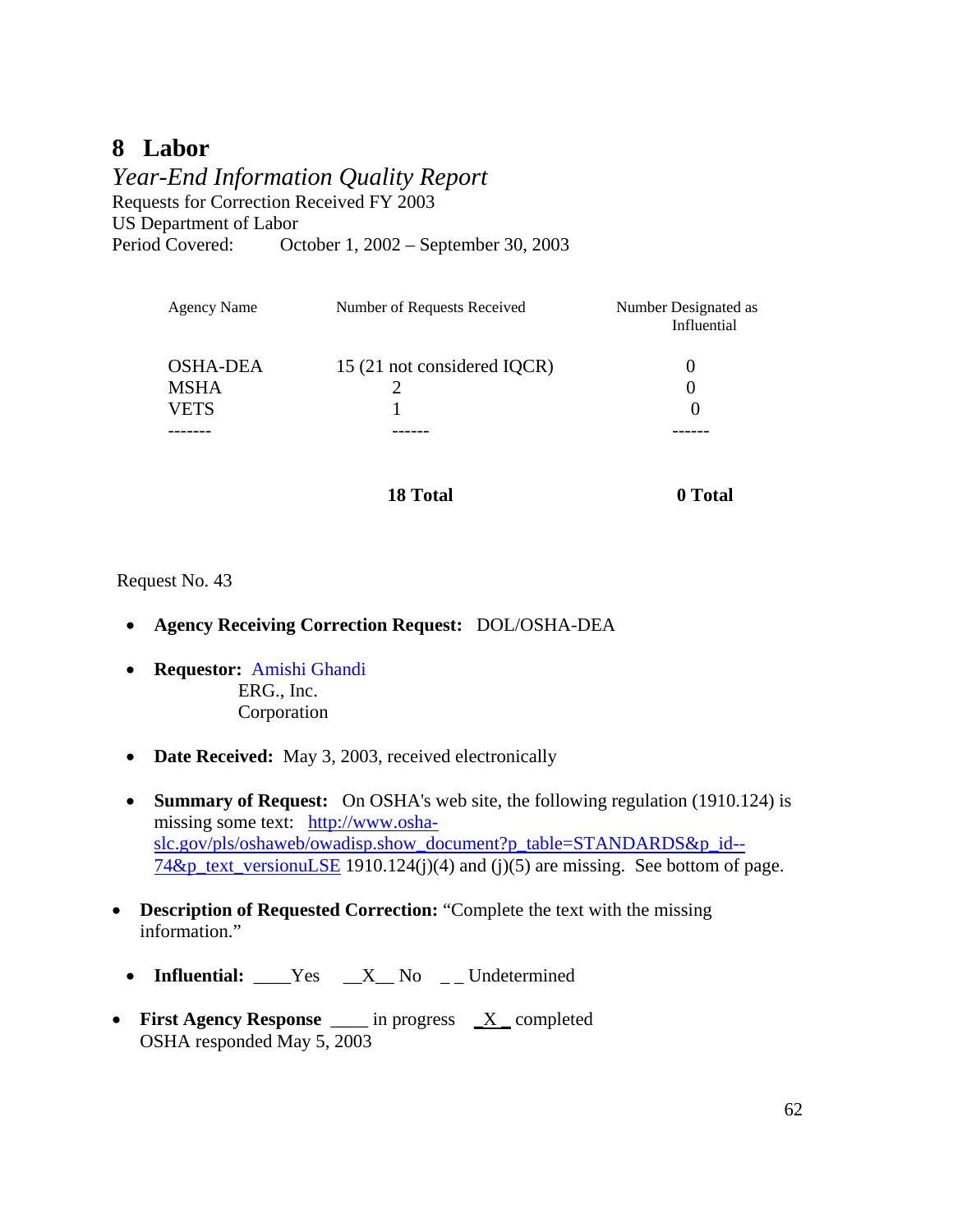- **Resolution:** Closed, review complete, no correction. Forwarded request to Directorate of Standards & Guidance. On May 16, 2003 Directorate of Standards and Guidance/OSHA, (202) 693-1982 tested the site and found no text missing. OSHA sent Email to correspondent on May 28, 2003 indicating that the site had been tested and no text found to be missing. It was suggested that perhaps there was a glitch in the correspondent's server or computer when the text was pulled up on the OSHA website.
- **Appeal Request:**  $X$  none <u>in progress</u> \_ completed
- **Summary of Request for Reconsideration:**
- **Type of Appeal Process Used**:
- **Appeal Resolution**

Request No. 38

- **Agency Receiving Correction Request:** DOL/OSHA/DEA
- **Requestor:** Steven Avadek CCH, Inc. Corporation
- **Date Received:** April 17, 2003, received electronically
- **Summary of Request:** Construction Standard, Section 1926.50 Appendix A, second paragraph refers to the OSHA "200" log. Should this text have been amended when OSHA changed the recordkeeping form to the 300s?
- **Description of Requested Correction:** Asks that the correction be made and that someone let him know when it is amended.
	- **Influential:** Yes X No Undetermined
- **First Agency Response** \_\_\_\_\_ in progress \_X\_ completed OSHA responded October 14, 2003
- **Resolution:** Closed, review complete, no correction. On  $10/14/03$  OSHA emailed him that change would not be done as this problem represents a major website revision issue. It is not just the 29 CFR Standards, but documents of every type, from many different offices. It is the responsibility of the web officers for the originating offices, to review and keep their documents up-to-date, and for submitting updates to the Webmaster for any specific changes to their documents.

In the regulatory text and preamble that was produced in 2001 when the new OSHA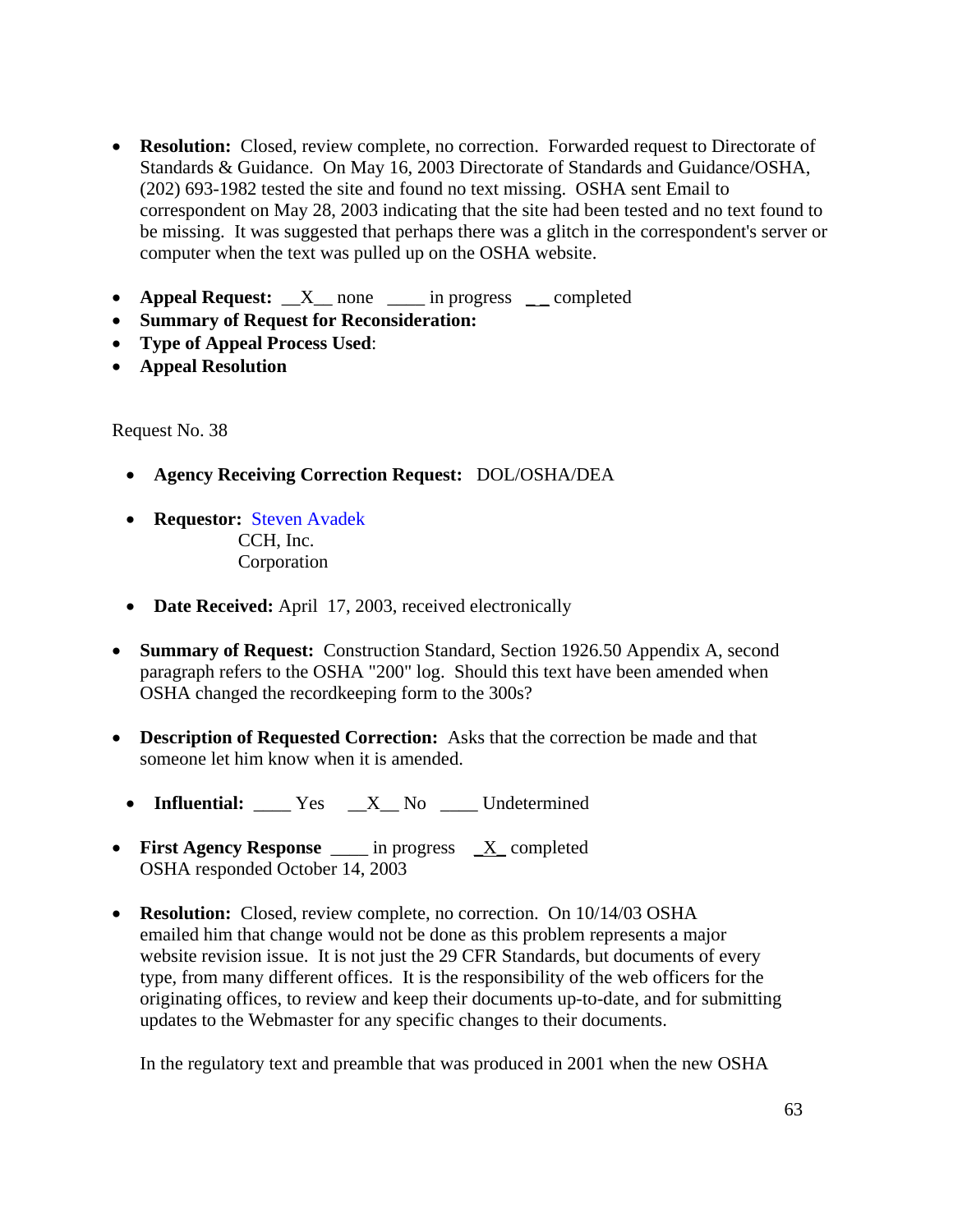Recordkeeping Forms were proposed, it was noted that whenever the term "200 Log" is used in the new regulatory text, it is referring to the form used prior to the effective date (January 1, 2002) of the new Forms.

- **Appeal Request:**  $X$  none in progress completed
- **Summary of Request for Reconsideration:**
- **Type of Appeal Process Used**:
- **Appeal Resolution**:

Request No. 68

- **Agency Receiving Correction Request:** DOL/OSHA-DEA
- **Requestor:** Steve Shapiro Environmental Protection Agency Federal Agency
- **Date Received:** October 1, 2002, received electronically
- **Summary of Request:** Correction of date of publication of pamphlet "Preventing Asbestos Disease Among Auto Mechanics," EPA (1997, March), 11 pages," listed on <http://www.osha-slc.gov/SLTC/asbestos/control.html>
- **Description of Requested:** Correct date of publication is June 1986.
- **Influential:** Yes  $X$  No  $\qquad$  Undetermined
- **First Agency Response** \_\_\_\_\_ in progress  $X$  completed OSHA responded on November 7, 2003
- **Resolution:** Closed, review complete w/correction. The date was dropped from the webpage in favor of the statement, "This link is the online version of the EPA document."
- **Appeal Request:**  $X$  none <u>\_\_\_\_</u> in progress \_\_completed
- **Summary of Request for Reconsideration:**
- **Type of Appeal Process Used**:
- **Appeal Resolution**

Request No. 49

• **Agency Receiving Correction Request:** DOL/OSHA-DEA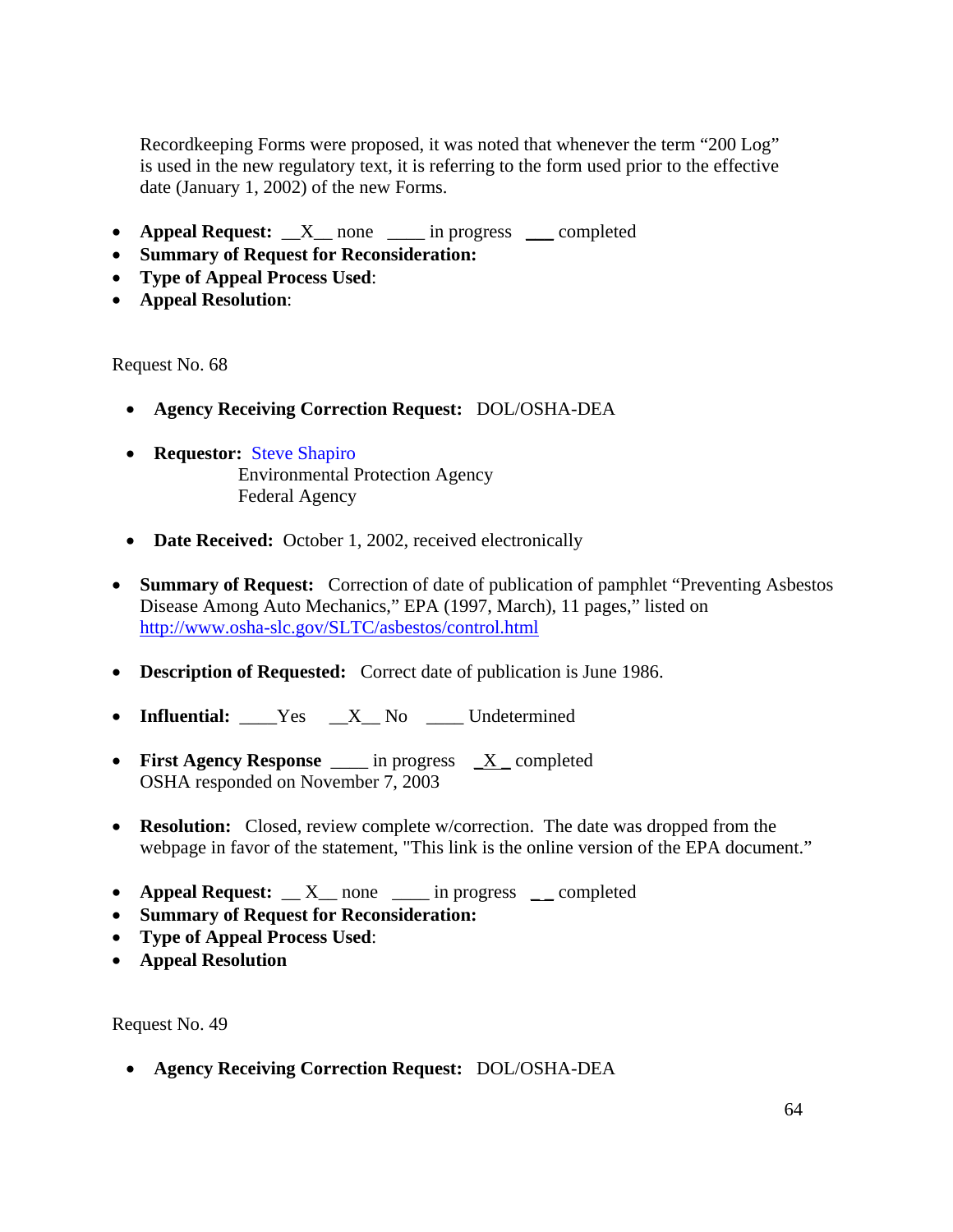- **Requestor:** Ms. D. Lanaoue J. W. Rufolo, Inc. Corporation
- **Date Received:** August 20, 2003, received electronically
- **Summary of Request:** In the Establishment Search Inspection Data, information regarding one of their clients has been incorrectly stated.
- **Description of Requested Correction:** Ms. Lanoue has a copy of the fully Executed Stipulated Settlement Agreement which states the proper information and the signed Judge's Order Approving Settlement.
- **Influential:** Yes X No Undetermined
- **First Agency Response** \_\_\_\_\_ in progress \_\_X\_\_ completed OSHA responded September 9, 2003
- **Resolution:** Closed, review complete w/correction. Directorate of Enforcement Programs contacted the requestor to determine the identification of the establishment and its location on September 9, 2003 and the matter was settled to their mutual satisfaction by posting the correct information supplied by Ms. Lanoue on September 16, 2003.
- **Appeal Request:**  $X$  none <u>\_\_\_\_</u> in progress \_\_ completed
- **Summary of Request for Reconsideration:**
- **Type of Appeal Process Used**:
- **Appeal Resolution**

Request No. 29

- **Agency Receiving Correction Request:** DOL/OSHA-DEA
- **Requestor:** Robert L. Rickman Virginia Department of Labor and Industry State Agency
- **Date Received:** December 11, 2002, received electronically
- **Summary of Request:** Error in DIR 02-02 (TED 3.5)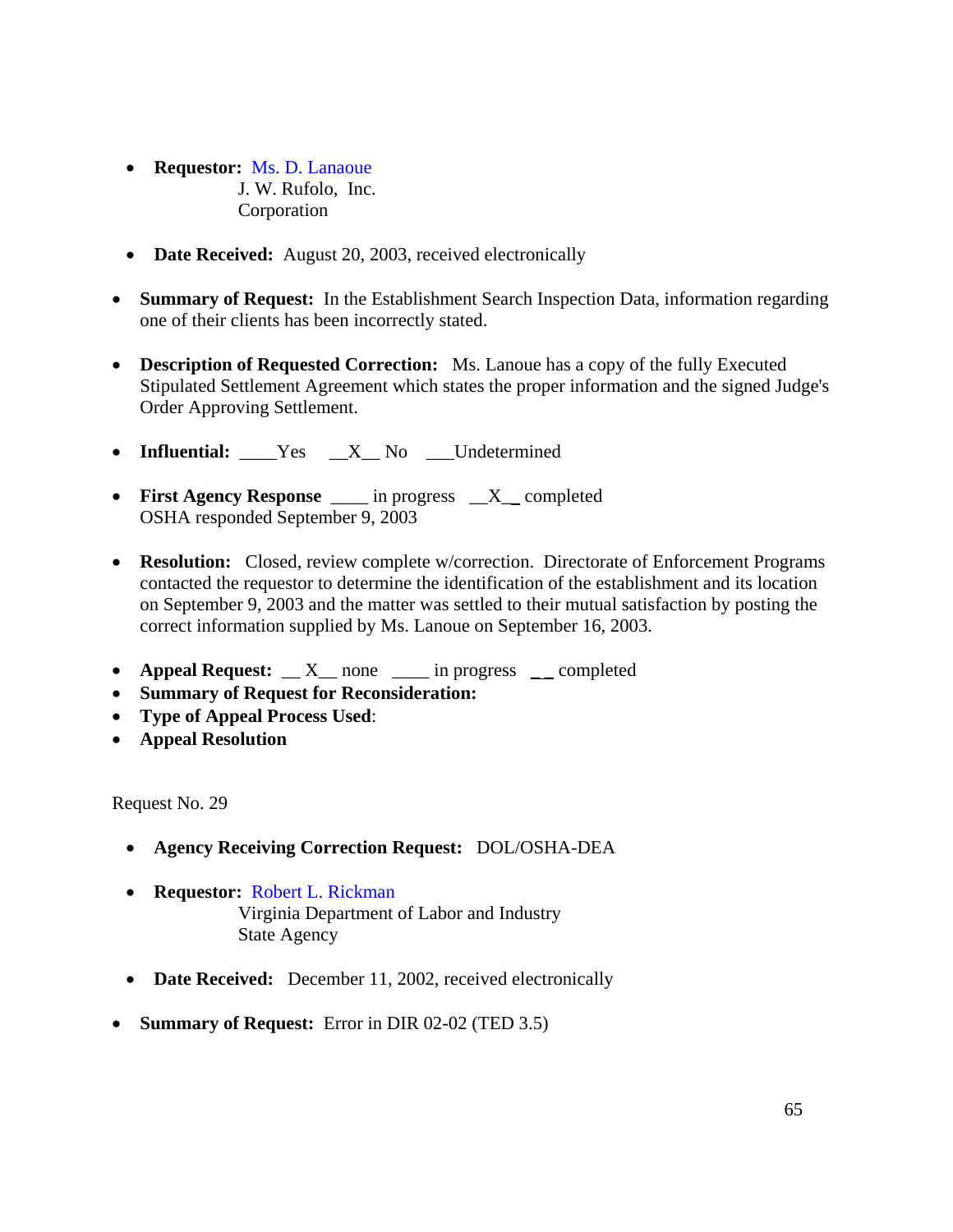- **Description of Requested Correction:** TED 3.5 left out the denominator in the calculation of percent difference the site is from the industry average. The BLS industry rate should be in the denominator. The correspondent puts the site rate in the denominator which is also incorrect.\
- **Influential:** Yes  $X$  No Undetermined
- **First Agency Response** \_\_\_\_\_ in progress \_\_X\_\_ completed OSHA responded December 13, 2002 and on March 25, 2003 replaced Instruction with corrected Direction.
- **Resolution:** On 12/13/02 correspondent was sent following Email: "We have attempted to correct this error in the past, but for some reason it keeps deleting the denominator when put on the web. It seems to be a formatting problem because the formula is correct in the hard copy of the directive. i.e....[Site Rate-BLS rate]/BSL rate x 100. Our regions know the correct formula and have been informed that the web site is incorrect." On 03/25/03 TED 8.4 (containing the correction) replaced OSHA Instruction TED 8.1a and OSHA Direction DIR 02-02 (TED 3.5, which were canceled.
- **Appeal Request:**  $X$  none \_\_\_\_ in progress \_\_ completed
- **Summary of Request for Reconsideration:**
- **Type of Appeal Process Used**:
- **Appeal Resolution**

Request No. 12

- **Agency Receiving Correction Request:** DOL/OSHA-DEA
- **Requestor:** Edward J. Burlbaw LASYS. Inc. Corporation
- **Date Received:** October 11, 2002, received electronically
- **Summary of Request:** Error on OSHA Bulletin Concerning Laser Hazards
- **Description of Requested Correction:** In the excerpt below the .4 w should be 0.4 mw. This makes a tremendous difference!

 Lasers and laser systems are assigned one of four broad Classes (I to IV) depending on the potential for causing biological damage. The biological basis of the hazard classes are summarized in Table III:6-4.a. Class I: cannot emit laser radiation at known hazard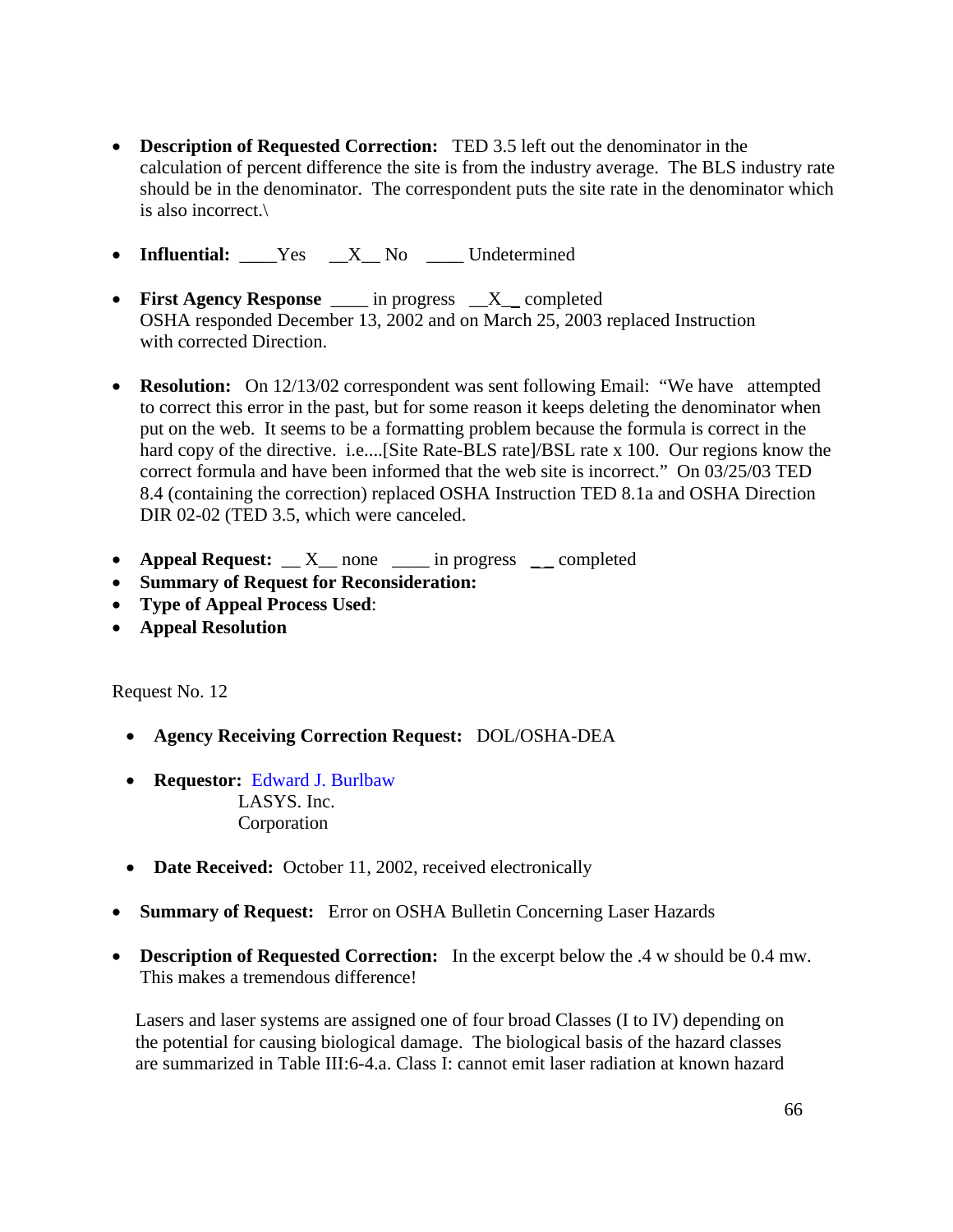levels (typically continuous wave: cw 0.4 w at visible wavelengths). Users of Class I laser products are generally exempt from radiation hazard controls during operation and maintenance (but not necessarily during service). Since lasers are not classified on beam access during service, most Class….

- **Influential:** Yes X No Undetermined
- **First Agency Response** \_\_\_\_ in progress \_\_X\_\_ completed OSHA responded October 25, 2002.
- **Resolution:** Closed, review complete w/correction. Tech Support posted correction as of 11/04/03.
- **Appeal Request:**  $X$  none <u>can in progress</u> completed
- **Summary of Request for Reconsideration:**
- **Type of Appeal Process Used**:
- **Appeal Resolution**

Request No. 44

- **Agency Receiving Correction Request:** DOL/OSHA-DEA
- **Requestor:** Lisa Sullivan U.S. Department of Labor Government Agency
- **Date Received:** June 26, 2003, received electronically
- **Summary of Request:** Grocery warehousing e-CAT missing text and Figures 10 and 11.
- **Description of Requested Correction:** Need to include references to Figure 10 and Figure 11 and insert correct paragraphs.
- **Influential:** Yes  $X$  No  $\qquad$  Undetermined
- **First Agency Response** \_\_\_\_ in progress \_\_X\_\_ completed OSHA responded July 8, 2003 and correction posted July 22, 2003
- **Resolution:** Closed, review complete w/correction. The problem was found and the correction made. Ms. Sullivan was informed on July 23, 2003 that the corrections had been posted on the website.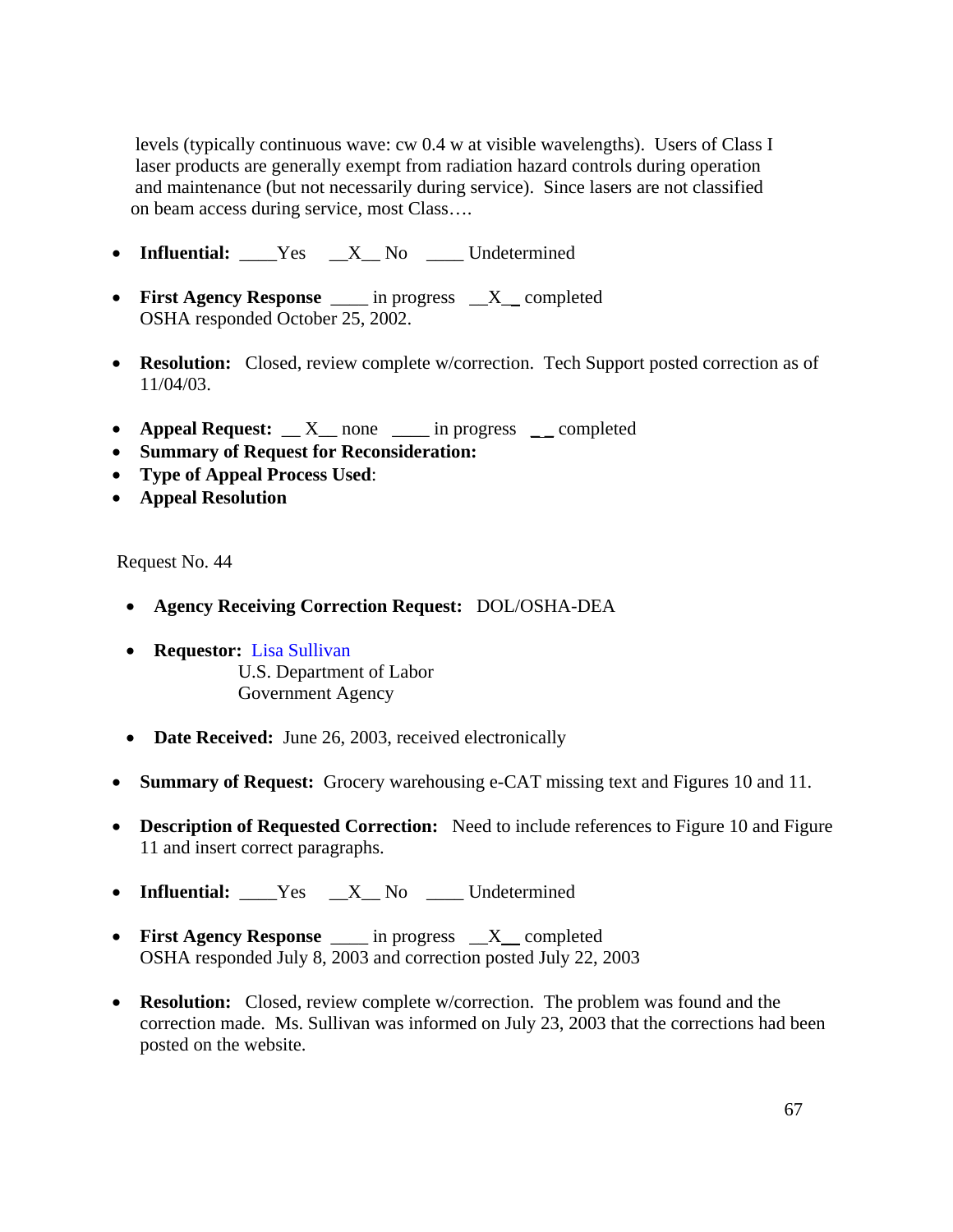- **Appeal Request:**  $X$  none \_\_\_\_ in progress \_\_ completed
- **Summary of Request for Reconsideration:**
- **Type of Appeal Process Used**:
- **Appeal Resolution**

Request No. 42

- **Agency Receiving Correction Request:** DOL/OSHA-DEA
- **Requestor:** Nancy Thorne American Heart Association Public Interest Group
- **Date Received:** May 2, 2003, received electronically
- **Summary of Request:** Inclusion of AMA in Guidelines for First Aid Programs CPL 2-2.53): Paragraph A-4
- **Description of Requested Correction:** Add following paragraph: "The American Heart Association Heartsaver First Aid Course provides training in basic first aid procedures, with the opportunity for training in adult CPR and the use of automated external defibrillators (AEDs). The American Heart Association offers standard and advanced first aid courses throughout the United States via their Training Centers. After completion of the course and successful passing of the written and practical tests, trainees receive a certification card in either first aid, first aid with cardiopulmonary resuscitation (CPR) or first aid with CPR and AED."
- **Influential:** Yes  $X_N$  No  $Y_N$  Undetermined
- **First Agency Response** \_\_\_\_ in progress \_\_X\_\_ completed OSHA responded May 02, 2003
- **Resolution:** Closed, review complete w/correction. Paragraph posted on the OSHA website as requested on May 22, 2003.
- **Appeal Request:**  $X$  none \_\_\_\_ in progress \_\_ completed
- **Summary of Request for Reconsideration:**
- **Type of Appeal Process Used**:
- **Appeal Resolution**

Request No. 50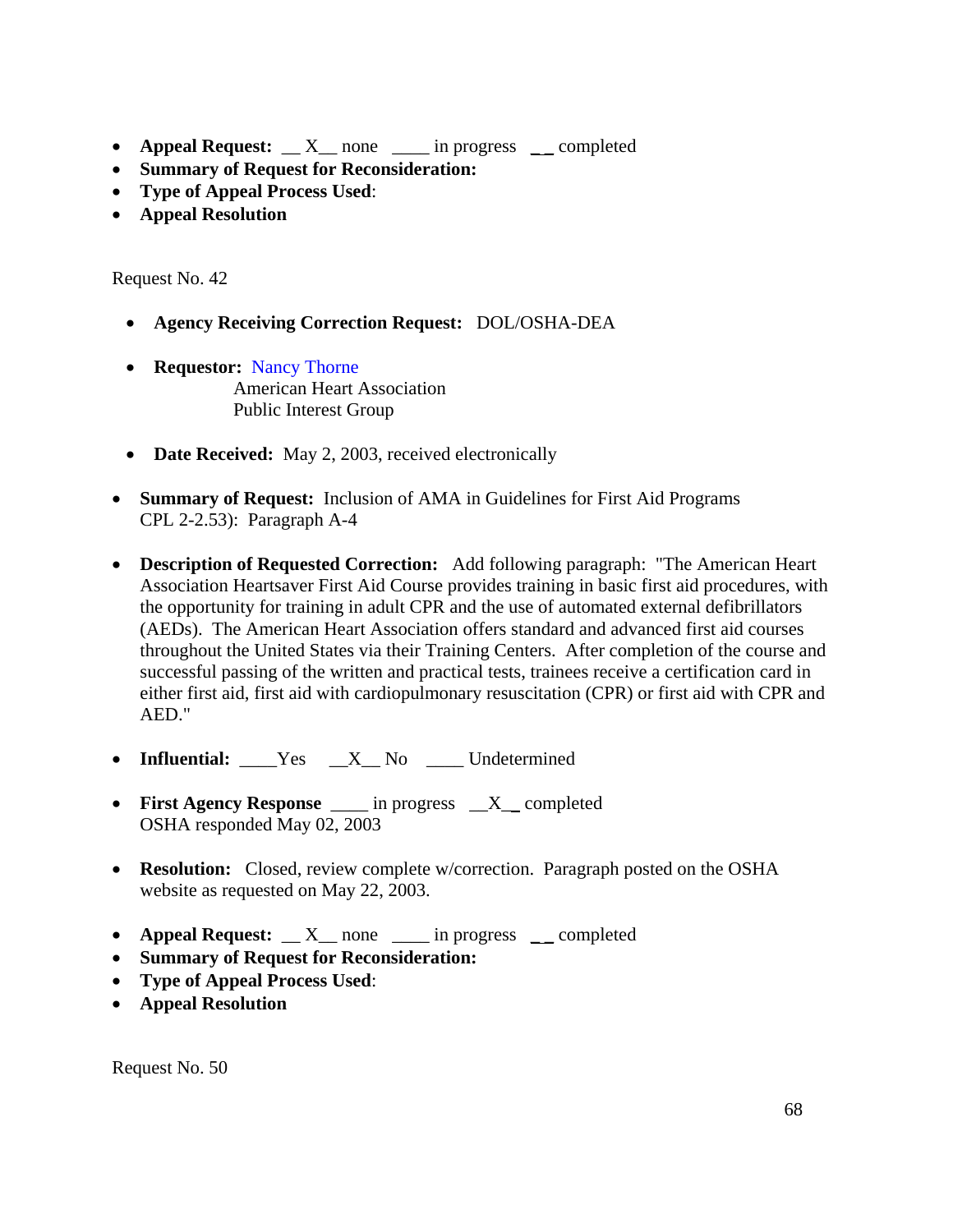- **Agency Receiving Correction Request:** DOL/OSHA-DEA
- **Requestor:** Robert Pike Liquid Container/Plaxicon Company
- **Date Received:** August 20, 2003, received electronically
- **Summary of Request:** Correct inspection information regarding ownership as it reflects badly on current owner, Liquid Container
- **Description of Requested Correction:** Wants information removed as it pertains to an establishment purchased by the complainant 3 years after the inspection and citations were issued to the former owner.
- **Influential:** Yes  $X$  No Undetermined
- **First Agency Response** in progress X completed OSHA initially responded October 10, 2003 denying correction and decision Emailed to Mr. Pike on October 14, 2002.
- **Resolution:** Email message stated: "The OSHA database's Establishment Search function is designed to present the history of OSHA activity at a specific worksite, not the history of a specific employer. There is no information in the database that would indicate the owner of the establishment. Therefore, all inspections of Liquid Container will be displayed in response to an establishment search of that name.

 Please be assured that any subsequent OSHA actions at the site which take into account the history of violations, such as issuance of repeat or willful violations, would not be based solely on an establishment search but would take into consideration other information such as ownership.

I hope that this information serves to clarify our policy."

- **Appeal Request:** none in progress X completed Appeal received October 14, 2003 via Email OSHA responded November 6, 2003 with correction
- **Summary of Request for Reconsideration:** OSHA's own definition of "Establishment Name"...states, "Identifies the employer who was inspected", not the activity at a specific worksite. Owner at time of inspection was U.S. Container Corporation and not Liquid Container.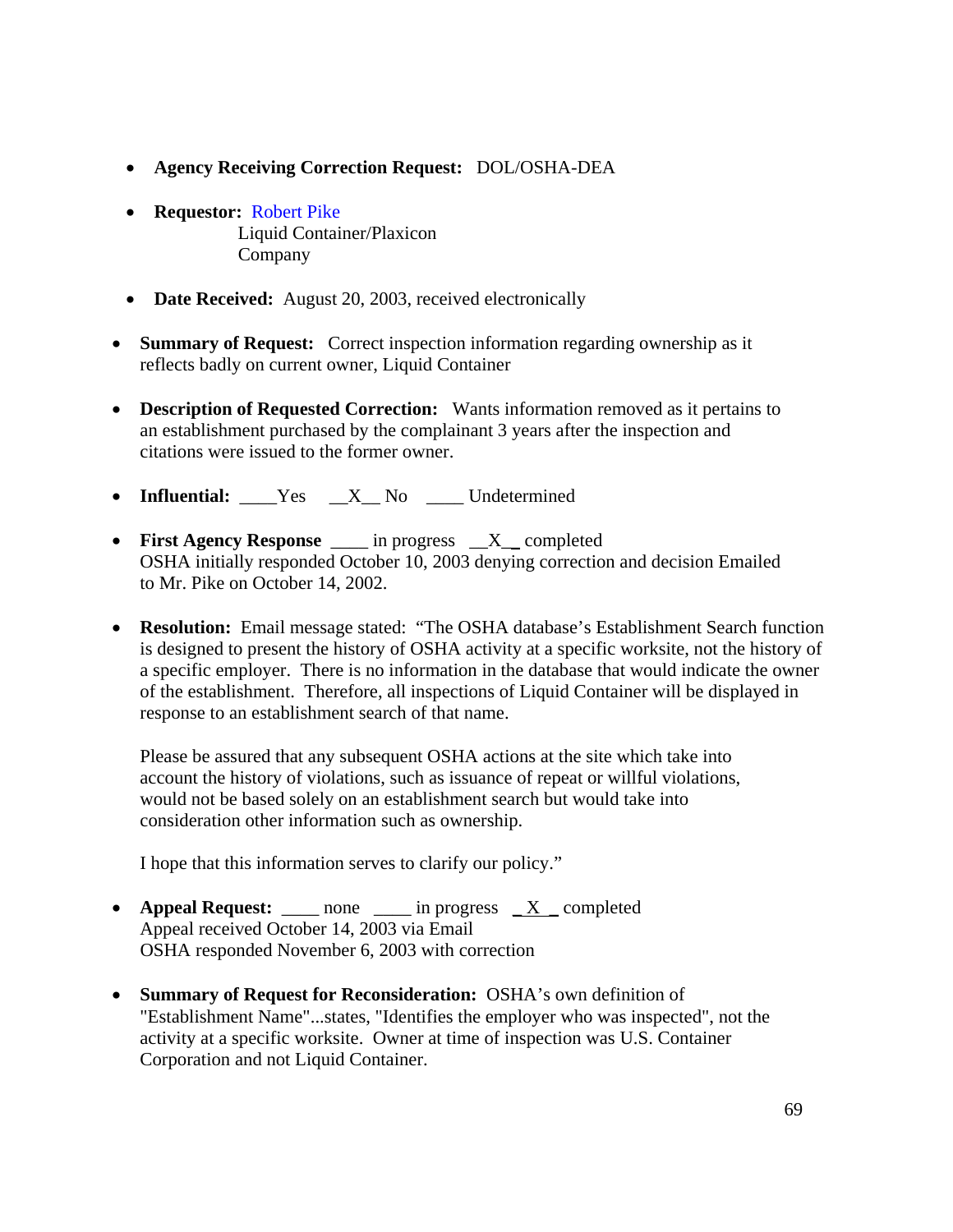- **Type of Appeal Process Used**: Senior official review
- **Appeal Resolution** Closed, appeal complete w/correction. In response to Mr. Pike's email, OSHA's data office has changed the database so that a search for "Liquid Container" will only bring up the inspections at the Fruitland Avenue address since December 1999. Currently, three inspections are shown, all in 2002 or 2003. The earlier inspections are now listed under "United States Container Corp."

#### Request No. 45

- **Agency Receiving Correction Request:** DOL/OSHA-DEA
- **Requestor:** Shari Van Bale American Safety Training, Inc. Corporation
- **Date Received:** July 1, 2003, received electronically
- **Summary of Request:** Missing Table O-12
- **Description of Requested Correction:** Upon reviewing the subject standards, I noted a reference to a Table O-12 in 1910.219(e)(1)(i) and 1910.219(o)(5)(ii), and 1926.307(e)(1)(i) and 1926.307(o)(5)(ii). However, I cannot find Table O-12 anywhere in 1910 or 1926. 1910, Subpart O, has a Table O-11, but none higher (Figures O-1 through O-38 do not relate to the topic). 1926, Subpart I, has no tables at all (Figures I-1 to I-12 do not relate to the topic), and 1926, Subpart O "Motor Vehicles, Mechanized Equipment, and Marine Operations" not only does not relate to the topic but has neither Tables or Figures. The same error has existed in past years. Can we get it corrected?
- **Influential:** Yes  $X_N$  No <u>Luidetermined</u>
- **First Agency Response** \_\_\_\_ in progress \_\_X\_\_ completed OSHA responded November 13, 2003.
- **Resolution:** Open, under request review. OSHA will be issuing a technical amendment to §§1910.219 and 1926.307 to correct those errors.
- **Appeal Request:**  $X$  none <u>\_\_\_\_</u> in progress \_\_completed
- **Summary of Request for Reconsideration:**
- **Type of Appeal Process Used**:
- **Appeal Resolution**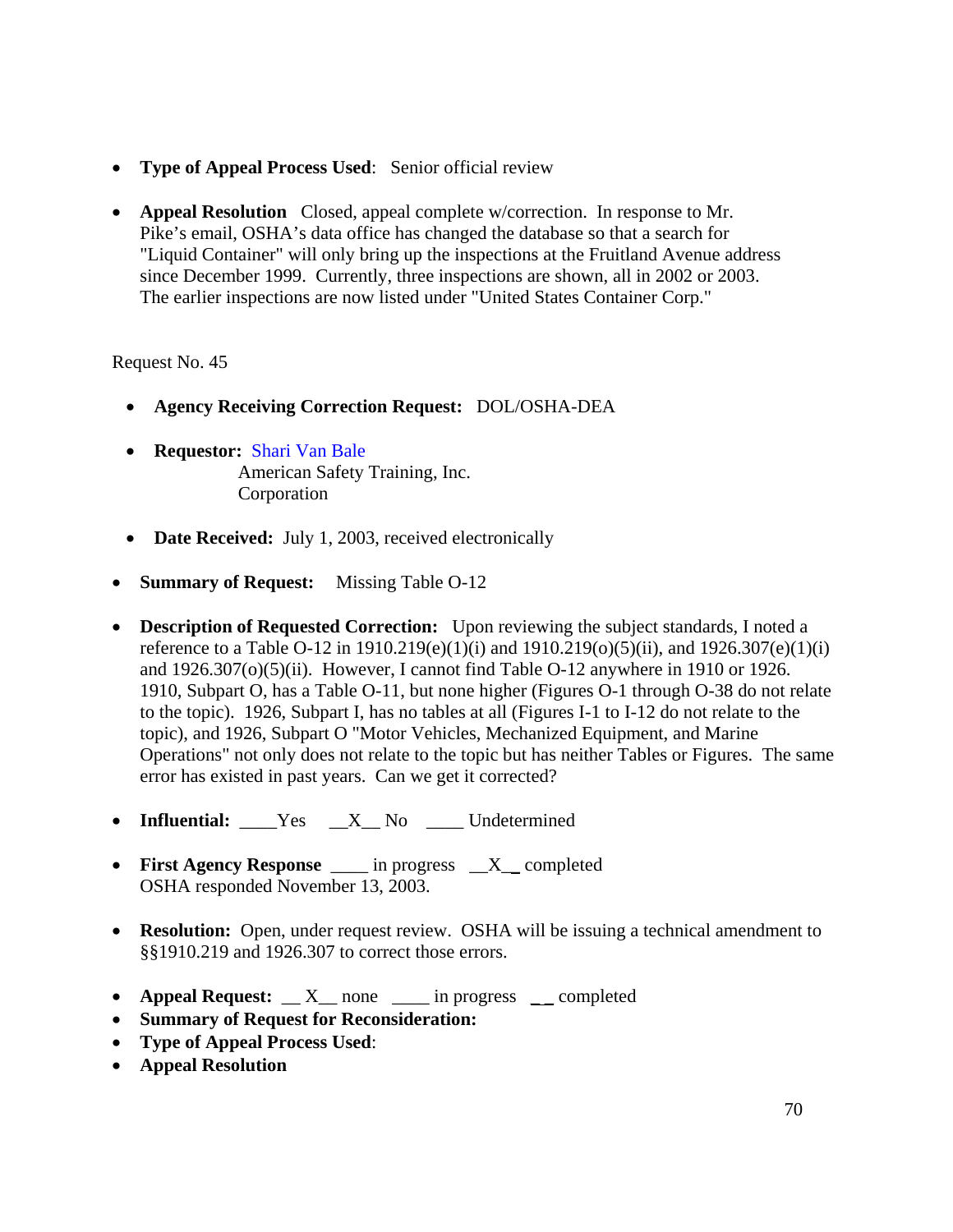Request No. 65

- **Agency Receiving Correction Request:** DOL/OSHA-DEA
- **Requestor:** G. Woodson J.J. Keller & Associates, Inc. Corporation
- **Date Received:** August 21, 2003, received electronically
- **Summary of Request:** Critique of OSHA 3115 Handbook (Underground Construction)
- **Description of Requested Correction:** Wants proofreading corrections made
- **Influential:** Yes X No Undetermined
- **First Agency Response** \_\_\_\_ in progress \_\_X\_\_ completed OSHA responded October 21, 2003
- **Resolution:** Closed, review complete w/correction. The correspondent was informed via Email dated 10/21/2003 that "…this publication has been updated and is scheduled for archiving within the next few days. The hard copy version of this 1996 publication was correct. The 2003 hard copy version has been available since August, 25, 2003 from the OSHA publications center at 202-693-1888." The 2003 electronic copy appeared on the OSHA Internet site as of 11/01/2003.
- **Appeal Request:**  $X$  none <u>cancel</u> in progress success completed
- **Summary of Request for Reconsideration:**
- **Type of Appeal Process Used**:
- **Appeal Resolution**

Request No. 40

- **Agency Receiving Correction Request:** DOL/OSHA-DEA
- **Requestor:** Kelly Lorenz NEXTTEQ, LLC Corporation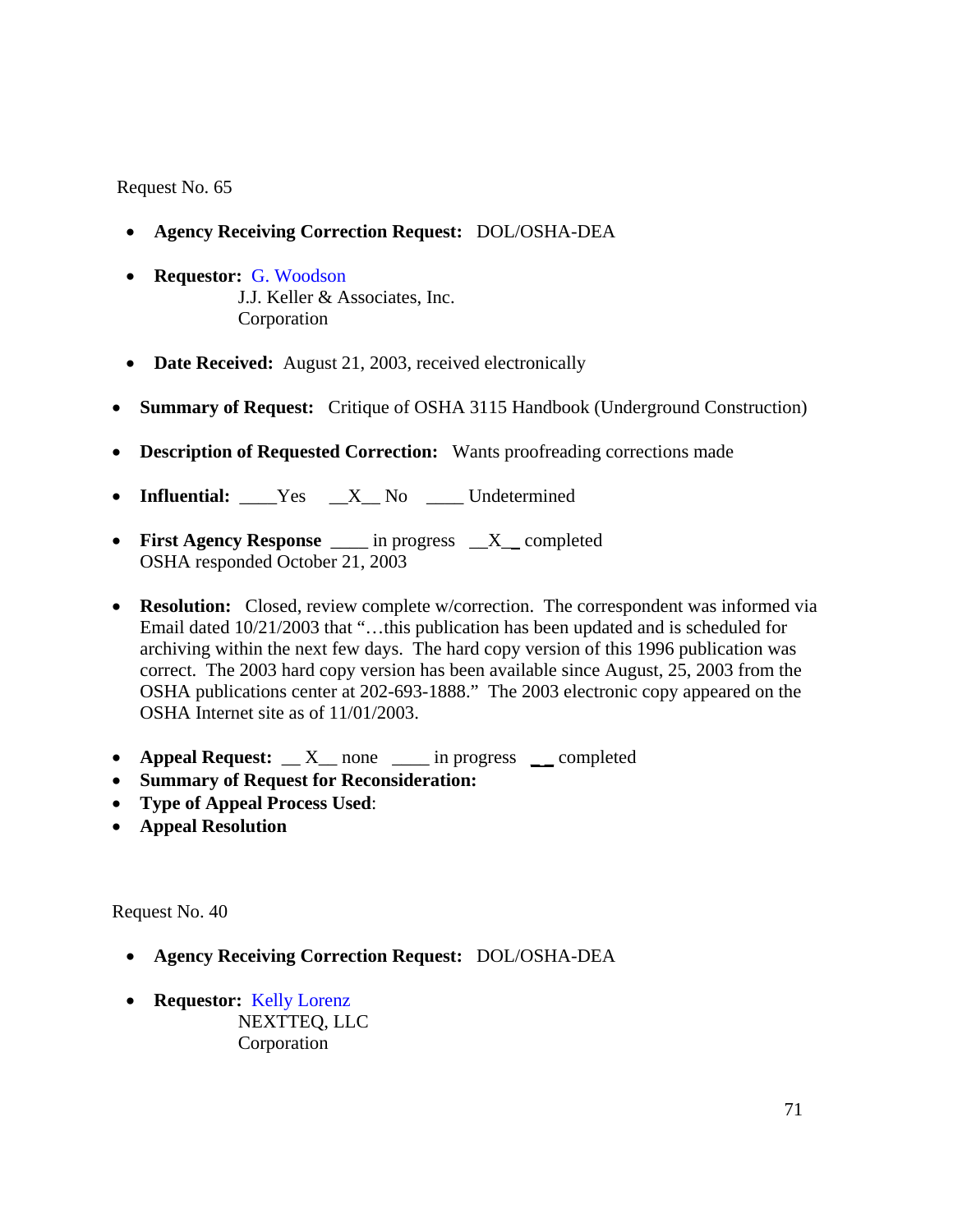- **Date Received:** March 6, 2003, received electronically
- **Summary of Request:** OSHA Technical Manual Correction
- **Description of Requested Correction:** The manual at link www.osha.gov/dts/osta/otm/otm\_ii/otm\_ii\_1.html refers to the Sensidyne-Gastec Model 800 Part No. 7010657 (piston). Sensidyne no longer holds the rights to distribute Gastec products. NEXTTEQ, LLC is now the exclusive U.S. master wholesale distributor. Additionally, the pump has been updated and has a new part number and name.
- **Influential:** Yes X No Undetermined
- **First Agency Response** \_\_\_\_ in progress \_\_X\_\_ completed OSHA responded May 6, 2003
- **Resolution:** Closed, review complete w/correction. Contacted company in Japan on a couple of the verbiage issues and on 05/06/03 OSHA posted the following changes:

 From: " SENSIDYNE-GASTEC, MODEL 800, PART NO. 7010657-1 (PISTON). This pump can be checked for leaks as mentioned for the Kitagawa pump; however, the handle should be released after 1 minute, and should return to within 6-mm or less of resting or fully closed position. Periodic relubrication of the pump head, the piston gasket, and the piston check valve is needed and is use-dependent."

 To: "NEXTTEQ, LLC (GASTEC MODEL GV-100 PISTON SAMPLING PUMP). When checking the pump for leaks, first confirm that the inlet clamping nut is firmly tightened. Next, push the pump handle fully in and align the guide marks on the pump shaft and handle. Then insert a fresh unbroken tube into the rubber inlet of the pump. Pull out the handle fully until it is locked, and wait 1 minute. Unlock the handle (by turning it more than 1/4 turn) and guide it back gradually applying a little force. Otherwise, the handle will spring back due to the vacuum in the cylinder and may damage the internal parts. Confirm the handle returns to the initial position and the guideline on the pump shaft is not seen. If this is not confirmed, follow the maintenance procedures explained in the operations manual for the Model GV-100 pump, or contact your Nextteq representative for maintenance assistance. The maintenance procedures involve leak checks on the inlet clamping nut and rubber inlet, and performing pump cylinder lubrication. Nextteq is Gastec's exclusive U.S. master wholesale distributor. The Gastec Corporation manufactures Gastec tubes and pumps."

- **Appeal Request:**  $X$  none <u>\_\_\_\_</u> in progress \_\_\_ completed
- **Summary of Request for Reconsideration:**
- **Type of Appeal Process Used**: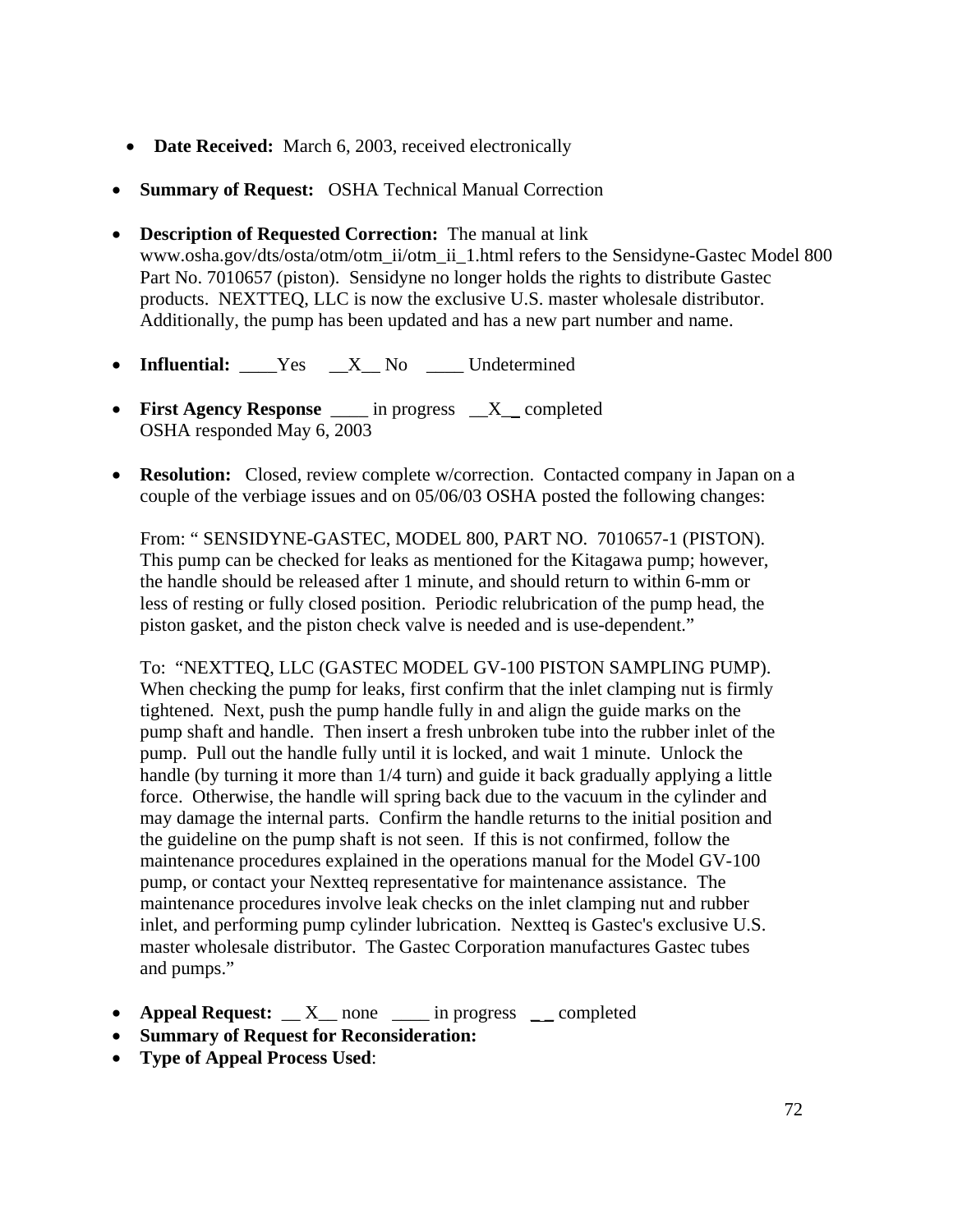#### • **Appeal Resolution**

Request No. 47

- **Agency Receiving Correction Request:** DOL/OSHA-DEA
- **Requestor:** Robert M. Castellan, MPH NIOSH Federal Agency
- **Date Received:** July 1, 2003, received electronically
- **Summary of Request:** Possible Error in Summary Table of Beryllium Exposure
- **Description of Requested Correction:** Error in summary table of beryllium exposure limits (<http://www.osha.gov/SLTC/beryllium/index.html>): according to Table Z-2 ([http://www.osha.gov/pls/oshaweb/owadisp.show\\_document?p\\_table=STANDARDS&p\\_id=](http://www.osha.gov/pls/oshaweb/owadisp.show_document?p_table=STANDARDS&p_id=9993) [9993](http://www.osha.gov/pls/oshaweb/owadisp.show_document?p_table=STANDARDS&p_id=9993) ), "30-minute" modifier should be mentioned in conjunction with peak exposure limit for beryllium, not with ceiling limit for beryllium. Same "30 minute" modifier is similarly applied erroneously to the ceiling limit on following page [http://www.osha.gov/dts/chemicalsampling/data/CH\\_220600.html.](http://www.osha.gov/dts/chemicalsampling/data/CH_220600.html)

 Similarly, "30-minute" modifier is applied erroneously to ceiling limit and not to peak exposure limit on following page: [http://www.osha.gov/dts/hib/hib\\_data/hib19990902.html.](http://www.osha.gov/dts/hib/hib_data/hib19990902.html)

- Influential: Yes X No Undetermined
- **First Agency Response** \_\_\_\_ in progress \_\_X\_\_ completed OSHA responded October 9, 2003
- **Resolution:** Closed, review complete, no correction. OSHA E-mailed Castellan that there is no error and that OSHA's explanation of ceiling values and peak values is more clearly described in 1910.1000 under paragraph (b)(2).
- **Appeal Request:**  $X$  none <u>\_\_\_\_</u> in progress \_\_ completed
- **Summary of Request for Reconsideration:**
- **Type of Appeal Process Used**:
- **Appeal Resolution**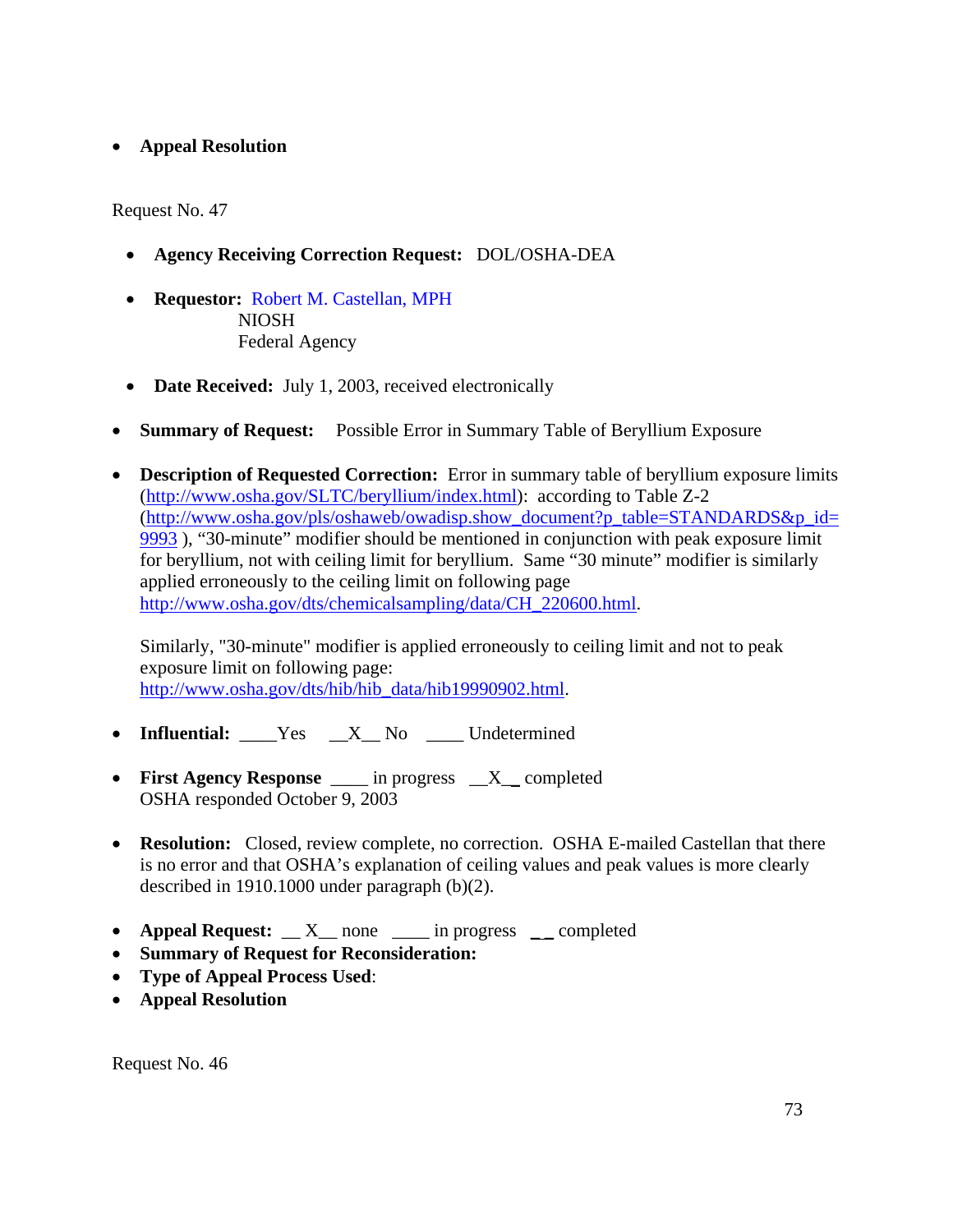- **Agency Receiving Correction Request:** DOL/OSHA-DEA
- **Requestor:** Sierra Spruce, RDH Hawaii Dental Hygienists' Association Trade Association
- **Date Received:** August 20, 2003, received electronically
- **Summary of Request:** Incorrect Name for American Dental Hygienists'Association
- **Description of Requested Correction:** "American Dental Hygiene Association." is incorrect and should read, "The American Dental Hygienists' Association."
- **Influential:** Yes  $X_N$  No  $Y_N$  Undetermined
- **First Agency Response** \_\_\_\_ in progress \_\_X\_\_ completed OSHA responded September 9, 2003
- **Resolution:** Closed, review complete w/correction. Correction posted on website on 08/21/03.
- **Appeal Request:**  $X$  none <u>can in progress</u>  $\overline{a}$  completed
- **Summary of Request for Reconsideration:**
- **Type of Appeal Process Used**:
- **Appeal Resolution**

- **Agency Receiving Correction Request:** DOL/OSHA-DEA
- **Requestor:** Kurt Southerland, CSP Motorola/Senior Safety Engineer Corporation
- **Date Received:** August 21, 2003, received electronically
- **Summary of Request:** Incorrect SIC Code
- **Description of Requested Correction:** Motorola Fort Worth Complex has the wrong SIC Code on the VPP charts located on<http://www.osh.gov/dcsp/vpp/index.html>. Both charts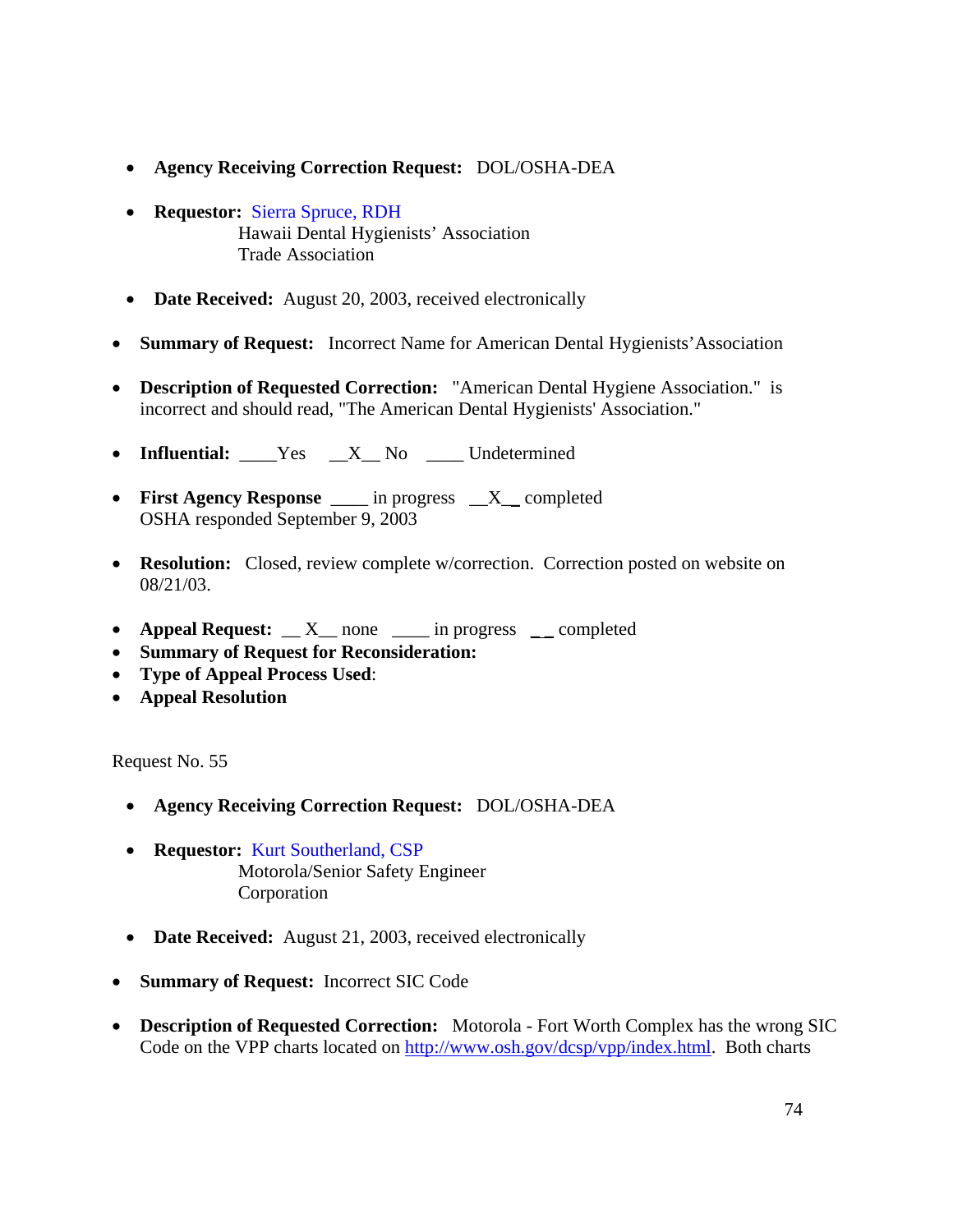have our SIC code as 2869 which is incorrect. The correct SIC code is 3663. Please correct or advise whom to contact concerning this error.

- **Influential:** Yes  $X_N$  No  $Y_N$  Undetermined
- **First Agency Response** \_\_\_\_ in progress \_\_X\_\_ completed OSHA responded September 19, 2003
- **Resolution:** Closed, review complete w/correction. OSHA Fed/State Ops authorized the correction, which was made in the latest monthly VPP stats for August which were posted on the OSHA website as of 09/19/2003. (Only the current month's VPP stats are posted online.)
- **Appeal Request:**  $X$  none \_\_\_\_ in progress \_\_ completed
- **Summary of Request for Reconsideration:**
- **Type of Appeal Process Used**:
- **Appeal Resolution**

- **Agency Receiving Correction Request:** DOL/OSHA-DEA
- **Requestor:** Stephen Kugelmann United Space Alliance Corporation
- **Date Received:** August 20, 2003, received electronically
- **Summary of Request:** OSHA 1910.145 Specifications for accident prevention signs and tags, sites American National Standard Z53.1-1967. The present version of the ANSI specification is Z53.1-1998. Is it implied that the latest version should be adhered to when new designs are in process?
- **Description of Requested Correction:** Wants updates, which OSHA will provide as soon as FEDERAL REGISTER publication and process of changing regulations is completed.
- **Influential:** Yes  $X_N$  No  $Y_N$  Undetermined
- **First Agency Response** \_\_\_\_ in progress \_\_X\_\_ completed OSHA responded November 13, 2003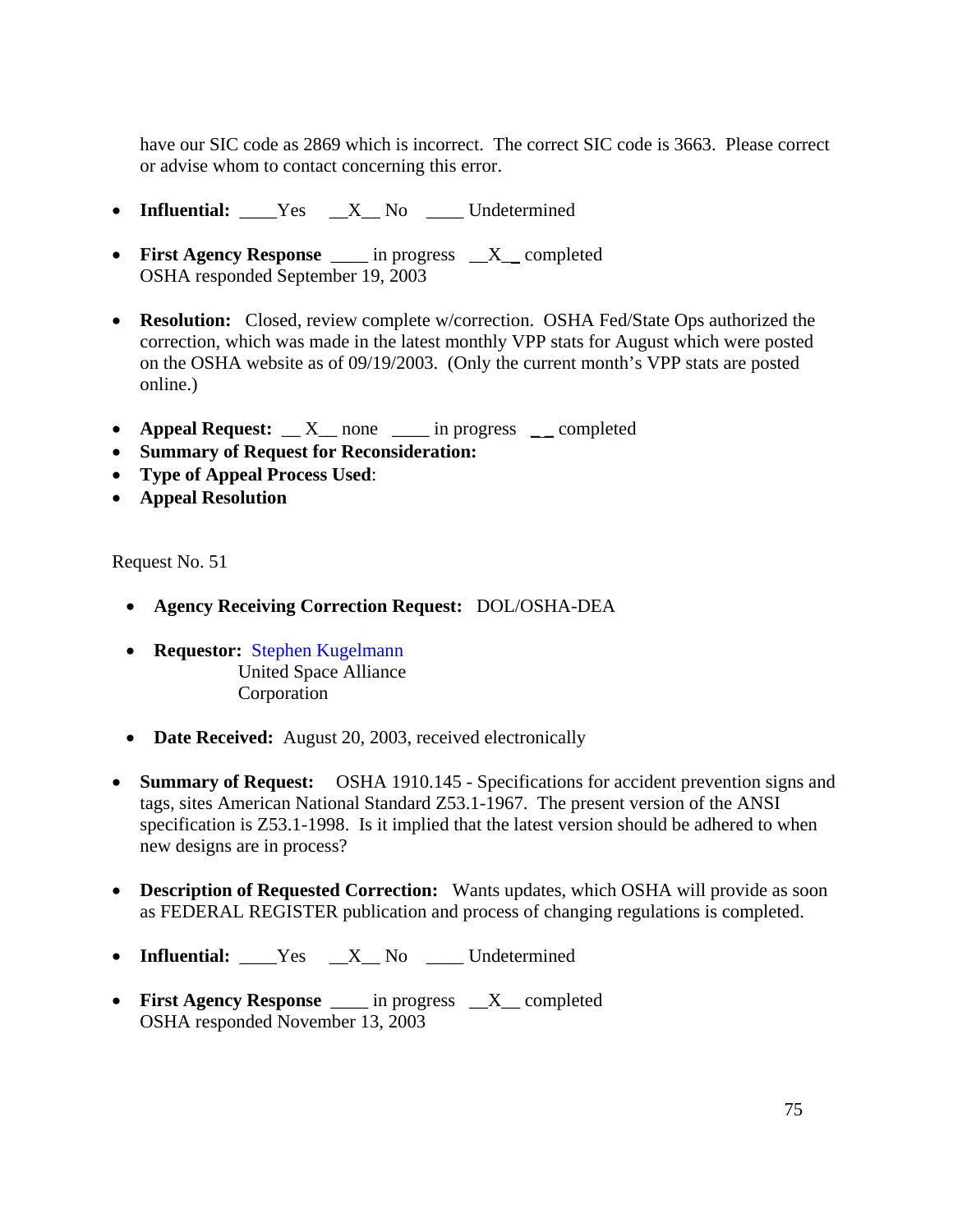- **Resolution:** Correspondent informed via Email that updates are scheduled, but will be take time as must be published in FEDERAL REGISTER. He was given a contact name and number for further updating information.
- **Appeal Request:**  $X$  none <u>can in progress</u> completed
- **Summary of Request for Reconsideration:**
- **Type of Appeal Process Used**:
- **Appeal Resolution**

Request No. 25

- **Agency Receiving Correction Request**] DOL/MSHA
- **Requestor** : Larry Randlet a private citizen who was looking at DOL/MSHA's statistics

• **Date Received**: November 18, 2002 by email to Jay Mattos, MSHA's Info. Quality POC

• **Summary of Request**: An error in the Number of Surface Coal Empl. Historical Statistics 1931 - 2001

- **Description of Requested Correction:** Same as above
- **Influential:** Yes \_X\_No Undetermined the agency feels a
- **First Agency Response**: in progress X completed
- **Resolution:** Correction made
- **Appeal Request**: X none in progress completed in by the appropriate
- **Summary of Request for Reconsideration**:
- **Type of Appeal Process Used**:
- **Appeal Resolution**:

- **Agency Receiving Correction Request:** DOL/MSHA
- **Requestor**: Mr. Glen Wyman Sasol Southwest Energy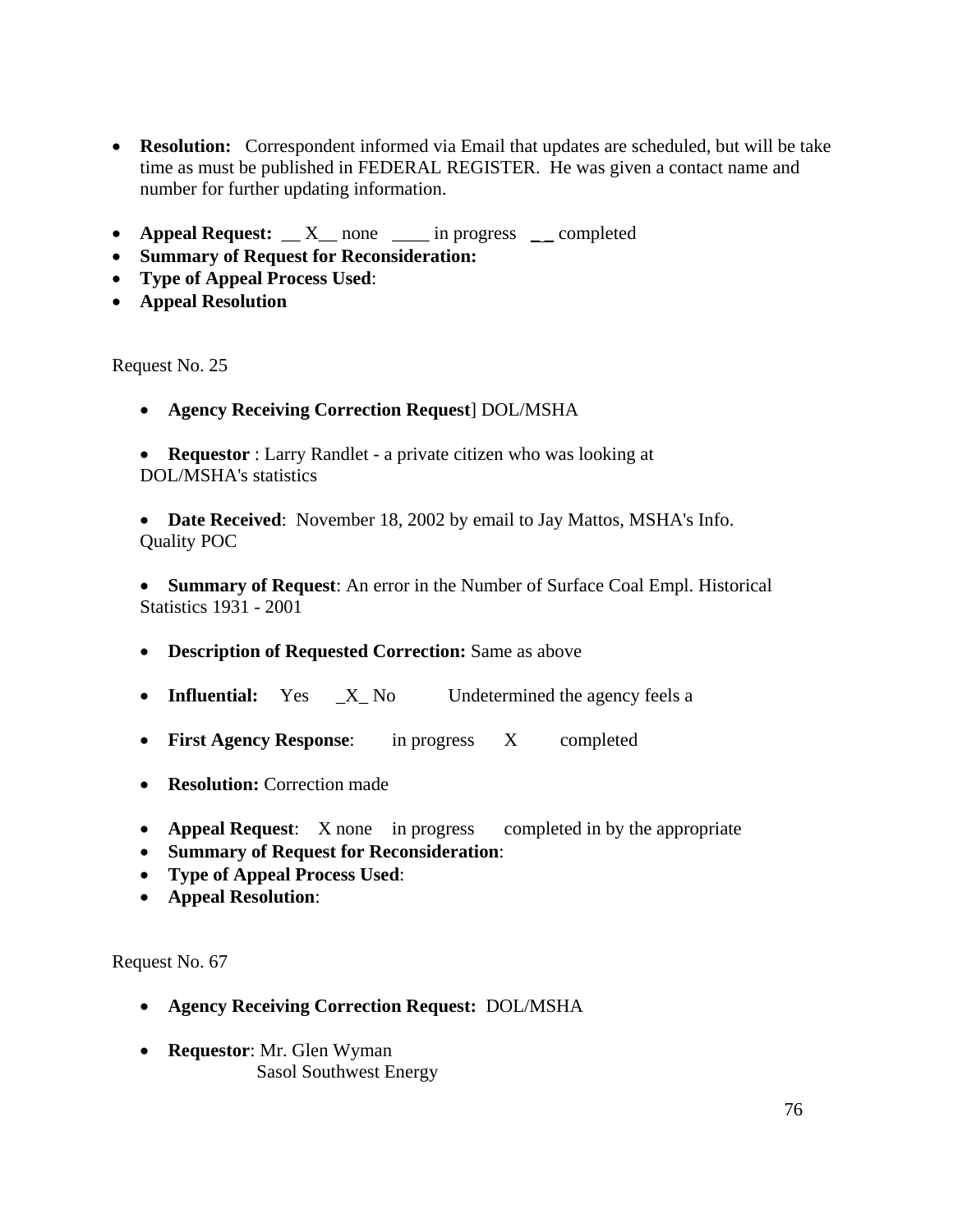- **Date Received**: Received September 12, 2003 by email to Jay Mattos, MSHA's Info. Quality POC
- **Summary of Request:** Mr. Wymen stated, "While reviewing the data for our citation history I saw the information for 1998 is incorrect. All citations for that year have been duplicated resulting in information suggesting we had twice as many citations in 1998 as actually occurred. If you could please help me correct this matter I would appreciate it."
- **Description of Requested Correction:** Same as above
- **Influential:** Yes X- No Undetermined
- **First Agency Response:** in progress X- completed
- **Resolution:** Computer system bug was corrected
- **Appeal Request**: X none in progress completed
- **Summary of Request for Reconsideration:**
- **Type of Appeal Process Used**:
- **Appeal Resolution**:

**Agency Receiving Correction Request:** U.S. Department of Labor – Veterans' Employment and Training Service

• **Requestor:** Teresa Maher, CSS

 Electronics Technicians Association, Intl Training academy that certifies individuals to work in the electronic industry

• **Date Received**: February 5, 2003 10:31 AM via E-mail

#### • **Summary of Request**:

Change of Address on our web page: Under the job description of Radiotelephone Operator we would like to have our 800-288-3824 number listed and the address is a location that we were at four years ago.

**Description of Requested Correction:** The correct address should be:

**Electronics Technicians Association, Intl 5 Depot Street**  Greencastle, IN 46135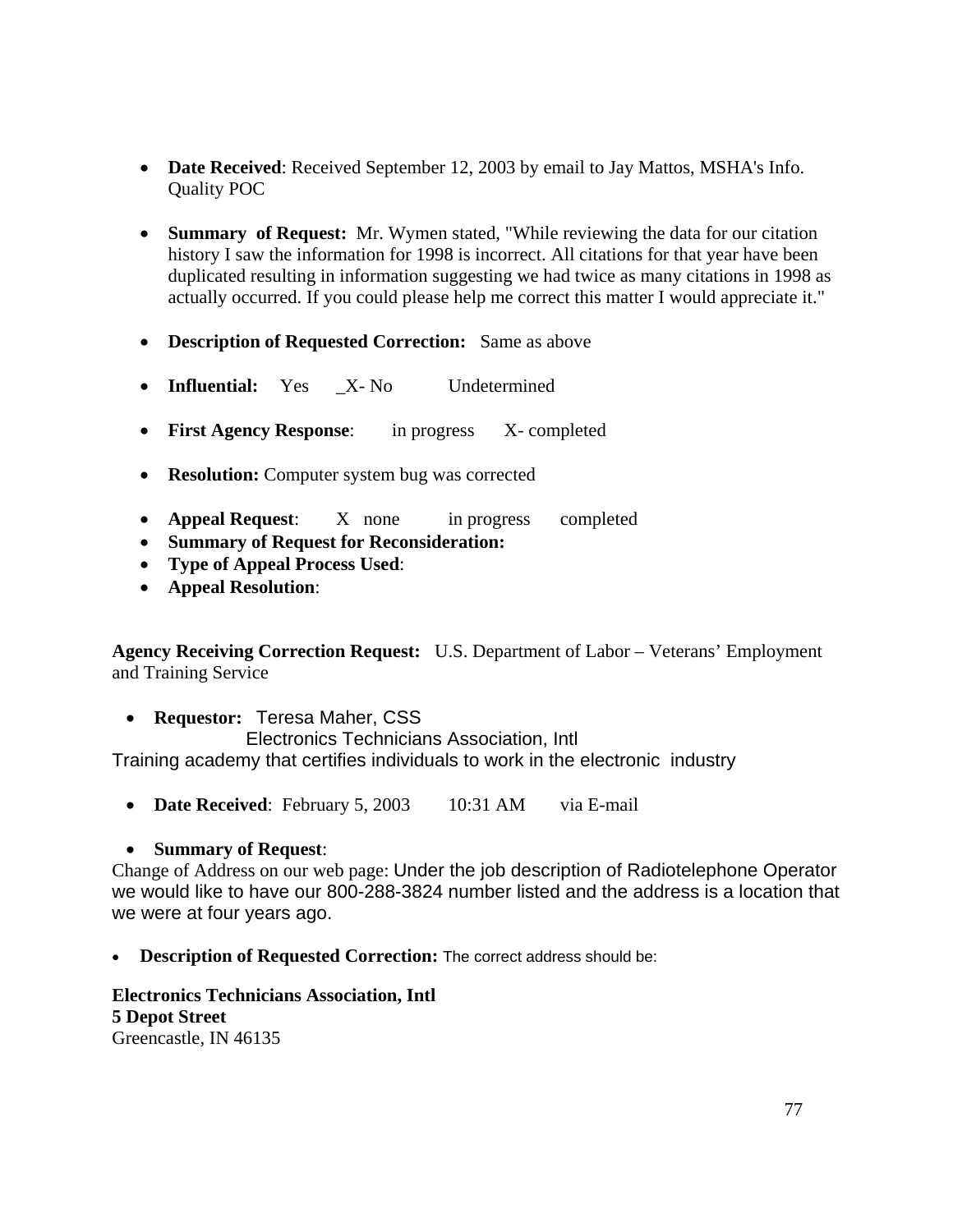**Influential:** \_\_\_Yes \_\_X\_\_No

First Agency Response: \_\_\_\_ in progress \_\_X\_\_ completed : Final Response: April 4, 2003

**Resolution:** Eliminated page which contained incorrect address. Provided link to new, alternative and consolidated website:

It was determined that we would eliminate redundancy and, more importantly, provide more efficient, current and effective assistance to the veterans, transitioning service members and training providers we serve and with whom we partner, by simply providing a link to Department of Defense sites such as the Department of the Army's "COOL" site at [www.armyeducation.army.mil/cool/](http://www.armyeducation.army.mil/cool/).

**Appeal Request:** \_\_**X**\_\_ none \_\_\_\_ in progress \_\_\_\_ completed **Summary of Request for Reconsideration: Type of Appeal Process Used: Appeal Resolution:**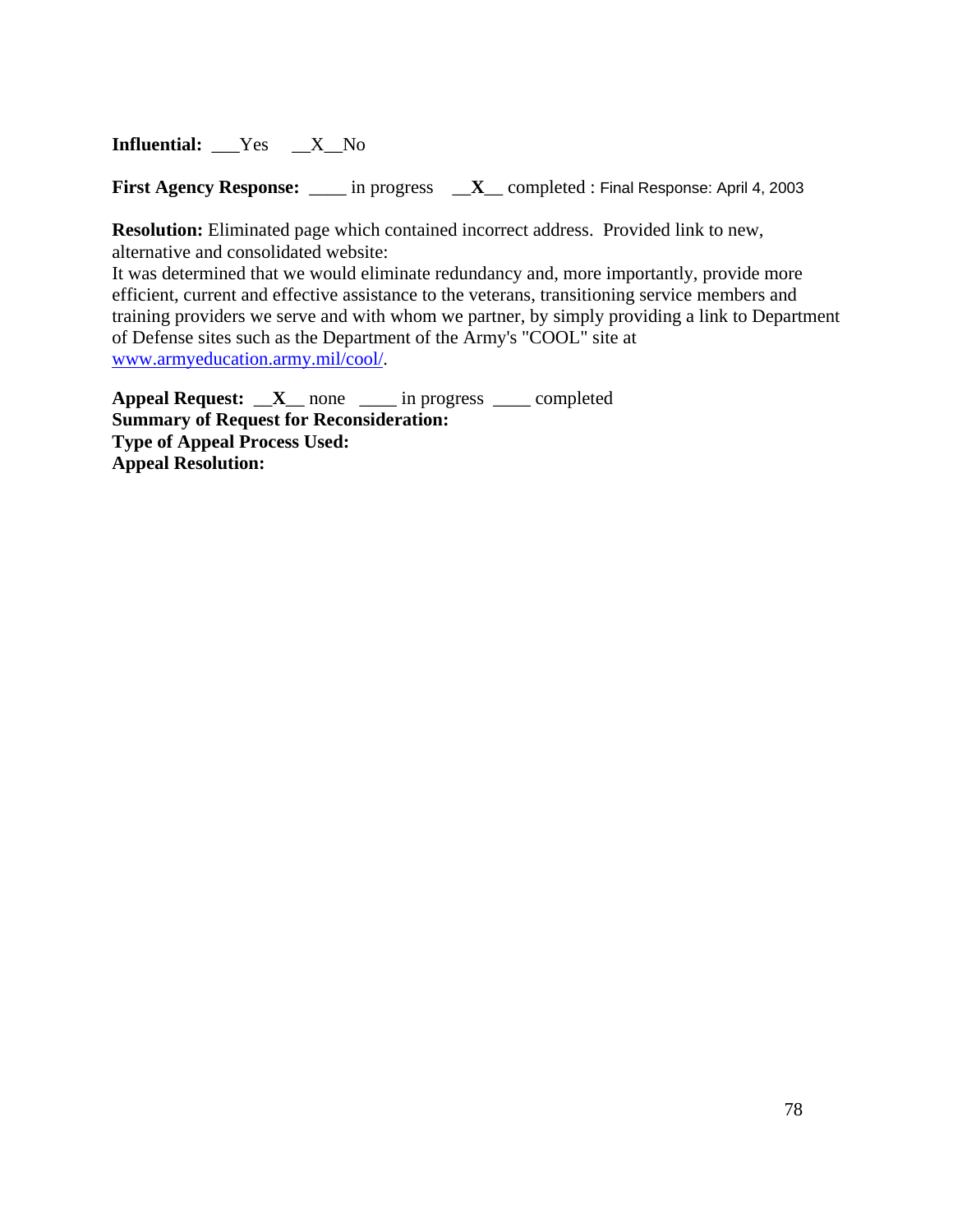# **9 Transportation**

### *Year-End Information Quality Report*

Requests for Correction Received FY2003 U.S. Department of Transportation October 1, 2002 – September 30, 2003

| <b>Agency Name</b>                             | Number of Requests Received | Number Designated as Influential |  |
|------------------------------------------------|-----------------------------|----------------------------------|--|
|                                                |                             |                                  |  |
| Office of the Secretary                        |                             |                                  |  |
| <b>Bureau of Transportation Statistics</b>     |                             |                                  |  |
| <b>Federal Aviation Administration</b>         |                             |                                  |  |
| Federal Highway Administration                 |                             |                                  |  |
| Federal Motor Carrier Safety Administration    | 87                          |                                  |  |
| <b>Federal Railroad Administration</b>         |                             |                                  |  |
| <b>Federal Transit Administration</b>          |                             |                                  |  |
| <b>Maritime Administration</b>                 |                             |                                  |  |
| National Highway Traffic Safety Administration |                             |                                  |  |
| Research and Special Programs Administration   |                             |                                  |  |
| Saint Lawrence Seaway Development Corporation  |                             |                                  |  |

| <b>Total</b> | <b>Total</b> |
|--------------|--------------|
| 89           |              |

#### **1. Agency Receiving Correction Request:** DOT/Federal Motor Carrier Safety Administration

- **Requestor:** Predominantly interstate motor carriers operating in the United States (A couple from private citizens.)
- **Date Received:** October 1, 2002 September 30, 2003 (DMS filings)
- **Summary of Request:** Requests for correction to a data item on an FMCSA report. These requests include corrections to crash, registration, inspection, compliance review, SafeStat, and enforcement reports. The following data correction challenges were received during the time period stated above:
	- $\blacksquare$  Crash (54)
	- Registration  $(13)$
	- Inspection  $(7)$
	- Compliance Review  $(2)$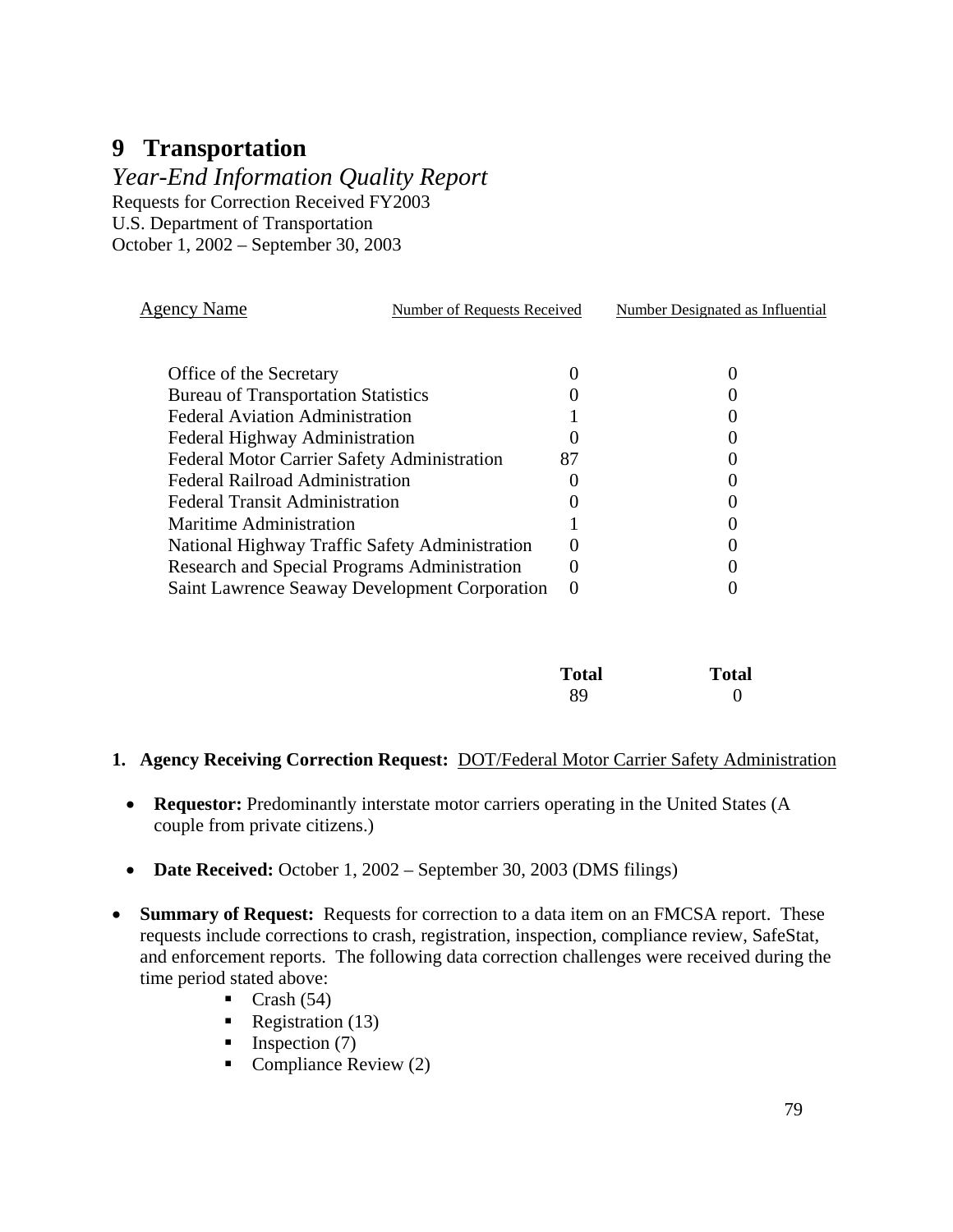- SafeStat  $(1)$
- $\blacksquare$  Enforcement Action (1)
- Data unknown or filed under wrong DMS docket (9)
- **Description of Requested Correction:** The following is an example of one of the most common requests from a carrier - to remove a crash report from their company's safety record:

"Date of accident: 9-2-02 Accident # OH002837986 Montgomery Ohio, Driver Carleen K Lantis was involved in a DOT reportable accident and incorrectly assigned to Schneider National Carriers (DOT #264184). Carleen K. Lantis has never been employed by Schneider National Carriers. Schneider National, Inc. recommends that this accident be removed from Schneider National Carriers (DOT#264184) Motor Carrier Management Information System's Carrier Profile. This driver has never been employed or leased to Schneider National Carriers Inc."

- **Influential:** Yes X No Undetermined
- **First Agency Response** \_\_\_\_ in progress  $X$  completed FMCSA responded from October 1, 2002 – September 30, 2003.
- **Resolution:** Agency responses were filed for all data correction requests. Each challenge to FMCSA data was addressed by an FMCSA staff member. Any challenge to State agencysupplied data received a response advising the requestor to contact the appropriate State agency that submitted the data report to FMCSA in order to have their data correction request reviewed. The following is an excerpt from a response letter to the carrier's request stated in the above example: "We have reviewed your request and understand your concern; however, FMCSA relies on the States to supply us with inspection and crash data. Consequently, FMCSA cannot remove any crash or inspection data unless it is first resolved by the State. Please contact the appropriate State office(s) based on the location of the crash of concern. A listing of the State contacts and phone numbers is enclosed. Once a State office makes a determination on the validity of a challenge to a safety event, FMCSA considers that decision as the final resolution of the challenge. FMCSA cannot change State records without State consent. If you contact a State office and receive no response to a request within 30 days, you may contact us and we will coordinate with the State to determine the reason for the delay."
- **Appeal Request:** <u>X</u> none \_\_\_\_ in progress \_\_ completed
- **Summary of Request for Reconsideration:** N/A
- **Type of Appeal Process Used**: N/A
- **Appeal Resolution**: N/A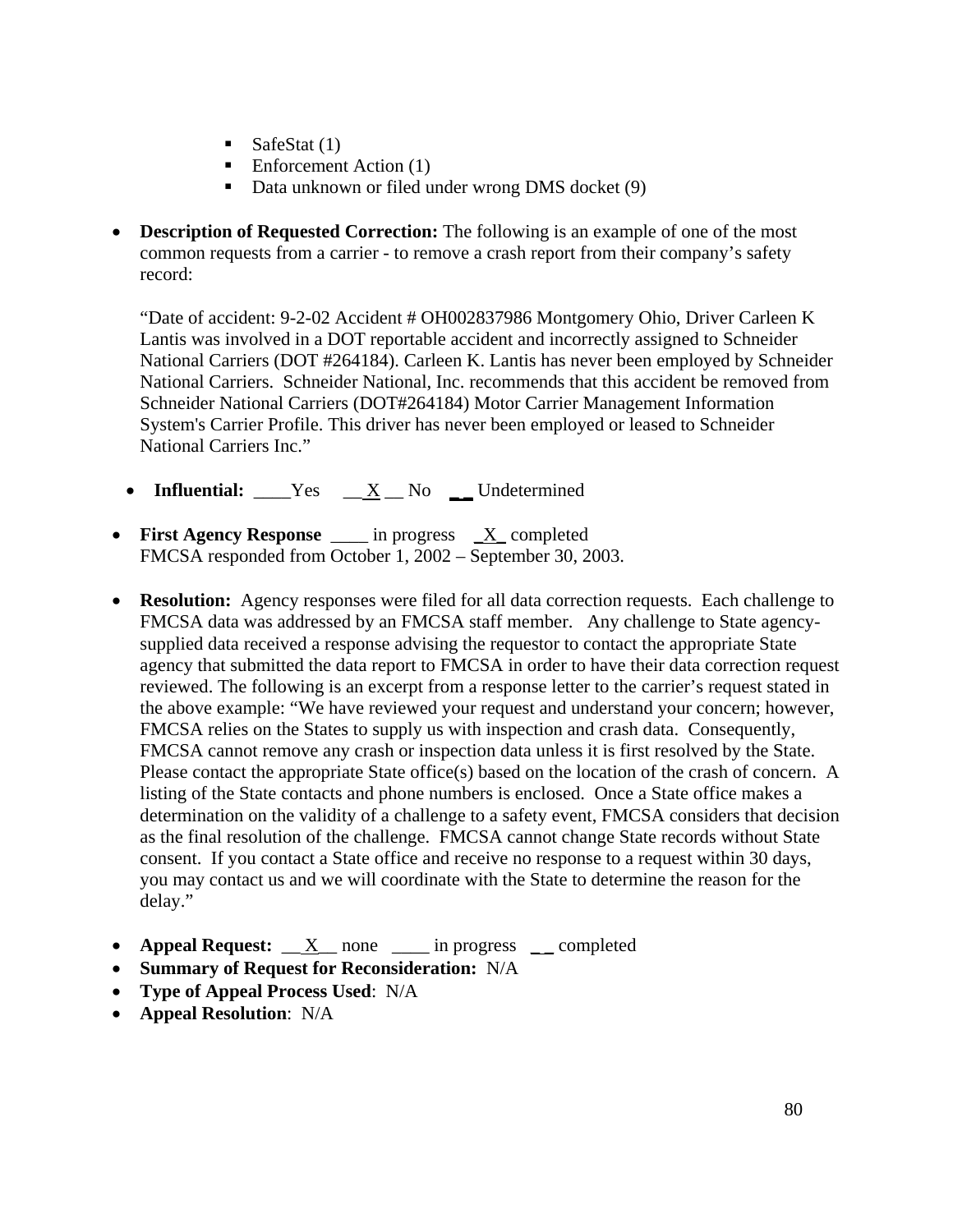#### **Agency Receiving Correction Request:** DOT/Federal Aviation Administration

**Requestor:** Samuel D. Woolsey, Former Commercial Airline Pilot, Private Citizen

**Date Received:** Date on Letterhead: January 15, 2003, Date Posted by DOT: April 15, 2003, Date Received by FAA: April 15, 2003, Received via: US Postal Service NOTE: Mr. Woolsey did not follow DOT submission requirements when he sent his original filing in January. Upon review, DOT counsel determined that the submission should be handled via Information Quality Act procedures. DOT subsequently forwarded the request for correction to FAA.

**Summary of Request:** Mr. Woolsey challenged the validity of statistical data in four studies that in part support 14 CFR Part 121. The complainant alleges: "FAA currently produces and disseminates four 'studies' produced under OAM research Task AAM-00-HRR-520 that it knows – or should know – are false and misleading in the information (including statistical) that they disseminate. Further, FAA relies on the new flawed studies – three of them statistical – in order to bolster its decades long, similarly flawed effort to justify and defend its so-called age 60 rule. The age 60 rule is a FAA regulation that forces air carrier pilots out of service on their  $60<sup>th</sup>$ birthday."

The reports in question include:

Pilot Age and Performance. An annotated bibliography (1990 – 1999), FAA Civil Aeromedical Institute OAM research task: AAM-00-A-HRR-520, updated.

Pilot Age and Accident Rates: A Re-analysis of the 1999 Chicago Tribune Report and discussion of Technical Considerations for Future Analyses, FAA Civil Aeromedical Institute OAM research task: AAM-00-A-HRR-520, updated.

An Analysis of Professional Air Transport Pilot Accident Rates by Age, FAA Civil Aeromedical Institute OAM research task: AAM-00-A-HRR-520, July 21, 2000.

Pilot Age and Accident Rates Report 4: An Analysis of Professional ATP and Commercial Pilot Accident Rates by Age, FAA Civil Aeromedical Institute OAM research task: AAM-00-A-HRR-520, September 6, 2000.

The reports are available on the Civil AeroMedicine Institute (CAMI) website. It should also be noted that six additional comments/responses were submitted that supported Mr. Woolsey's position and recommended FAA change the regulation.

**Description of Requested Correction:** The complainant requests that the FAA publicly disavow age 60 related studies including the CAMI, Golaszewski, and Hilton studies; remove CAMI reports from the website; discontinue the practice of disseminating any like studies and reports; transfer responsibility and authority for all age 60 rule determinations to the EEOC; and transfer all responsibility and authority for all statistical activities to the Director, OMB.

• **Influential:** \_\_\_\_\_Yes \_\_X\_\_ No \_\_\_\_ Undetermined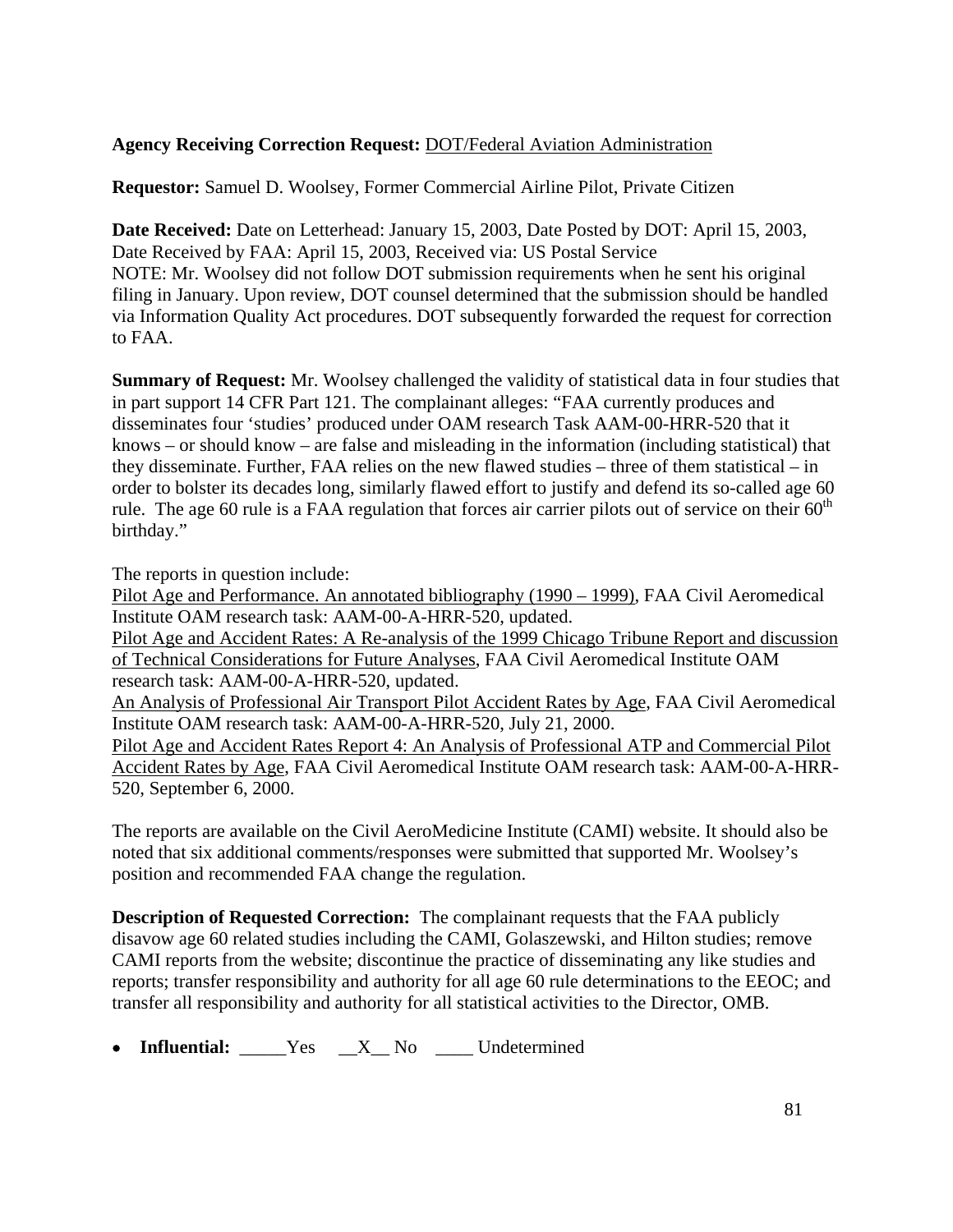- **First Agency Response:** \_\_\_\_ in progress \_\_X\_\_ completed September 9, 2003
- **Resolution:** FAA incorporated a caveat to CAMI, "reports 3 & 4 noting the potential impact arising from removal of 'ultra-safe' hours from the accident rate denominator at age 60." In the process of including the caveat, FAA "identified transcript errors in report 3 and is correcting them." The FAA does not agree with any of Mr. Woolsey's recommendations and contends "the four CAMI reports are complete, accurate within the limits of the data and methodology specified by Senate Report 106-55, and provide sufficient transparency of data and methods to allow reanalysis by qualified members of the public." Additionally, the FAA defers to the court rulings for the Golaszewski and Hilton studies in which the US Court of Appeals supported the FAA's use of the studies.
- **Appeal Request:** \_\_\_\_ none \_\_X\_\_ in progress \_\_\_\_ completed [date of response]

Initial Appeal Letter Date: Oct. 10, 2003, Date received DOT & FAA: Oct. 20, 2003 1st Amendment Letter Dt: Oct. 20, 2003, Date DOT: 10/28/2003, Dt FAA: 10/29/2003 2nd Amendment Letter Dt: Nov. 7, 2003, Date received DOT & FAA: Nov. 12, 2003

- **Summary of Request for Reconsideration:** Initial Appeal rejected the FAA response stating the wrong person replied and continues to argue validity of studies data based on his interpretation of the Data Quality Act. The first amendment to the appeal is to "update both the complaint and appeal with new evidence disclosing the FAA's inappropriate intent and reliance on these flawed studies in its regulatory activity." The second amendment to the appeal update the complaint and appeal based on an allegation that the "FAA Violates OMB Defined DQAct Standards When Denying the PPF (Professional Pilots Federation) Petition for Exemption from 14 CFR 121.383."
- **Type of Appeal Process Used:** The appeal is currently being handled by the Chief Counsel's office and it is expected to go before a senior executive review panel to include the Chief Information Officer, Associate Administrator for Regulation & Certification, Chief Counsel and others, as required.
- **Appeal Resolution:** In process.
- **2. Agency Receiving Correction Request:** DOT/Maritime Administration/Office of Port Intermodal and Environmental Activities.
- **Requestor:** Bill Acker Maritime Industry Consultant
- **Date Received:** September 23, 2003 Telephone & Fax request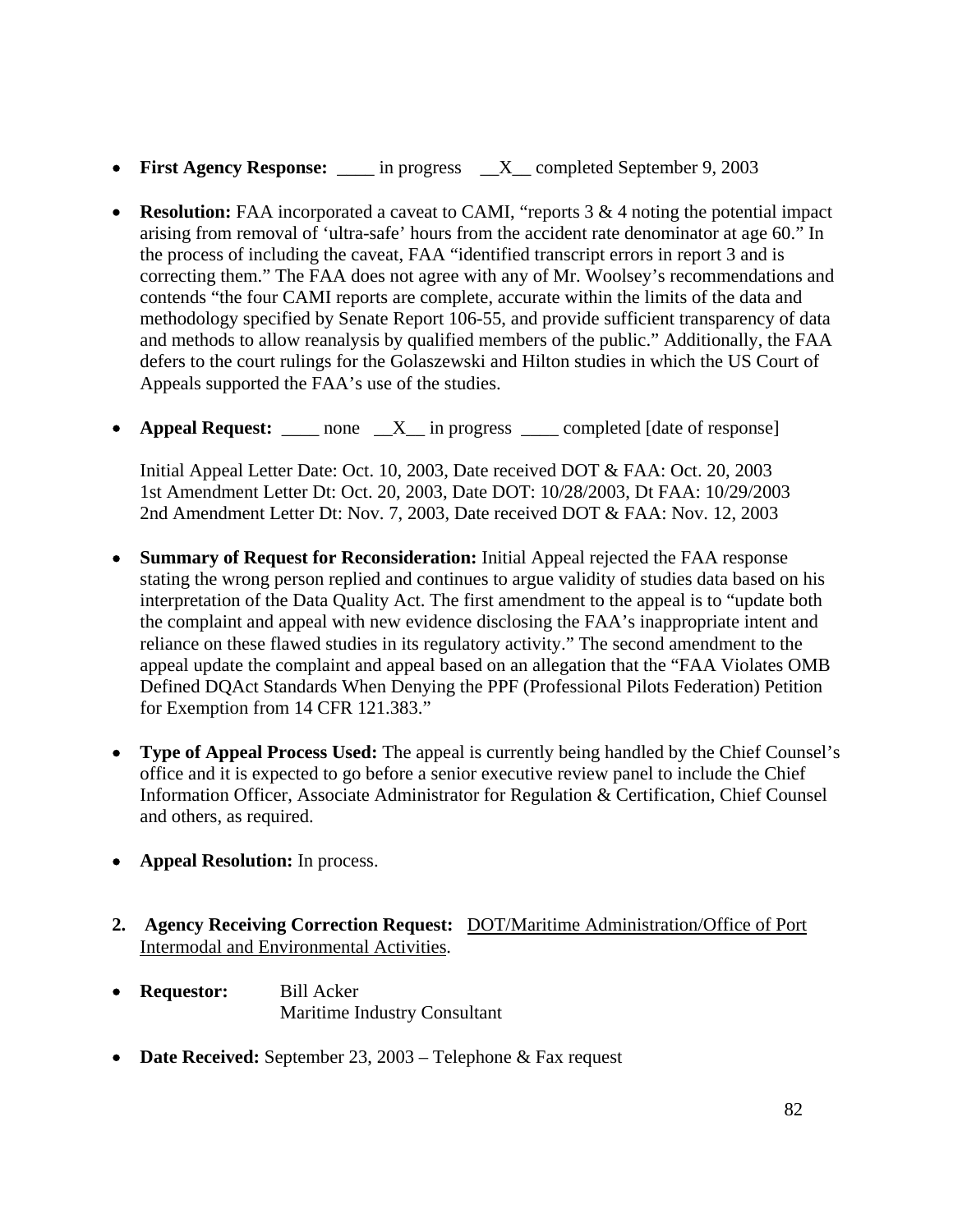- **Summary of Request:** The Inland Barge industry chart of The 1994 Environmental Advantage of Inland Barge Transportation Study on the Maritime Administration (MARAD) website showed Inland Barge with 514 miles as the number of miles one ton can be carried per gallon of fuel.
- **Description of Requested Correction:** Provide supporting documentation, remove the study from the website or change the report to agree with the petitioner study that it was 514 ton/miles per gallon of fuel.
- **Influential:** Yes  $X$  No  $\qquad$  Undetermined
- **First Agency Response:** \_\_\_\_ in progress \_\_X\_\_ completed , October 15, 2003
- **Resolution:** MARAD did not have supporting documentation for the study and decided to remove it from its website. MARAD also recognized that a more up-to-date study was needed.
- **Appeal Request:**  $X$  none \_\_\_\_ in progress \_\_\_\_ completed
- **Summary of Request for Reconsideration:** Petitioner's interpretation of MARAD study was that an Inland Barge fuel consumed 514 miles per gallon.
- **Type of Appeal Process Used:** not applicable
- **Appeal Resolution:** not applicable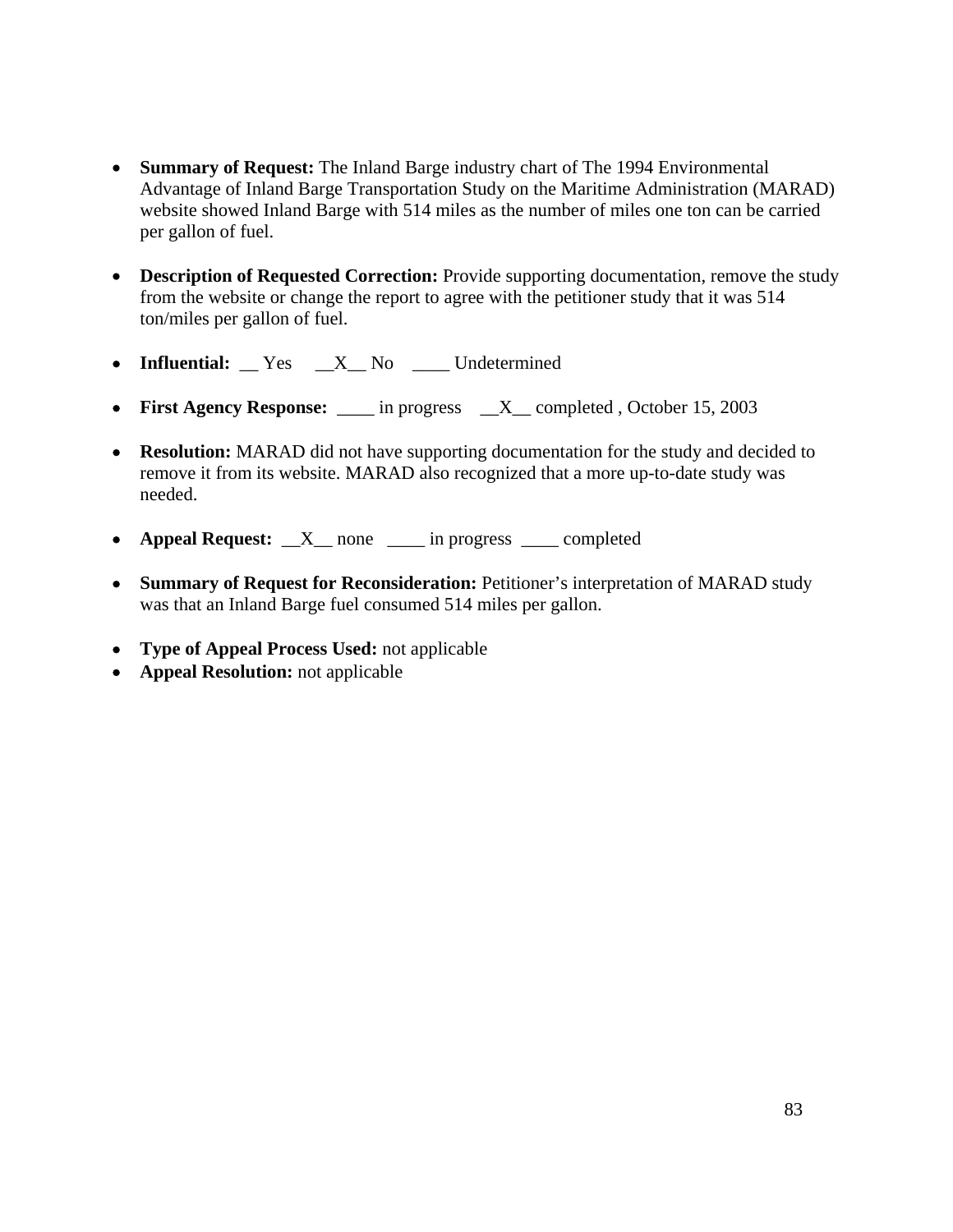## **10 Treasury**

*Year-End Information Quality Report* 

Requests for Correction Received FY 2003 Department of Treasury, Bureau of the Public Debt Period Covered: January 1, 2003 – December 10, 2003

| <b>Agency Name</b>        | # Requests Received | # Designated Influential |
|---------------------------|---------------------|--------------------------|
| Bureau of the Public Debt | 19                  |                          |

**Agency Receiving Correction Request:** Bureau of the Public Debt

**Requestor:**  Various Individuals

**Date Received:** January - December 2003

**Summary of Request:** Interest rates for bonds are incorrect or need updating. Savings Bonds Calculator errors.

**Description of Requested Correction:** Update or explain information regarding these issues.

**Influential:** \_\_\_\_\_ Yes \_\_x\_\_ No \_\_\_\_\_Undetermined

**First Agency Response:** \_\_\_\_\_ in progress \_\_<u>x\_\_</u> completed BPD responded.

**Resolution:** Explained to individuals how to refresh and update the information on their computers, as well as explained how to determine correct rates based on current interest, penalties, etc. Explained how to use the calculator correctly. No information correction was required.

**Appeal Request:** <u>\_x</u>\_ none \_\_\_\_\_ in progress \_\_\_\_\_completed

**Summary of Request for Reconsideration:** N/A **Type of Appeal Process Used:** N/A **Appeal Resolution:** N/A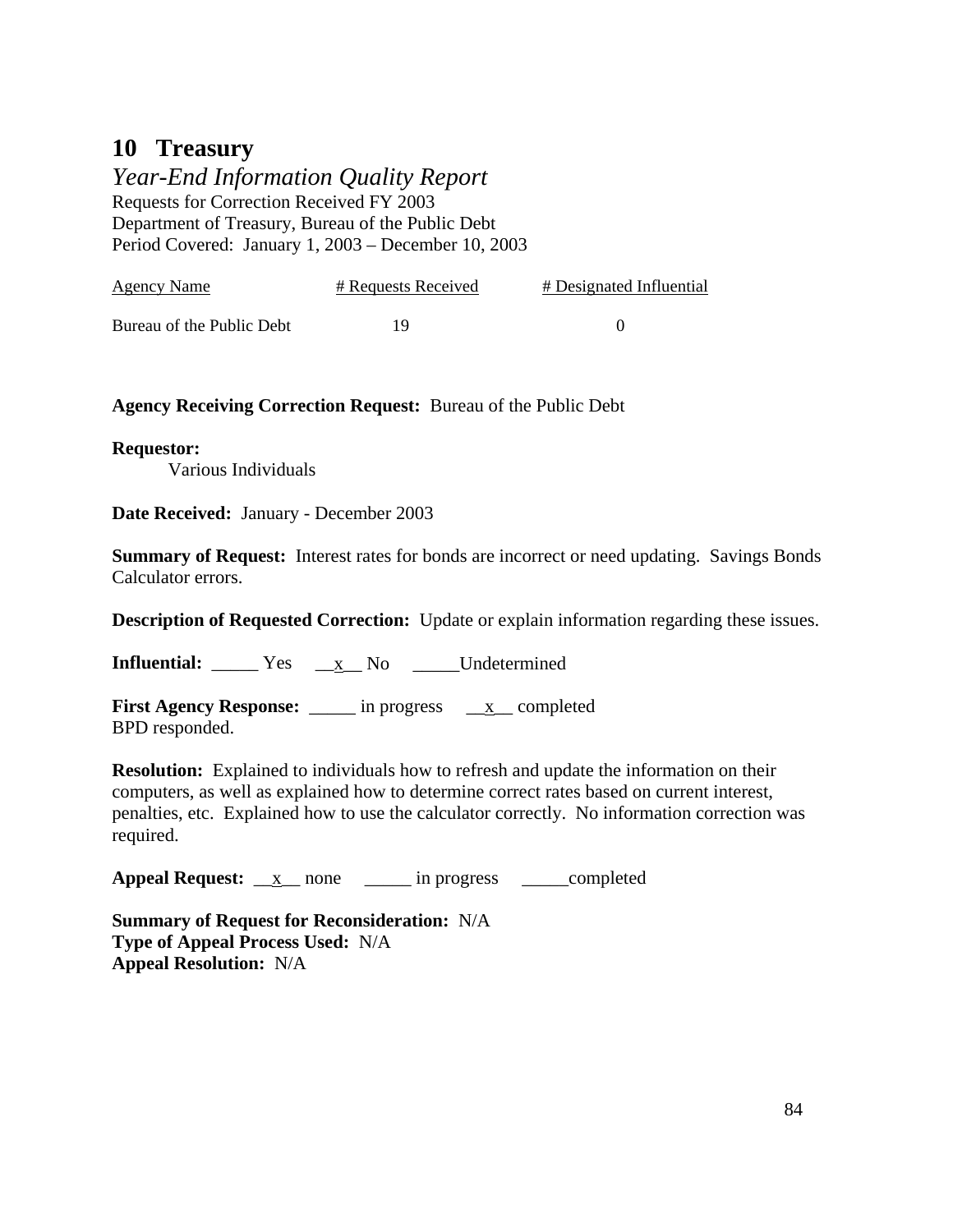# **11 Veterans Affairs**

### *Year-End Information Quality Report*

Requests for Correction Received FY 2003 Veterans Affairs (VA) Period Covered: FY 2003 (October 1, 2002 – September 30, 2003)

| <b>Agency Name</b> | Number of Requests Received | Number Designated as Influential |
|--------------------|-----------------------------|----------------------------------|
| VA Central Office  |                             |                                  |
|                    | Total<br>- 1                | Total<br>$\mathbf{0}$            |

- **Agency Receiving Correction Request:** VA/VBA
- **Requestor:**

Damian Kokinda Private citizen

- **Date Received:** April 29, 2003- received via USPS
- **Summary of Request:** Information disseminated on the VBA Web site in the report entitled "American Prisoners of War in WWI, WWII, Korea, Vietnam, Persian Gulf, Somalia, Bosnia, Kosovo, and Afghanistan: Statistical Data Concerning Numbers Captured, Repatriated, and Still Alive as of FY 2003," is inaccurate since it did not appear to include a Navy captain who was reclassified as a Prisoner of War (POW) on October 11, 2002, by the Secretary of the Navy. The report stated that "The number of servicemen captured by Iraq was 21 and all were immediately repatriated when hostilities ceased."
- **Description of Requested Correction:** Mr. Kokinda requested that the report be changed to reflect the number of servicemen captured by Iraq as 22. Twenty-one were immediately repatriated; one remains in POW status.
	- **Influential:** Yes X No Undetermined
- **First Agency Response:** \_\_\_ in progress X completed VA responded on June 23, 2003.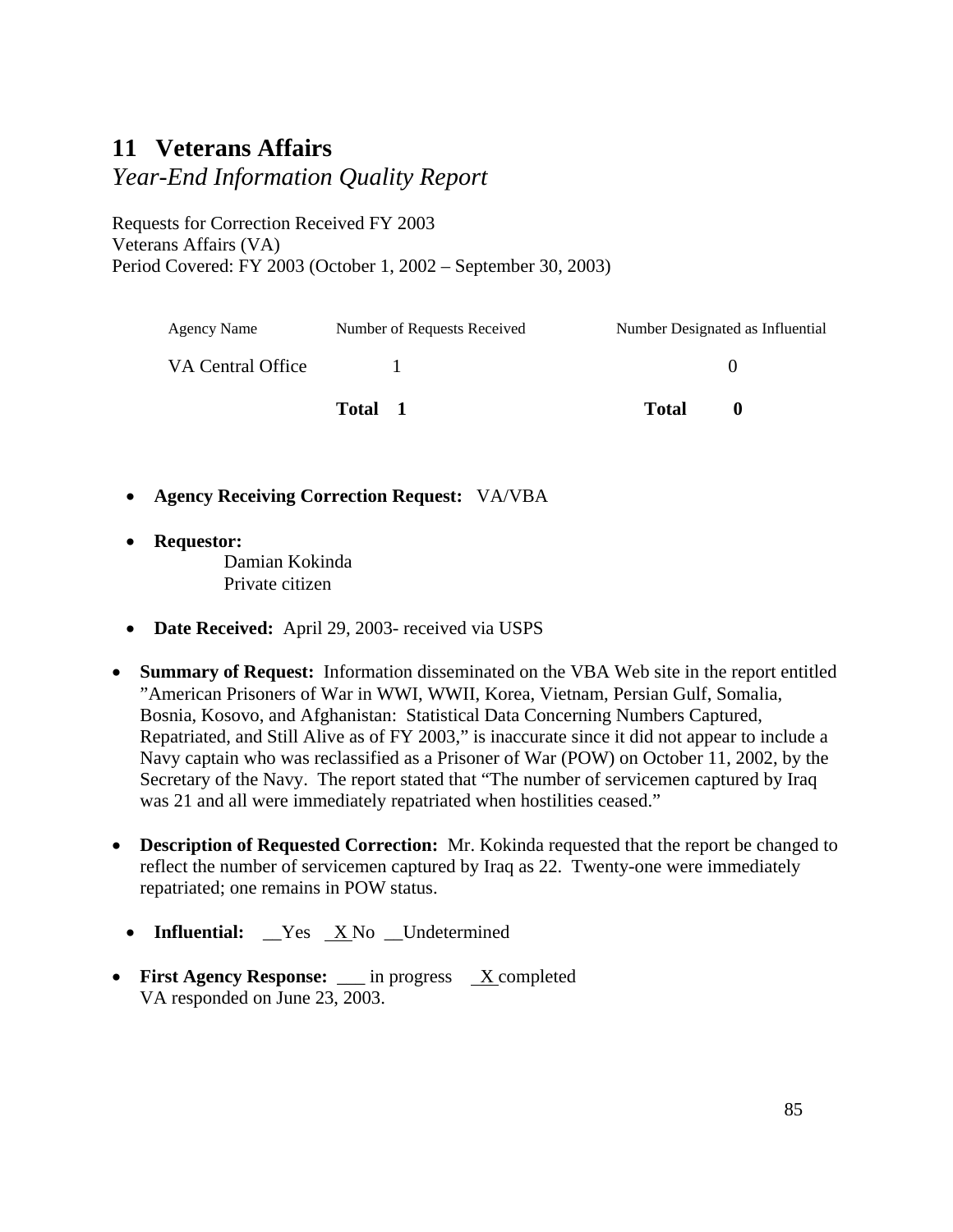• **Resolution:** VBA replied that the information was correct as reported because "as the title reflects, the statistics included only those POWs who have been repatriated." Therefore, the Navy captain would be included only if/when he was repatriated.

**Appeal Request:** \_\_\_\_\_ none \_\_\_\_\_ in progress X completed Appeal received July 9, 2003. VA responded September 3, 2003.

- **Summary of Request for Reconsideration: "**Your reading of the title interprets the second part of the title to mean Statistical Data Concerning Numbers (that fits all categories of) Captured, Repatriated, and Still Alive as of January 1, 2003. However, even if this is indeed the interpretation intended by the author, a reasonable person might interpret the title to mean Statistical Data Concerning Numbers Captured (Numbers) Repatriated, and/ (or Numbers) Still Alive as of January 1, 2003. There is no mention or indication that only those POWs who have been repatriated" are the subject of discussion."
- **Type of Appeal Process Used:** The report is produced for VBA by the American Ex-Prisoners of War Association. The author of the report provided the response to the initial request. The appeal was reviewed by VBA.
- **Appeal Resolution:** Based upon compelling information presented by the complainant to support his claim that the report contains ambiguities, VBA reconsidered the request and determined that the next issue of the report would be modified, and would include the Navy captain pending any change in his status prior to that time.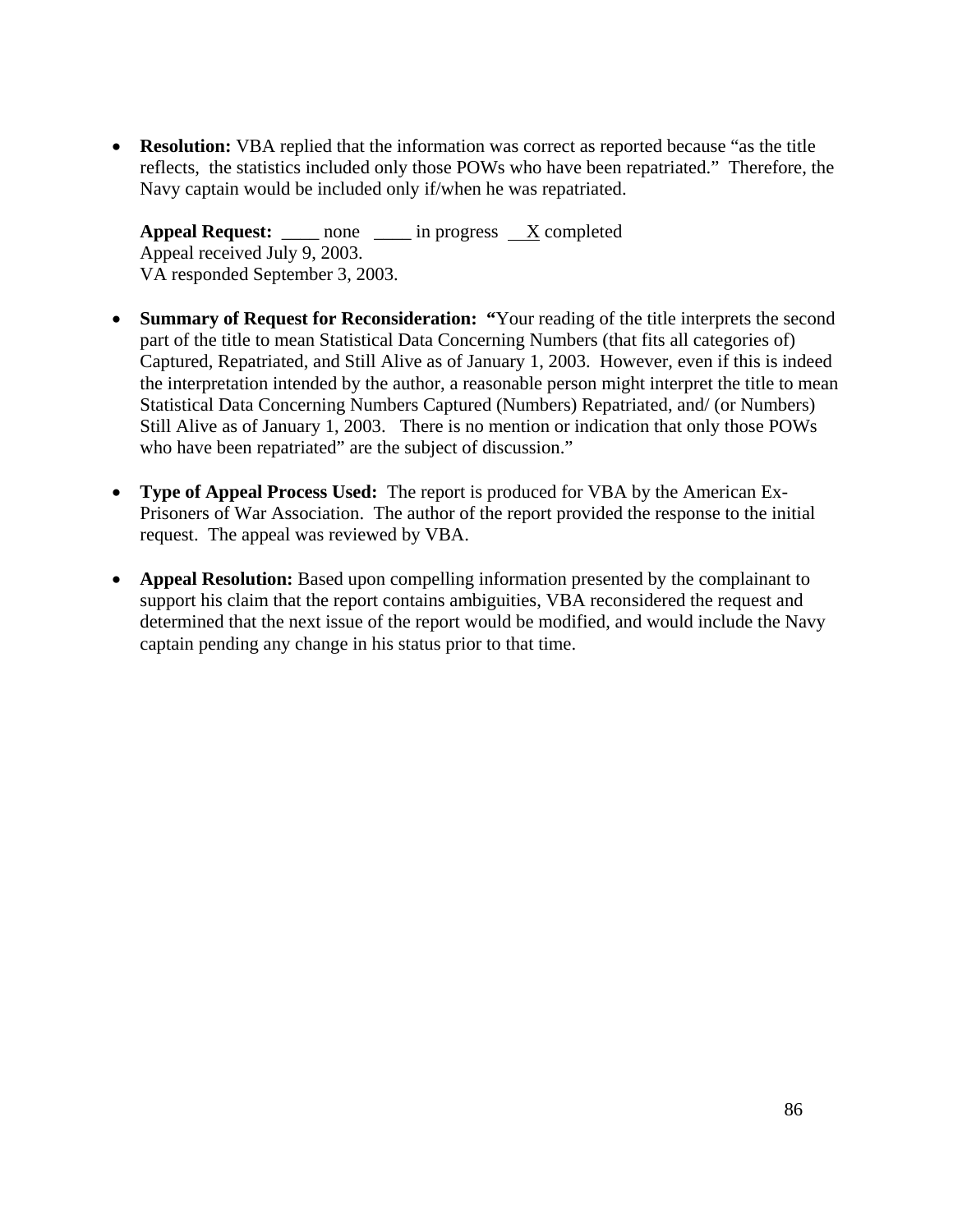# **12 Consumer Product Safety Commission**

*Information Quality Report* 

Requests for Correction Received FY 2003

U.S. Consumer Product Safety Commission (CPSC)

Period Covered: October 1, 2002 through September 30, 2003

| <b>Agency Name</b> | Number of Requests<br>Received | Number Designated<br>Influential |  |
|--------------------|--------------------------------|----------------------------------|--|
| <b>CPSC</b>        |                                |                                  |  |

#### **Agency Receiving Correction Request:**

U.S. Consumer Product Safety Commission (CPSC)

#### • **Requestor:**

Mr. Hasmukh Shah Manager, Biocides Panel CCA Work Group American Chemistry Council (ACC) Trade organization

#### • **Date Received:**

Date on Letterhead: February 5, 2003 Date Received by CPSC Office of Secretary: February 6, 2003 Received via: Facsimile

#### • **Summary of Request:**

Mr. Shah wrote in reference to CPSC petition HP 01-3, *Petition to Ban Chromated Copper Arsenate (CCA)-Treated Wood in Playground Equipment*. Writing on behalf of the American Chemistry Council (ACC), Mr. Shah raised "serious concerns about the CPSC's conduct of a study involving CCA-treated wood."

#### • **Description of Requested Correction:**

Mr. Shah requested that "CPSC refrain from prematurely disseminating data developed by CPSC staff, or commencing any regulatory action based on this data, until it may be subjected to "formal, independent, external peer review."

• **Influential:** Yes No X Undetermined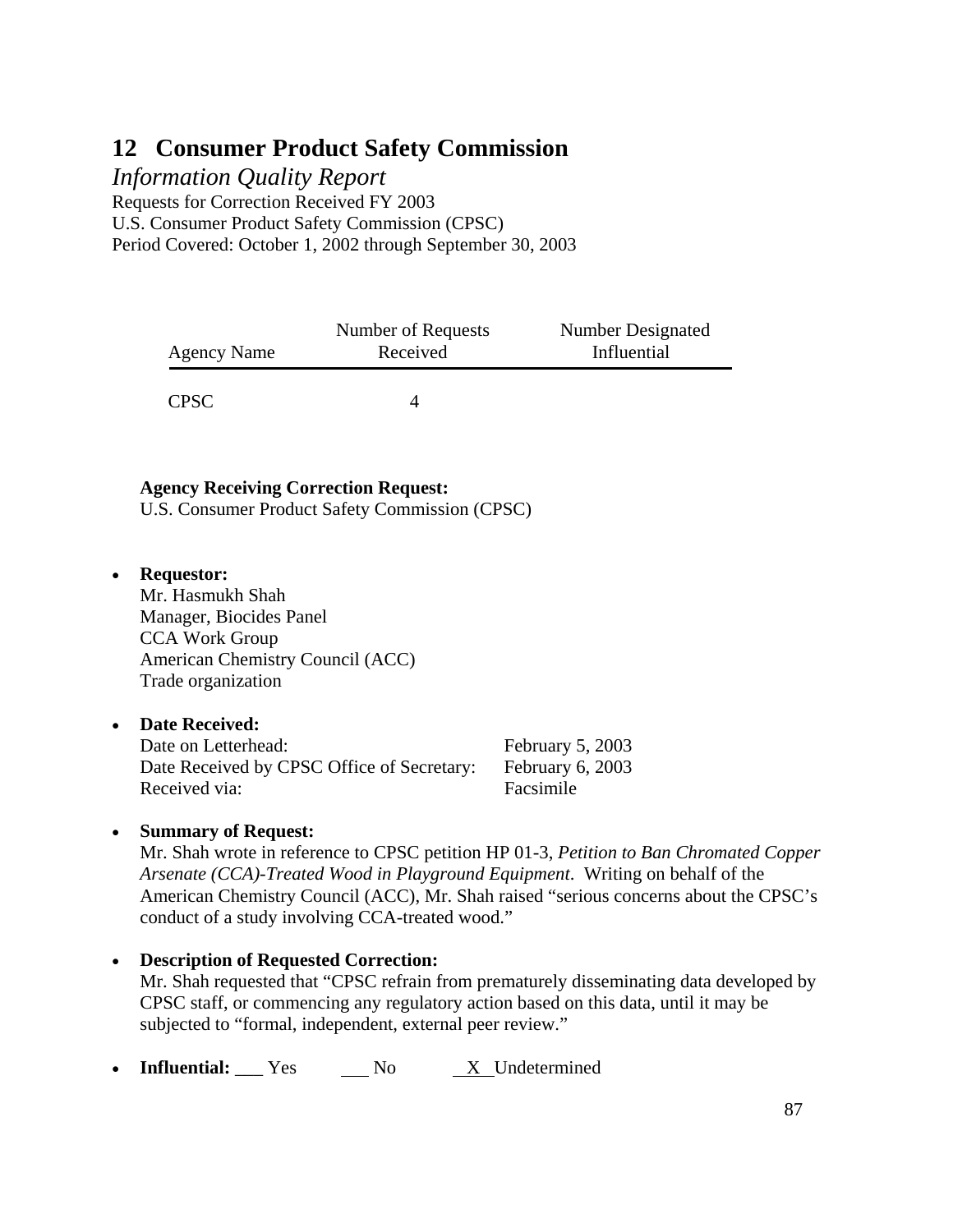• First Agency Response: <u>jin progress X</u> completed Completed February 10, 2003

#### • **Resolution:**

The CPSC Office of General Counsel (OGC) responded to Mr. Shah informing him that the CPSC staff studies were subjected to external peer review. In addition, OGC informed Mr. Shah that the CPSC's Information Quality Guidelines note that in a Commission rulemaking, public notice and comment procedures are available to the ACC and other interested parties. The public comment process provides full and fair opportunity for the ACC and others to review and provide input to the CPSC.

- **Appeal Request:** None
- **Summary of Request for Reconsideration:** N/A
- **Type of Appeal Process Used:** N/A
- **Appeal Resolution:** N/A

#### **Agency Receiving Correction Request:**

U.S. Consumer Product Safety Commission (CPSC)

- **Requestor:**  Angela Logomasini, Director of Risk and Environmental Policy Competitive Enterprise Institute (CEI) Non-profit public policy organization
- **Date Received:**  Date on Letterhead: March 28, 2003 Date Received by CPSC Office of Secretary: March 28, 2003 Received via: email

#### • **Summary of Request:**

Ms. Logomasini submitted written comments on petition HP 01-3 that requested that CPSC ban playground equipment made with wood treated with chromated copper arsenate (CCA). In her correspondence, Ms. Logomasini also requested that her comments serve as a petition to the CPSC to comply with federal data quality mandates.

#### • **Description of Requested Correction:**  "CEI petitions the CPSC to produce science that is more grounded in reality and that meets appropriate scientific standards."

- **Influential:** Yes No X Undetermined
- **First Agency Response:** \_\_ in progress <u>X</u> completed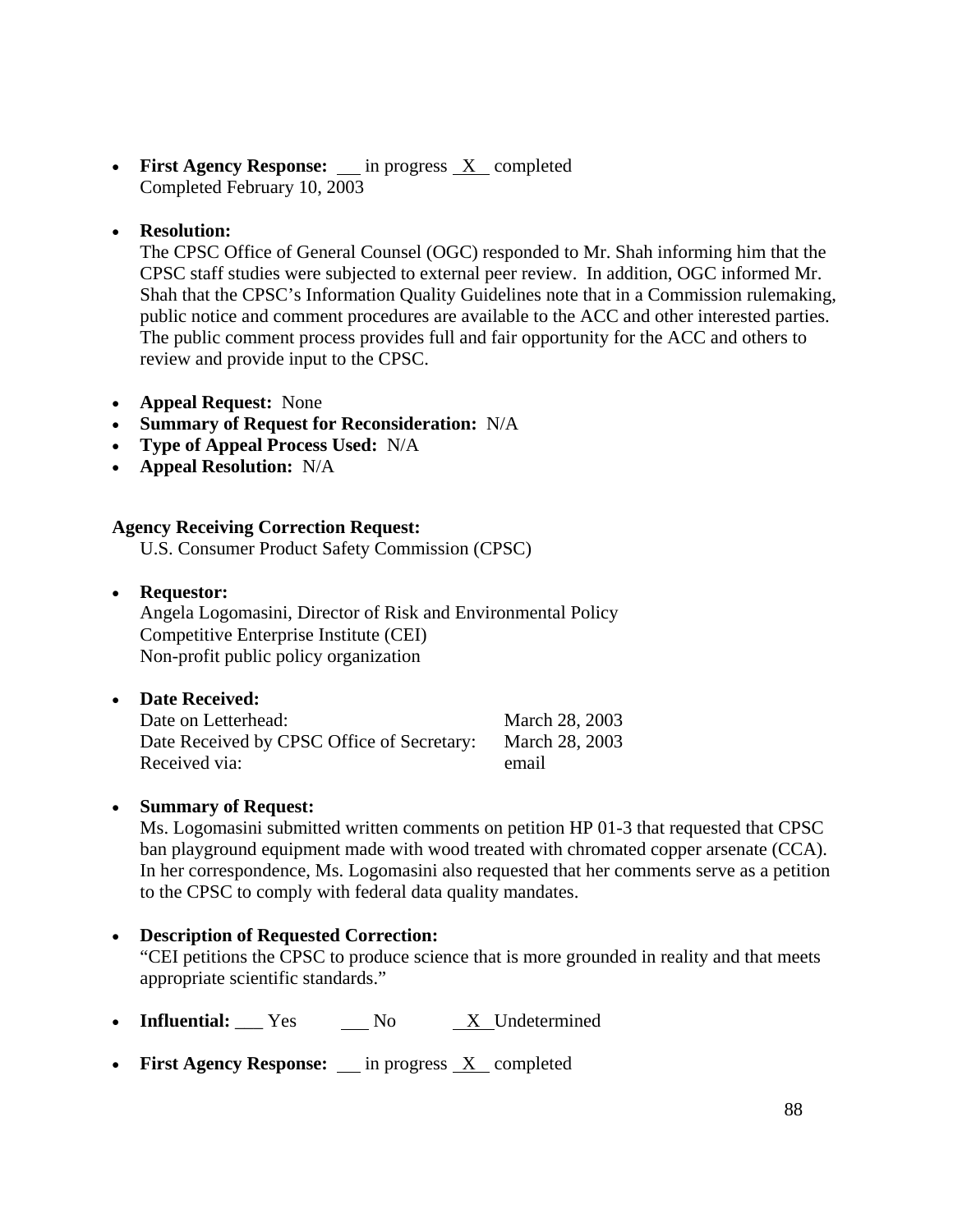Completed June 9, 2003

#### • **Resolution:**

The CPSC Office of General Counsel staff responded that under the CPSC's Information Quality Guidelines, the Administrative Correction Mechanism (sought by Ms. Logomasini) does not apply to information disseminated by the CPSC through a comprehensive public comment process such as was done during consideration of the referenced petition.

- **Appeal Request:** None
- **Summary of Request for Reconsideration:** N/A
- **Type of Appeal Process Used:** N/A
- **Appeal Resolution:** N/A

#### **Agency Receiving Correction Request:**

U.S. Consumer Product Safety Commission (CPSC)

### • **Requestor:**

Mr. David B. Calabrese, Vice President, Government Relations Association of Home Appliance Manufacturers (AHAM) Trade organization

• **Date Received:** 

Date on Letterhead: September 12, 2003 Date Received by CPSC Office of Secretary: September 16, 2003 Received via: Mail

#### • **Summary of Request:**

The request asks "that the CPSC retract in its entirety the *Final Report on Electric Clothes Dryers and Lint Ignition Characteristics* issued by its Directorate of Engineering Sciences in May 2003." It further asks that "any work being done to supplement the Report not be released or published to the public, since that work also would not adhere to the Information Quality Guidelines." If the report is not retracted in its entirety, specific retractions related to lint and lint accumulation in certain areas of the dryer are requested. The request challenges the objectivity and utility of the report.

The staff report is available on the CPSC website; it is also available in hard copy or on CD and is mailed to anyone requesting a copy.

#### • **Description of Requested Correction:**  AHAM requests retraction of the report in its entirety, or specific retractions related to lint and lint accumulation in certain areas of a clothes dryer.

• **Influential:** Yes \_\_\_ No X Undetermined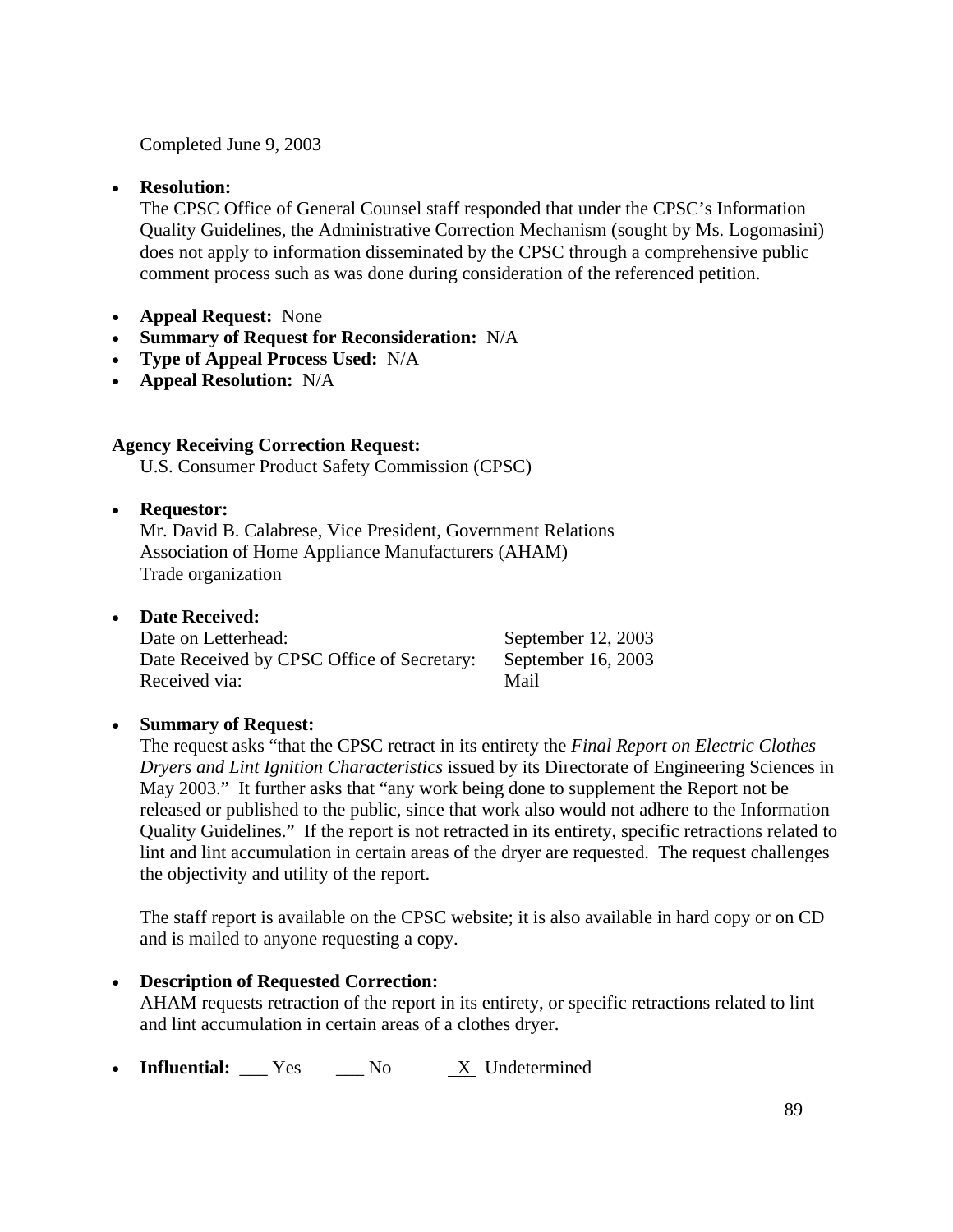• **First Agency Response:** \_\_ in progress X completed Completed November 21, 2003.

#### • **Resolution:**

The CPSC staff believes the information presented in the clothes dryer report meets the guidelines for objectivity and utility and does not recommend retraction of, or revision to the report. Staff further believes that the report makes a significant contribution to the body of knowledge regarding dryer operation and factors that may lead to ignition within a dryer. The staff report presents the results of testing conducted on electric clothes dryers and test apparatus designed to emulate components producing heat and airflow characteristics that are typical in dryers. Staff believes that the design and execution of the tests were valid and consistent with sound principles of scientific research and experimental design. The objectives and design of each stage of testing are clearly stated in the report, and the report accurately describes the results of the tests conducted. CPSC staff believes that this information can be used to better understand possible conditions influencing dryer fires and lead towards potential improvements in product standards.

- **Appeal Request:** Too early to determine
- **Summary of Request for Reconsideration:** N/A
- **Type of Appeal Process Used:** N/A
- **Appeal Resolution:** N/A

#### **Agency Receiving Correction Request:**

U.S. Consumer Product Safety Commission (CPSC)

#### • **Requestor:**  Angela Logomasini, Director of Risk and Environmental Policy Competitive Enterprise Institute (CEI) Non-profit public policy organization

• **Date Received:** 

Date on Letterhead: Corollary Corollary Corollary October 16, 2003 Date Received by CPSC Office of Secretary: October 24, 2003 Received via: Mail

#### • **Summary of Request:**

"CPSC included inaccurate information in its Memorandum: "HP 01-3 Petition to Ban the Use of CCA-Treated Wood In Playground Equipment," dated September 29, 2003 and reviewed and accepted by the Commission on October 9, 2003."

• **Description of Requested Correction:**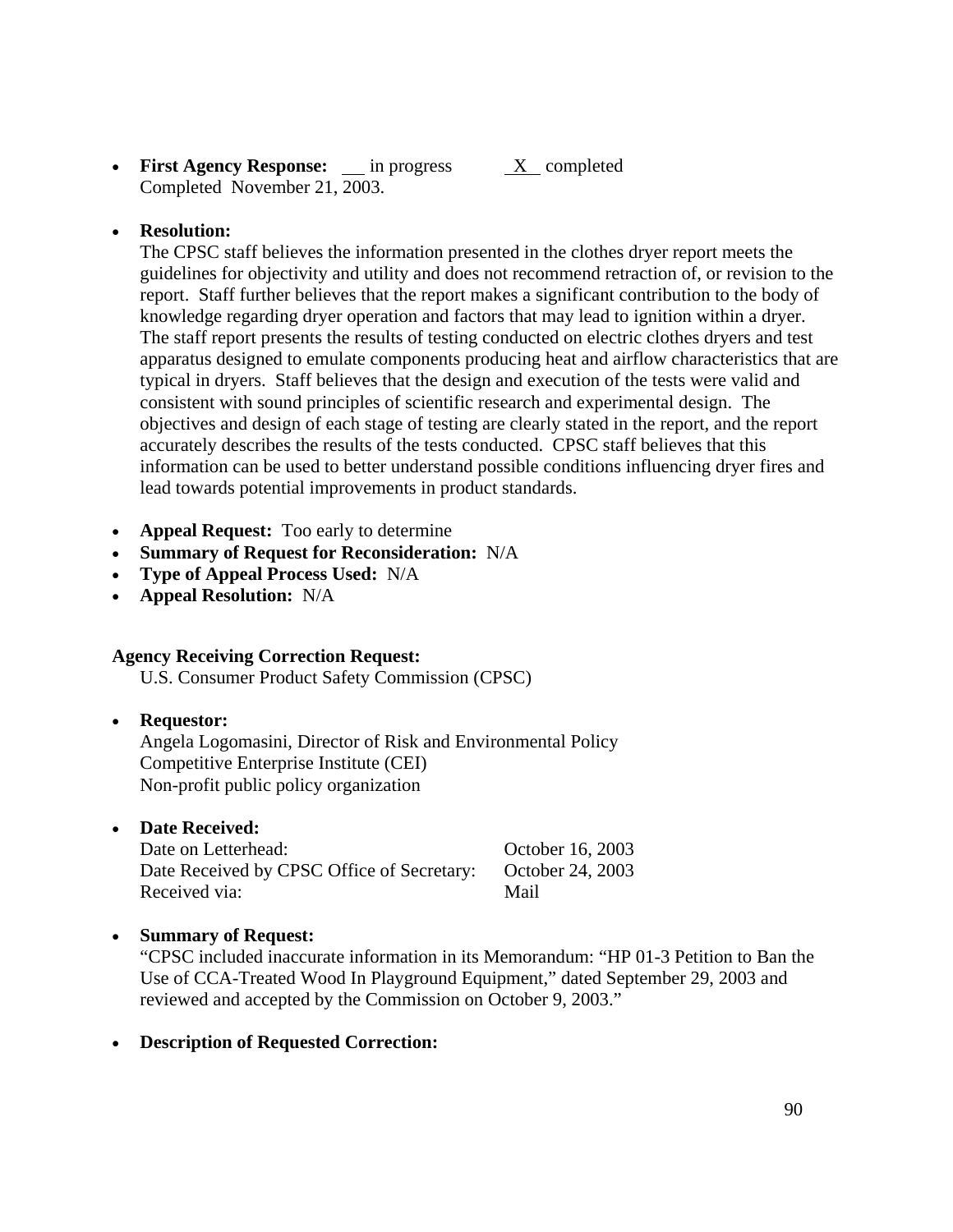"CEI requests that CPSC correct the information purporting to accurately summarize (CEI) findings as inaccurately presented in their October 9 response to comments on Petition HP  $01-3$ ."

- **Influential:** Yes No X Undetermined
- **First Agency Response:** \_ in progress <u>X</u> completed Completed December 3, 2003
- **Resolution:**

The letter from Ms. Logomasini, along with all attachments, including her previous letter, will be posted on the CPSC website along with the other materials of record associated with the petition HP 01-3.

- **Appeal Request:** Too early to determine
- **Summary of Request for Reconsideration:** N/A
- **Type of Appeal Process Used:** N/A
- **Appeal Resolution:** N/A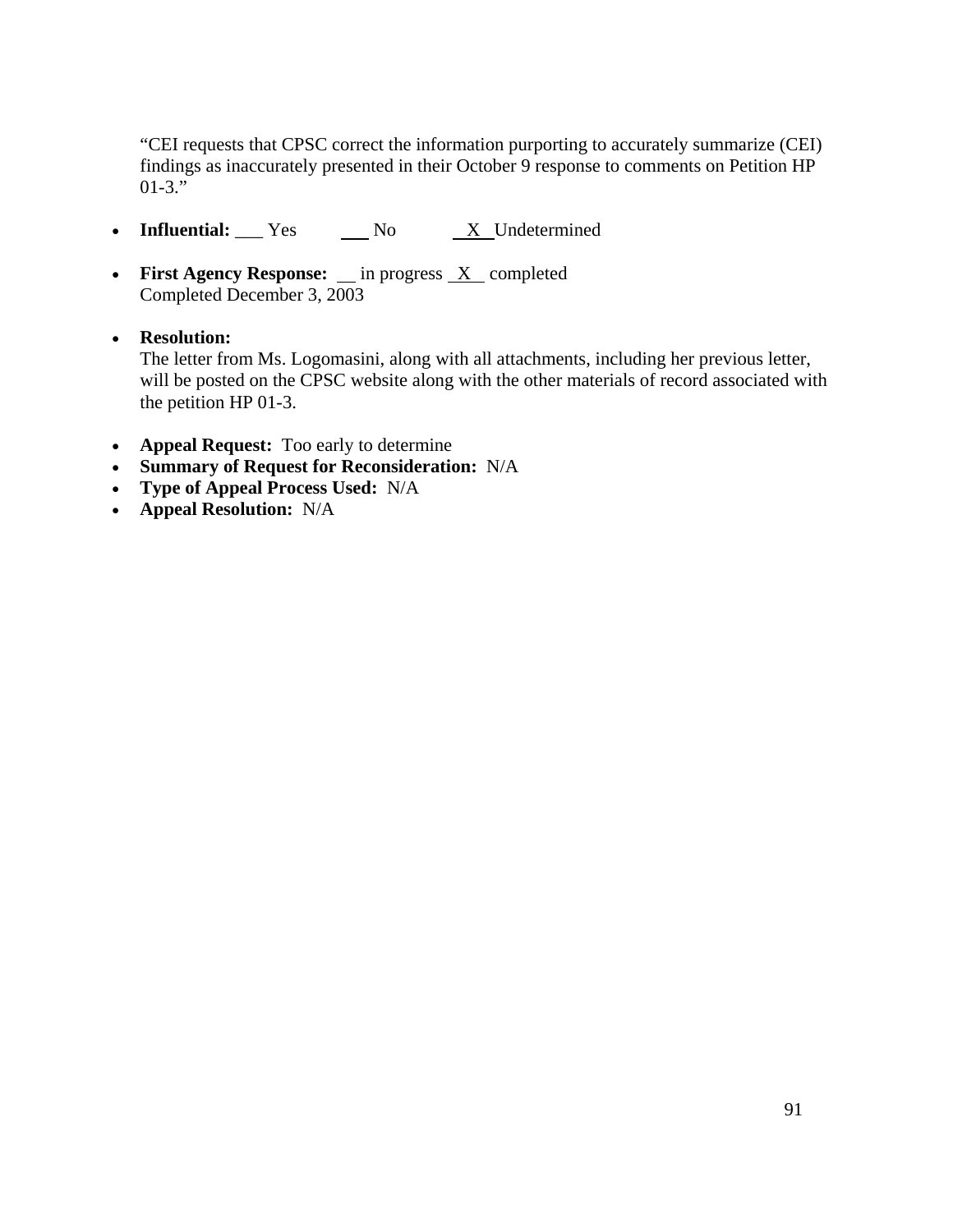### **13 Environmental Protection Agency**

#### **U.S. Environmental Protection Agency Information Quality FY03 Annual Report**

*Description of the 13 Requests for Correction and 2 Requests for Reconsideration received by EPA between October 2002 and October 2003*

**January 1, 2004**

**Prepared by: Office of Environmental Information U.S. Environmental Protection Agency Office of Environmental Information (2810) 1200 Pennsylvania Avenue, NW Washington, DC 20460** 

also available via the internet at: <http://www.epa.gov/oei/qualityguidelines>

#### **1.0 Background**

 In October 2002, EPA published final *Guidelines for Ensuring and Maximizing the Quality, Objectivity, Utility, and Integrity of Information Disseminated by the Environmental Protection Agency* (Information Quality Guidelines or IQGs). The EPA Information Quality Guidelines were developed in response to guidelines issued by the Office of Management and Budget (OMB) under Section 515 of the Treasury and General Government Appropriations Act for Fiscal Year 2001 (Public Law 106-554; H.R. 5658) and contain the policy and procedural guidance for ensuring and maximizing the quality of information disseminated by EPA. The IQGs also outline an administrative mechanism to enable the public to seek and obtain corrections from EPA regarding disseminated information that they believe does not comply with EPA or OMB Information Quality Guidelines. This report focuses on the one year experience implementing that new corrections process at EPA.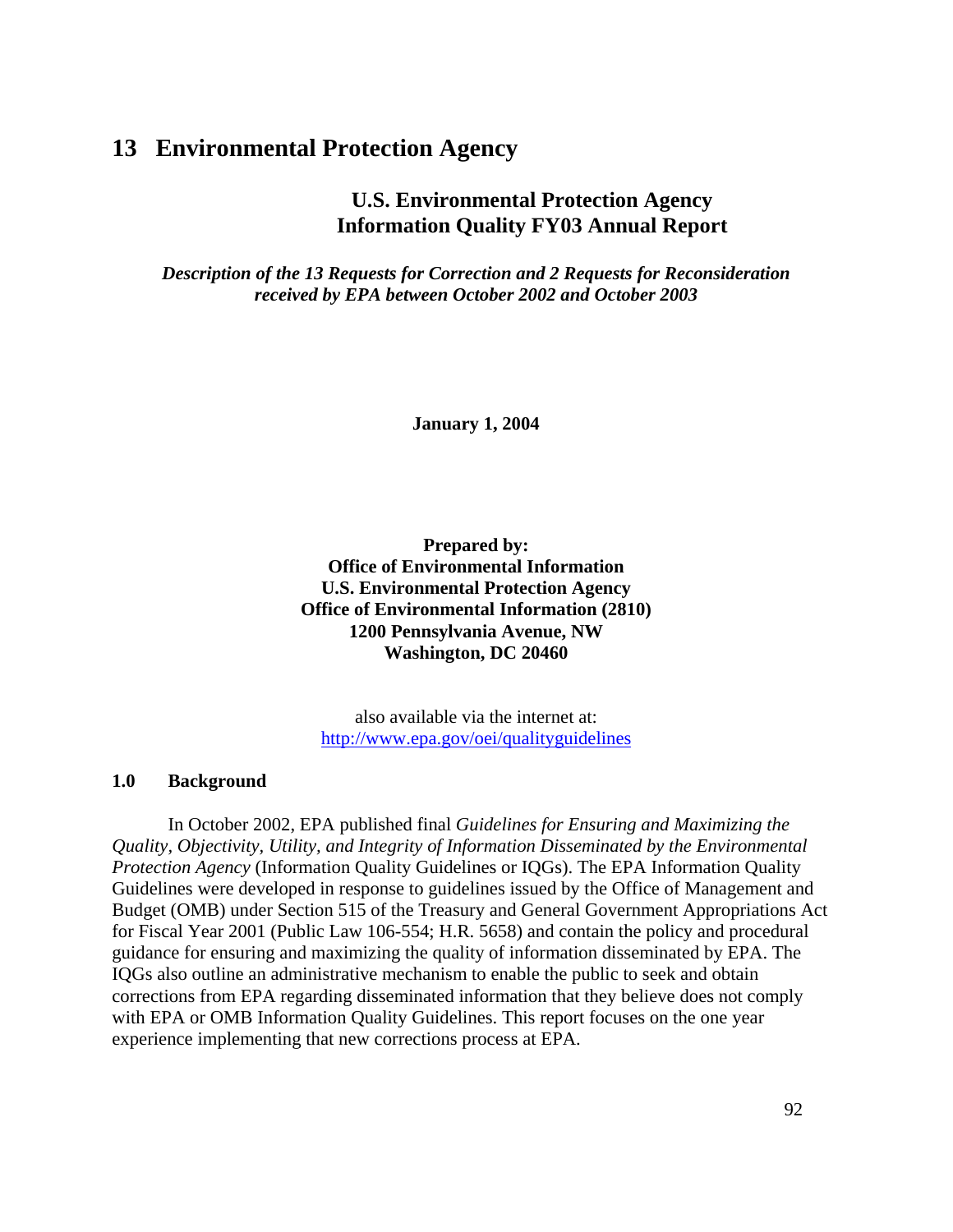EPA has received requests from the public on a diverse set of science and policy topics thereby requiring the input and expertise from a variety of scientists and policy staff across the Agency and sometimes in other federal agencies. Overall, implementation of the new corrections process has gone smoothly and continues to be managed effectively by EPA's Office of Environmental Information. This report contains brief summaries of each of the 13 Requests for Correction (RFC) and the 2 Requests for Reconsideration (RFR) received by EPA. These summaries are presented according to a template developed by the Office of Management and Budget, Office of Information and Regulatory Affairs.

- **3. 0 Summaries of EPA RFCs and RFRs** (in chronological order, listed by requestor)
	- **3.1 Ohio EPA (RFC # 2214) (10/21/02)**
	- **EPA Organization:** Office of Air and Radiation
	- **Requestor**: William Juris, Ohio EPA
	- **Date Received**: October 21, 2002 via web form on EPA IQG web site
	- **Summary of Request for Correction**: In the RFC, Mr. Juris stated that the electronic versions of two EPA documents [*Control of Volatile Organic Compound Emissions from Wood Furniture Manufacturing Operations* (EPA453/R-96-007) and *Control of Volatile Organic Compound Emissions from Coating Operations at Aerospace Manufacturing and Rework Operations* (EPA 453/R-97-004)] had format problems due to conversion problems from older WordPerfect software to the current WordPerfect software.
	- **Description of the requested corrective action**: Mr. Juris requested that EPA produce a PDF version from the old WordPerfect version using the related old WordPerfect software and PDF-generating software or produce a current WordPerfect version from the old WordPerfect version and correct any conversion errors. Mr Juris also requested that the new files then be posted on the EPA web site.
	- **Was the subject of the RFC "influential"?**: \_\_Yes \_\_ No \_\_ Undetermined X Not Applicable
	- **EPA response to the Request for Correction:** <u>X</u> completed  $12/4/02$
	- **Summary of response:** This request did not fall under the Information Quality Guidelines because the request only recommended that EPA alter the format of documents EPA 453/R-96-007 and EPA 453/R-97-004 provided on the web, rather than requesting a correction of information. Although the issues in the request regarding these documents were not within the purview of the Information Quality Guidelines, EPA did address the requestor's concern by creating PDF versions of the electronic files in question and subsequently posting them on the EPA web site.
	- **Has an RFR been submitted on the EPA RFC response?** X No

#### **3.2 Ohio EPA (RFC # 2215) (10/21/02)**

**EPA Organization:** Office of Air and Radiation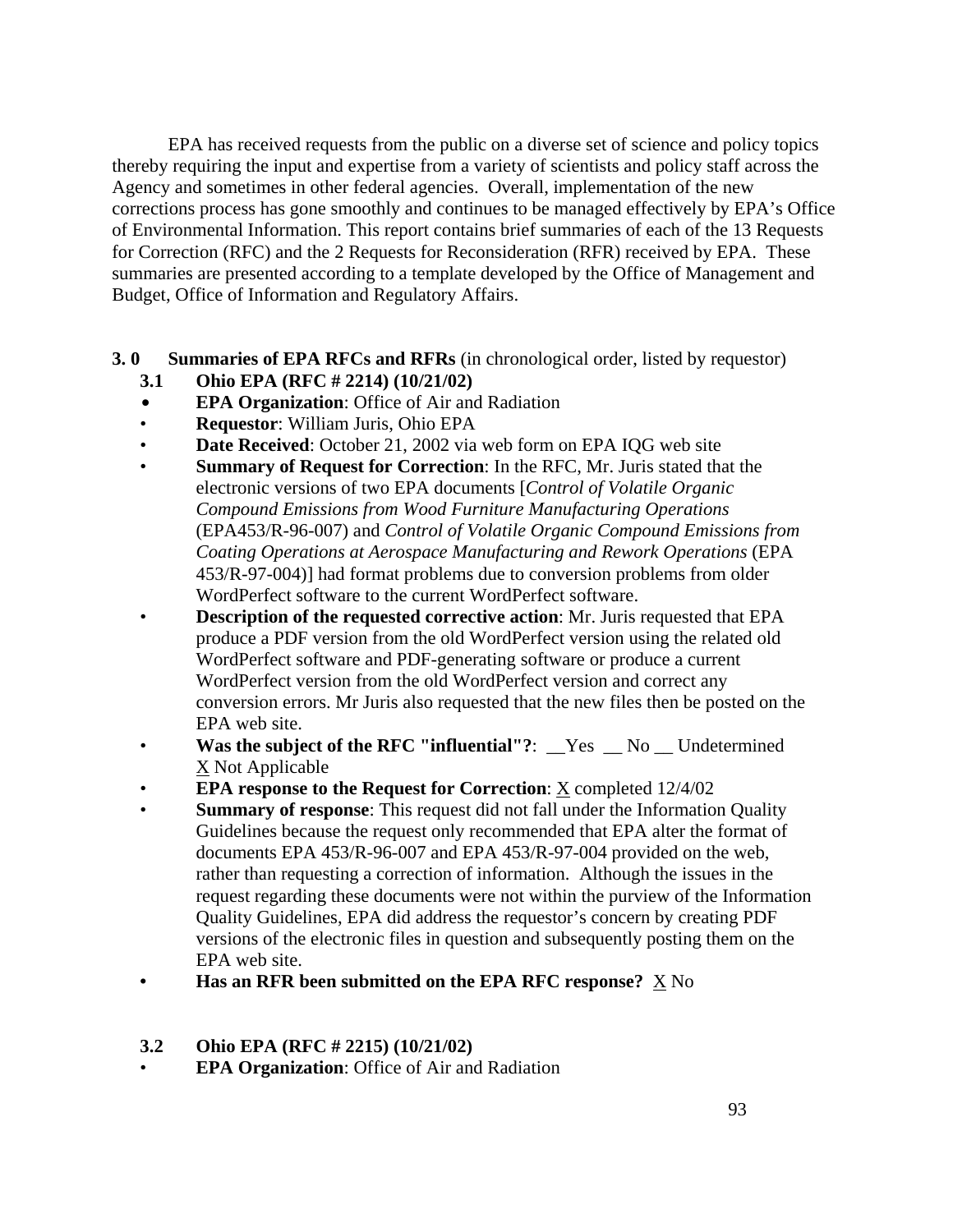- **Requestor**: William Juris, Ohio EPA
- **Date Received**: October 21, 2002 via web form on EPA IQG web site
- **Summary of Request for Correction:** This request pertained to the following EPA document: *Alternative Control Techniques Document: Surface Coating of Automotive/Transportation and Business Machine Plastic Parts*, EPA-453/R-94- 017, February 1994. In his request, Mr Juris stated that this document was not available as an electronic copy and that it had misleading or confusing information regarding several issues. Mr. Juris had previously contacted EPA via e-mail to request an electronic copy of this document and conveyed further concerns (e-mail sent to Dave Salman on March 28, 2002), but had not received any response to his satisfaction.
- **Description of the requested corrective action**: Mr. Juris requested clarification on several issues.
- **Was the subject of the RFC "influential"?**: \_\_Yes \_\_ No \_\_ Undetermined X Not Applicable
- **EPA response to the Request for Correction**: X completed 12/4/02.
- **Summary of EPA response**: This request did not fall under the Information Quality Guidelines because the request asked EPA to clarify the Plastic Parts Surface Coating Alternative Control Techniques document (EPA-453/R-94-017), rather than requesting correction of information under the Guidelines. EPA referred the request to Dave Salman in the Coating and Consumer Products Group of the Emission Standards Division. Mr. Salman provided EPA's response to Mr. Juris' questions on January 29, 2003.
- **Has an RFR been submitted on the EPA RFC response?:** X No
- **3.3 Chemical Products Corporation (RFC # 2293) (10/31/02)**
- **EPA Organization**: Office of Research and Development
- **Requestor**: Jerry A. Cook, Chemical Products Corporation (CPC)
- **Date Received**: October 31, 2002
- **Summary of Request for Correction: CPC** stated that the oral reference dose for Barium derived in the Barium and Compounds Substance File in EPA's Integrated Risk Information System (IRIS) [\(http://www.epa.gov/iris](http://www.epa.gov/iris)), as well as the presentation and analysis of the supporting data, do not comply with the OMB requirements for objectivity or for reproducibility. CPC provided information on a risk assessment that they claim EPA did not use in its evaluation. CPC funded a Barium oral reference dose derivation by the University of Georgia toxicologists Cham Dallas and Phillip Williams in 2000. The document is allegedly consistent with the EPA's Office of Pollution, Pesticides, and Toxic Substances toxicological evaluation. CPC also claims the peer review conducted on the Barium file was inadequate and funded a face-to-face expert peer review of the Dallas and Williams document under the auspices of Toxicological Excellence in Risk Assessment (TERA).
- **Description of the requested corrective action**: The petitioner requested reconsideration of the reported Barium oral reference dose because CPC believed that an objective scientific evaluation would determine a different critical effect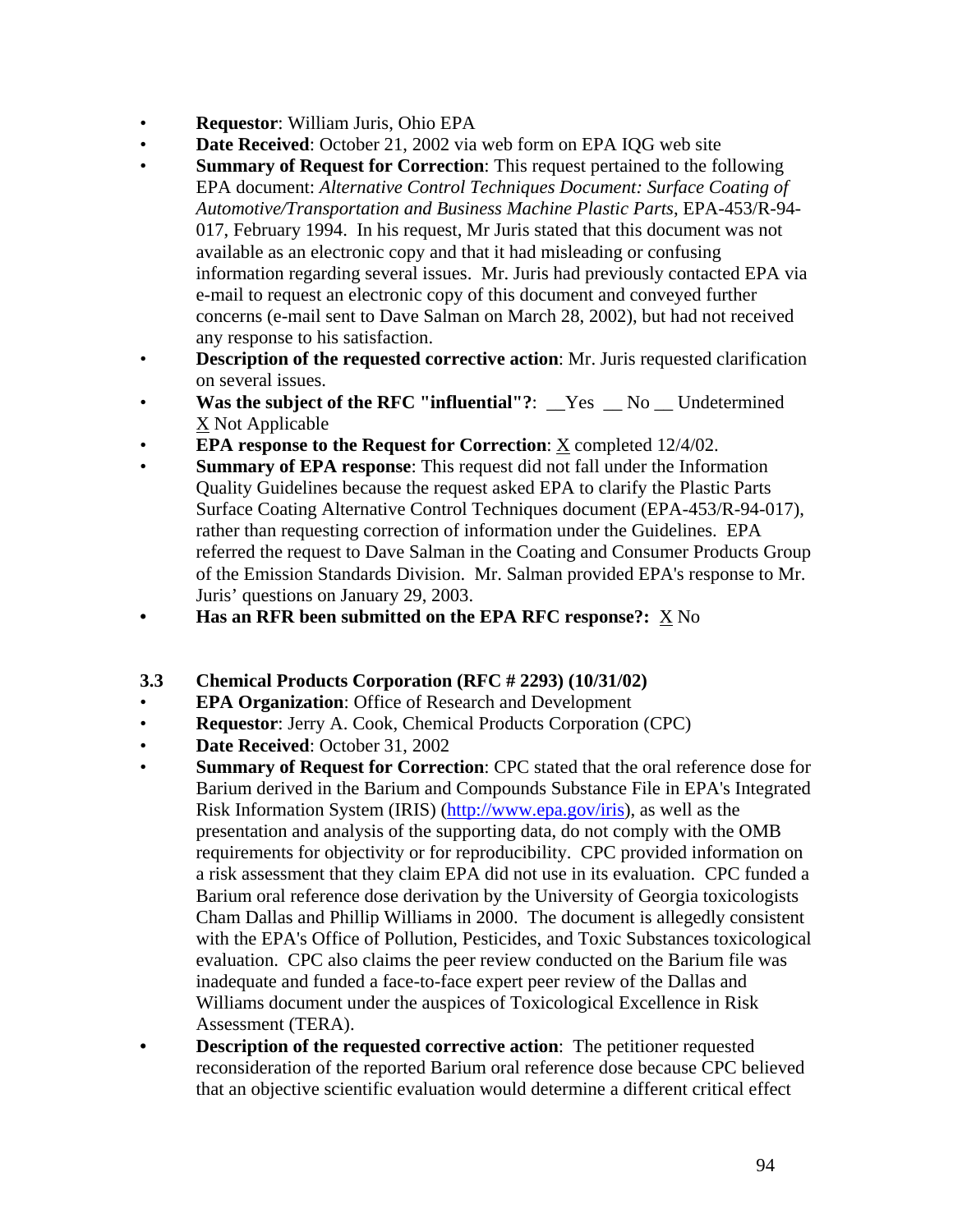than EPA has described.

- Was the subject of the RFC "influential"?: <u>X</u> Yes No Undetermined
- **EPA response to the Request for Correction:** X completed 01/30/03
- **Summary of each response:** EPA determined that the petitioner offered an alternative assessment of the relevant science but failed to demonstrate that EPA's assessment is not consistent with EPA guidelines regarding objectivity and reproducibility.
- **Has an RFR been submitted on the EPA RFC response?:** X No
- **3.4 Center for Regulatory Effectiveness; Kansas Corn Growers Association and the Triazine Network (RFC # 2807) (11/25/02)**
- **EPA Organization:** Office of Prevention, Pesticides and Toxic Substances
- **Requestor:** Jim Tozzi, Center for Regulatory Effectiveness; and Jere White, Kansas Corn Growers Association
- **Date Received:** Letter dated November 25, 2002; logged in by OEI on 11/25/2002; paper copy delivered to the Agency by messenger.
- **Summary of Request for Correction:** The request alleges that the April 22, 2002 preliminary Environmental Risk Assessment for Atrazine (a major corn herbicide) does not comply with the "Data Quality Act" (Section 515 of the Treasury and General Government Appropriations Act for Fiscal Year 2001) because the document "states that atrazine causes endocrine effects in various organisms including frogs" on pages 11 and 90-94.
- **Description of the requested corrective action:** The requestors ask that EPA correct the document to state that there is no reliable evidence that atrazine causes "endocrine effects" in the environment and that there can be no reliable, accurate or useful information regarding atrazine's endocrine effects until and unless there are test methods for those effects that have been properly validated.
- **Was the subject of the RFC "influential"?:** Yes X No Undetermined
- **EPA response to the Request for Correction:** \_\_ in progress X completed March 26, 2003. Interim response was issued on January 30, 2003.
- **Summary of EPA response:** In its January 30, 2003 response, EPA explained that it would treat the RFC as a comment on the April 22, 2002 preliminary Environmental Risk Assessment for Atrazine so that the issues raised in the RFC could be addressed in the context of issues raised in other public comments. The Agency stated its belief that by clarifying the April 2002 preliminary Environmental Risk Assessment, it would help to avoid any future misunderstanding of the Agency's position on the environmental effects of atrazine.

On March 26, EPA released its summary and response to all public comments on the April 2002 document. In its March 26, 2003 document, EPA summarized the RFC and responded to each issue raised in the RFC. Contrary to the RFC claim, the Agency's risk assessment did not state that atrazine "causes endocrine effects." The Agency made minor editorial changes in the revised assessment to assure that there is no ambiguity about the Agency's position. EPA did not accept the RFC on other topics and provided extensive explanation as to why the requested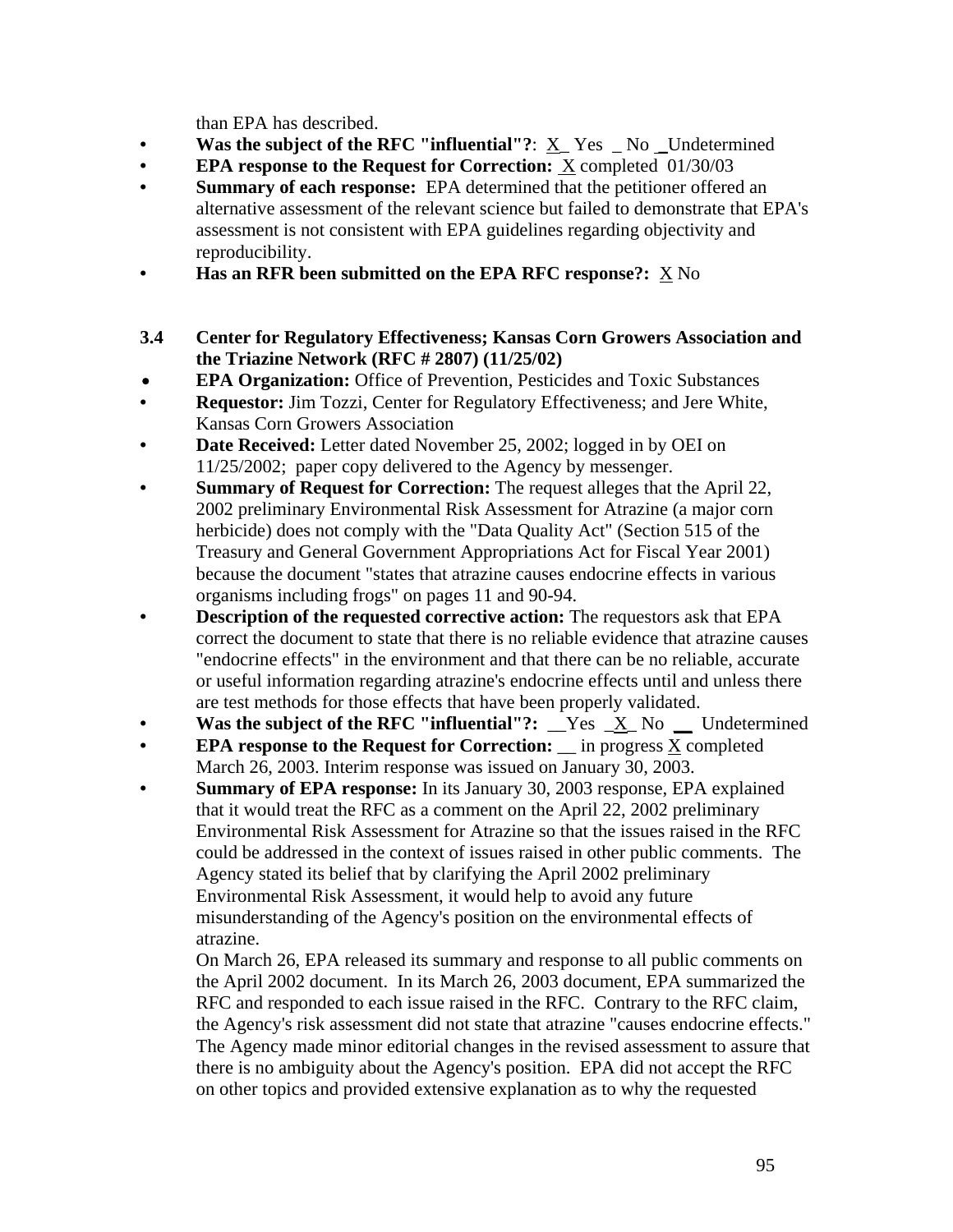changes were either not needed or not appropriate.

- **Has an RFR been submitted on the EPA RFC response?:** X No
- **3.5 US Chamber of Commerce (RFC # 4301) (12/17/02)**
- **EPA Organization:** Office of Environmental Information
- **Date Received:** December 17, 2002
- **Summary of Request for Correction:** US Chamber believed that meeting minutes regarding an October 2002 meeting of the Executive Committee of the Science Advisory Board were inaccurate and therefore not in compliance with the IQGs.
- **Description of the requested corrective action:** US Chamber requested that EPA revise the minutes to reflect items they believed should have been contained in those minutes.
- Was the subject of the RFC "influential"?: <u>Yes Noullectermined</u> X Not Applicable
- \$ **EPA response to the Request for Correction:** X completed 3/5/2003
- **Summary of each response:** EPA noted that documents generated and published by Federal Advisory Committee Act (FACA) committees are not considered EPA information disseminations and are therefore not subject to the IQGs. EPA agreed that in order to avoid future misunderstandings about materials issued by the SAB, explanatory notices would be added to the SAB web site to help ensure that the public is aware that minutes of SAB meetings and other public documents produced by the SAB are advisory committee documents, and are not prepared to represent EPA's viewpoint. EPA also noted an ongoing effort at EPA to examine model quality.
- **• Has an RFR been submitted on the EPA RFC response?:**  $\frac{\times}{\times}$  no
- **3.6 BMW Manufacturing Corp, SC (RFC # 7421) (02/11/03)**
- **EPA Organization:** Office of Enforcement and Compliance Assurance
- **Requestor:** Gary Weinreich, BMW
- **Date Received:** February 11, 2003
- **Summary of Request for Correction:** Mr. Weinreich was concerned that information in Enforcement and Compliance History On-line (ECHO) and Sector Facility Indexing Project showed a BMW manufacturing facility in Greer, SC, as a significant non-complier under the Resource Conservation and Recovery Act (RCRA), and that this unfairly characterizes his facility. Mr. Weinreich suggested that this public release did not meet the 4 principles of the IQGs and also suggested that EPA posted the Significant Non-Compliance (SNC) status as a means to strengthen its enforcement effort, which was also not in accordance with the IQGs. Mr. Weinreich's dispute of the facility's classification as SNC, by EPA region 4, predated the existence of ECHO.
- **Description of the requested corrective action:** Mr. Weinreich wanted any information identifying the facility as currently or previously being SNC deleted from the ECHO site.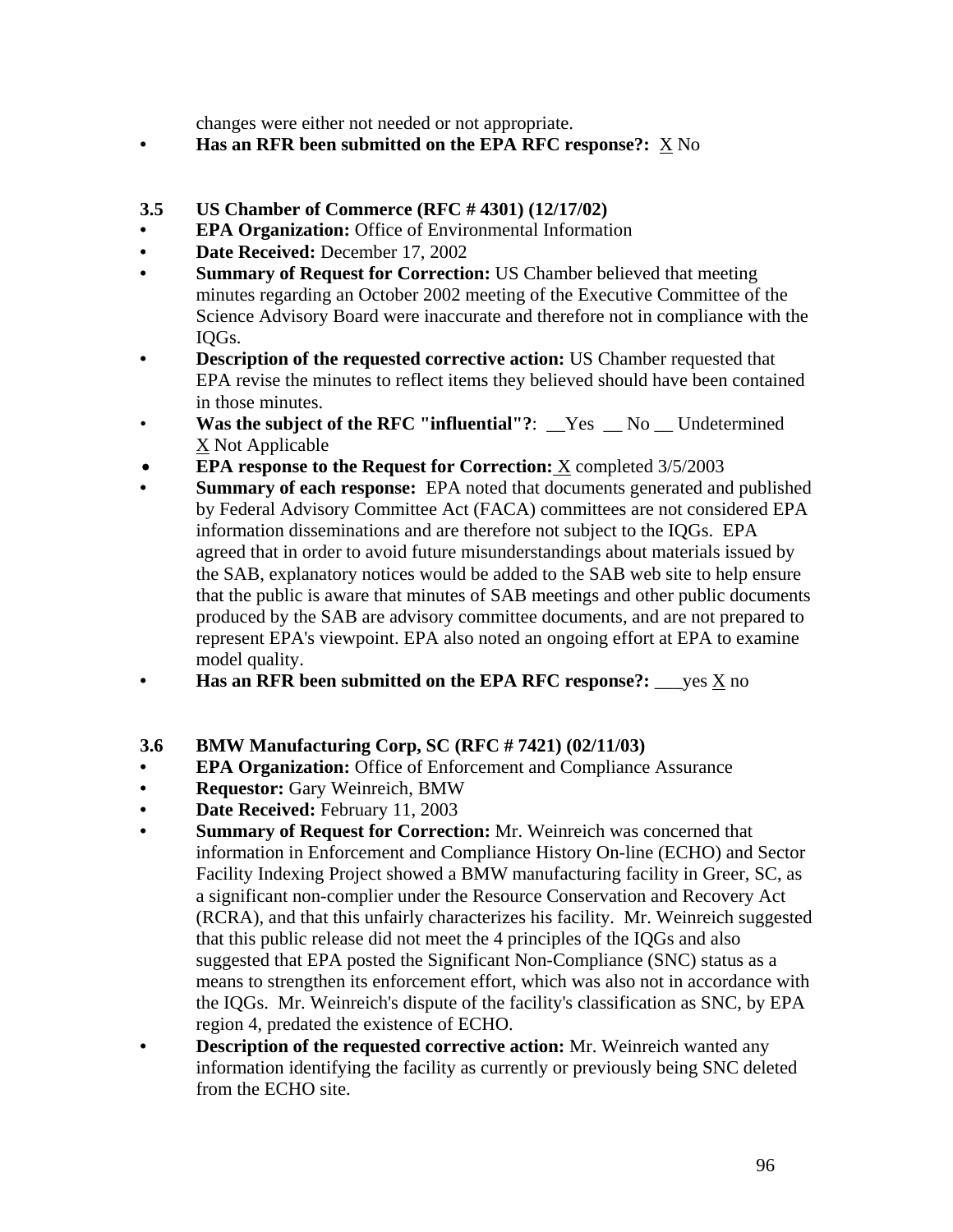- **Was the subject of the RFC "influential"?:** \_Yes \_X\_No \_Undetermined
- **EPA response to the Request for Correction:** X completed 8/27/2003
- **Summary of each response:** Essentially, EPA stood by BMW's characterization as SNC under RCRA, and acknowledged that the facility as of August 27, 2003 was no longer SNC, in accordance with an enforceable agreement for coming into compliance which BMW had signed with South Carolina in April 2003. EPA disagreed with Mr. Weinreich's suggestion that it violated the IQG. EPA indicated that this would not affect BMW's compliance history as recorded in the data bases, i.e., that it had been SNC since the determination in 2001.
- **Has an RFR been submitted on the EPA RFC response?:** X **yes\_\_no**
- **3.7 Competitive Enterprise Institute, Counsel, Cooler Heads Coalition (RFC # 7428) (02/10/03)**
- **EPA Organization:** Office of Environmental Information
- **Requestor:** Christopher C. Horner, Competitive Enterprise Institute, 1001 Connecticut Avenue, N.W., Suite 1250, Washington, DC 20036
- Date Received: February 10, 2003
- **Summary of Request for Correction: CEI requested that EPA cease** disseminating the Climate Action Report 2002 (CAR 2002). The CAR 2002 report used information from the National Assessment on Climate Change, a report produced by a Federal Advisory Committee sponsored by the U.S. Global Change Research Program. CEI contended that the National Assessment report – and the CAR 2002 report because it relied on the National Assessment – did not meet the utility, objectivity, and reproducibility standards of the Data Quality Act. The National Assessment inappropriately used and relied upon computer models and data that upon scrutiny are demonstrably meaningless. When backcasting the models over a 10-year historic period, neither model used in National Assessment reduces the residual variance below the raw variance of the data. Both models used in National Assessment are in the extreme when forecasting temperature change, and neither provides appropriate regional-level detail. The National Assessment does not contain regional analysis as required by Congress. The National Assessment was not appropriately peer reviewed; review period was too short.
- **Description of the requested corrective action:** CEI requested that EPA cease disseminating the CAR 2002 report.
- **Was the subject of the RFC "influential"?**: \_\_Yes \_\_ No \_\_ Undetermined X Not Applicable
- **EPA response to the Request for Correction:**  $\equiv$  in progress  $\overline{X}$  completed. RFC response sent 5/16/03. The response to the RFC noted that EPA is not the appropriate agency to consider requests for correction relative to the CAR 2002 report. EPA forwarded the request to the State Department and suggested that CEI contact State if they wished to pursue the matter.
- \$ **Has an RFR been submitted on the RFC response?** X Yes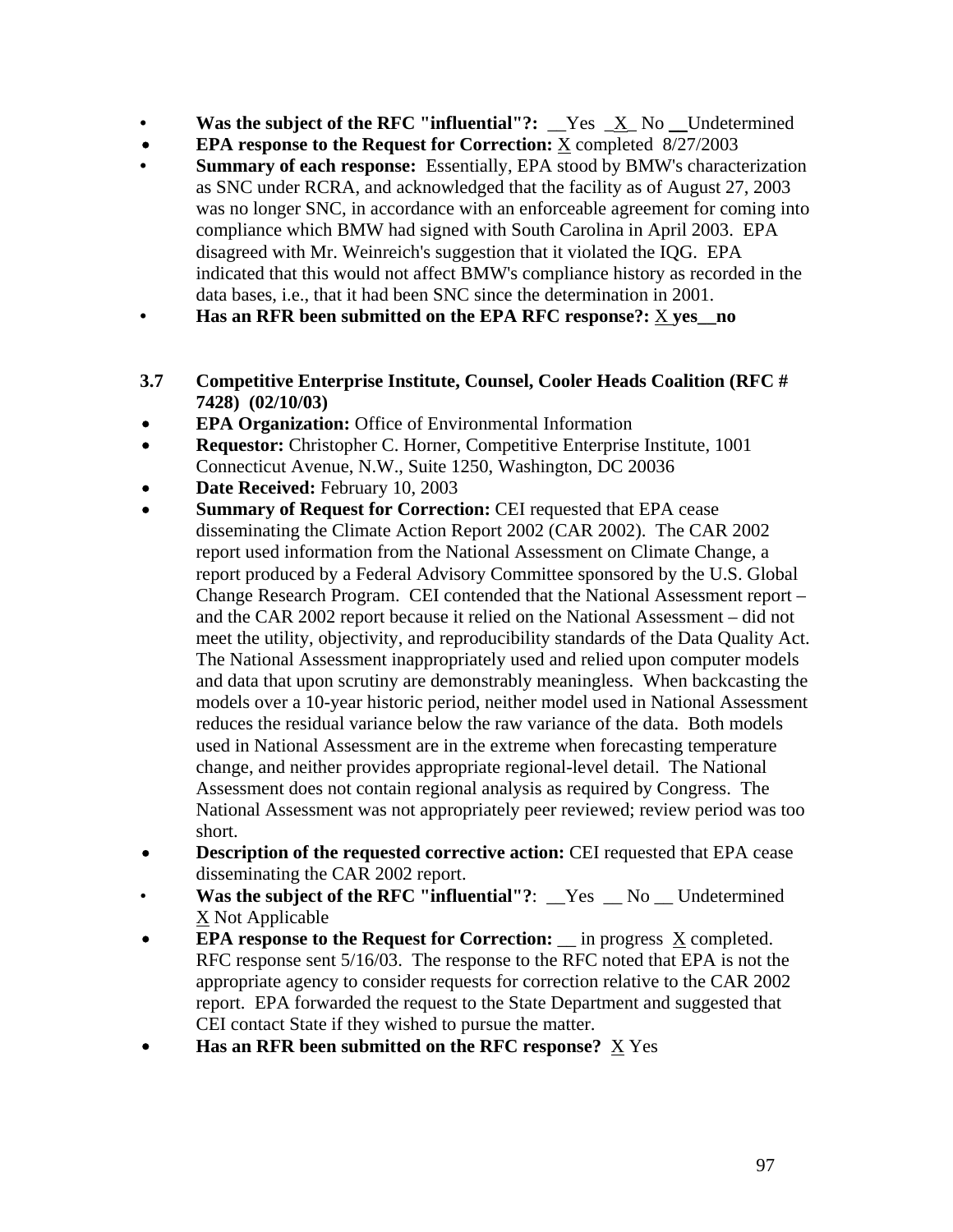- **3.8 Senator Jim Jeffords, Senator Paul Sarbanes, Senator Barbara Boxer and Senator Frank Lautenberg (RFC # 8600) (03/07/03)**
- **EPA Organization:** Office of Water (OW)
- **Requestors:** U.S. Senators Boxer, Sarbanes, Jeffords, and Lautenberg
- **Date Received:** OEI received the letter on March 7, 2003
- **Summary of Request for Correction:** The purpose of the RFC was to question the quality of information contained in an OW proposed rule entitled, "Modification of National Pollutant Discharge Elimination System Permit Deadline for Storm Water Discharges for Oil and Gas Construction Activity that Disturbs One to Five Acres of Land" (67 Federal Register 79828, December 30, 2002).
- **Description of the requested corrective action:** The 4 senators requested that EPA suspend activity of the proposed rulemaking.
- Was the subject of the RFC "influential"?: \_Yes <u>X</u> No \_Undetermined
- **EPA response to the Request for Correction:** X completed June 13, 2003
- **Summary of EPA Response:** Under the Agency's Information Quality Guidelines, EPA considers requests for corrections to information supporting a proposed rulemaking during the public comment period. EPA received the RFC after the final rule was signed by the EPA Administrator on March 5, 2003. Despite this, EPA still took the opportunity to respond to the questions. On December 8, 1999, the final Storm Water Phase II rule was published in the Federal Register (The National Pollutant Elimination System-Regulations for Revision of the Water Pollution Control Program Addressing Storm Water Discharges: Final Rule; 64 Federal Register 6872200). These regulations expanded the NPDES permitting program to require permit coverage by March 10, 2003 for, among other things, construction sites that disturb one to five acres. As part of that rulemaking, EPA developed an Economic Analysis (EA). In that EA, EPA assumed that few, if any, oil and gas exploration, production, processing, or treatment operations or transmission facilities would be affected by the final regulations. Since promulgation of the final Storm Water Phase II rule, EPA has received numerous letters from the oil and gas industry and States stating that a significantly larger number of sites would, in fact, be affected by our rule. In investigating these statements, EPA requested and used data from the Department of Energy's Energy Information Administration (EIA) regarding the average number of oil and gas exploration and production facilities that would be affected by final Storm Water Phase II regulations. The Agency also requested and received data directly from States, the regulated community and other entities on this issue. These data were subsequently utilized to gauge the impact of the Storm Water Phase II regulations and were of appropriate quality for this use. All of this information and data called into question earlier EPA estimates of the number of sites that would be affected by the regulations. Estimates from the EIA, States with oil and gas activity, and industry representatives, all forecast at least 30,000 onshore wells being drilled per year in the foreseeable future. This was in direct contrast to the estimates available to EPA at the time of the promulgation of the Storm Water Phase II rule. Due to this great variation, EPA determined that additional time was needed to better and more accurately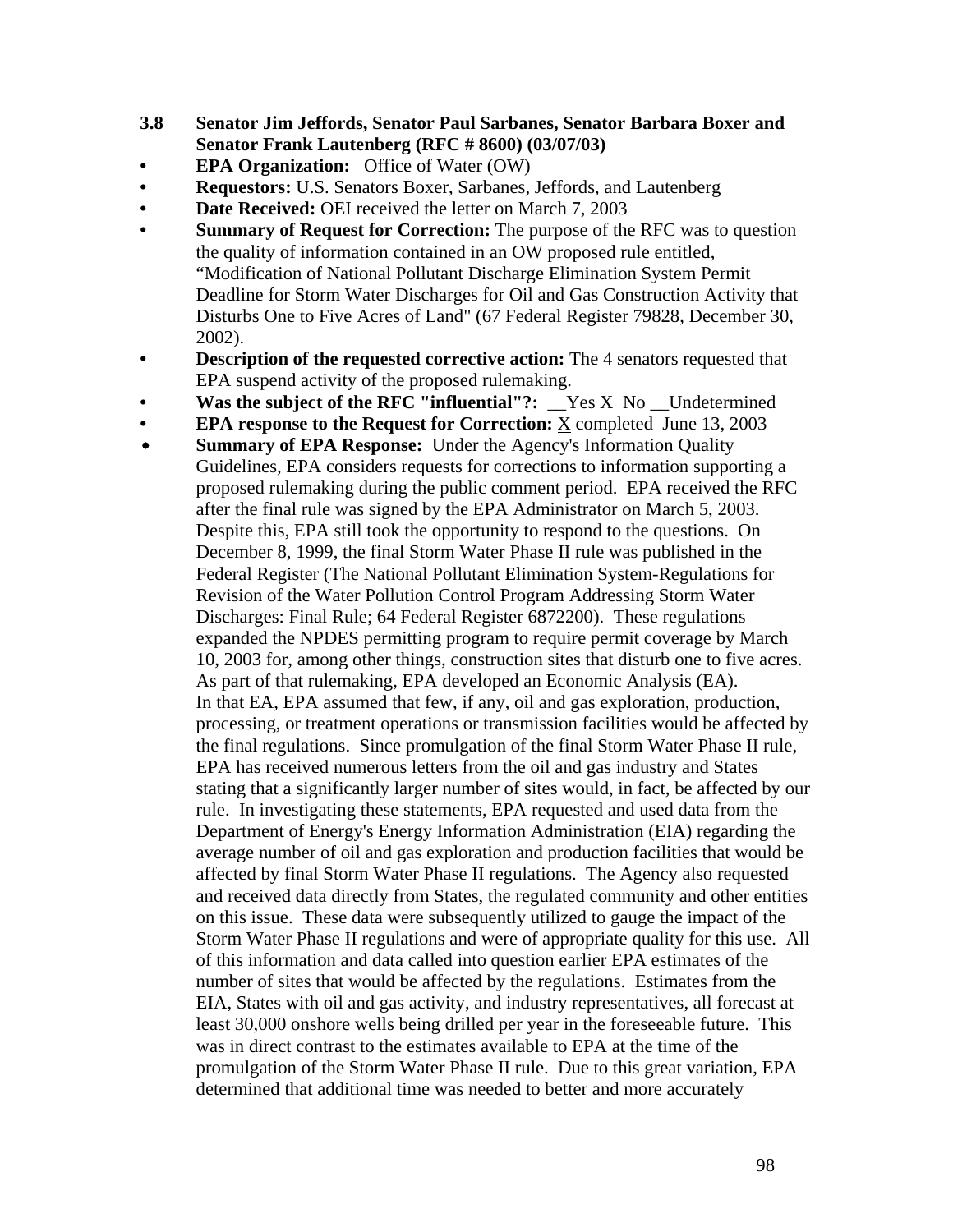ascertain the potential impacts of a future rulemaking and therefore promulgated a final rule postponing until March 10, 2005, the requirement to obtain an NPDES storm water permit for oil and gas construction activity that disturbs one to five acres of land. The final rule signed on March 5, 2003 does not call into question the need for controlling sediment from all types of construction, including oil and gas. It simply provides two years for the Agency to determine the best way to do so. EPA intends to use the next two years to work with States, the regulated community and other entities to ensure that we are using the best data possible as we work towards improving implementation of regulations that protect our land and water.

- **Has an RFR been submitted on the EPA RFC response?:** X No
- **3.9 Citizen request (RFC # 9199) (03/14/03)**
- **EPA Organization:** Office of Environmental Information
- **Requestor:** Dr. George Seaver
- **Date Received:** March 14, 2003
- **Summary of Request for Correction:** Requestor was concerned about the quality and accuracy of alleged statements made by EPA officials at public meetings regarding the carcinogenicity of perchlorate. Specifically, the request noted: "At a meeting held by the Bourne Water District (BWD) in March 2002 to discuss the perchlorate near their wells, representatives of the New England EPA stated that perchlorate was a carcinogen. We challenged them on this assertion, citing the list of carcinogens published by the Health & Human Services web site. Also, at an October 2002 meeting of the MMR Senior Management Board, Mr. Todd Borci of the New England EPA again stated that perchlorate was a carcinogen."
- **Description of the requested corrective action:** Mr. Seaver requested that EPA "publicize the truth about the health risks of perchlorate at the  $\lt 1$  ppb levels that are found infrequently near the BWD wells, and, particularly its carcinogen status".
- **Was the subject of the RFC "influential"?**: \_\_Yes \_\_ No \_\_ Undetermined  $\underline{X}$  Not Applicable
- **EPA response to the Request for Correction:** X completed August 25, 2003
- **Summary of EPA response:** The EPA response states, "You noted in your request two meetings at which an EPA official may have stated that EPA considers perchlorate to be a carcinogen. EPA has no record of any statements that may have been made by EPA staff at the meeting held by the Bourne Water District (BWD) (in March 2002, according to your statement). You also assert that an EPA official made similar statements at an October 2002 meeting of the MMR Senior Management Board (SMB). EPA notes that there was no meeting of the SMB in October 2002. In our view, these meetings were general meetings which included discussions on various topics and there were no official statements made regarding the Agency's position on perchlorate and any potential impacts on human health. Under the EPA Information Quality Guidelines, we would consider such discussions to be informal communications that EPA did not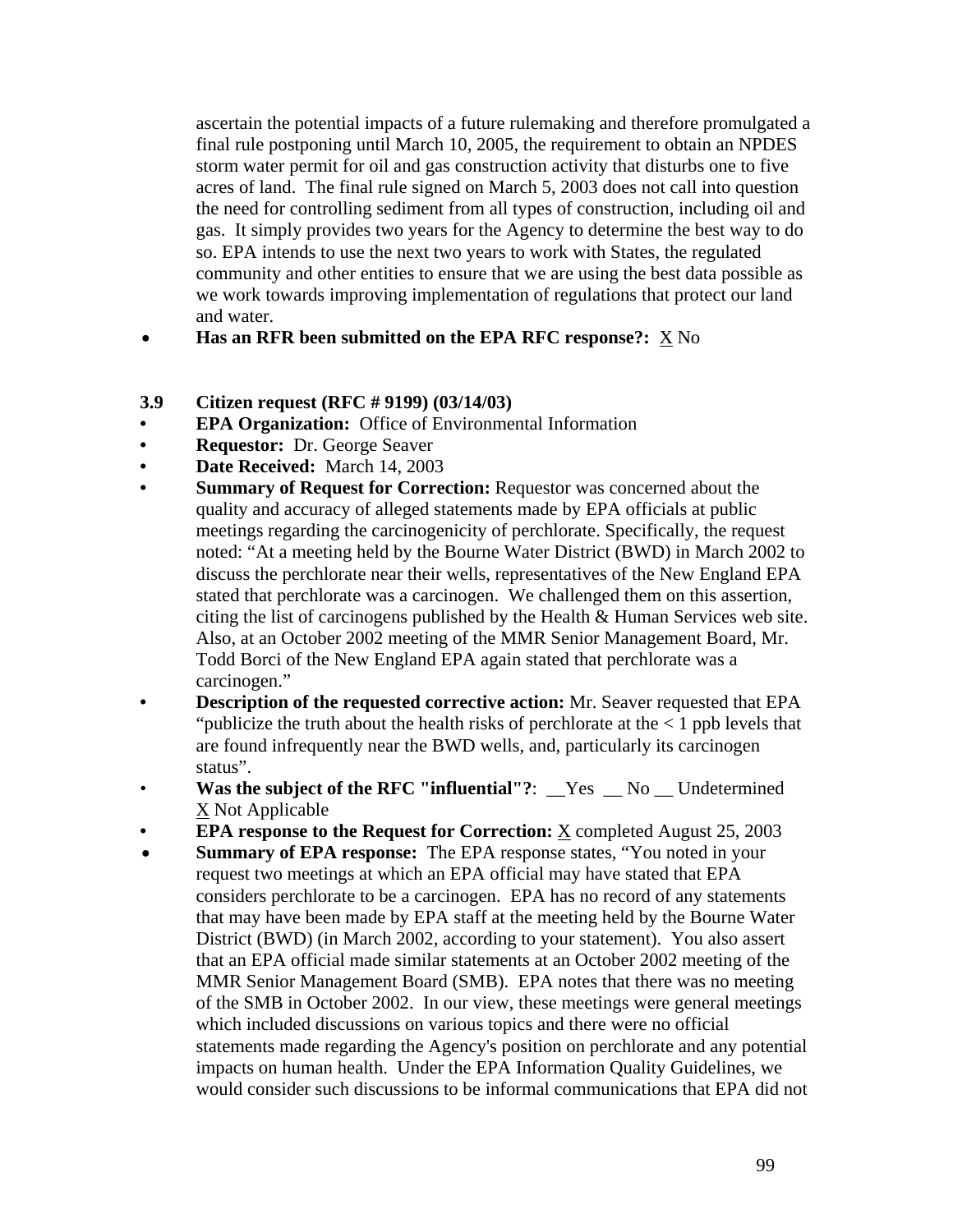disseminate to the public beyond their original context. They would not be information disseminated by EPA to represent an Agency viewpoint, decision or position."

**Has an RFR been submitted on the EPA RFC response?:** X No

#### **3.10 Chemical Products Corporation Appeal (RFR # 2293A)(03/14/03**

- **EPA Organization:** Office of Research and Development
- \$ **Date RFR was received:** March 14, 2003
- **Summary of Request for Reconsideration:** The petitioner requested reconsideration because CPC believed that an objective scientific evaluation would determine a different critical effect than EPA has described. The petitioner also stated that EPA did not conduct an appropriate external peer review on its findings. Additionally, CPC contends that EPA's internal peer review was not scientific.
- **Description of requested corrective action in RFR:** The petitioner asks EPA to reopen the IRIS Barium and Compounds File to objectively consider alternative/additional assessments provided. CPC also requests EPA revise the resulting oral reference dose accordingly.
- **Date of EPA response(s) to Request for Reconsideration:** X completed on December 11, 2003
- **Describe EPA Appeal Process used:** The AA for ORD reconsidered his initial decision to reject because significantly new information was raised in the RFR. EPA has decided to treat this as a new RFC and has met with the requestor to discuss this process change. The requestor may chose to appeal this new response at a later date.
- **Appeal Resolution:** EPA treated the March 14 request as a Request for Correction (not an appeal) due to the substantially different information provided by the requestor. EPA's December 11 response informed Mr. Cook that the Toxicological Review and IRIS Summary for Barium will be revised to include a more explicit and transparent analysis of data from animal studies. EPA will conduct an independent external peer review of this revision in a manner that is consistent with both EPA's peer review guidelines and EPA and OMB Information Quality Guidelines. A peer review panel will be convened and its meetings will be open to the public. The information provided by the requestor will be considered when EPA develops charge questions for the peer review panel. The review will focus on whether this additional analysis is scientifically defensible and utilizes the best available science. If the expanded analysis does not support the statement currently contained in the Toxicological Review for Barium, EPA will reassess the IRIS Barium and Compounds Substance File according to its standard IRIS health assessment development and review process. If the analysis and expert peer review are supportive of the statement, EPA will revise the IRIS Barium and Compounds Substance File to reflect the expert peer review analysis and any associated conclusions. EPA intends to issue a final response to Mr. Cook's request in 2004.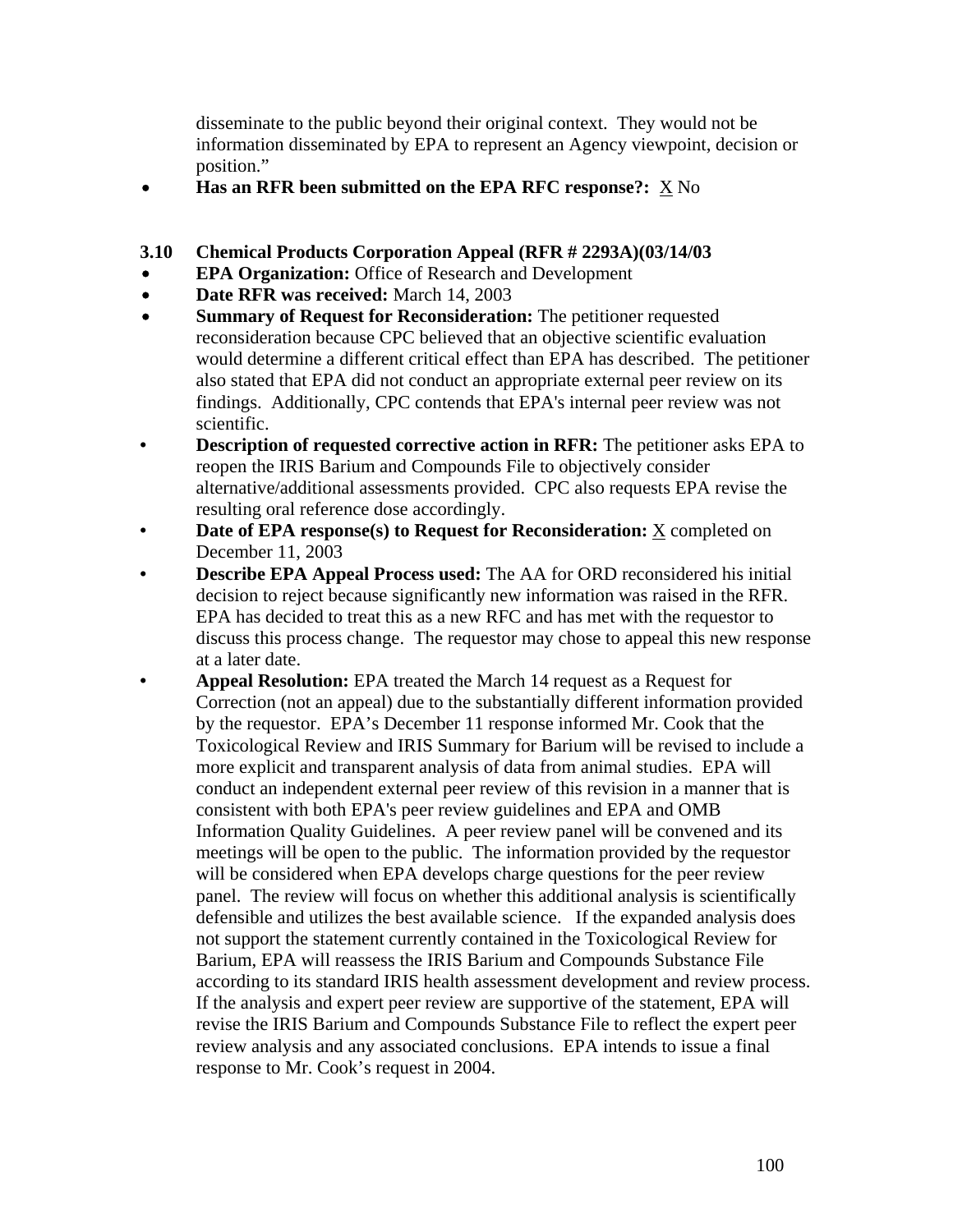- **3.11 Competitive Enterprise Institute appeal (RFR # 7428A) (05/21/03)**
- \$ **Date RFR was received:** May 21, 2003
- **Summary of Request for Reconsideration:** CEI continued to contend that the CAR 2002 did not meet the utility, objectivity, and reproducibility standards of the Data Quality Act. CEI further contended that the CAR 2002 report was authored by EPA and not the U.S. Department of State.
- **Description of requested corrective action in RFR: CEI requested that EPA** cease dissemination of the CAR 2002 report on its web site.
- **Date of EPA response to RFR:** X completed September 23, 2003
- **Describe EPA Appeal Process used:** Following the process set out in the EPA Information Quality Guidelines, CEI's request for reconsideration was presented to an executive panel comprised of Paul Gilman, EPA Science Advisor and Assistant Administrator for Research and Development, Robert Varney, Region 1 Administrator, and Jessica Furey, Associate Administrator for Policy, Economics, and Innovation. The executive panel reviewed the original request, CEI's request for reconsideration, and CEI's July 23, 2003 letter regarding supplemental information.
- Appeal Resolution: The executive panel concurred with the original determination that, notwithstanding the participation of EPA and other agencies in the preparation of the CAR 2002 report, the State Department has the responsibility for the report and is the agency to determine if any corrective action is appropriate. The CAR 2002 report was produced by the State Department in response to a treaty obligation under the United Nations Framework Convention on Climate Change (UNFCCC). The State Department has responsibility for all submissions of any documents under treaty obligations. Thus, the final report was officially submitted on May 28, 2002 by Daniel Reifsnyder of the State Department to Ms. Joke Waller-Hunter, Executive Secretary, UNFCCC. Finally, the executive panel notes that EPA has previously clarified on its web site that CAR 2002 is a State Department report. The intent of this change was to assure that the web site does not suggest that the document supports or represents EPA's viewpoint or that EPA endorses or agrees with it, and to clarify that EPA is not "disseminating" it for purposes of EPA's Information Quality Guidelines.
- **3.12 Friends of the Massachusetts Military Reservation (RFC # 11702) (07/05/2003)**
- **EPA Organization that led the response to the Request for Correction:** Office of Environmental Information (OEI)
- **Requestor:** Dr. George Seaver**,** Friends of the Massachusetts Miliary Reservation
- **Date Received:** Via e-mail on July 5, 2003
- **Summary of Request for Correction:** The request states, "(1)THE FEDERAL AND THE REGION 1 EPA HAVE DIFFERENT ADVISORY LEVELS FOR PERCHLORATE (4 TO 18 VS 1 PPB). (2) REGION 1 EPA HAS DIFFERENT ADVISORY LEVELS FOR PERCHLORATE FOR DIFFERENT SITUATIONS (MILITARY VS CIVILIAN FIREWORKS). THIS APPROACH LACKS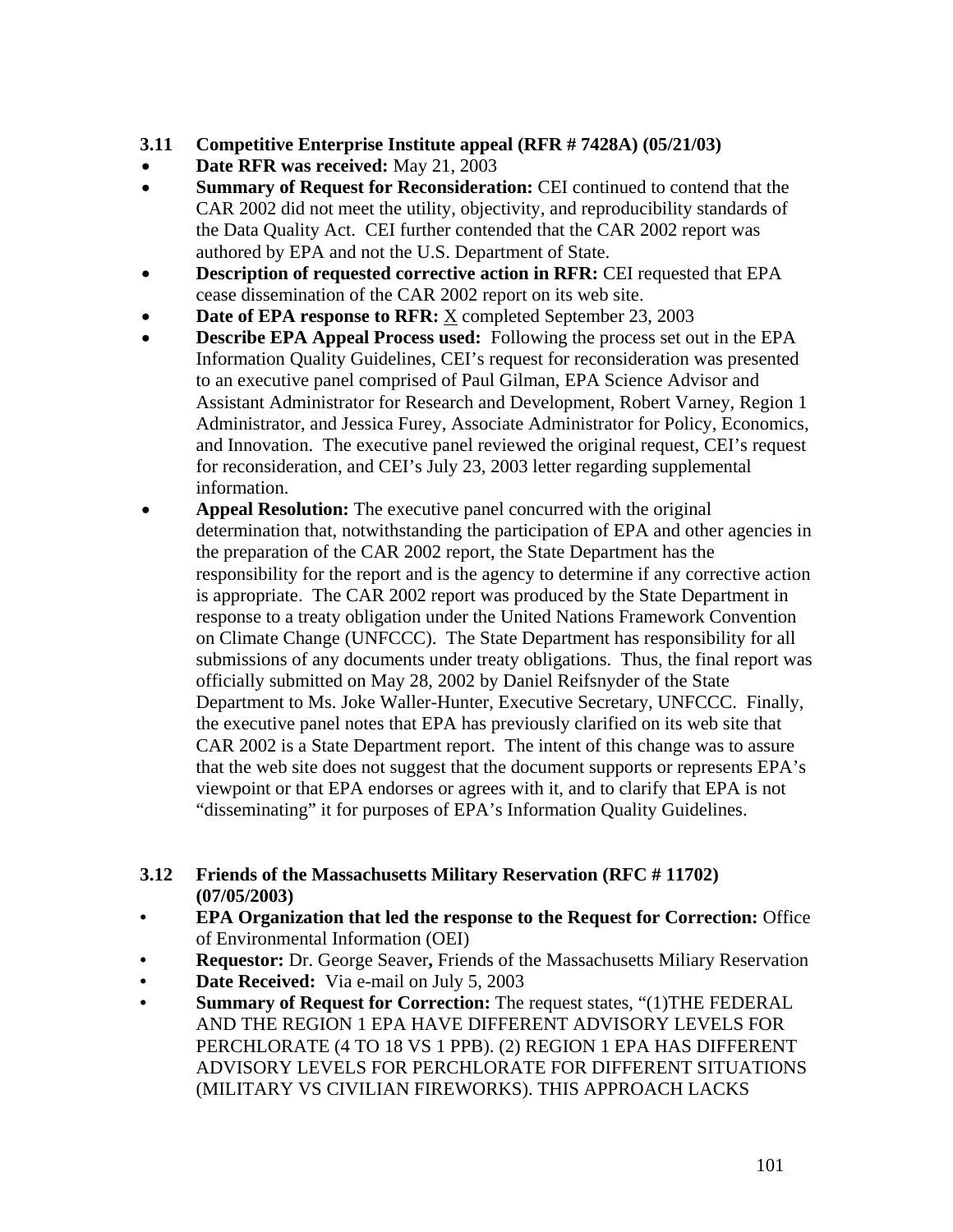INTEGRITY AND ACCURACY."

- **Description of the requested corrective action:** The requestor did not include a corrective action suggestion in the request. Instead, the request included this statement: "THE EPA SHOULD ADOPT A UNIFORM ADVISORY LEVEL FOR PERCHLORATE, EVEN IF AN INTERIM ONE."
- Was the subject of the RFC "influential"?:  $Y$ es  $N_0$  Undetermined \_X\_ Not Applicable
- **EPA response to the Request for Correction:** \_\_ in progress X completed
- **Summary of EPA response:** Dr. Seaver's request was deemed incomplete due to the fact that the request did not include reference to a specific piece of information disseminated by EPA per the IQGs.
- **Has an RFR been submitted on the EPA RFC response?:** X No

#### **3.13 Citizen request (RFC # 12385)(08/18/2003**

- **EPA Organization:** Office of Research and Development
- **Requestor:** David A. Smith, GDT Corporation
- **Date Received:** Via e-mail on August 18, 2003.
- **Summary of Request for Correction: Requestor identified ten documents** and/or web pages, including the EPA IRIS file, that describe bromate in all forms as a carcinogen. In Mr. Smith's request he contended that only potassium bromate is carcinogenic and not sodium bromate. The requestor pointed to supporting studies contained in the IRIS file that evaluate the effects of potassium bromate only.
- **Description of the requested corrective action:** The requestor asked that EPA correct the documents on its web site, set the Maximum Contaminant Level (MCL) for bromate to 1.0 mg/L and establish a preliminary limit on the amount of potassium in drinking water.
- **Was the subject of the RFC "influential"?**:  $\angle$ Yes  $X$  No  $\angle$  Undetermined \_\_ Not Applicable
- **EPA response to the Request for Correction:** X in progress \_\_ completed
- **Has an RFR been submitted on the EPA RFC response?:** X\_No
- **3.14 Morgan, Lewis & Bockius (RFC # 12467) (08/19/03)**
- **EPA Organization:** OPPTS
- **Requestor:** Mr. Dino Privitera, Morgan, Lewis & Bockius LLP, 1701 Market Street, Philadelphia, PA 19103-2921
- **Date Received:** August 19, 2003
- **Summary of Request for Correction:** The request noted 4 fundamental concerns: 1. The statements in the Gold Book ("Guidance for Preventing Asbestos Disease Among Auto Mechanics," is otherwise known as the "Gold Book") were based on inadequate and inappropriate scientific data and literature at the time of its original preparation. 2. The Gold Book is now 17 years old and is badly outdated in light of significant scientific studies published since 1986. 3. The Gold Book's origins, preparation, funding, review, and approval are largely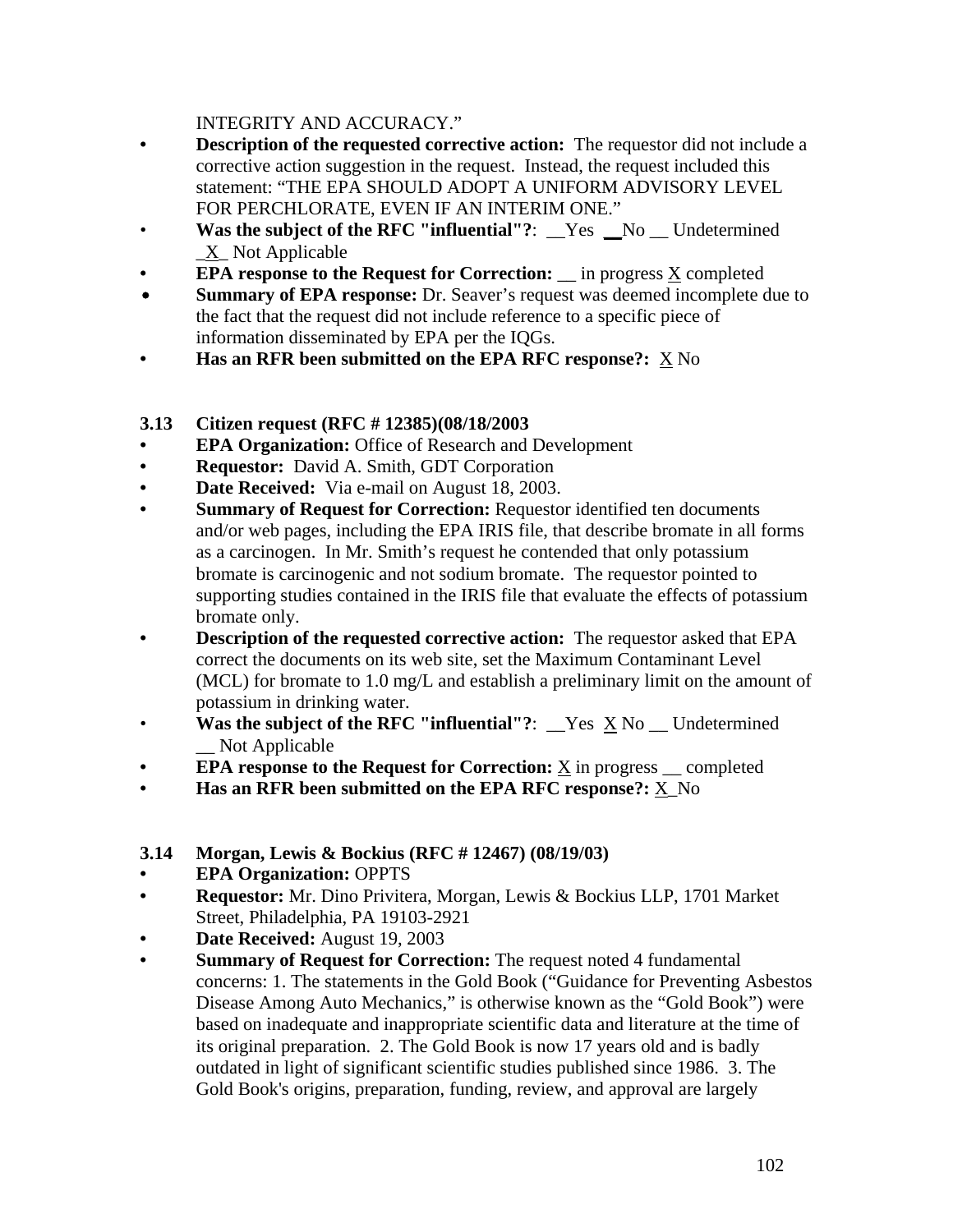undocumented. 4. The Gold Book is routinely used to convey the misperception that EPA has conducted a complete analysis of the scientific and medical literature and has concluded that brake mechanic work is in fact hazardous and that as a direct result brake mechanics are at increased risk of contracting an asbestos related disease, including mesothelioma, from such exposure.

- **Description of the requested corrective action:** 1. That EPA discontinue disseminating the Gold Book. 2. That EPA post a caveat on EPA's website to the effect that the 1986 Gold Book is no longer current from a scientific perspective. 3. In the alternative, they request that EPA engage in an analysis of the scientific information contained in the Gold Book and update it so that it reflects a complete assessment of the extensive medical and scientific literature on the subject, particularly given the development since 1986 of a significant body of scientific data showing no increased asbestos-related health risks associated with brake work.
- Was the subject of the RFC "influential"?: <u>Yes XNo</u> Undetermined \_\_ Not Applicable
- **EPA response to the Request for Correction:** Response on November 24, 2003.
- **Summary of EPA response: "EPA** is embarking on an overall effort to update and revise, as appropriate, various information materials associated with the Agency's Asbestos program. As part of this effort, EPA has begun the process of updating the auto mechanics' brochure. We intend to engage all interested stakeholders and to provide the general public with an opportunity to review and comment on changes to the brochure before it is finalized. We anticipate it being available for comment in the Spring of2004. In the interim, both the hard copy and electronic version of the brochure will include a note that states that the Agency is in the process of updating the material in the document."
- **Has an RFR been submitted on the EPA RFC response?:** X No
- **3.15 Geronimo Creek Observatory (RFC # 12856) (09/25/2003)**
- **EPA Organization:** Office of Air and Radiation (OAR) and Region 6
- **Requestor:** Forrest M. Mims III, Geronimo Creek Observatory, 433 Twin Oak Road, Seguin, Texas, 78155 USA
- **Date Received:** September 25, 2003 via email
- **Summary of Request for Correction:** In his request, Mr. Mims contested the data collected from an Air Monitoring Site in San Antonio, Texas during the calendar year 2002. Specifically, the data collected via CAMS 23 (AIRS ID 480290032). Mr. Mims' request stated "Ozone concentrations measured at CAMS 23 in San Antonio, Texas, during summer 2002 were accepted by EPA, despite protests from me and others that the ozone analyzer was faulty and provided data that does meet acceptable scientific standards." He also challenged the calibration, the calculations and the model used in the ozone concentration determinations. It has not been determined that the information in question does not comply with all of the IQGs.
- **Description of the requested corrective action:** Mr. Mims requested that "The EPA +/-20% calibration tolerance for ozone and other gas analyzers must be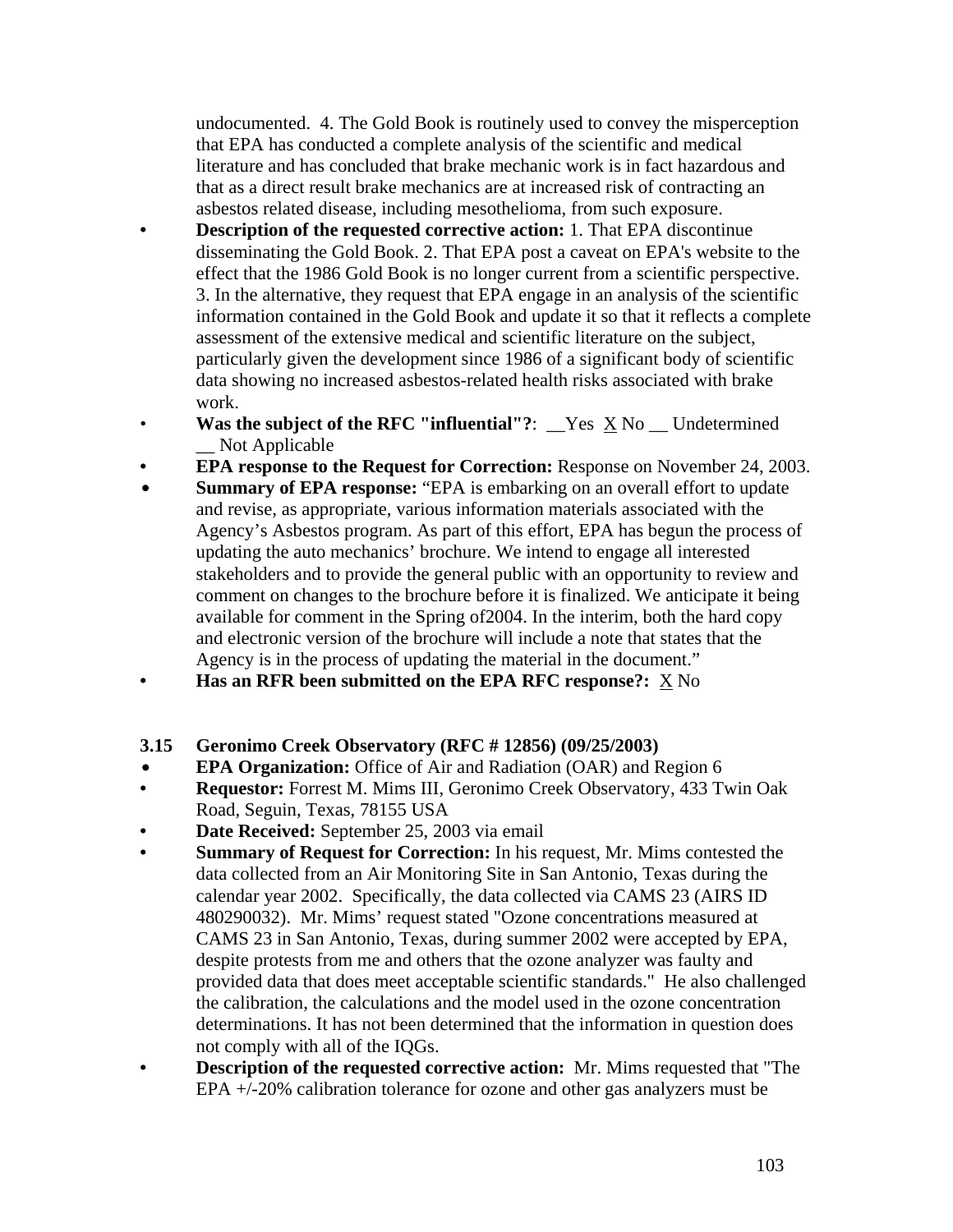changed to comply with the "best available monitoring" requirements of the Clean Air Act and customary definitions of accuracy." He recommended "that EPA assign an independent panel of scientists to review the current standard at the earliest possible date". Furthermore, he stated "EPA should immediately remove from its web site and from consideration all data from CAMS 23 that was known to be deficient by the TCEQ regulators and possibly the EPA. There is abundant internal TCEQ correspondence concerning this error that will be produced should this request require an appeal".

- Was the subject of the RFC influential?: \_Yes \_ No <u>X</u> Undetermined \_\_ Not Applicable
- **EPA response to the Request for Correction:** <u>X</u> in progress secompleted
- **• Has an RFR been submitted on the EPA RFC response?:** yes  $\underline{X}$  no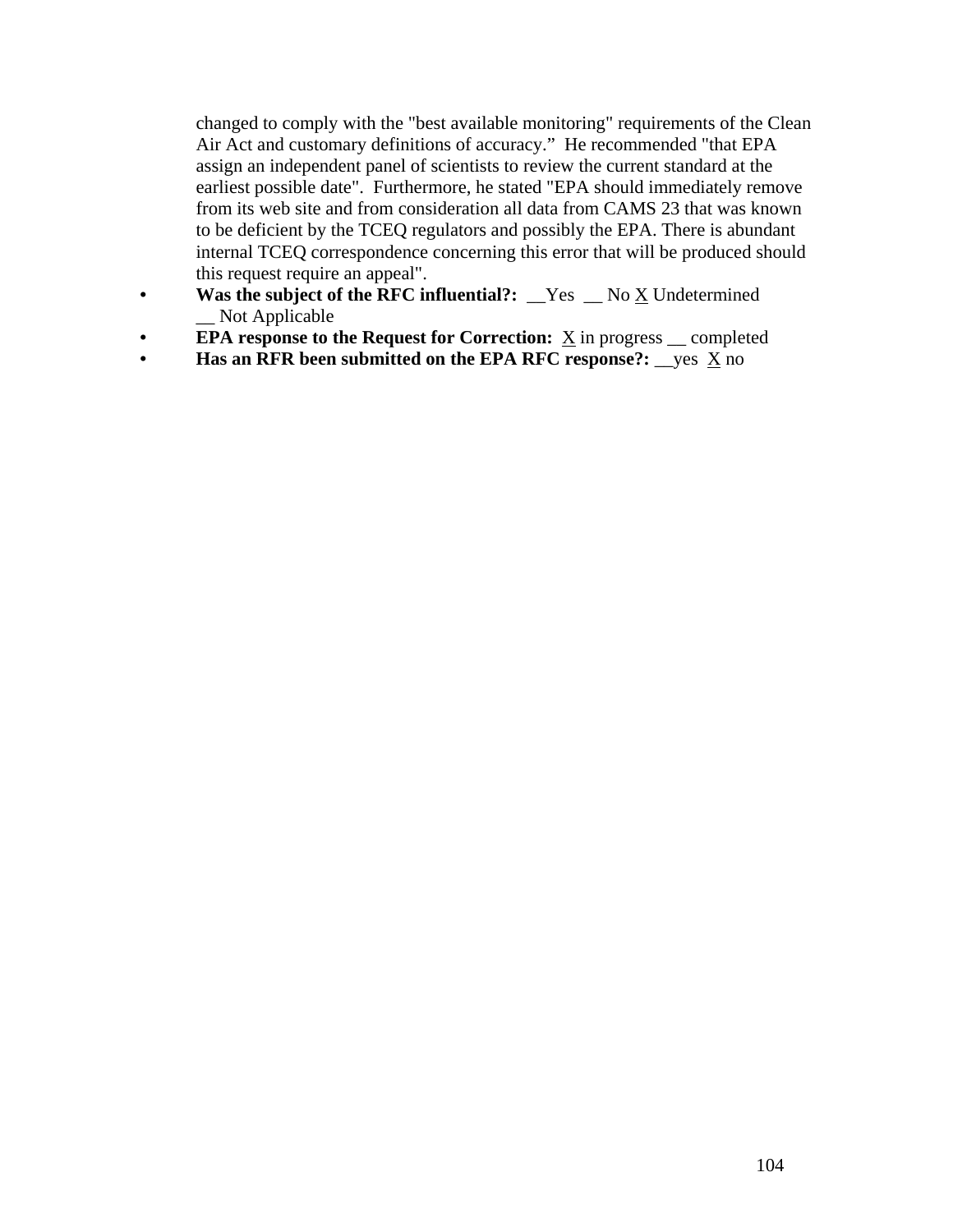## **14 Federal Emergency Management Administration**

*Year-End Information Quality Report* 

Requests for Correction Received FY 2003 DHS/Federal Emergency Management Agency Period Covered: FY 2003

| <b>Agency Name</b> | Number of Requests Received                            | Number Designated as<br>Influential |
|--------------------|--------------------------------------------------------|-------------------------------------|
|                    | Mitigation Division (National Flood Insurance Program) |                                     |
| <b>LOMR</b>        | 822                                                    |                                     |
| LOMR-F             | 2.116                                                  |                                     |
| <b>LOMA</b>        | 21,495                                                 |                                     |
|                    |                                                        |                                     |
|                    | 24,433                                                 | <b>Total</b>                        |
|                    |                                                        |                                     |

Letters of Map Amendment (LOMA) or Letters of Map Revision (LOMR), or Letters of Map Revision Based on Fill (LOMR-F)

The Federal Emergency Management Agency (FEMA) publishes maps, called Flood Insurance Rate Maps (FIRMs). The purpose of a FIRM is to show the areas in your community that have a 1% or greater chance of flooding in any given year, known as Special Flood Hazard Areas (SFHAs). FIRMs are the result of engineering studies that are performed by engineering companies, other Federal agencies, or the community and are reviewed and approved by FEMA.

Although FEMA uses the most accurate flood hazard information available, limitations of scale or topographic definition of the source maps used to prepare the FIRM may cause small areas that are at or above the flood elevation to be inadvertently shown within the SFHA boundaries. Also, the placement of fill may elevate small areas within the SFHA boundaries to an elevation at or above the flood elevation. When this happens, structures or parcels of land may be inadvertently included in the SFHA on the FIRM.

For such situations, the property owner or lessee may apply for a Letter of Map Amendment (LOMA) or a Letter of Map Revision - based on Fill (LOMR-F). LOMAs and LOMR-Fs are documents issued by FEMA that officially remove a property and/or structure from the SFHA. To obtain a LOMA or LOMR-F, the applicant must submit mapping and survey data for the property, much of which is available from the municipality in which the property is located (e.g., the City Hall, County Courthouse, etc.). In most cases, the applicant will need to hire a land surveyor to prepare an Elevation Certificate for the property. Upon receiving a complete application, FEMA normally completes its review in 4 to 6 weeks.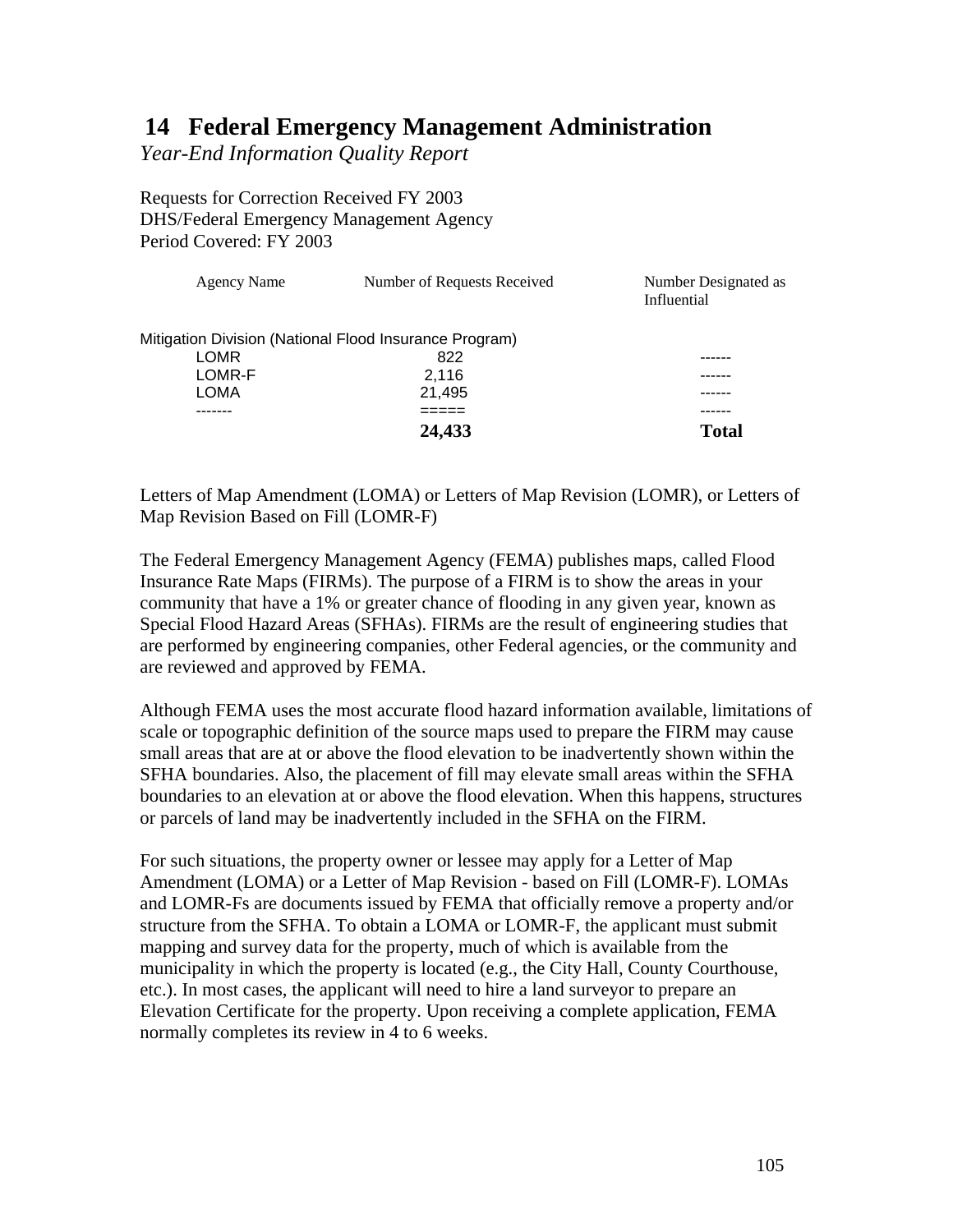\*Each Letter for Map Change (LOMC) is not influential, but the change in property values for total number of requestors does meet the influential criteria.

- **Agency Receiving Correction Request:** DHS/Federal Emergency Management Agency, Mitigation Division
- **Requestor:** Homeowners, community officials, developers
- **Date Received:** Over the entire fiscal year.
- **Summary of Request:** The applications cover two distinct categories:
	- **A.** Request to revise the flood insurance rate map because of physical changes in the floodplain affecting that structure or property, also called Letter of Map Revision (LOMR) or Letter of Map Revision-Fill (LOMR-F).
	- **B.** Request to amend the flood insurance rate map with the addition of more precision in the collection and analysis of data affecting said property or structure, also called Letter of Map Amendment (LOMA).
- **Description of Requested Correction:**

Revise the official Flood Insurance Rate Map to include additional detail, more precise measurements, or changes in the affected floodplain, which will officially remove a property or structure from the Special Flood Hazard Area.

- **Influential:** Yes \_\_\_\_No \_**X**\_\_Undetermined [As determined by the agency based on your definition of influential, as provided in your Information Quality Guidelines. ("Undetermined" can be used either because a determination has not yet been made or because the agency feels a determination is unnecessary as the agency has treated the information as influential.)]
- **First Agency Response:** \_\_\_\_ in progress 24,433 completed Every request receives an acknowledgement receipt. 90% of the LOMR/LOMR-F requests require additional documentation before the request may go forward to resolution. 75% of the LOMA requests require additional elevation data and documentation.
- **Resolution:**

Once they have submitted the requisite documentation, most applicants are granted their requests to have the properties or structures removed from the Special Flood Hazard Areas. About 10% drop their claims, usually for lack of sufficient documentation. Most claims are legitimate and the claimants have undertaken the necessary preliminary review to validate the LOMA or LOMR applications.

• **Appeal Request:**  $X$  none \_\_\_\_ in progress \_\_\_\_ completed [date of response]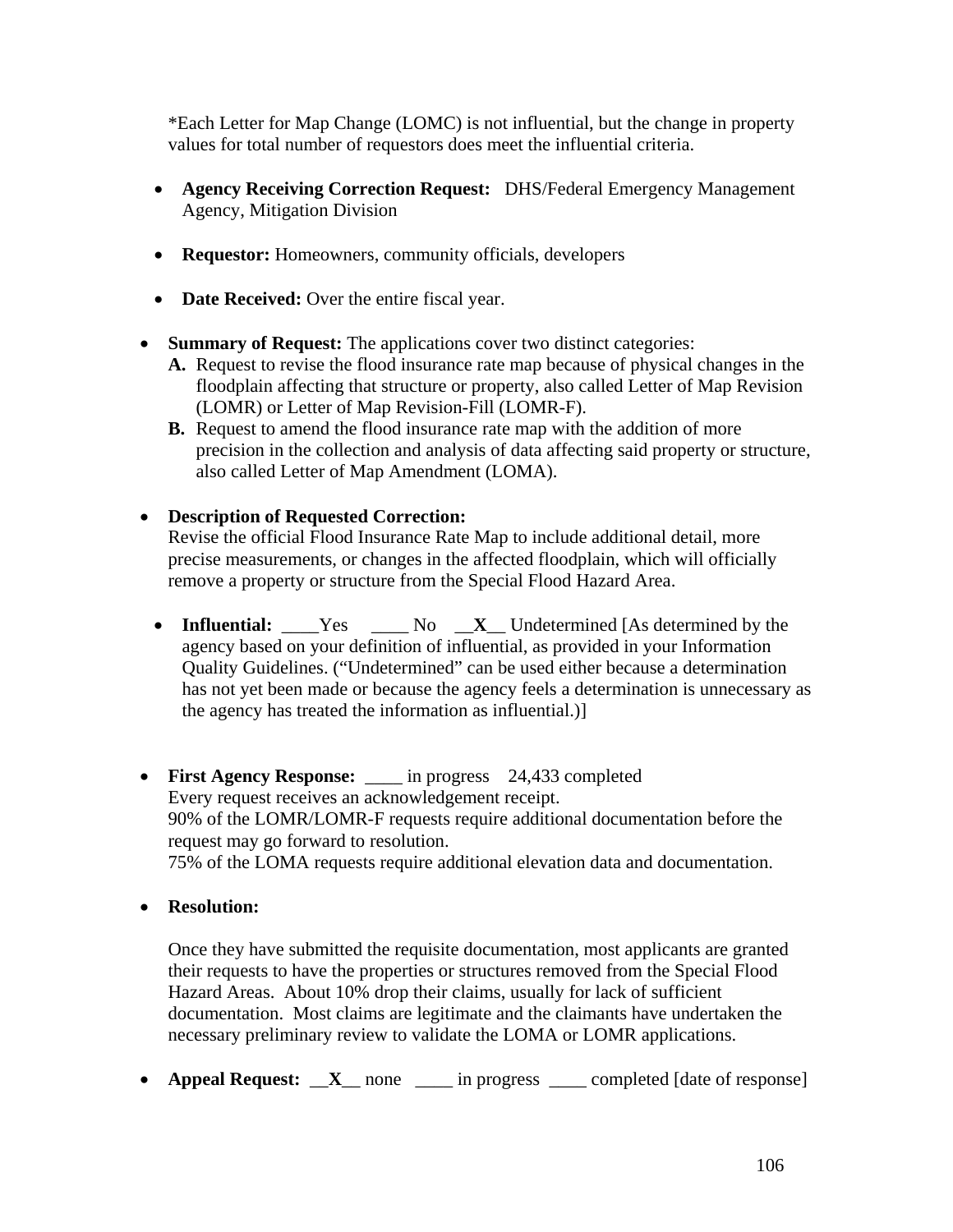Because almost every application for a LOMA or LOMR is granted, FEMA received no appeals to the decisions.

- **Summary of Request for Reconsideration:**
- **Type of Appeal Process Used: Appeal Resolution:**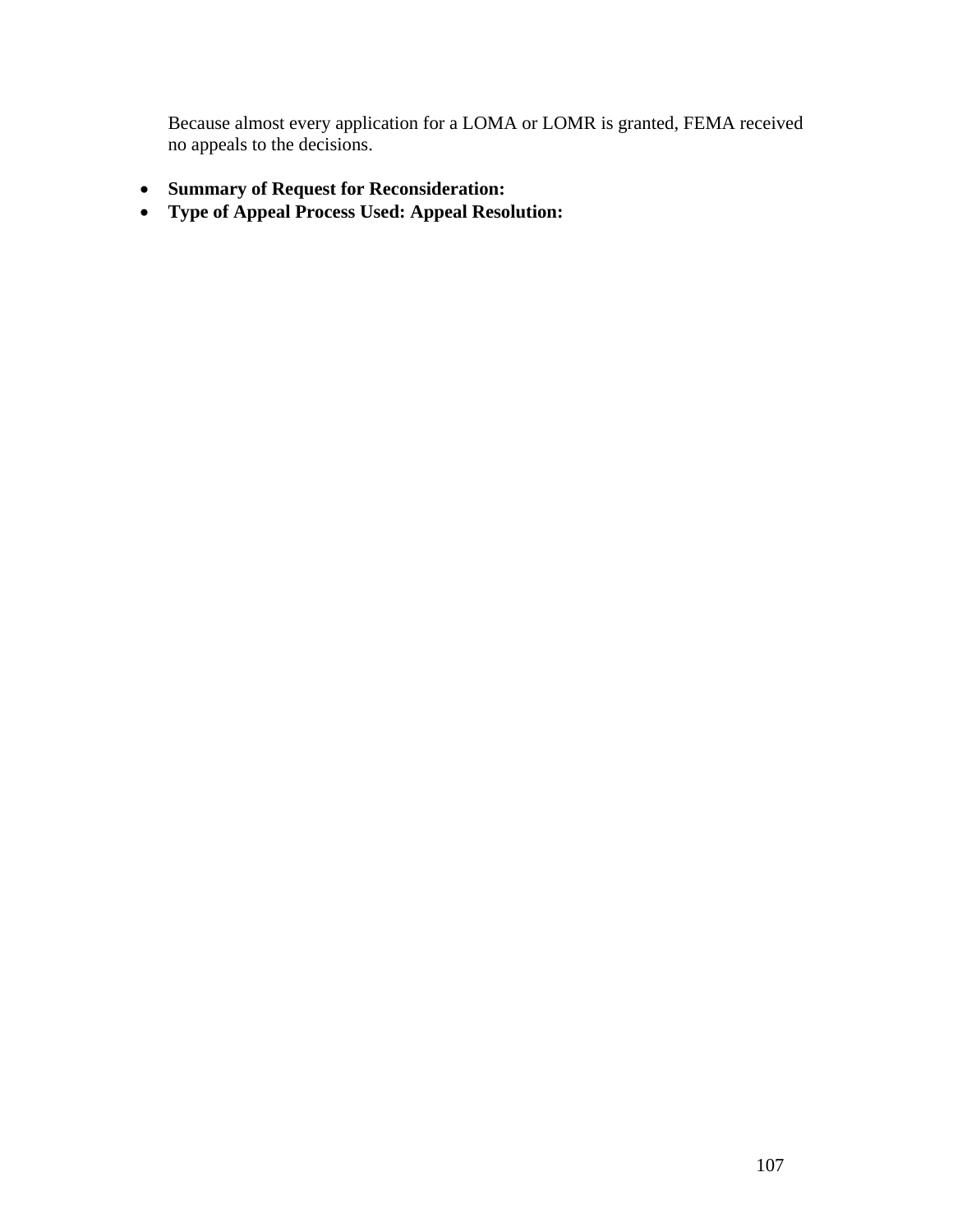## **15 National Aeronautics and Space Administration**

*Year-End Information Quality Report* 

Requests for Correction Received FY 2003 National Aeronautics and Space Administration (NASA) Period Covered: October 1, 2002 to September 30, 2003

| <b>Agency Name</b> |              | Number of Requests Received |              | Number Designated as<br>Influential |
|--------------------|--------------|-----------------------------|--------------|-------------------------------------|
| <b>NASA</b>        |              |                             |              |                                     |
|                    | <b>Total</b> |                             | <b>Total</b> |                                     |

- **Agency Receiving Correction Request:** National Aeronautics and Space Administration
- **Requestor:** The request for correction was submitted by Francis C. P. Knize, who listed his occupation as "producer", but did not list an organizational affiliation. Mr. Knize indicated that he was submitting the request on behalf of Mr. Keith Laney, "independent researcher and [NASA] Ames Research Center consultant. At the end of the request for correction, Mr. Knize also listed "Richard Hoagland, science writer, author, science consultant; the Enterprise Mission, a Space Research organization; SETI scientists from about the globe; and 72 percent of the American population" as parties interested in the outcome of the request for correction.
- **Date Received:** The request for correction was received via e-mail on October 31, 2002, and logged by the Information Quality officer on that date.
- **Summary of Request:** The request questions the validity of an image downloaded from the Arizona State University (ASU) Thermal Emission Imaging System (THEMIS) web site. The request indicates that a visit to the THEMIS web site on August 26, 2002 produced a different image than was available from that site on July 25, 2002. The petitioner indicates that the image served from the THEMIS site was somehow altered between July 25 and August 26, 2002.

Mr. Knize included in his petition an e-mail exchange from Mr. Laney, which described the apparent discrepancy in data on two occasions: "I went back to the THEMIS site on August 26th. I found that the image now there is very different from the one I downloaded on July 25th… this image was much "prettier."… The Official image at the THEMIS site [as discovered August 26] is in fact a prettied up, heavily destreaked, and warp registered later version of the image I received [on July 25]. This is extremely important, because my image [from July 25] has no hints of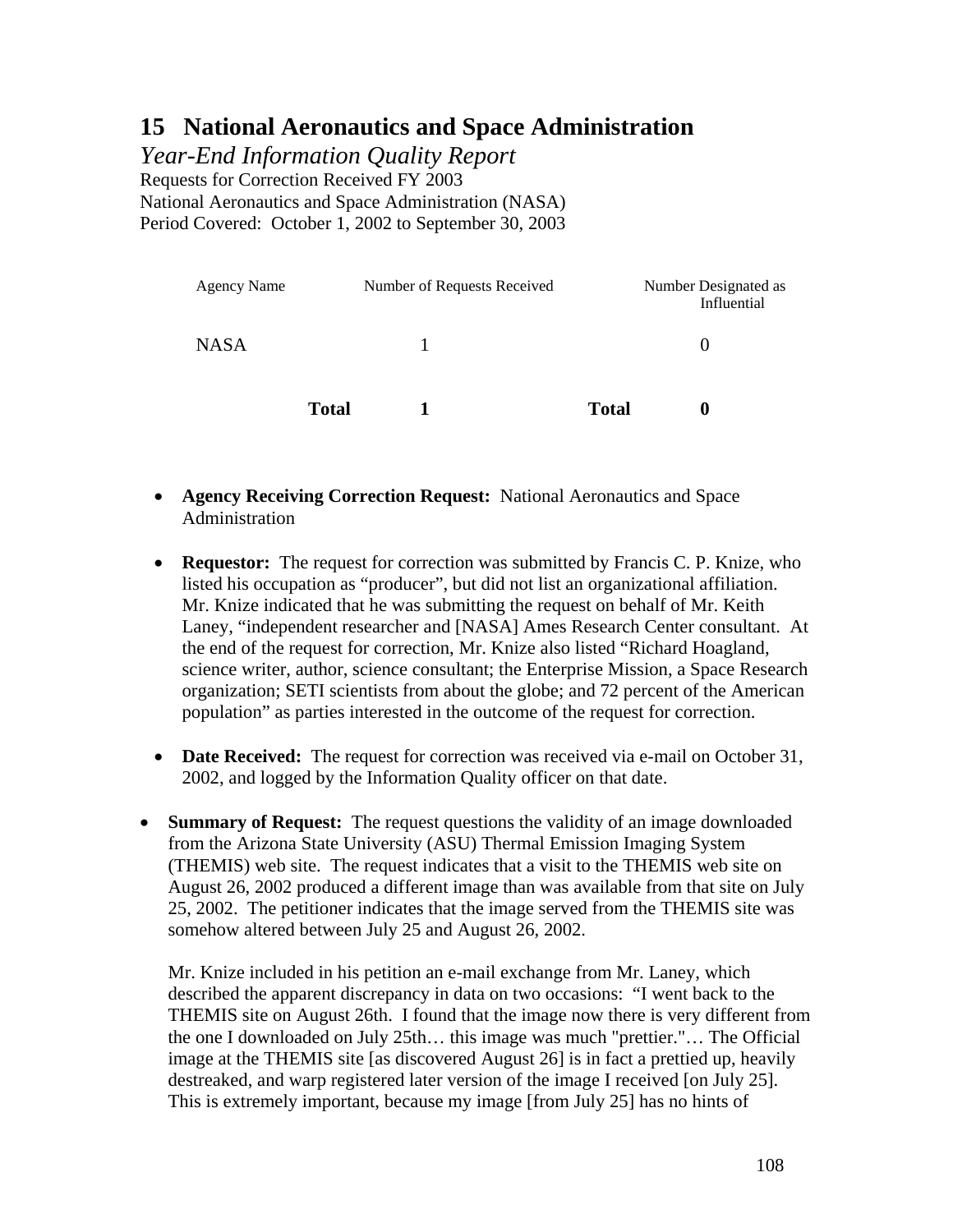destreaking or warp registration. Both of these are irreversible processes. There is no way I could have made my image from the version now at the THEMIS website… I do know this, somehow I obtained an unaltered tiff image with a different header identifier which produces superior IR multispectrals over and beyond the presently displayed and original July  $24<sup>th</sup>$  [sic] image release."

The image that is the subject of this information correction request was provided on the THEMIS web site, managed by ASU under the auspices of NASA's Jet Propulsion Laboratory. THEMIS maps the mineralogy and morphology of Mars using multispectral imaging in the visible and thermal infrared. Six months after THEMIS data are taken, formatted data are delivered to the Planetary Data System (PDS) for archiving at three-month intervals. The PDS requires that scientific archives be validated for both scientific integrity and compliance with PDS standards. Validation is conducted by a combination of mission and PDS personnel, and involves a formal PDS peer review. Data that have been archived are then available to the research and educational communities and members of the public as calibrated data from which analysis can be made. The time frame for the release of calibrated THEMIS data to the public is approximately six to nine months after the data are captured.

Prior to the release of the calibrated data to the public, THEMIS makes available some "interesting" images via its web site as an educational and public outreach activity (i.e., "image-of-the day"). These images generally have not been calibrated and are not required to be of sufficient quality for scientific analysis. The image that is the subject of this information correction request was provided on the THEMIS web site as a public service in the manner described above. While the source data for the posted image were calibrated and geometrically projected in a preliminary fashion, this was not done under the formal validation procedure for PDS release, and the image is not intended for quantitative scientific analysis.

• **Description of Requested Correction:** Mr. Knize requested NASA to set up a peer review panel to determine why the data provided on THEMIS does not seem transparent, and also why the process and mode for dissemination is not transparent. He specified that the panel "must then analyze how the elements of Mr. Laney's frame relates to the original as posted at the NASA site… [to] properly [determine] how data was received by Mr. Laney, and disseminated by NASA." He elaborates as follows: "If we as a combined group of affected interests had to explain where we would like to see a correction in data take place, it would be in the correction to establish transparency of data, in other words that data would remain the same from the same NASA source for independent researchers who depend on consistency... A correction will occur when data is consistent, Mr. Laney's data for image frame was skewed when received. Mr. Laney's data contained a certain "blocking phenomenon" which appears not to be a result of photographic artifacting and pixilation, but rather to exhibit visual elements that are real. The aforementioned attributes were not contained in the image later showing at the same THEMIS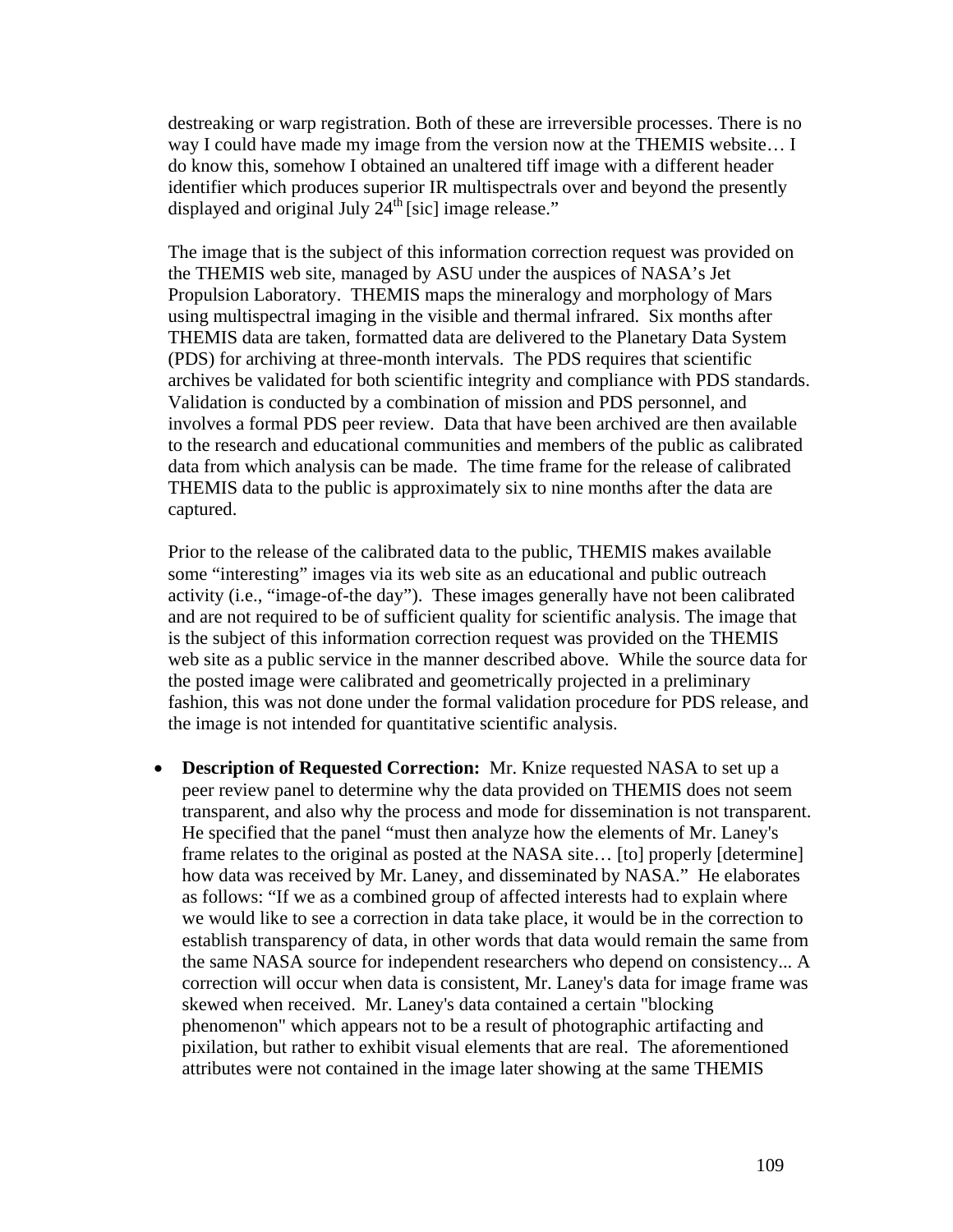source, which shows an inconsistency and unwarranted degradation in the official version now posted of the frame in question at the official NASA Internet site."

- Influential: Yes X No Undetermined
- **First Agency Response:** in progress  $X$  completed NASA's response to this request for information correction was completed and transmitted on December 31, 2002.
- **Resolution:** NASA's Information Quality Officer conducted extensive reviews with individuals associated with THEMIS at both ASU and NASA's Jet Propulsion Laboratory, including the THEMIS Principal Investigator at ASU. All parties indicated that the image on the THEMIS web site had not been altered during the time period mentioned in the petitioner's request for correction.

NASA provided the following as part of the official response to the petitioner: "Review and Analysis

NASA inquired, and THEMIS confirmed, that the image in question was presented on the web site on July 24th, 2002, and was not altered, removed, replaced, or otherwise touched between July 24th and August 26th, 2002.

The calibrated data related to this image are scheduled for archiving to the PDS in January 2003. The data that will be available to the public after January 2003 are the official source for analysis, and will have been subject to the validation processes described above.

NASA's Decision

NASA's review has led to the decision that the image is as posted, so no correction is required. NASA could find no alteration of the original image as posted on the THEMIS web site. Validated archival data suitable for scientific analysis will be released to the public on schedule."

NASA provided this response directly to the petitioner, and did not address the request as part of a response to comment, during ongoing adjudication, or through any other mechanism.

- **Appeal Request:**  $X$  none <u>\_\_\_\_</u> in progress \_\_\_\_ completed
- **Summary of Request for Reconsideration**: N/A
- **Type of Appeal Process Used:** N/A
- **Appeal Resolution:** N/A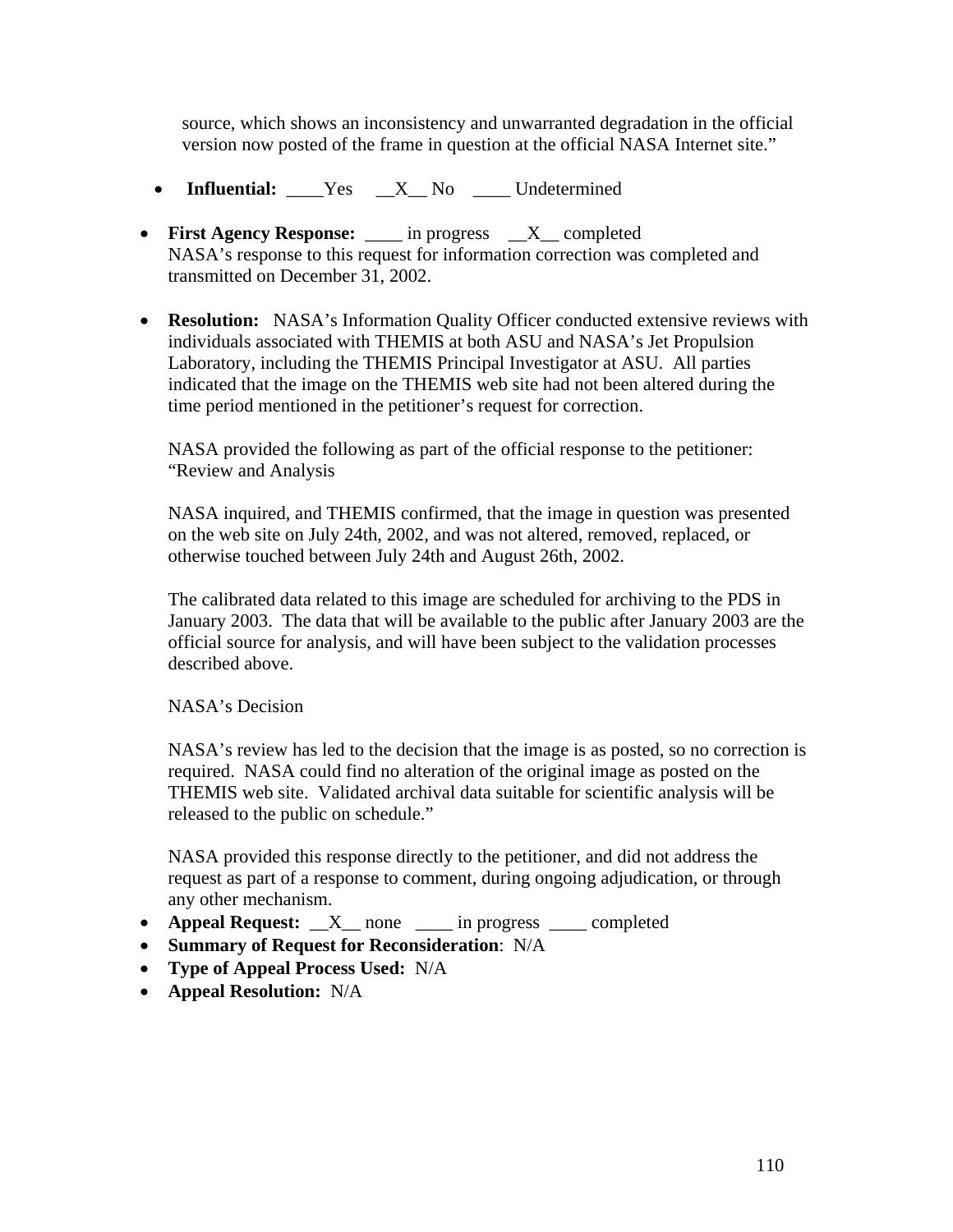## **16 National Archives and Records Administration**

*Year-End Information Quality Report* 

Requests for Correction Received FY 2003 National Archives and Records Administration Period Covered: October 1, 2002 through September 30, 2003

| Agency Name | Number of Requests Received | Number Designated as Influential |
|-------------|-----------------------------|----------------------------------|
| <b>NARA</b> | Total 8                     | Total 0                          |

### **Agency Receiving Correction Request:** NARA/Archives II Research Support Branch (NWCC2)

- **Requestor:** E-mail with researcher contact information inadvertently deleted before being noted.
- **Date Received:** October 4, 2002, received electronically.
- **Summary of Request:** "In "A People at War", the section on Lt. Kennedy identifies the aircraft shown as a PB4Y-1. I believe that the aircraft is a B-24 Liberator."
- **Description of Requested Correction:** NARA responded to the researcher "that the designations were synonymous, the PB4Y-1 being the Navy's designation for the B-24 Liberator aircraft."
	- **Influential:** Yes X No Undetermined
- **First Agency Response:** \_\_\_\_ in progress  $X$  completed NARA responded October 7, 2002.
- **Resolution:** NARA responded "that the designations were synonymous, the PB4Y-1 being the Navy's designation for the B-24 Liberator."
- **Appeal Request:**  $X$  none \_\_\_\_ in progress \_ \_ completed
- **Summary of Request for Reconsideration:** None requested.
- **Type of Appeal Process Used:** None needed.
- **Appeal Resolution:** No appeal needed.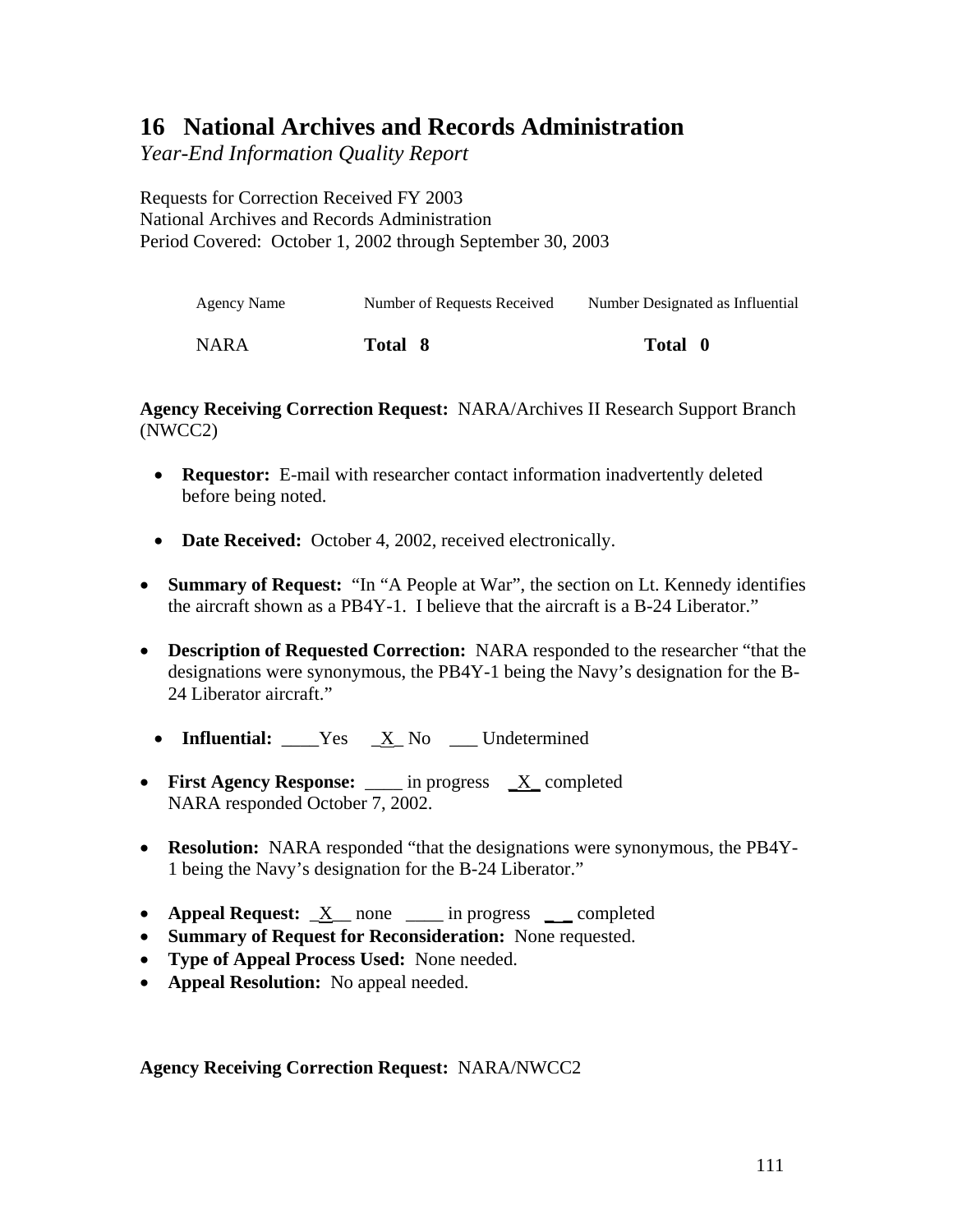- **Requestor:** Mp Mullin, NARA web researcher
- **Date Received:** February 3, 2003, received electronically.
- **Summary of Request:** "plse ck these facts: my understanding is john glenn's capsule was the Friendship 7. I believe Shepard's was the Freedom 7. this caption is under a picture on your web site *(sic)*."
- **Description of Requested Correction:** Correct name of John Glenn's space capsule at this URL [http://www.archives.gov/media\\_desk/press](http://www.archives.gov/media_desk/press_kits/picturing_photo_gallery_2.html)\_kits/picturing\_photo\_gallery\_2.html.
	- **Influential:** Yes X No Undetermined
- **First Agency Response:** \_ in progress \_ X \_ completed NARA responded December 1, 2003.
- **Resolution:** The name of John Glenn's capsule was changed from "Freedom 7" (which was the name of Shepard's capsule) to "Friendship 7" at this URL [http://www.archives.gov/media\\_desk/press](http://www.archives.gov/media_desk/press)\_kits/picturing\_photo\_gallery\_2.html .
- **Appeal Request:**  $\overline{X}$  none \_\_\_\_ in progress \_ \_ completed
- **Summary of Request for Reconsideration:** None requested.
- **Type of Appeal Process Used:** None needed.
- **Appeal Resolution:** No appeal needed.

- **Requestor:** Peter J. Wirth, microfilm research room researcher
- **Date Received:** March 3, 2003, received via NA 14045 "How were our services?" form.
- **Summary of Request:** Individual came to the National Archives at College Park to view records of the U.S. District Court for the District of New Jersey and Predecessor Courts, 1790-1950 which are on microfilm T928. NARA's website showed that this microfilm was indeed located at the National Archives at College Park. However, the researcher found to his dismay that the microfilm was not at the National Archives at College Park, but at the National Archives building in downtown Washington, DC. He was annoyed, stating "A little inconvenient, don't you think? Please correct your website."
- **Description of Requested Correction:** The NARA Viewing Location on the Archives Library Information Center (ALIC) website needs to be corrected, removing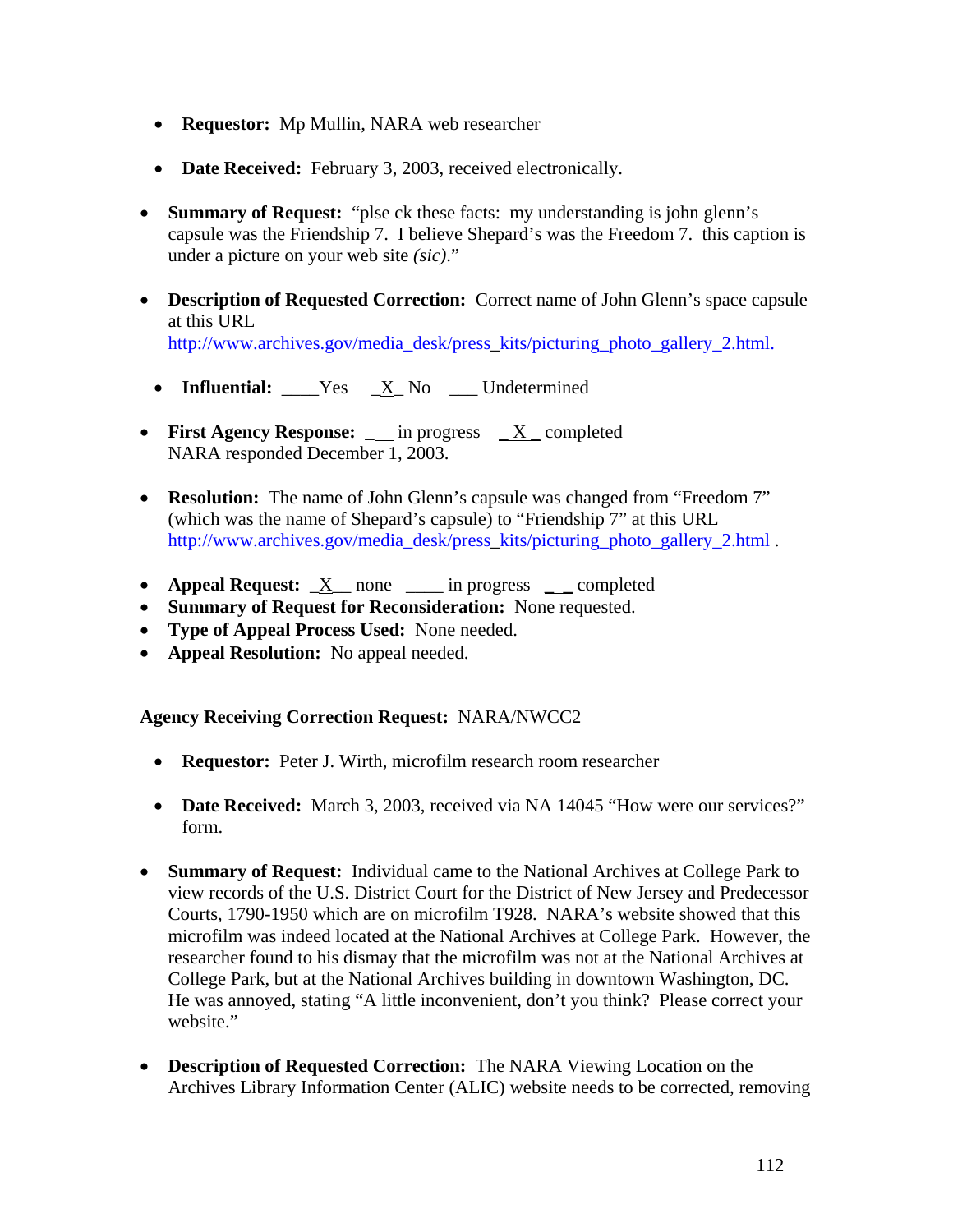the Archives II Research Room Services Branch as a viewing location for this microfilm.

- **Influential:** Yes  $X$  No Undetermined
- **First Agency Response:** in progress X completed NARA responded December 4, 2003.
- **Resolution:** The ALIC website shows the NARA viewing location for this microfilm as Archives I Research Room Services Branch and NARA's Northeast Region (New York City, NY).
- **Appeal Request:**  $X$  none \_\_\_\_ in progress \_ \_ completed
- **Summary of Request for Reconsideration:** None requested.
- **Type of Appeal Process Used:** None needed.
- **Appeal Resolution:** No appeal needed.

- **Requestor:** David Champe, NARA web researcher
- **Date Received:** June 11, 2003, received electronically.
- **Summary of Request:** "Individuals are misidentified in photograph of Archival Research Catalog (ARC) Identifier 194704 in TITLE description as well as the SCOPE AND CONTENT NOTE. The correct names are (r-l) Richard M. Nixon, SONNY WEST, JERRY SCHILLING, Elvis Presley."
- **Description of Requested Correction:** Correct the name for Sonny West, according to this individual, the correct name is Jerry West. Correct the name for Sonny Baker, according to this individual the correct name is Jerry Schilling.
	- **Influential:** Yes X No Undetermined
- **First Agency Response:** \_\_ in progress \_ <u>X</u> \_ completed NARA responded December 2, 2003.
- **Resolution:** The names (Jerry West was corrected to Sonny West, and Sonny Baker was corrected to Jerry Schilling) were corrected in the Title and Scope and Content Note.
- **Appeal Request:**  $\overline{X}$  none \_\_\_\_ in progress \_ \_ completed
- **Summary of Request for Reconsideration:** None requested.
- **Type of Appeal Process Used:** None needed.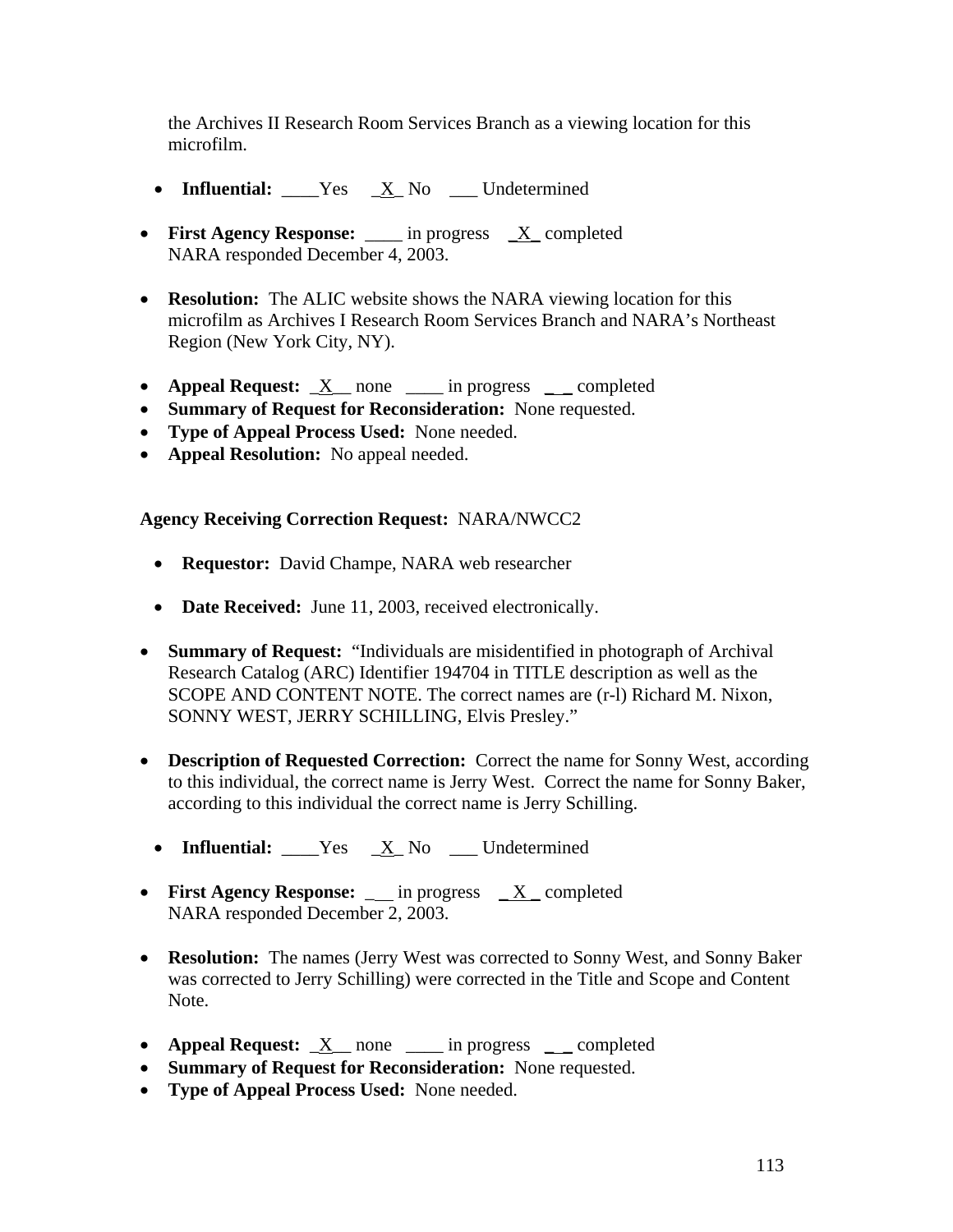• **Appeal Resolution:** No appeal needed.

### **Agency Receiving Correction Request:** NARA/NWCC2

- **Requestor:** Thomas Spurgeon, museum visitor
- **Date Received:** June 13, 2003, received electronically.
- **Summary of Request:** "I viewed the Traveling Historical Documents Exhibit at the San Antonio Witte Museum, which was wonderful. I noticed a slight factual error, however, on the information board that appears next to the exhibit relating to the Civil Rights Act of 1964. Towards the end of the information board, a statement is made about a statement President Johnson made "eight" years after "leaving the Presidency" (or word to that effect). President Johnson left office on January 20, 1969, and passed away slightly more than four years later, on January 22, 1973."
- **Description of Requested Correction:** NARA should correct timing of President Johnson's statement about "eight" years after "leaving the Presidency."
	- **Influential:** Yes  $X$  No \_\_ Undetermined
- **First Agency Response:** \_\_ in progress \_ <u>X</u>\_ completed NARA responded June 16, 2003.
- **Resolution:** A new exhibit panel was created with corrected text stating that President Johnson's statement cited in the exhibition was made "eight years after he signed the Civil Rights of 1964 into law", not "eight years after he left the Presidency."
- **Appeal Request:** <u>X</u> none \_\_\_ in progress \_\_ completed
- **Summary of Request for Reconsideration:** None requested.
- **Type of Appeal Process Used:** None needed.
- **Appeal Resolution:** No appeal needed.

- **Requestor:** Sandy Onbey, NARA web researcher
- **Date Received:** July 25, 2003, received electronically.
- **Summary of Request:** "Image link for page 160: <http://media.nara.gov/media/images/35/20/35-1929a.gif>. The image shows page 159…NOT page 160. Please note that even the image size is different, indicating that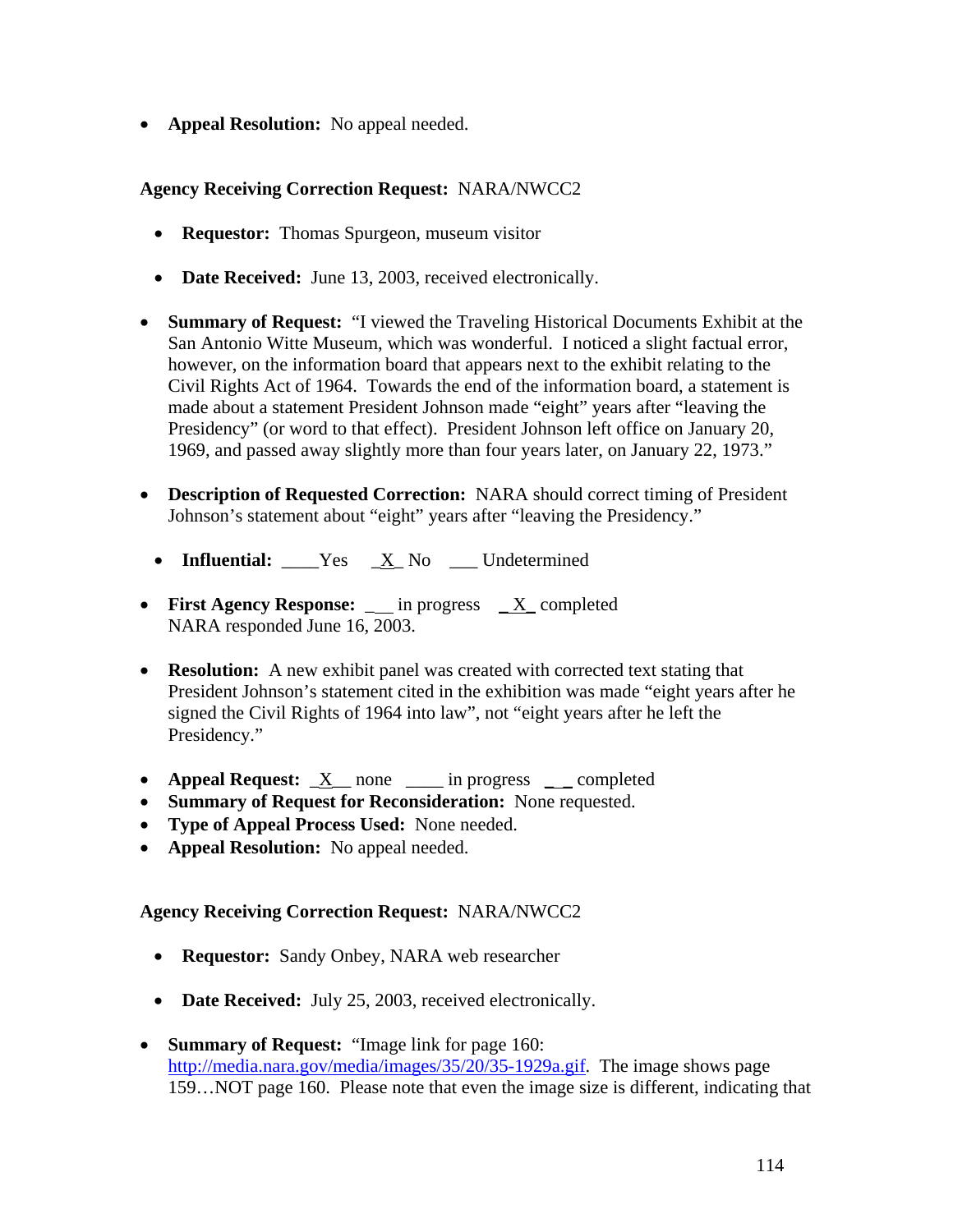the wrong image is showing." The images for pages 159 and 161, before and after this erroneous link, are correct.

- **Description of Requested Correction:** On page listing the links for the Index to the Final Rolls of the Five Civilized Tribes (Dawes) [http://www.archives.gov/research\\_room/arc/arc\\_info/native\\_americans\\_final\\_rolls\\_in](http://www.archives.gov/research_room/arc/arc_info/native_americans_final_rolls_index.html) [dex.html](http://www.archives.gov/research_room/arc/arc_info/native_americans_final_rolls_index.html)., one erroneous image, page 160, is not page 160. "We felt you would want to know about this so that is could be corrected and the proper images displayed with their descriptions. Since the Native Americans use this information in order to help prove their heritage, I felt that it was very important that you be made aware of this error. Please advise me of your findings on this problem so that I may tell those that inquire about it what the results were."
- **Influential:** Yes X No Undetermined
- **First Agency Response:** \_\_\_\_ in progress \_<u>X\_</u> completed NARA responded August 21, 2003.
- **Resolution:** Archival Research Catalog (ARC) Project Staff responded, "Your email, along with a number of other researchers' correspondence, has alerted us to some mis-scans with our initial scanning project. The pages from the Index to the Final Rolls of the Five Civilized Tribes (Dawes) are some of those mis-scans that we have corrected. Thank you for your feedback. We apologize for any inconvenience and appreciate your patience while we had the pages rescanned."
- **Appeal Request:** <u>X</u> none \_\_\_\_ in progress \_\_\_ completed
- **Summary of Request for Reconsideration:** None requested.
- **Type of Appeal Process Used:** None needed.
- **Appeal Resolution:** No appeal needed.

- **Requestor:** Sylvia Hueston, NARA web researcher
- **Date Received:** August 26, 2003, received electronically.
- **Summary of Request:** "I checked your website on Lt. Henry O. Flipper. You list his birthday incorrectly as Feb. 21, 1856. I think if you check primary sources including Lt. Flipper's own writing (The Colored Cadet at West Point) you will find that his birthday is in fact March 21, 1856. If you can find evidence that he was in fact born on Feb. 21, 1856, please enlighten me. Thank you."
- **Description of Requested Correction:** Correct Lt. Henry O. Flipper's birth date at the following link: [http://www.archives.gov/exhibit\\_hall/feartured\\_documents/henry\\_o\\_flipper/.](http://www.archives.gov/exhibit_hall/feartured_documents/henry_o_flipper/)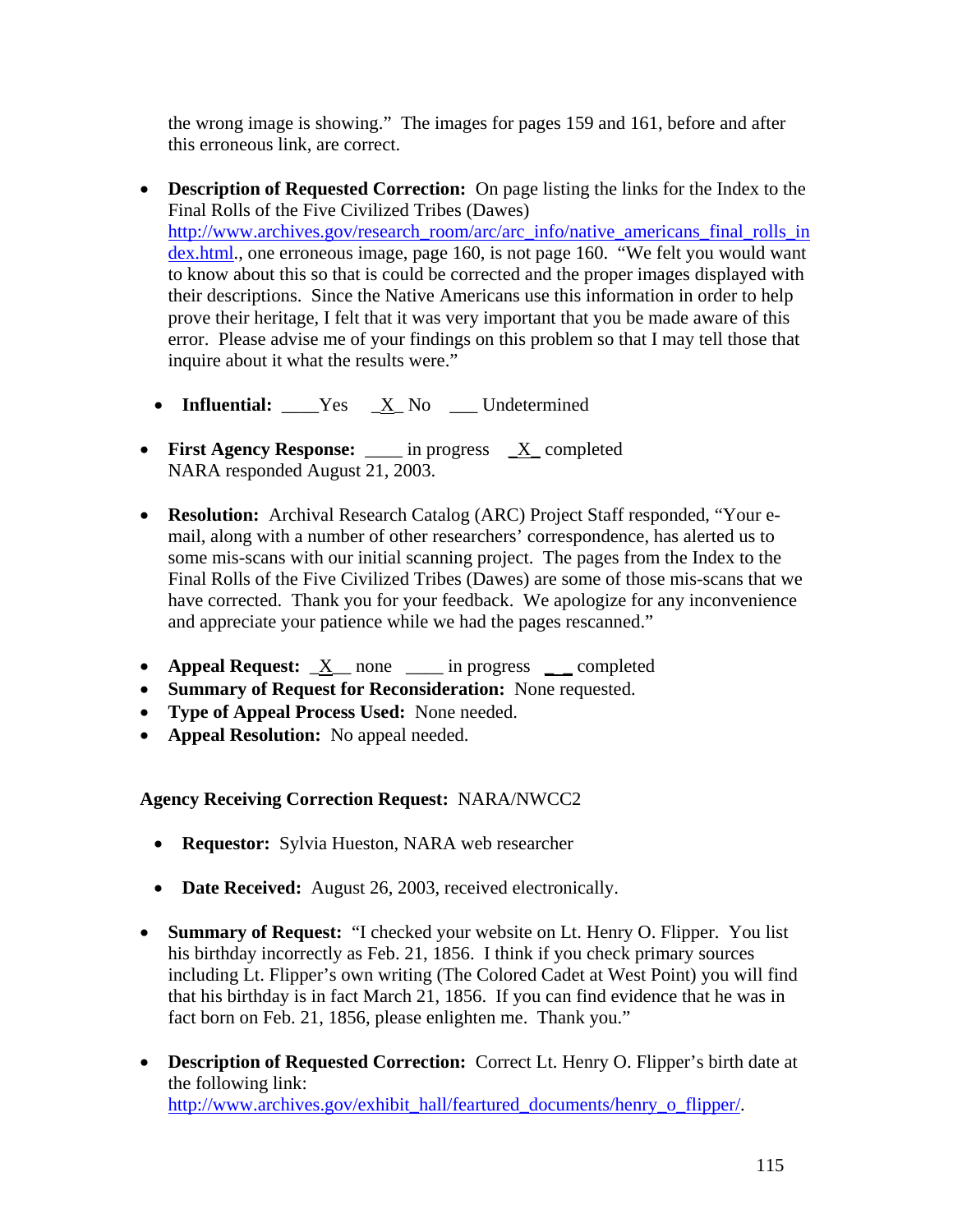- **Influential:** Yes X No Undetermined
- **First Agency Response:** \_\_\_\_ in progress \_X\_ completed NARA responded on September 5, 2003.
- **Resolution:** The birth date for Lt. Henry O. Flipper's birth date was corrected to March 21, 1856 at [http://www.archives.gov/exhibit\\_hall/feartured\\_documents/henry\\_o\\_flipper/](http://www.archives.gov/exhibit_hall/feartured_documents/henry_o_flipper/) on NARA's website.
- **Appeal Request:**  $X$  none \_\_\_\_ in progress \_\_\_ completed
- **Summary of Request for Reconsideration:** None requested.
- **Type of Appeal Process Used:** None needed.
- **Appeal Resolution:** No appeal needed.

- **Requestor:** Robert Edwards, NARA web researcher
- **Date Received:** September 9, 2003, received electronically**.**
- **Summary of Request:** "A small thing, but, "They Met at Gettysburg" motion pictures, Archival Research Catalog (ARC) identifier 11732, under Scope and Content notes: William Henry Jackson is identified (customer wrote "at", but I believe "as" is what he meant) a Confederate veteran. He actually was a member of the  $12<sup>th</sup>$  Vermont Regiment. Union veteran. By the way I love your web-site and people at the NA College Park were wonderful."
- **Description of Requested Correction:** NARA responded, "we will review the information presented in the "Scope & Content Note" of the aforementioned title and make any necessary amendments."
	- **Influential:** Yes X No Undetermined
- **First Agency Response:** \_\_\_\_ in progress  $X$  completed NARA responded December 11, 2003.
- **Resolution:** NARA responded, "The item, 48.101, has been corrected via our internal data entry system to reflect the correct association of William Henry Jackson as a Union veteran and the physical information has been updated to reflect the addition of a VHS reference copy."
- **Appeal Request:**  $X$  none \_\_\_\_ in progress \_ \_ completed
- **Summary of Request for Reconsideration:** None requested.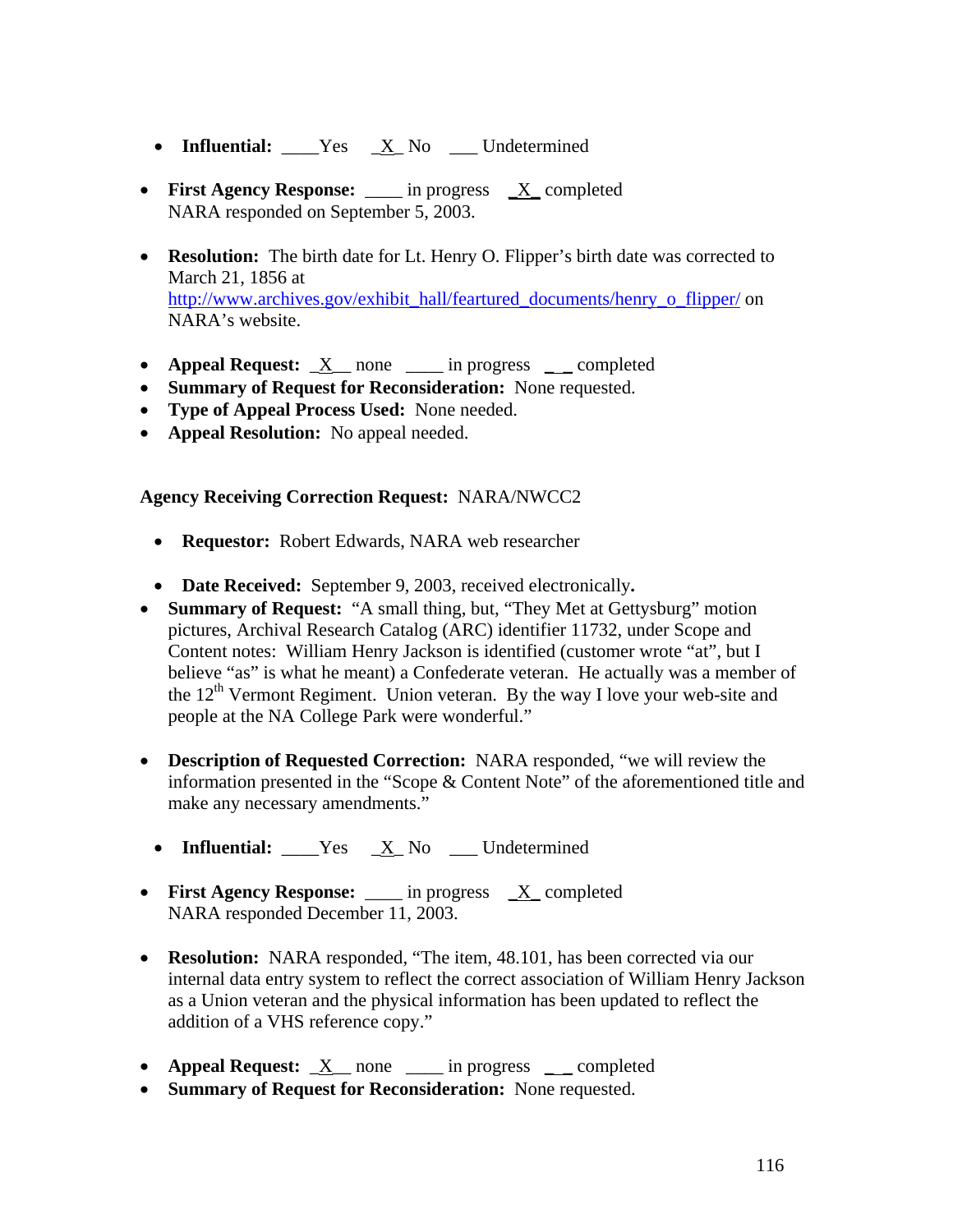- **Type of Appeal Process Used:** None needed.
- **Appeal Resolution:** No appeal needed.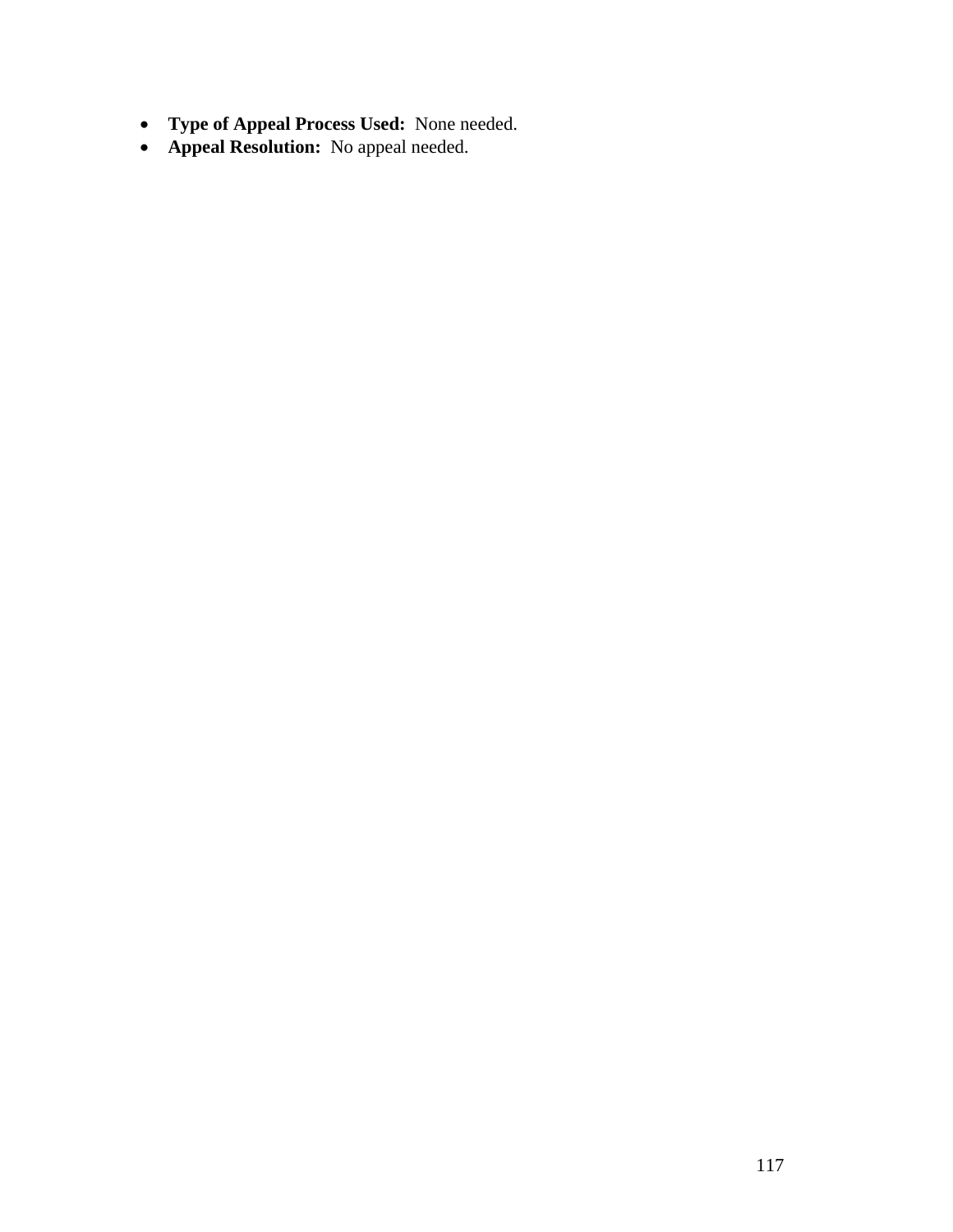## **17 Office of Science and Technology Policy**

*Year-End Information Quality Report* 

Requests for Correction Received FY 2003 Office of Science and Technology Policy (OSTP) Period Covered: Fiscal Year 2003

| <b>Agency Name</b> | Number of Requests Received | Number Designated as<br>Influential |
|--------------------|-----------------------------|-------------------------------------|
| OSTP               |                             |                                     |
|                    | Total 1                     | <b>Total 0</b>                      |

- **Agency Receiving Correction Request:** Office of Science and Technology Policy (OSTP), Executive Office of the President
- **Requestor:** Christopher Horner, Senior Fellow Competitive Enterprise Institute (CEI) 1001 Connecticut Avenue, NW, Suite 1250 Washington, DC 20036

CEI is a public policy institute

- **Date Received:** March 14, 2003. OSTP first learned of the notice by word of mouth. OSTP contacted CEI and then received the petition by email and fax. OSTP considered the Petition filed on February 20, 2003, the date that CEI said it mailed the petition to OSTP.
- **Summary of Request:** The request sought a cessation of dissemination of a document entitled, *Climate Change Impacts on the United States: The Potential Consequences of Climate Variability and Change (the "National Assessment").* The Requestor did not identify, justify and request correction of particularized errors in the text. Rather, the Requestor claimed the science underpinning the document was so flawed that dissemination of the entire document must cease.
- **Description of Requested Correction:** The Requestor's petition stated: "**[**The Information Quality Act] prohibits – and therefore OSTP must cease – dissemination of [the National Assessment] as the sole feasible 'correction' given the errors' endemic nature due to that document's rampant violations."
	- **Influential:** Yes \_\_\_\_\_No \_<u>X</u>\_ Undetermined
- **First Agency Response:** \_\_\_\_ in progress \_\_X\_ completed OSTP responded on April 21, 2003.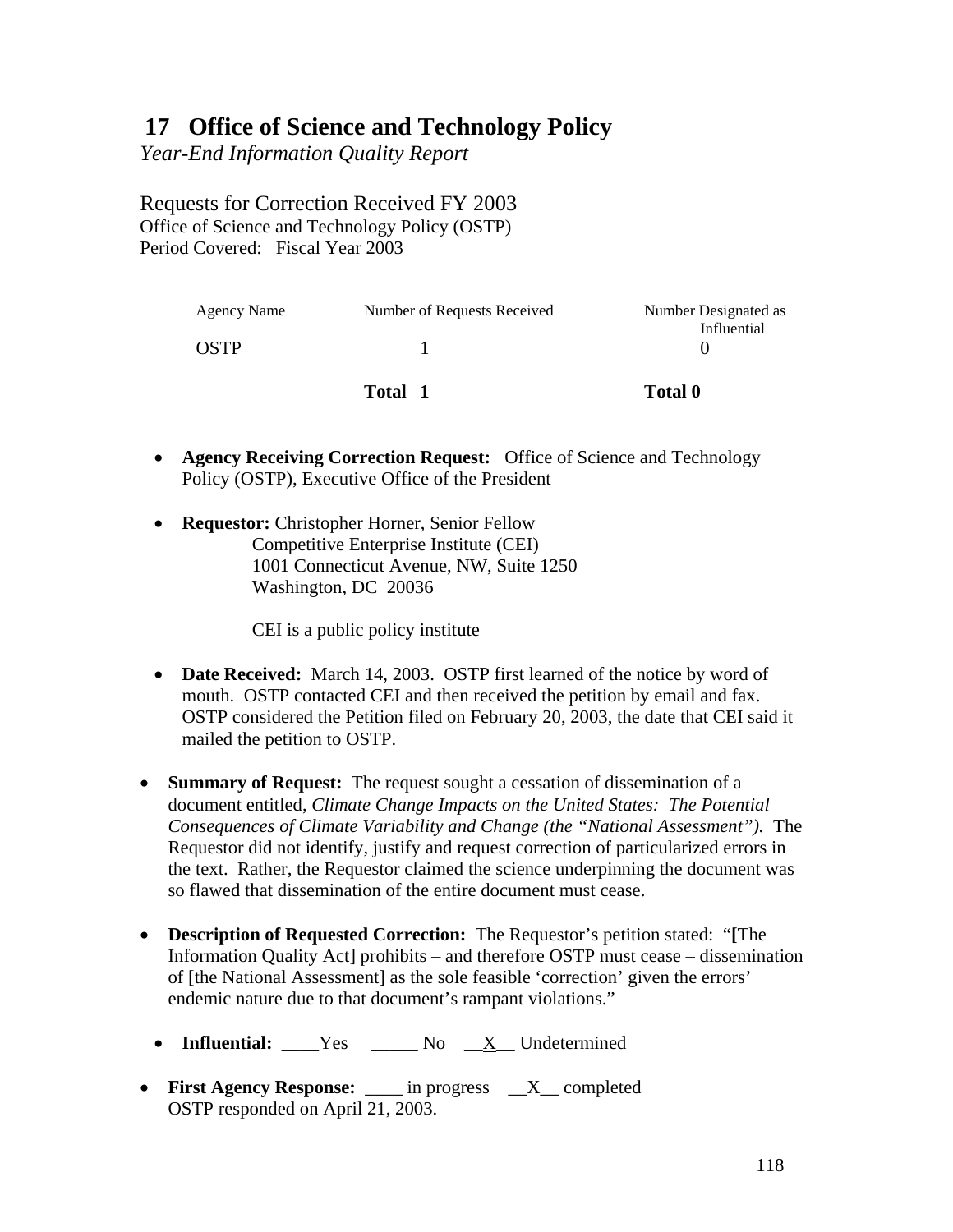- **Resolution:** OSTP denied the request. OSTP's response stated: "Because the National Assessment, as a FACA committee document, does not meet [OSTP's IQA] Guidelines' definition of 'information' subject to correction, the Petition does not satisfy the threshold requirement set forth in Section  $III(A)(6)(4)$  of the Guidelines. The Petition is accordingly denied, without reaching other questions that would be necessary for favorable action on the Petition."
- **Appeal Request:** \_\_\_\_ none \_\_\_\_ in progress \_X\_ completed CEI filed a request for reconsideration with OSTP on May 5, 2003. The appeal was resolved as described under "Appeal Resolution" below.
- **Summary of Request for Reconsideration:** CEI's request for reconsideration challenged the notion that the National Assessment was a FACA committee document outside the scope of the OSTP IQA Guidelines' definition of "information." Among various other claims, CEI claimed that the document was, in fact, an OSTP document because OSTP had forwarded it to Congress in satisfaction of a statutory requirement.
- **Type of Appeal Process Used:** OSTP's Chief of Staff and General Counsel considers appeals.
- **Appeal Resolution:** OSTP responded to the CEI appeal with a request for additional information on July 2, 2003, stating OSTP would issue a final response within 45 days of receiving a reply. CEI replied to this request on July 8, 2003.

Before OSTP could respond to the appeal in a final manner, CEI filed suit in federal district court on August 6, 2003.

CEI stipulated to the dismissal of this lawsuit, with prejudice, on November 4, 2003.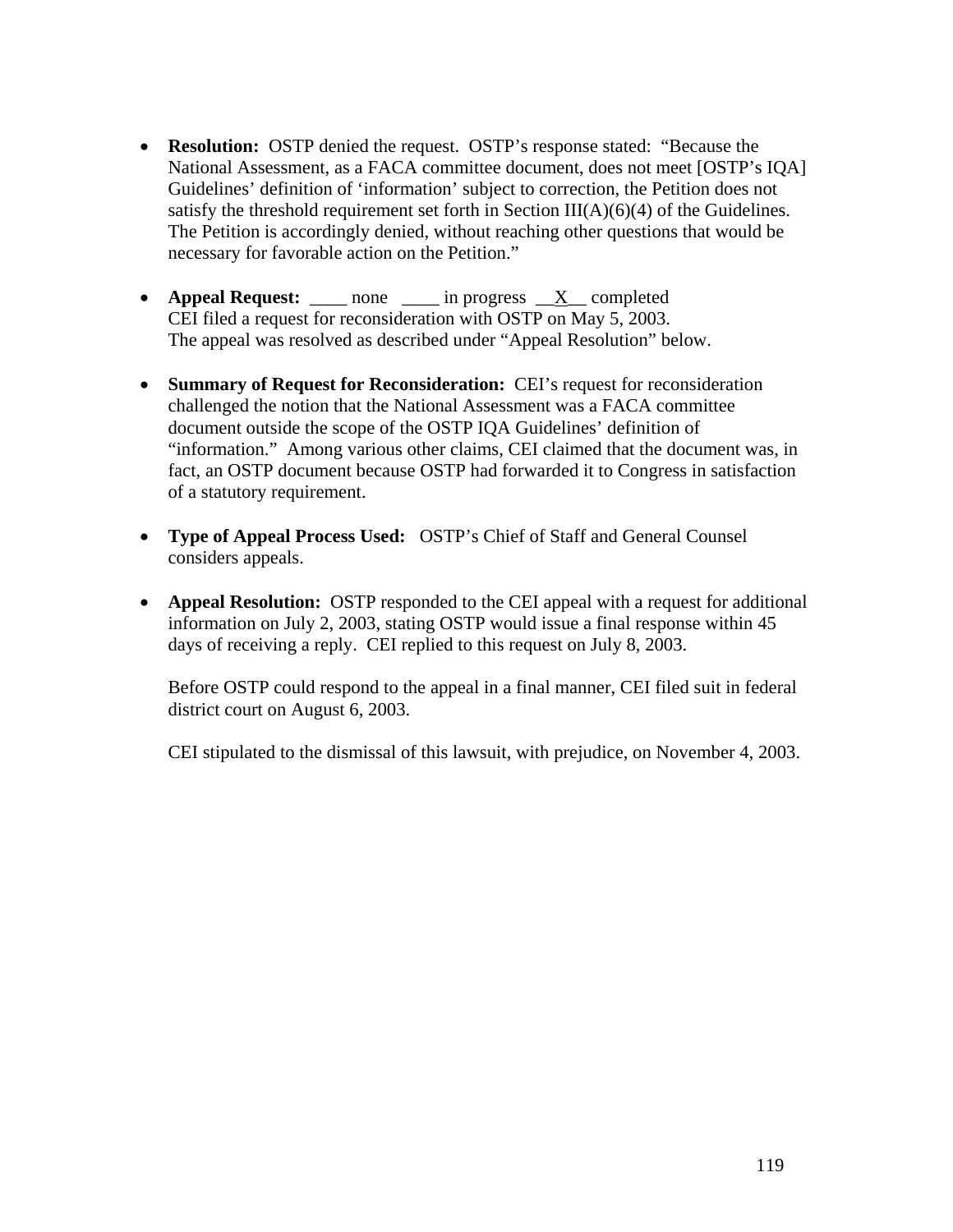## **18 Commodity Futures Trading Commission**

*Year-End Information Quality Report* 

Requests for Correction Received FY 2003 Commodity Futures Trading Commission Period Covered: October 1, 2002 through September 30, 2003

| <b>Number of Requests Received</b> |  | <b>Number Designated as Influential</b> |  |  |
|------------------------------------|--|-----------------------------------------|--|--|
|                                    |  |                                         |  |  |
|                                    |  |                                         |  |  |
| <b>Total</b>                       |  | Total                                   |  |  |

### **Agency Receiving Correction Request:**

Commodity Futures Trading Commission

- **Requestor:**  Robert Stanton FactSet Economics Independent corporation
- **Date Received:** September 22, 2003, received electronically
- **Summary of Request:** Requestor noted that historical data for options and futures files [1995-2002 Options & Futures Historical files] were missing a few data fields available in the 2003 series. Specifically, the historical files from 1995-2002 for options and futures were lacking CONTRACT UNITS, CFTC CONTRACT MARKET CODE (QUOTES), CFTC MARKET CODE IN INITIALS (QUOTES), CFTC COMMODITY CODE (QUOTES) fields (some or all of them).
- **Description of Requested Correction:** Stanton requested that historical data for options and futures files "should have [the listed data fields] added to them to remain consistent with the current format of options and futures data."
- **Influential:** <u>Conserverse X</u> No Condetermined
- **First Agency Response:** \_\_\_ In Progress  $X$  Completed Agency responded October 15, 2003.
- **Resolution:** The agency agreed that the data fields should be added and that the utility of this information will be enhanced when the historical files and the current files all include the same data fields. The missing fields [CONTRACT UNITS, CFTC CONTRACT MARKET CODE (QUOTES), CFTC MARKET CODE IN INITIALS (QUOTES), CFTC COMMODITY CODE (QUOTES)] in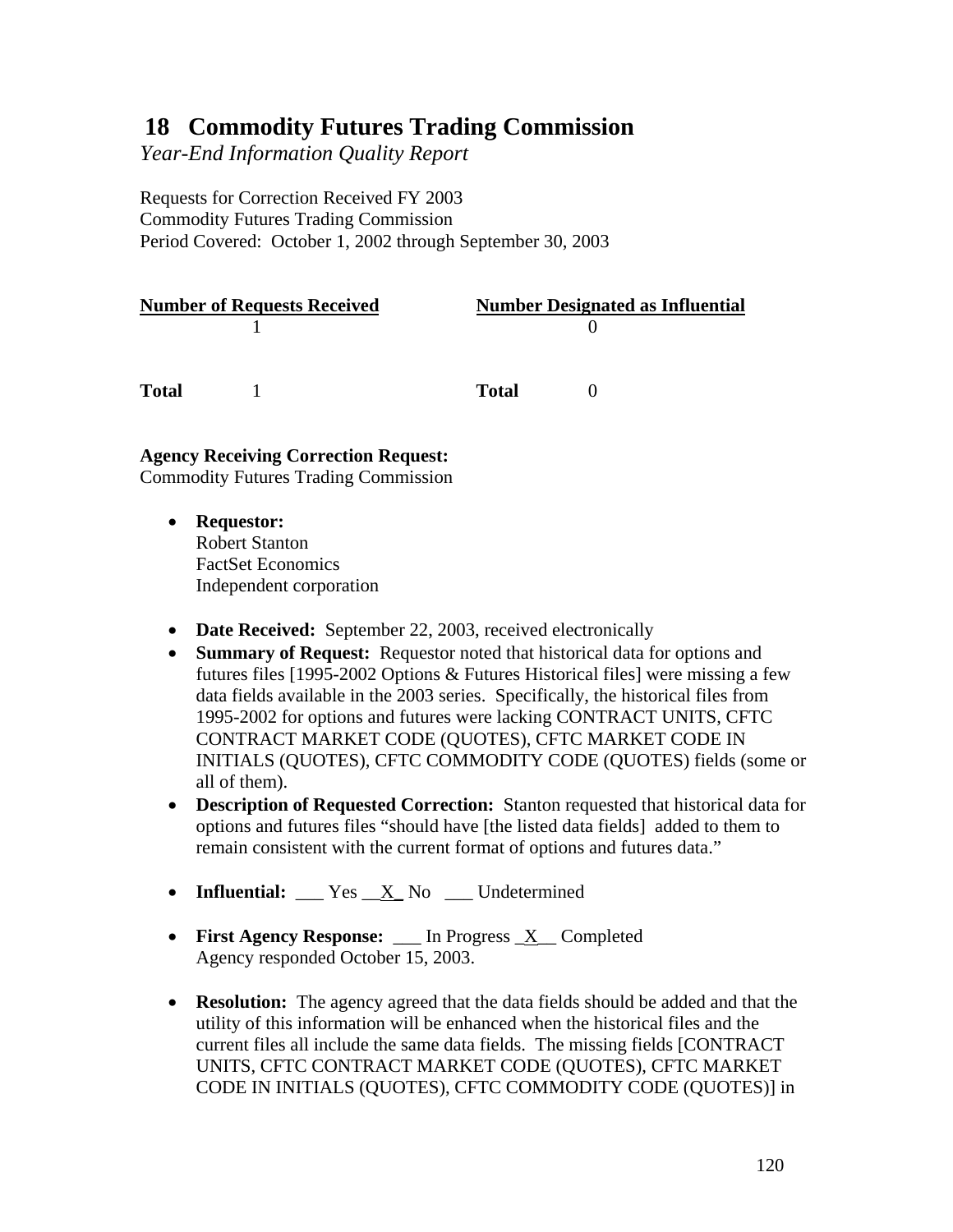the 1995-2002 Options & Futures Historical files will be included as soon as possible.

- **Appeal Request:** <u>X</u> None In progress Completed
- **Summary of Request for Reconsideration:** NA
- **Type of Appeal Process Used:** NA
- **Appeal Resolution:** NA